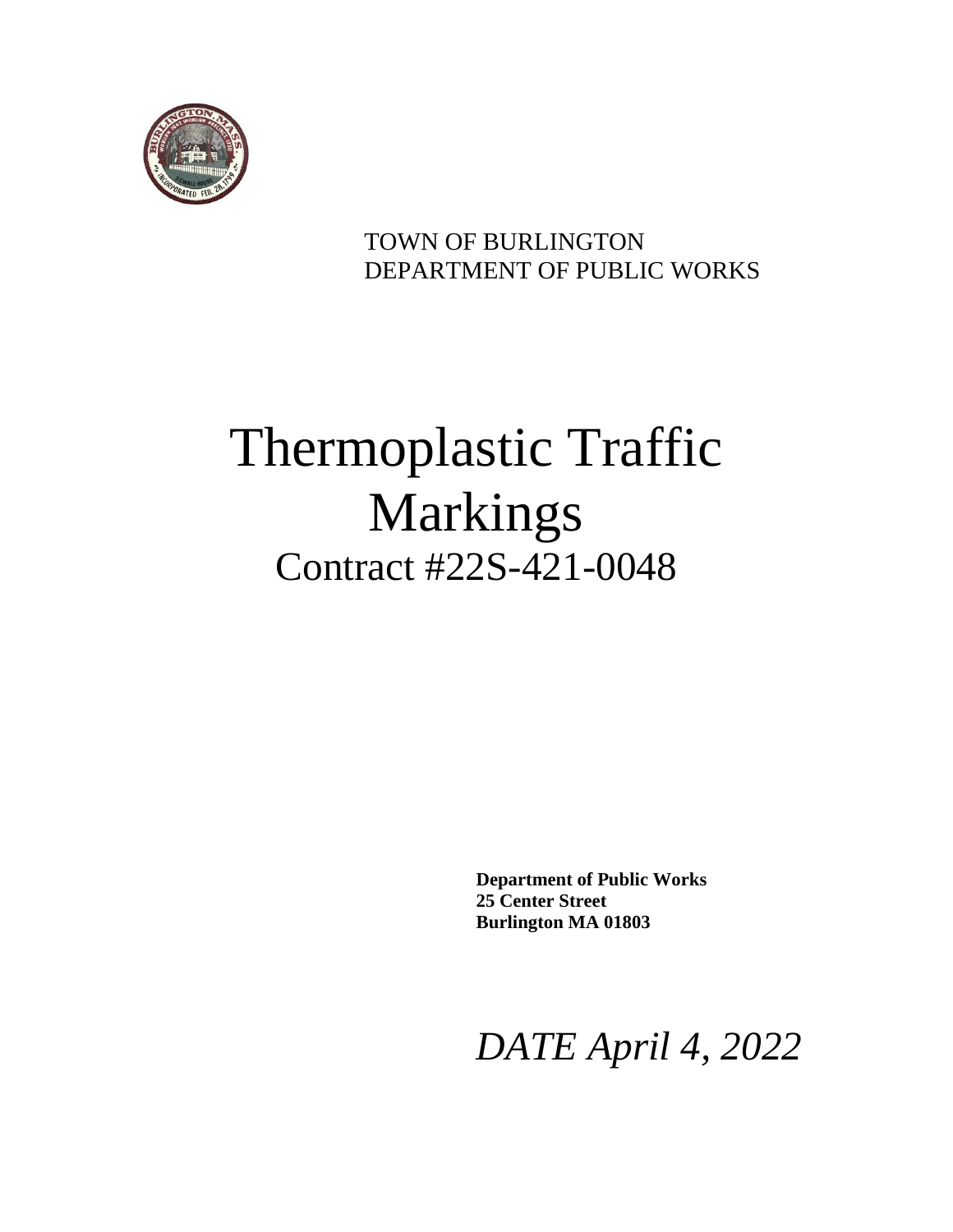### **TABLE OF CONTENTS**

| <b>INVITATION FOR BID</b>           | 3  |
|-------------------------------------|----|
| <b>PROJECT DESCRIPTION</b>          | 4  |
| <b>INSTRUCTIONS TO BIDDERS</b>      | 5  |
| <b>FORM OF GENERAL BID</b>          | 10 |
| <b>ADDENDA</b>                      | 11 |
| <b>BID FORM</b>                     | 12 |
| <b>TOTAL BID PRICE</b>              | 13 |
| <b>CONTRACTOR REFERENCES</b>        | 14 |
| <b>CONTRACTOR CERTIFICATION</b>     | 15 |
| <b>AGREEMENT</b>                    | 16 |
| <b>SPECIAL CONDITIONS</b>           | 17 |
| <b>GENERAL CONDITIONS</b>           | 19 |
| <b>APPENDIX A – Prevailing Wage</b> | 33 |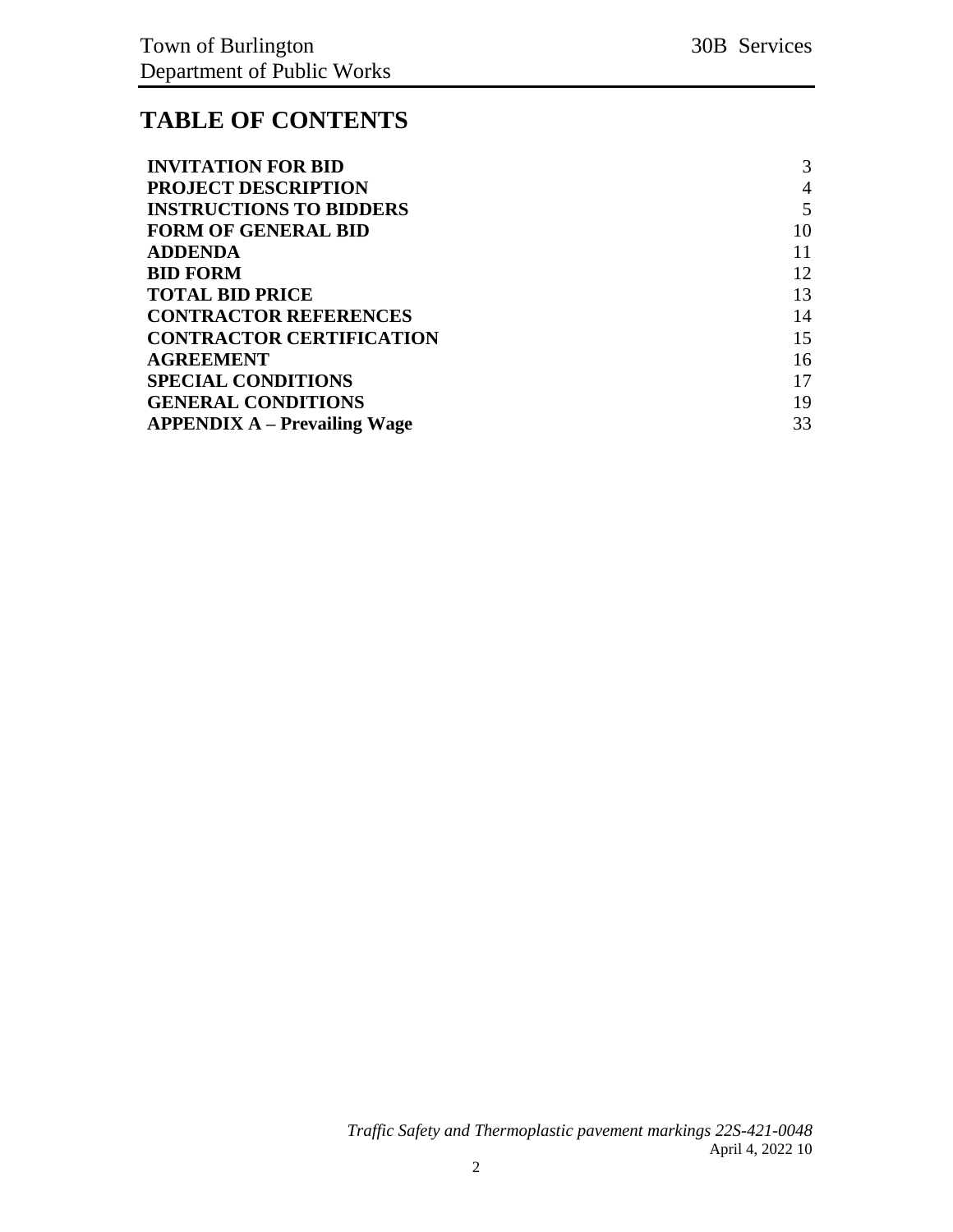### <span id="page-2-0"></span>**INVITATION FOR BID**

#### **SUPPLIES AND SERVICES**

Sealed bids for **Traffic Safety and Thermo Plastic pavement markings** will be received by Department of Public Works, Town Hall Annex, 25 Center Street, Burlington, Massachusetts, 01803 until **April 4, 2022 10:00 AM** and will be publicly opened and read aloud at such time.

- Specifications and bid forms are available on the Town's website site at: [http://www.burlington.org,](http://www.burlington.org/) on the DPW page under the Projects tab.
- Specifications and bid forms may be obtained at the Department of Public Works, Town Hall Annex, 25 Center Street, Burlington, Massachusetts, 01803 after March 21, 2022 between 8:30 AM and 4:00 PM for a fifty (\$50.00) dollar reproduction costs.
- This project is bid according to MGL 30B.
- A bid bond of five (5) percent is required.
- Town's Designated Representative and point of contact for questions is: Kevin Keene, kkeene@burlington.org, 781-270-1676
- Prevailing wage shall be paid per MGL 149 SECT. 26-27D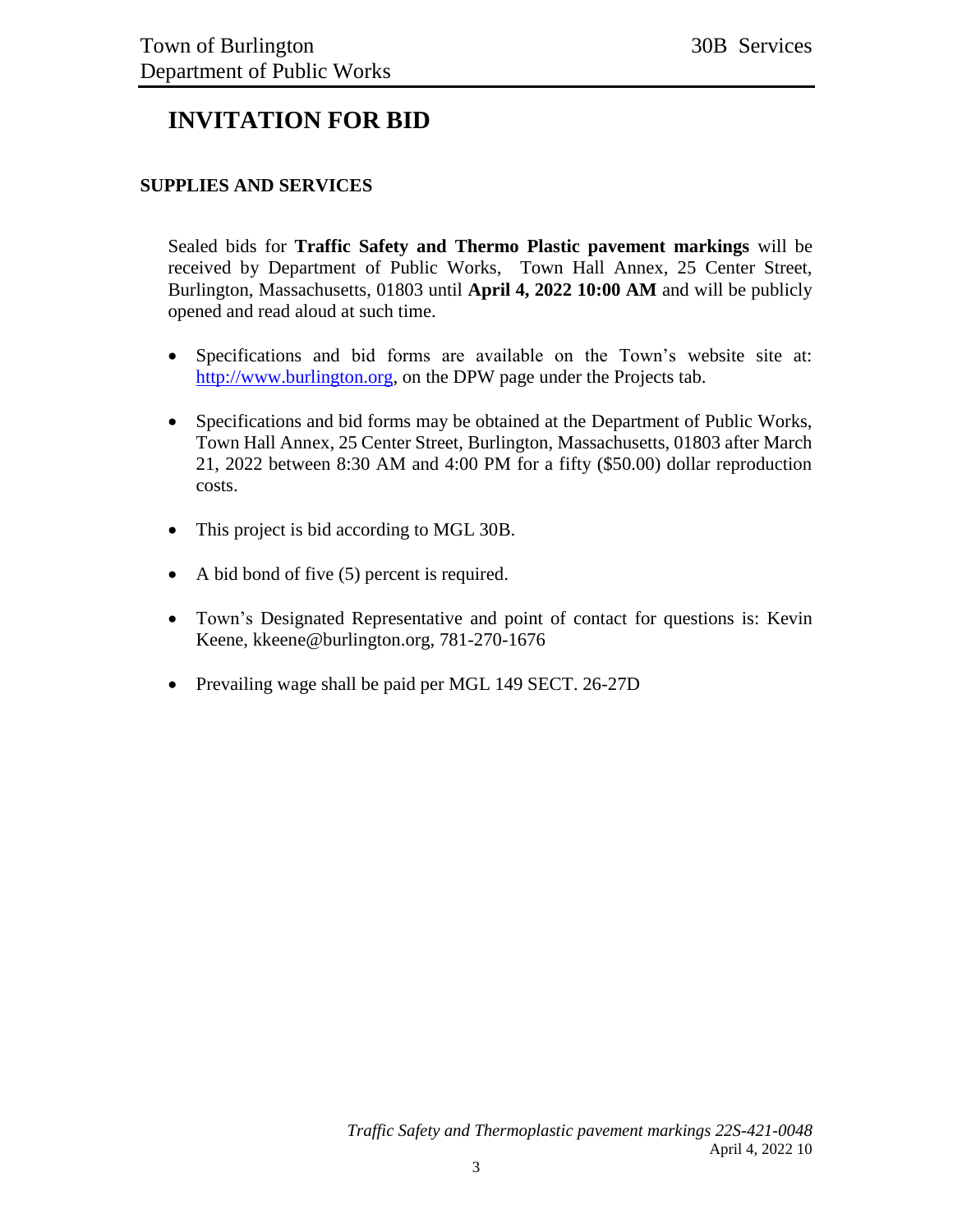### <span id="page-3-0"></span>**PROJECT DESCRIPTION**

The work under this contract shall include all equipment, labor, material, supplies, etc. necessary to furnish the work described in this contract. This contract is for the application of Thermoplastic Traffic Markings on various streets in the Town of Burlington, twice a year (spring & fall). Thermoplastic Traffic Markings in this contract shall include various amounts of double yellow lines, centerlines, edge lines, stop lines, crosswalks, directional arrows, and other pavement markings. The awarding company will have the responsibility of thermoplastic markings according to the specifications of this contract.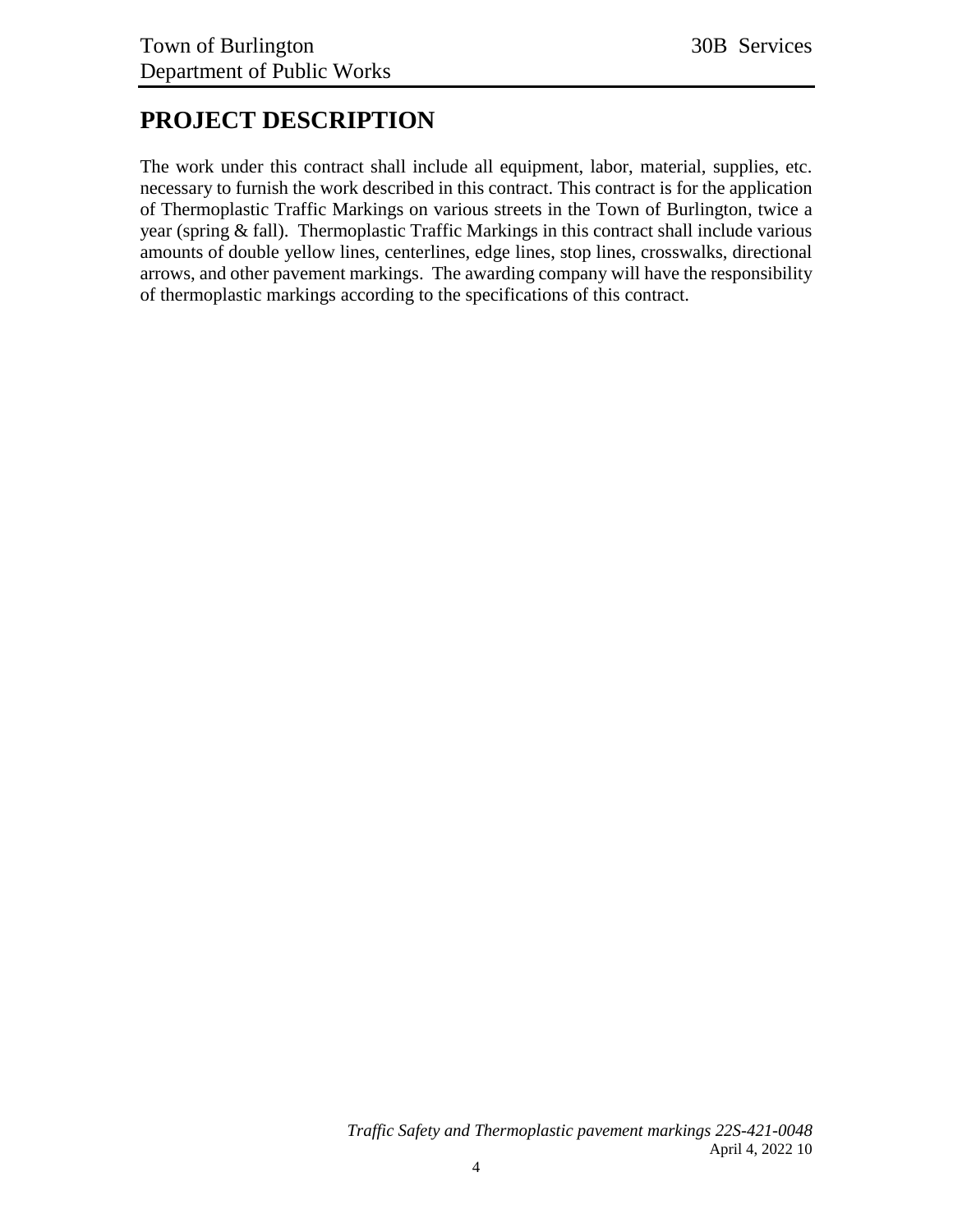### <span id="page-4-0"></span>**INSTRUCTIONS TO BIDDERS**

#### **Receipt and Opening of Bids**

The Town of Burlington, Massachusetts, herein called the Owner, acting by and through its Department of Public Works, will receive sealed bids as specified in the invitation for Bids at which time bids will be publicly opened and read.

Any bid may be withdrawn prior to the above scheduled time for the opening of bids or authorized postponement thereof. Any bid received after the time and date specified will not be considered. The bidder agrees that this bid shall be good and may not be withdrawn for a period of thirty (30) days, Saturdays, Sundays, and legal holidays excluded, after opening the bids.

#### **Location and Work to be Done**

The Location of the Work to be done is described in the project description.

The Contractor shall furnish all labor, services, materials, equipment, plant, machinery, apparatus, appliances, tools, supplies, and all other things necessary to do all work required for the completion of each item of the Work and as herein specified.

The Work to be done and paid for under any item shall not be limited to the exact extent mentioned or described but shall include all incidental work necessary or customarily done for the completion of that item.

#### **Preparation of Bid**

Each bid must be submitted on the prescribed form. All blank spaces for bid prices must be filled in, in ink or typewritten, in both words and figures.

Each bid must be submitted in a sealed envelope bearing on the outside **the name of the bidder, his address, and endorsed with the name of the project as specified in Receipt and Opening of Bids.**

If forwarded by mail**, the sealed envelope containing the bid must be enclosed in another envelope addressed as specified in Receipt and Opening of Bids.**

The following sections need to be filled out and completed as part of the bid package;

- Form of General Bid
- Acknowledgement of Addenda, if any
- Bid Form
- Total Bid Price
- Contractor Reference
- Contractor Certification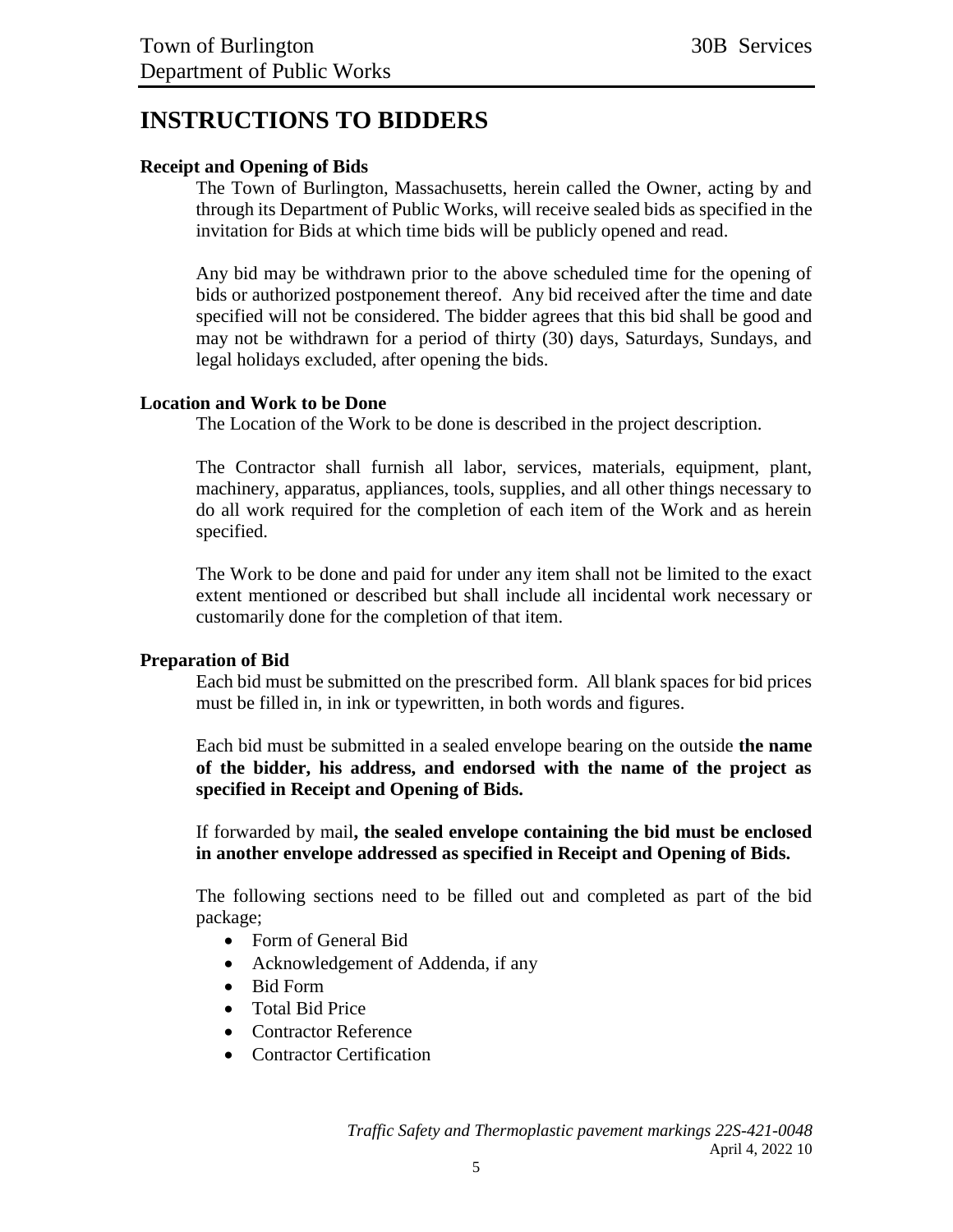#### **Bid Opening Procedure**

The following list of requirements shall apply to each filed bid. Bids not meeting all the requirements for timeliness and security will be rejected without opening; bids not meeting signature and addenda requirements will be rejected prior to checking of bid amounts.

Bids shall be filed at the place and before the time specified in Receipt and Opening of Bids.

Properly executed bid security shall be placed in a sealed envelope and shall be attached to the outside of the envelope containing the bid.

Bid signatures will be checked.

The total dollar amount of each bid will be read, and the three apparent lowest bids will be selected for further consideration. These three apparent low bids will be read aloud for the benefit of the other bidders and the bid opening procedure will be closed. All those present at the bid opening may arrange a time to examine all bids after the bid opening and after the reading of the three apparent low bids.

#### **Ability and Experience of Bidder**

No award will be made to any bidder who cannot satisfy the Owner that he has sufficient ability and experience in this class of work and sufficient capital and plant to enable him to complete the work successfully within the time named. The Owner's decision or judgment on these matters will be final, conclusive, and binding.

**Bidder shall have a minimum of five (5) years' experience and have completed satisfactorily five (5) jobs within that time of similar size and scope.** 

**All Subcontractors shall have a minimum of five (5) years' experience and have completed satisfactorily five (5) jobs within that time of similar size and scope.**

The Contractor must submit with his bid proposal a list of five (5) jobs which he has successfully completed, giving the name and the address of these projects so they can be investigated prior to the award of the contract.

The Owner may make such investigations as he deems necessary, and the bidder shall furnish to the Owner, under oath if so required, all such information and data for this purpose as the Owner may request.

#### **Condition of Work**

Each bidder must familiarize himself fully with the conditions relating to the construction of the project and the employment of labor thereon. Failure to do so will not relieve a successful bidder of his obligation to furnish all material and labor necessary to carry out the provisions of his Contract. Insofar as possible the

> *Traffic Safety and Thermoplastic pavement markings 22S-421-0048* April 4, 2022 10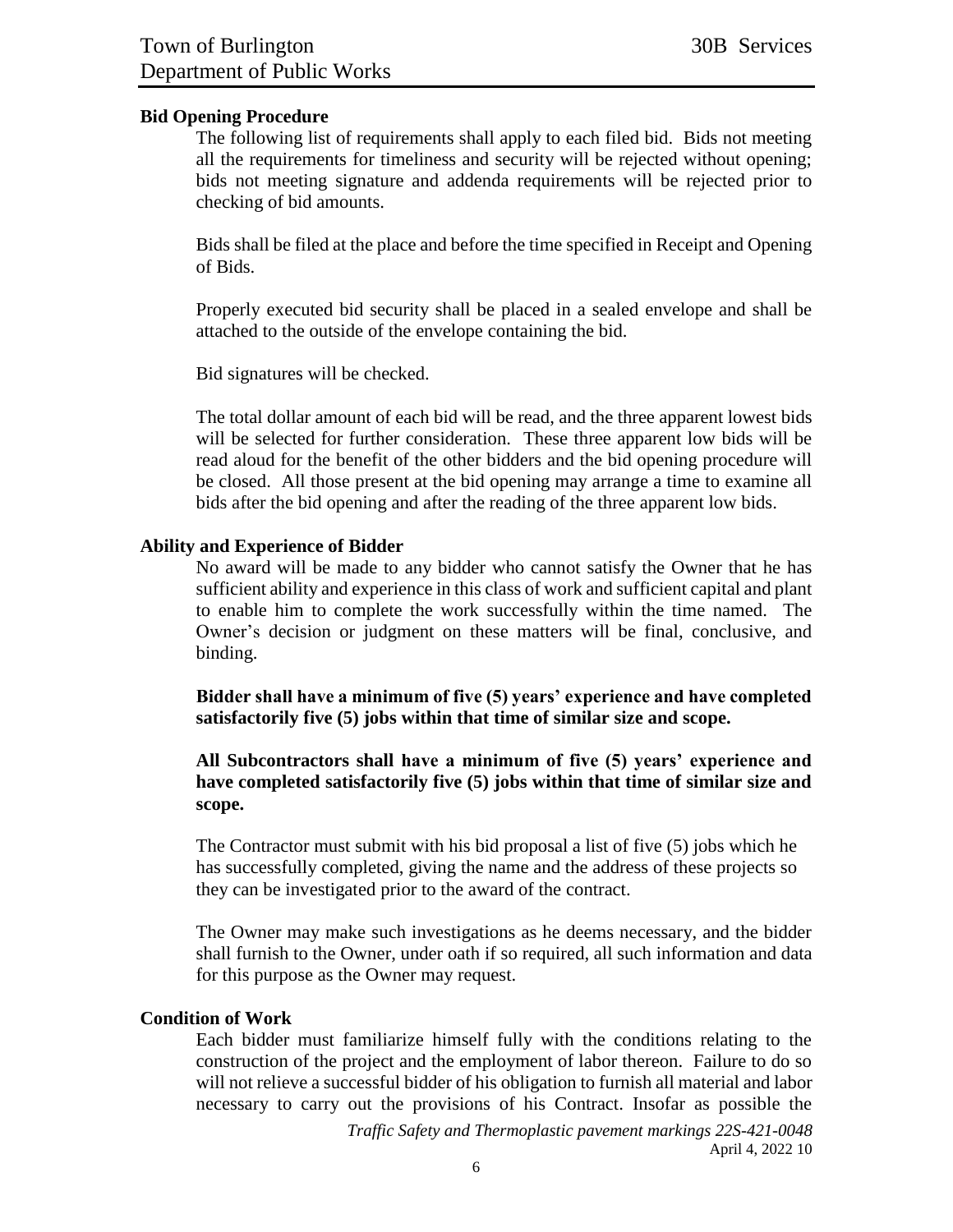Contractor, in carrying out his work, must employ such methods or means as will not cause any interruption of or interference with the work of any other Contractor.

#### **Addenda and Interpretations**

No interpretation of the bid documents will be made orally. Every request for such interpretation should be in writing addressed to the **Town's Designated Representative** listed in INSTRUCTION TO BIDDERS and to be given consideration must be received at least seven (7) days prior to the date fixed for the opening of bids. Any and all such interpretations and any supplemental instructions will be in the form of written addenda to the Contract Documents. Failure of any bidder to receive any such addendum or interpretation shall not relieve such bidder from any obligation under this bid as submitted. All addenda so issued shall become part of the Contract Documents.

#### **Laws and Regulations**

The bidder's attention is directed to the fact that all applicable State laws, municipal ordinances, and the rules and regulation of all authorities having jurisdiction over construction of the project shall apply to the Contract throughout, and they will be deemed to be included in the Contract the same as though herein written out in full.

#### **Bid Security**

Each bid must be accompanied by a BID BOND, CASH, or, CERTIFIED CHECK, payable to the Town, in the amount stated in INVITATION TO BID. Such checks will be returned to all except the three (3) lowest responsible and eligible bidders within five (5) days, Saturday, Sundays, and legal holidays excluded, after the opening of bids, and the remaining checks will be returned promptly after the Owner and the accepted bidder have executed the Contract, or if no notice of intent to award has been presented to the selected contractor within thirty (30) days, Saturdays, Sundays and holidays excluded, after the date of the opening of bids, upon demand of the bidder at any time thereafter.

The said amount is fixed and agreed upon by and between the Contractor and the Owner because of the impracticability and extreme difficulty of fixing and ascertaining the actual damages the Owner would in such event sustain, and said amount is agreed to be the amount of damages which the Owner would sustain and said amount shall be retained from time to time by the Owner from current periodical estimates.

#### **Right to Reject Bid**

The Owner reserves the right to waive any informality or reject any and all bids and alternate bids, should the Owner deem it to be in the public interest to do so.

The Owner also reserves the right to reject the bid of any bidder that the Owner considers to be unqualified based on the criteria set forth in Article 5 herein.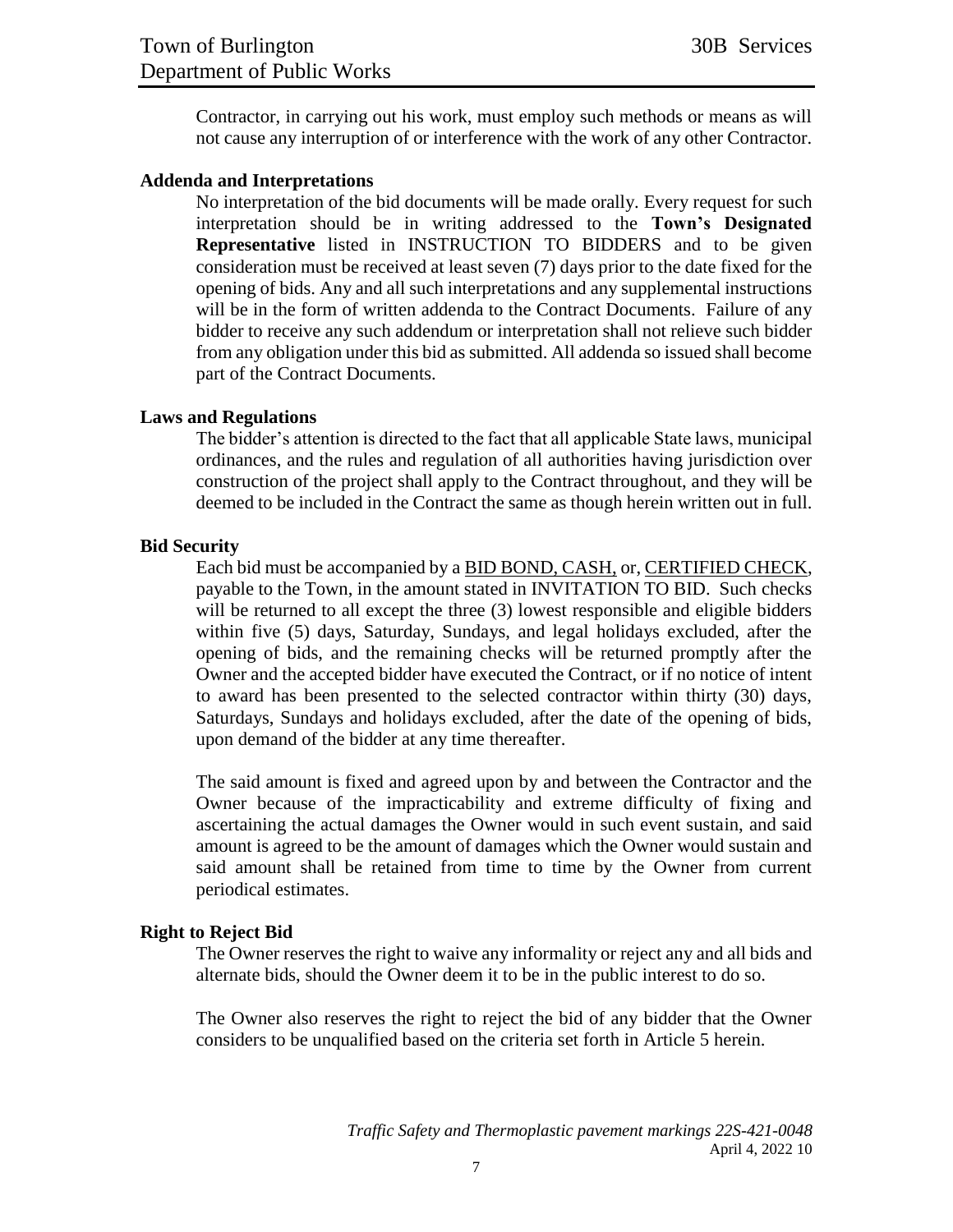#### **Time for Completion**

The bidder must agree to commence work and to fully complete the project within the time limit stated in SPECIAL CONDITIONS.

#### **Comparison of Bids**

In the event that there is a discrepancy in FORM OF GENERAL BID between the lump sum or unit prices written in words and figures, the prices written in words will govern.

#### **Rule for Award of Contract**

The Contract will be awarded to "the lowest responsible and responsive bidder" for the Total Price Bid pursuant to General Laws Chapter 30B as amended. Such a bidder shall possess the skill ability and integrity necessary for the faithful performance of the work, shall be able to furnish labor that can work in harmony with all other elements of labor employed, or to be employed, in the work, and shall otherwise comply with all applicable provisions of law. Bidder shall execute formal agreement within ten (10) days of the Notice of Award.

#### **Statutes Regulating Competitive Bidding**

Any bid that does not comply with the provisions of Massachusetts General Laws Chapter 30B as amended, need not be accepted and the Owner may reject every such bid.

#### **Wage Rates**

Prevailing Wage Rates as determined by the Commissioner of Department of Labor and Industries under the provision of the Massachusetts General Laws, Chapter 149, Section 26 to 27G, as amended, apply to this project. It is the responsibility of the contractor, before bid opening to request if necessary, any additional information on Prevailing Wage Rates for those trades people who may be employed for the proposed work under this contract.

State schedules of Prevailing Wage Rates are included in the contract documents.

#### **Specifications**

All specifications and bid items are based on Massachusetts Highway Departments "Standard Specifications for Highway & Bridges" edition as revised in the 1995 Publication.

#### **Bid Items Not Guaranteed**

The successful bidder is not guaranteed all items or the total bid price under this contract. Bidders must understand that like items will be bid under other contracts specifically packaged as one complete project. The successful bidder has no right to similar items bid under other projects. The Town Engineer will specify where and when this contract will be applied to undertake a particular improvement.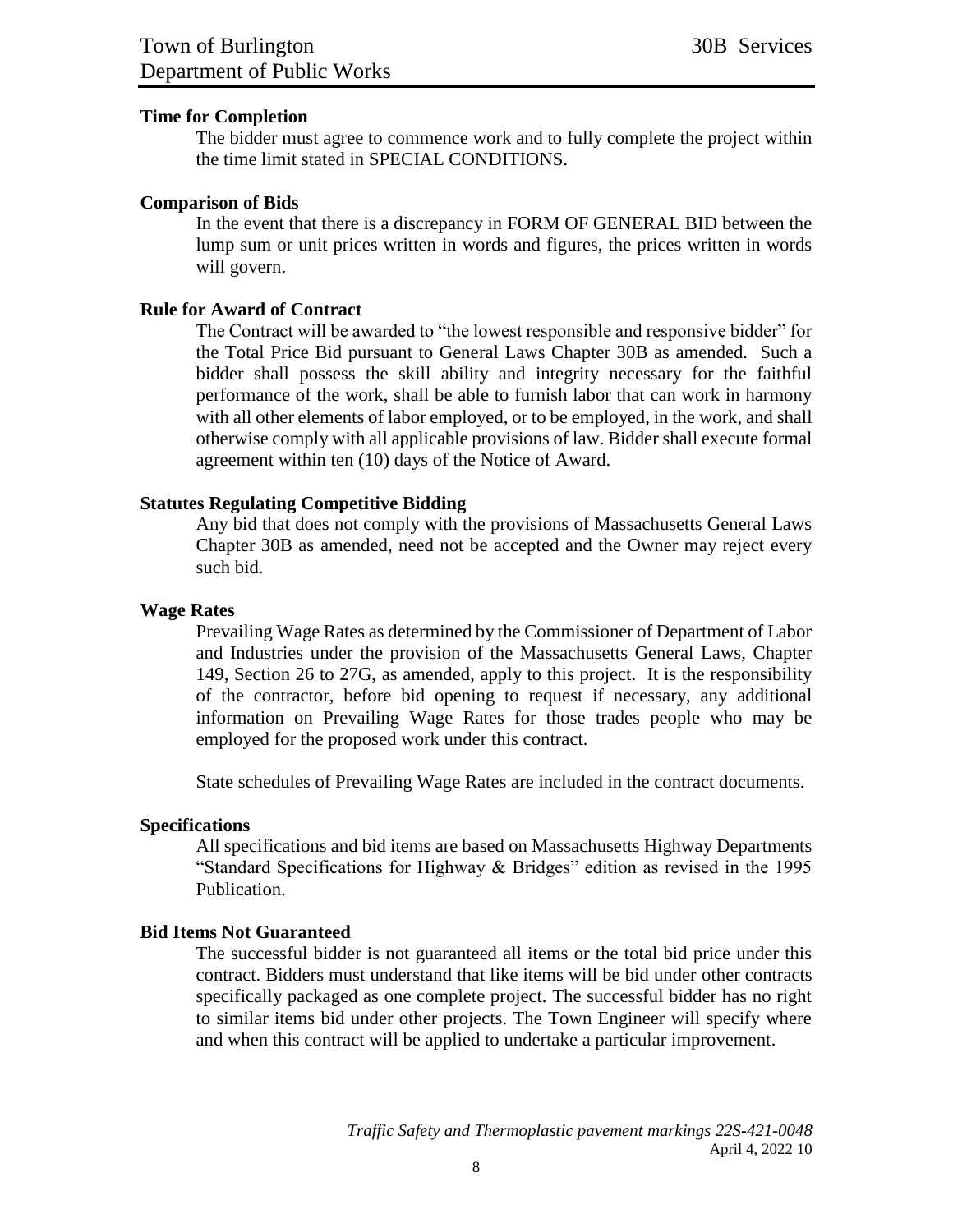#### **Tie Bids**

In the event of tied bids, wherein two or more responsive and responsible vendors provide the same bid price a coin toss will be used to break the tie.

#### **Unforeseen Office Closure**

If, at the time of the scheduled bid opening, Town Offices are closed due to uncontrolled events, the bid opening will be postponed until the next normal business day at the original time specified in the documents. Bids will be accepted until that date and time.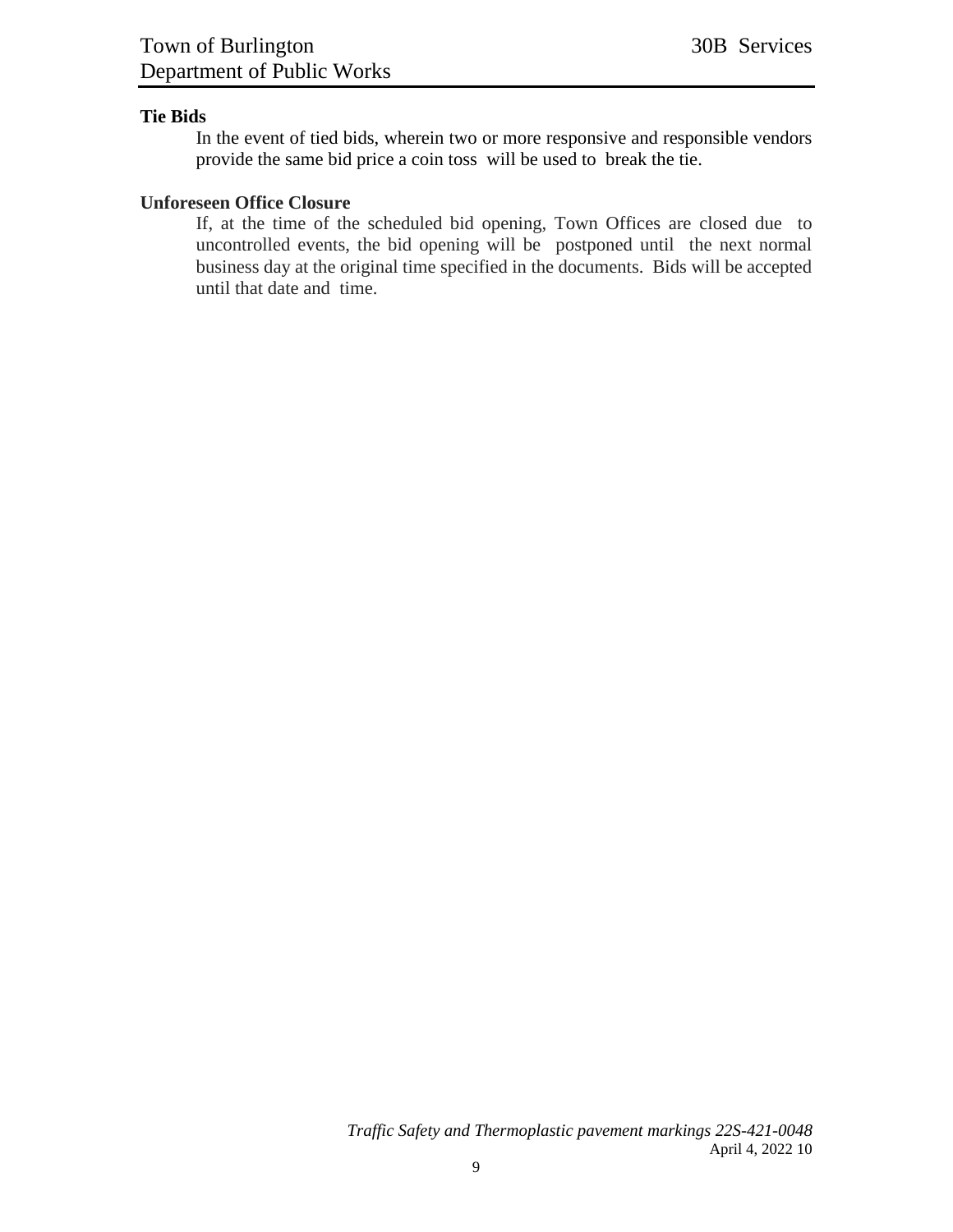### <span id="page-9-0"></span>**FORM OF GENERAL BID**

|                                                                 | (hereinafter called "Bidder")*                                                                       |
|-----------------------------------------------------------------|------------------------------------------------------------------------------------------------------|
|                                                                 | $(\_\_\_\)$ a corporation, organized and existing under the laws of the state of $\_\_\_\_\_\_\_\$ . |
| $(\underline{\hspace{1cm}})$ a partnership                      |                                                                                                      |
| $(\underline{\hspace{1cm}})$ a joint venture                    |                                                                                                      |
| $(\_\_\)$ an individual doing business as $\_\_\_\_\_\_\_\_\_\$ |                                                                                                      |
|                                                                 | To the Town of Burlington, Massachusetts (hereinafter called "Owner").                               |

Gentlemen:

The bidder, in compliance with your invitation for bids, having examined the Contract Documents and being familiar with all of the conditions surrounding the construction of the proposed project including the availability of materials and labor, hereby propose to furnish all labor, materials, and supplies, and to construct the project in accordance with the Contract Documents within the time set forth in the agreement, and at the prices stated below. These prices are to cover all expenses incurred in performing the work required under the Contract Documents, or which this proposal is a part.

\*Insert corporation, partnership or individual as applicable.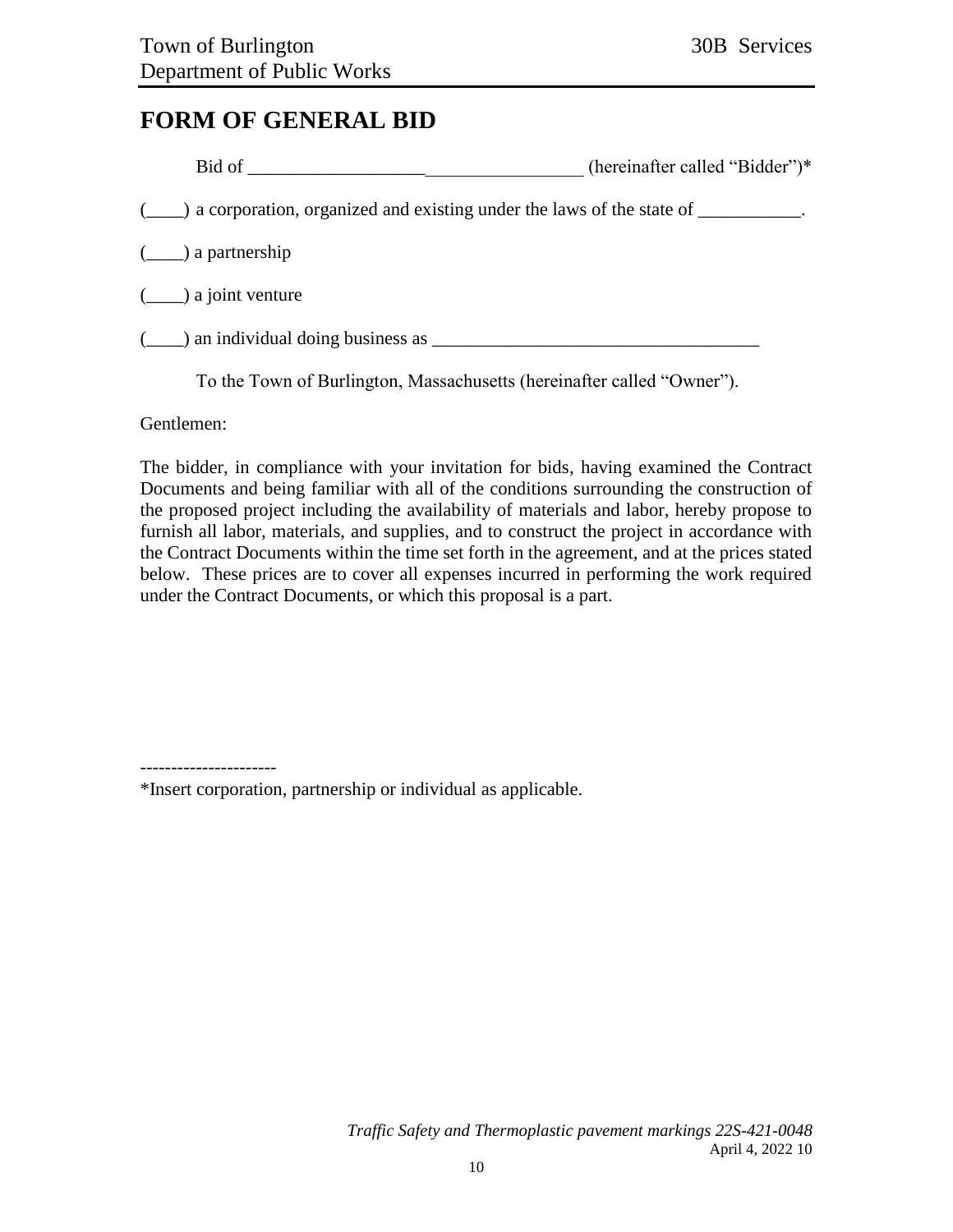### <span id="page-10-0"></span>**ADDENDA**

Bidder acknowledges receipt of the following addenda: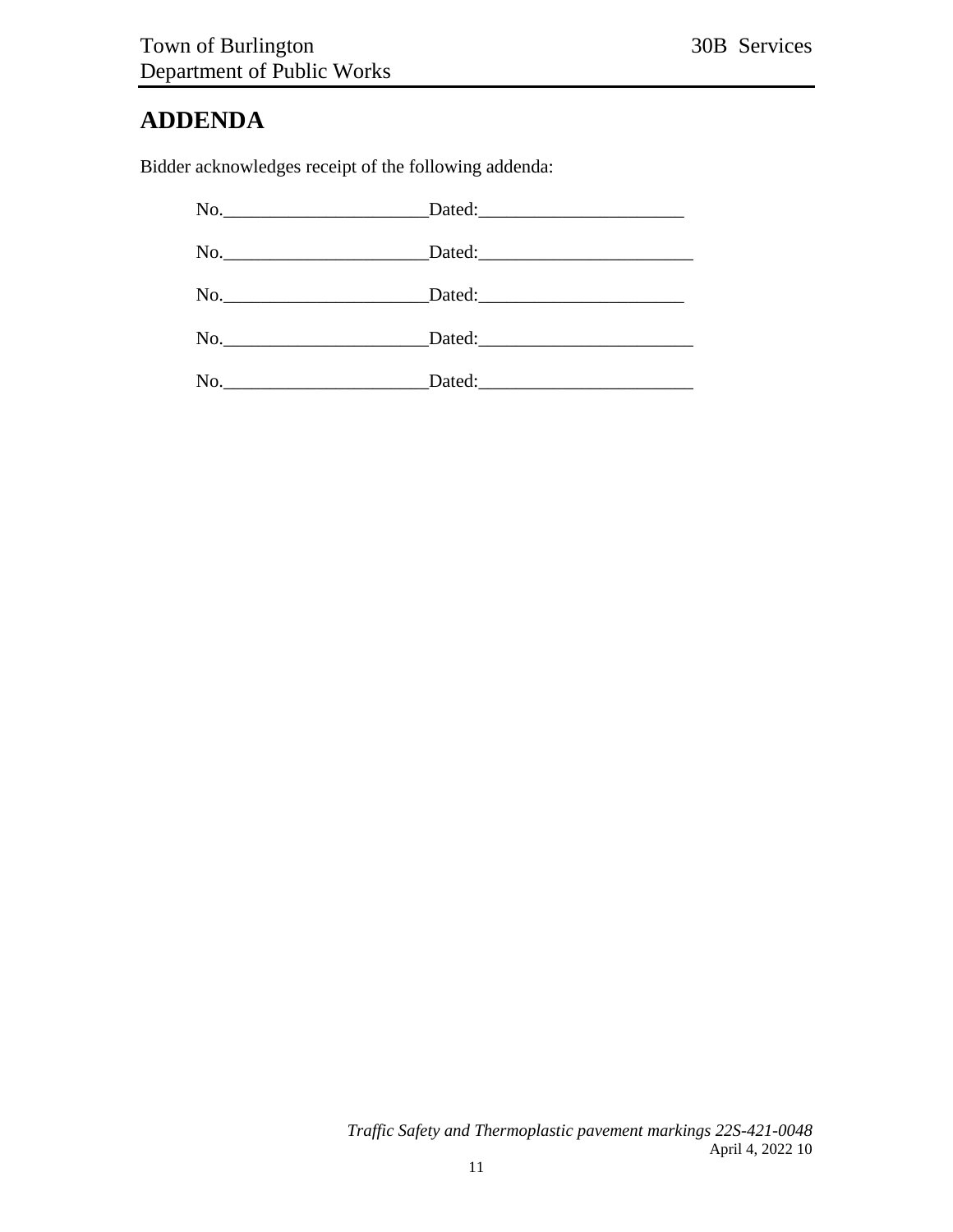### <span id="page-11-0"></span>**BID FORM**

|    | <b>Item</b>                   | <b>Estimated</b><br>Quantity |               | <b>Unit Price</b> | <b>Item Total</b>         |
|----|-------------------------------|------------------------------|---------------|-------------------|---------------------------|
| 1. | 4" Double Yellow (Centerline) | 30,000                       | $\mathbf{If}$ | $\mathcal{S}$     | \$                        |
| 2. | 4" Single Yellow (Centerline) | 15,000                       | lf            | $\sqrt{S}$        | \$                        |
| 3. | 4" Single White (Fog)         | 45,000                       | lf            | $\mathcal{S}$     | \$                        |
| 4. | 4" Lines (dashed)             | 10,000                       | lf            | $\sqrt{3}$        | \$                        |
| 5. | 12" STOP LINE                 | 3,500                        | $\mathbf{If}$ | $\sqrt{5}$        | \$                        |
| 6. | <b>12" CROSS WALKS</b>        | 2,500                        | lf            | $\mathcal{S}$     | $\boldsymbol{\mathsf{S}}$ |
| 7. | <b>Directional Arrows</b>     | 70                           | ea            | $\mathcal{S}$     | \$                        |
| 8. | $8'$ "Only"                   | 60                           | ea            | $\sqrt{\ }$       | \$                        |
|    |                               |                              |               | Total             | \$                        |
|    |                               |                              |               |                   |                           |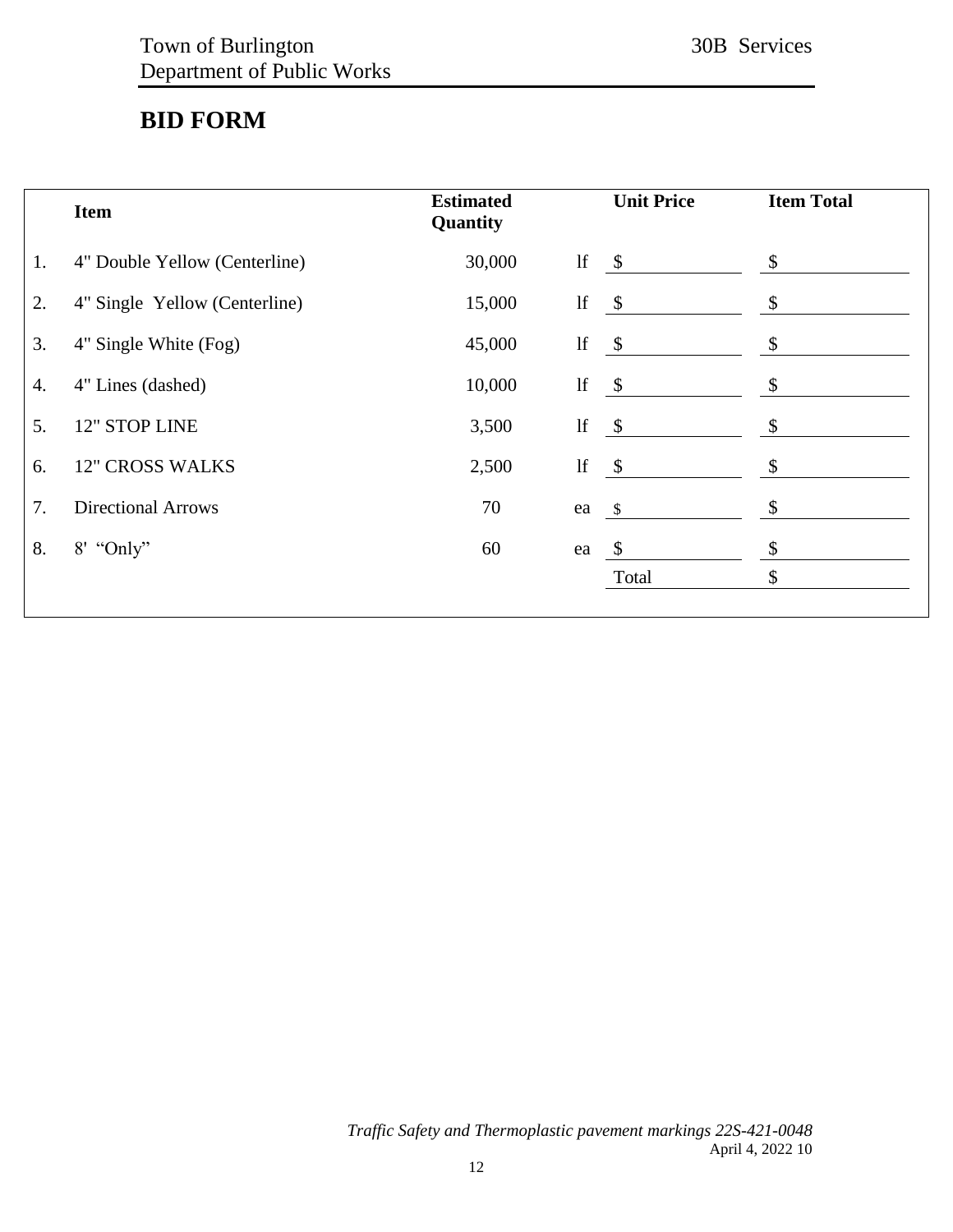#### <span id="page-12-0"></span>**TOTAL BID PRICE**

| Total Price Bid: \$ |  |
|---------------------|--|
| Bid Price in Words: |  |
| Name:               |  |
| Signature:          |  |
| Title:              |  |
| Company:            |  |
| Address:            |  |
| Phone:              |  |

**This is an unofficial Bid Spec. If this document is used to submit a bid then you must submit your contact information to Lisa Matarazzo at [lmatarazzo@burlington.org](mailto:lmatarazzo@burlington.org) in order to be added to the bidders list.**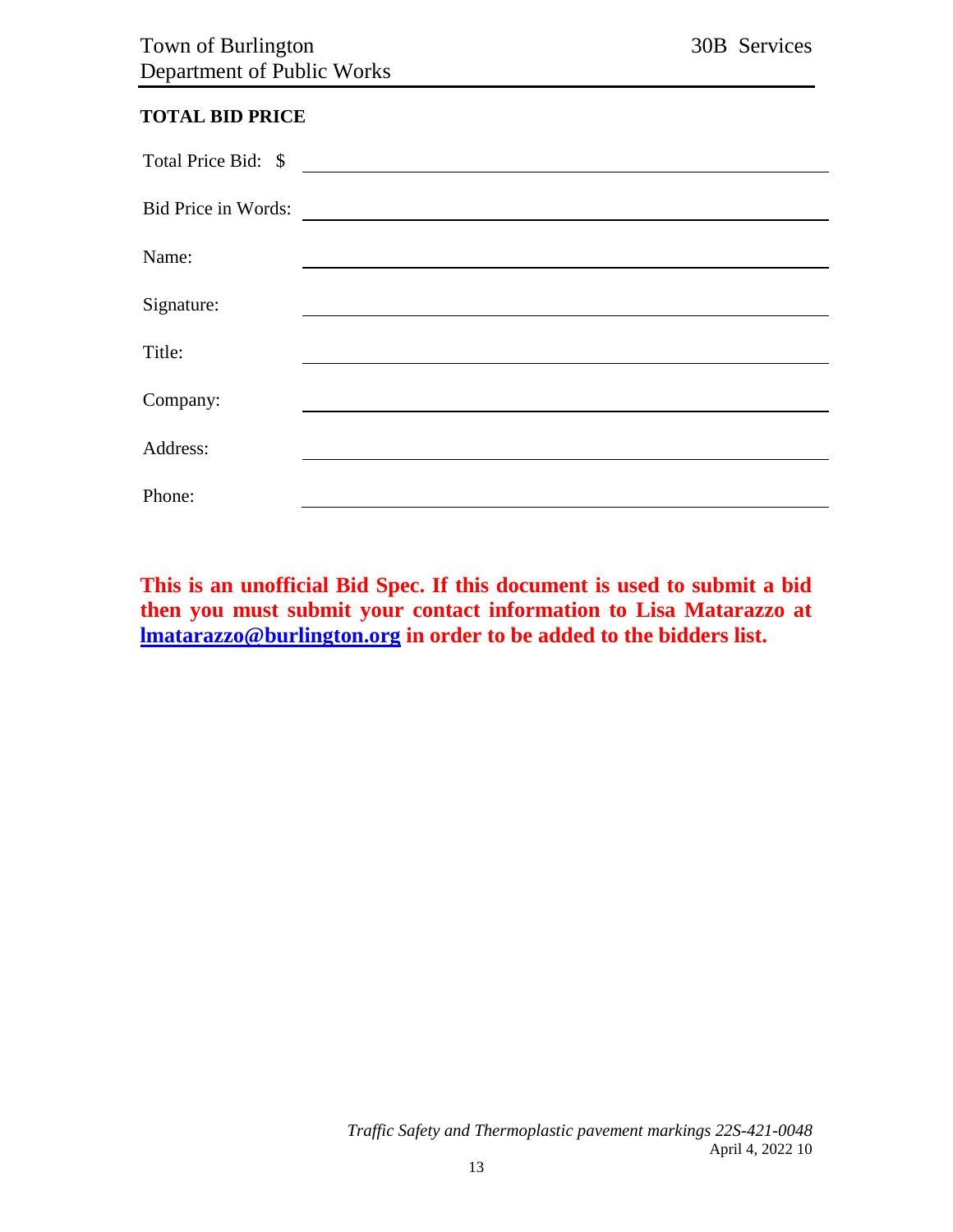### <span id="page-13-0"></span>**CONTRACTOR REFERENCES**

The undersigned offers the following information as evidence of his qualifications to perform the work as bid upon according to all the requirements of the plans and specifications.

1. Have been in business under present name for \_\_\_years.

2. The names and addresses of all persons interested in the bid (if made by a partnership or corporation) as Principals are as follows:

\_\_\_\_\_\_\_\_\_\_\_\_\_\_\_\_\_\_\_\_\_\_\_\_\_\_\_\_\_\_\_\_\_\_\_\_\_\_\_\_\_\_\_\_\_\_\_\_\_\_\_\_\_\_\_\_\_\_\_\_\_\_\_\_\_\_\_\_\_\_\_\_ \_\_\_\_\_\_\_\_\_\_\_\_\_\_\_\_\_\_\_\_\_\_\_\_\_\_\_\_\_\_\_\_\_\_\_\_\_\_\_\_\_\_\_\_\_\_\_\_\_\_\_\_\_\_\_\_\_\_\_\_\_\_\_\_\_\_\_\_\_\_\_\_ \_\_\_\_\_\_\_\_\_\_\_\_\_\_\_\_\_\_\_\_\_\_\_\_\_\_\_\_\_\_\_\_\_\_\_\_\_\_\_\_\_\_\_\_\_\_\_\_\_\_\_\_\_\_\_\_\_\_\_\_\_\_\_\_\_\_\_\_\_\_\_\_ \_\_\_\_\_\_\_\_\_\_\_\_\_\_\_\_\_\_\_\_\_\_\_\_\_\_\_\_\_\_\_\_\_\_\_\_\_\_\_\_\_\_\_\_\_\_\_\_\_\_\_\_\_\_\_\_\_\_\_\_\_\_\_\_\_\_\_\_\_\_\_

(Attach supplementary list if necessary)

3. The bidder is requested to state below what work of a similar character to that included in the proposed contract he has done, and give references that will enable the Owner to judge his experience, skill and business standing (add supplementary page if necessary).

| #              | Completion | Project Name | Contract | Reference | Telephone No. |
|----------------|------------|--------------|----------|-----------|---------------|
|                | Date       |              | Amount   | Name      |               |
| 1              |            |              |          |           |               |
|                |            |              |          |           |               |
| $\overline{2}$ |            |              |          |           |               |
|                |            |              |          |           |               |
| $\mathfrak{Z}$ |            |              |          |           |               |
|                |            |              |          |           |               |
| $\overline{4}$ |            |              |          |           |               |
|                |            |              |          |           |               |
| 5 <sup>5</sup> |            |              |          |           |               |
|                |            |              |          |           |               |

4. Bank reference

(Name)

(Bank)

(Address) (Telephone No.)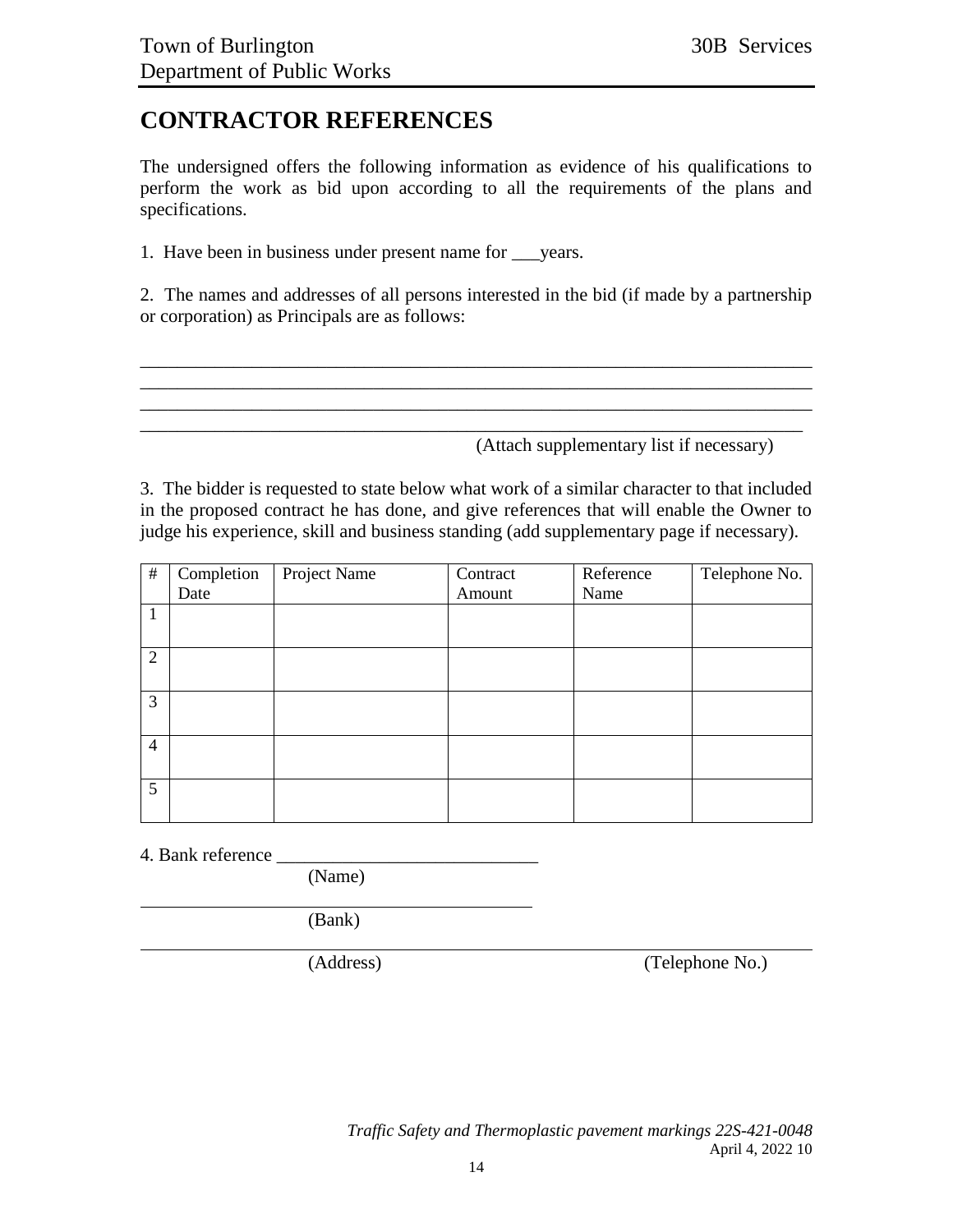## <span id="page-14-0"></span>**CONTRACTOR CERTIFICATION**

#### **NON-COLLUSION**

I certify under penalties of perjury that this bid or proposal has been made and submitted under good faith and without collusion or fraud with any other person. As used in this certification, the word "person" shall mean any natural person, business, partnership, corporation, union, committee, club, or other organization, entity, or group of individuals.

#### **TAX COMPLIANCE**

Pursuant to Massachusetts General Law Chapter 62C, Section 49A, I certify under the penalties of perjury that, to the best of my knowledge and belief, I am in compliance with all laws of the Commonwealth relating to taxes, reporting of employees and contractors, and withholding and remitting child support.

#### **LABOR HARMONY / OSHA 10-HOUR**

I will furnish labor that can work in harmony with all other elements of labor employed or to be employed in the work, and all employees to be employed in the work subject to this bid have successfully completed a course in construction safety and health approved by the United States Occupational Safety and Health administration that is at least 10 hours in duration.

\_\_\_\_\_\_\_\_\_\_\_\_\_\_\_\_\_\_\_\_\_\_\_\_\_\_\_\_\_\_\_\_\_\_\_\_\_\_\_\_\_\_\_\_\_\_\_\_\_\_\_\_\_\_\_\_\_\_\_\_\_\_\_\_\_\_\_

Signature:

(Person Signing Bid)

(Name of Business)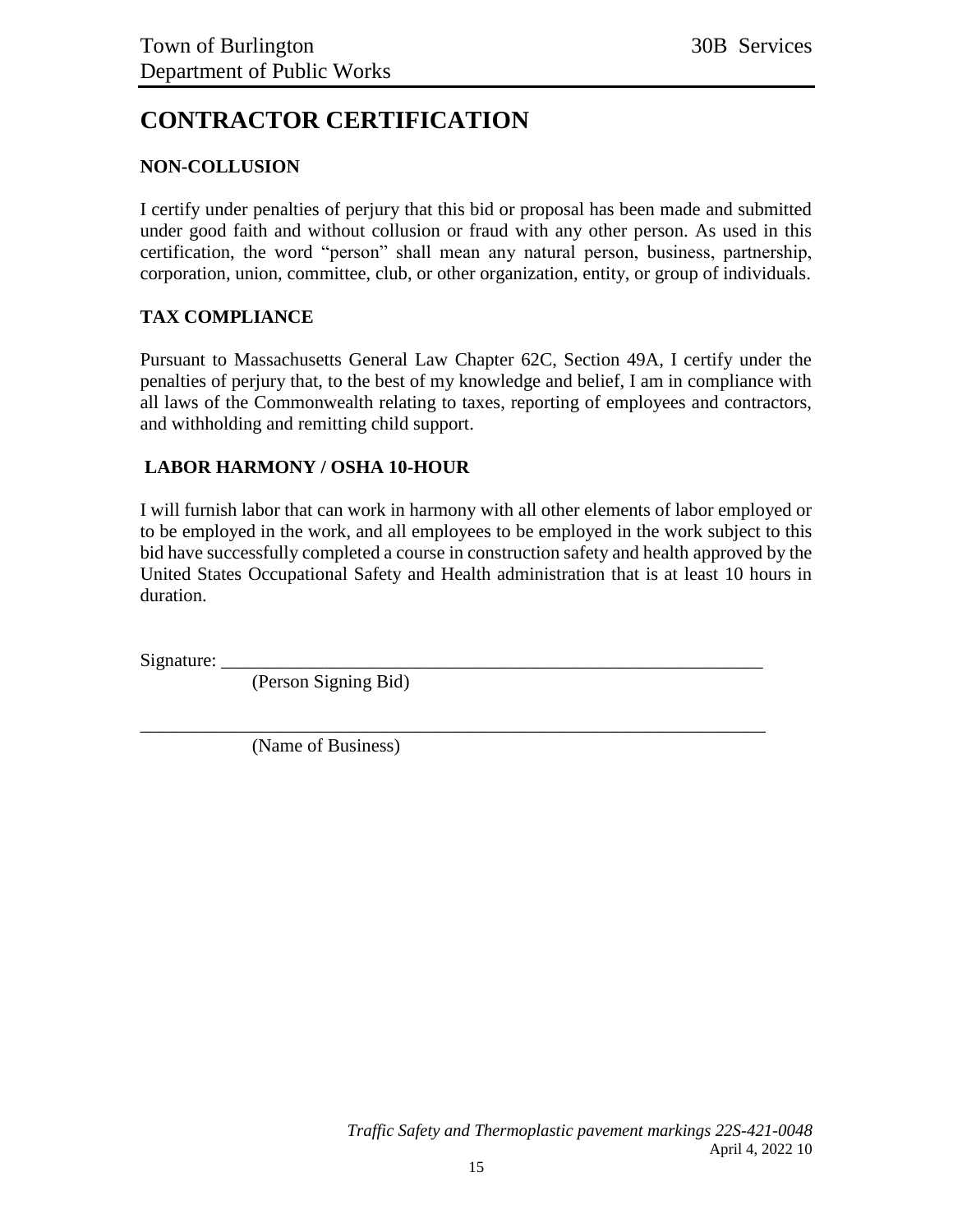### <span id="page-15-0"></span>**AGREEMENT**

THIS AGREEMENT, by and between the party of the first part, the Town of Burlington, hereinafter called "OWNER", acting herein through its Town Administrator, and the party of the second part hereinafter called "CONTRACTOR".

WITNESSETH: That for and in consideration of the payments and agreements hereinafter mentioned, to be made and performed by the OWNER, the CONTRACTOR hereby agrees with the OWNER to commence and complete the project described by these bid documents hereinafter called the project, for the sum of the contract price and all extra work in connection therewith, under the terms as stated in the Contract Documents; and at his (its and their) own proper cost and expense to furnish all the materials, supplies, machinery equipment, tools, superintendence, labor, insurance, and other accessories and services necessary to complete the said project in accordance with the conditions and prices stated in FORM OF GENERAL BID, GENERAL CONDITIONS, Contract Documents as prepared by the Owner.

IN WITNESS WHEREOF, the parties to these presents have executed this contract.

| \$                                                                                 |                       |                                                                                                                                                                                          |
|------------------------------------------------------------------------------------|-----------------------|------------------------------------------------------------------------------------------------------------------------------------------------------------------------------------------|
|                                                                                    | <b>Contract Price</b> |                                                                                                                                                                                          |
| <b>AGREED:</b>                                                                     |                       |                                                                                                                                                                                          |
| Town of Burlington                                                                 |                       |                                                                                                                                                                                          |
|                                                                                    |                       |                                                                                                                                                                                          |
|                                                                                    | Owner                 | Date                                                                                                                                                                                     |
| Contractor                                                                         |                       |                                                                                                                                                                                          |
|                                                                                    | Contractor            | Date                                                                                                                                                                                     |
| Company Name:                                                                      |                       |                                                                                                                                                                                          |
| Address:                                                                           |                       |                                                                                                                                                                                          |
| authorized to execute the contract and approve all requisitions and change orders. |                       | In accordance with M.G.L. C. 44, Section 31C, this is to certify than an appropriation in<br>the amount of this contract is available therefore and that the Town Administrator has been |
| Account #                                                                          | Town Accountant       | Date                                                                                                                                                                                     |

*Traffic Safety and Thermoplastic pavement markings 22S-421-0048* April 4, 2022 10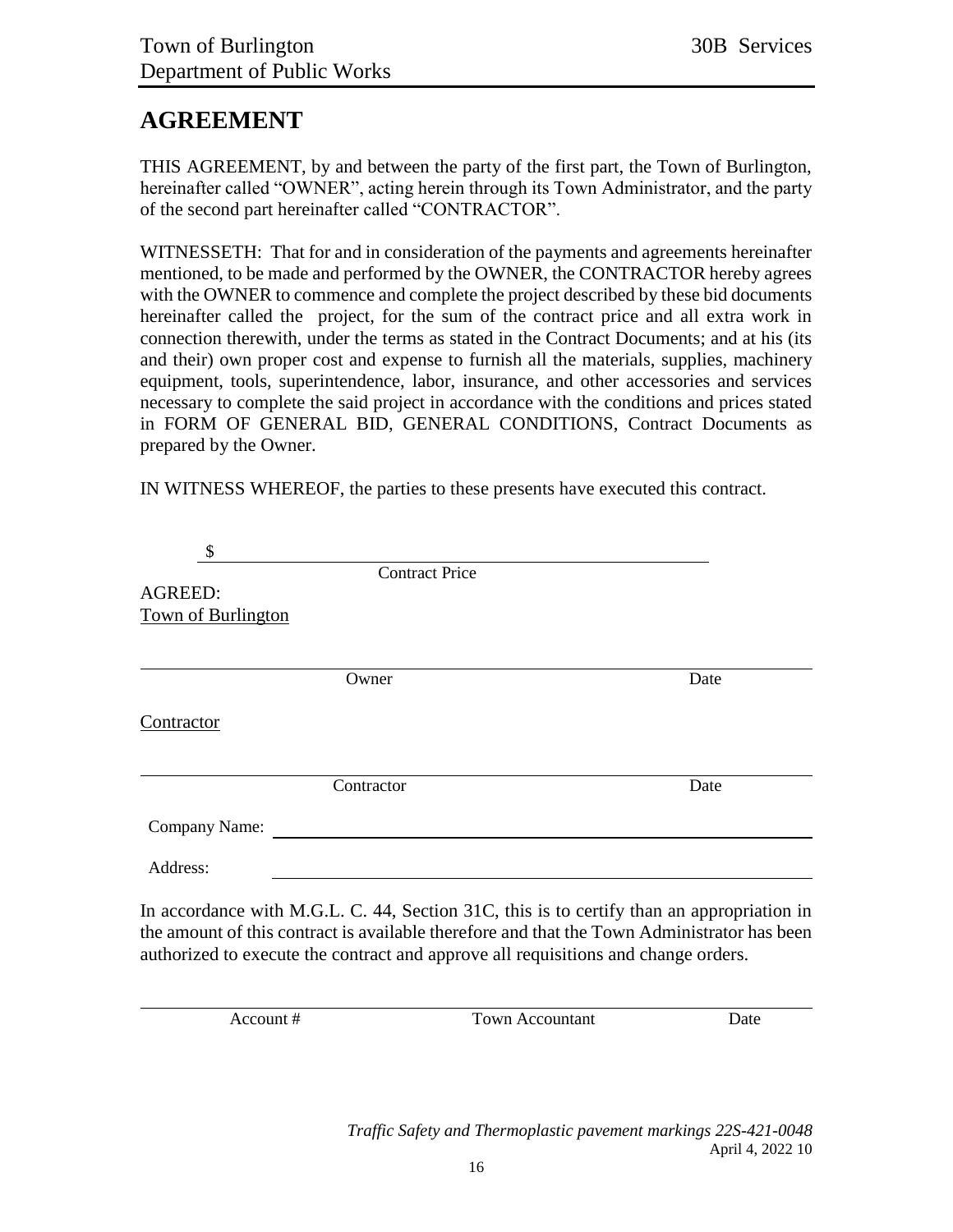### <span id="page-16-0"></span>**SPECIAL CONDITIONS**

- 1. The Town of Burlington, acting through its Board of Selectmen, an awarding authority, reserves the right to accept or reject any and/or all bids or portions thereof, and to waive any informalities in bidding, and/or to make the award as appears in the best interest of the Town of Burlington.
- 2. Payment will be made monthly, unless otherwise specified.
- 3. Unless otherwise specified, the cost of the Police Detail Officer(s) will be paid for by the Town of Burlington.
- 4. This Contract includes estimated quantities that may or may not be purchased during Fiscal Year. Additionally, quantities are used for comparison of bids and establishing the Bid Deposit.
- 5. This Contract may be terminated, with fifteen (15) days' notice, for unsatisfactory performance and/or availability of funds. The contractor will hold the Town harmless from all damages as a result of funding restraints.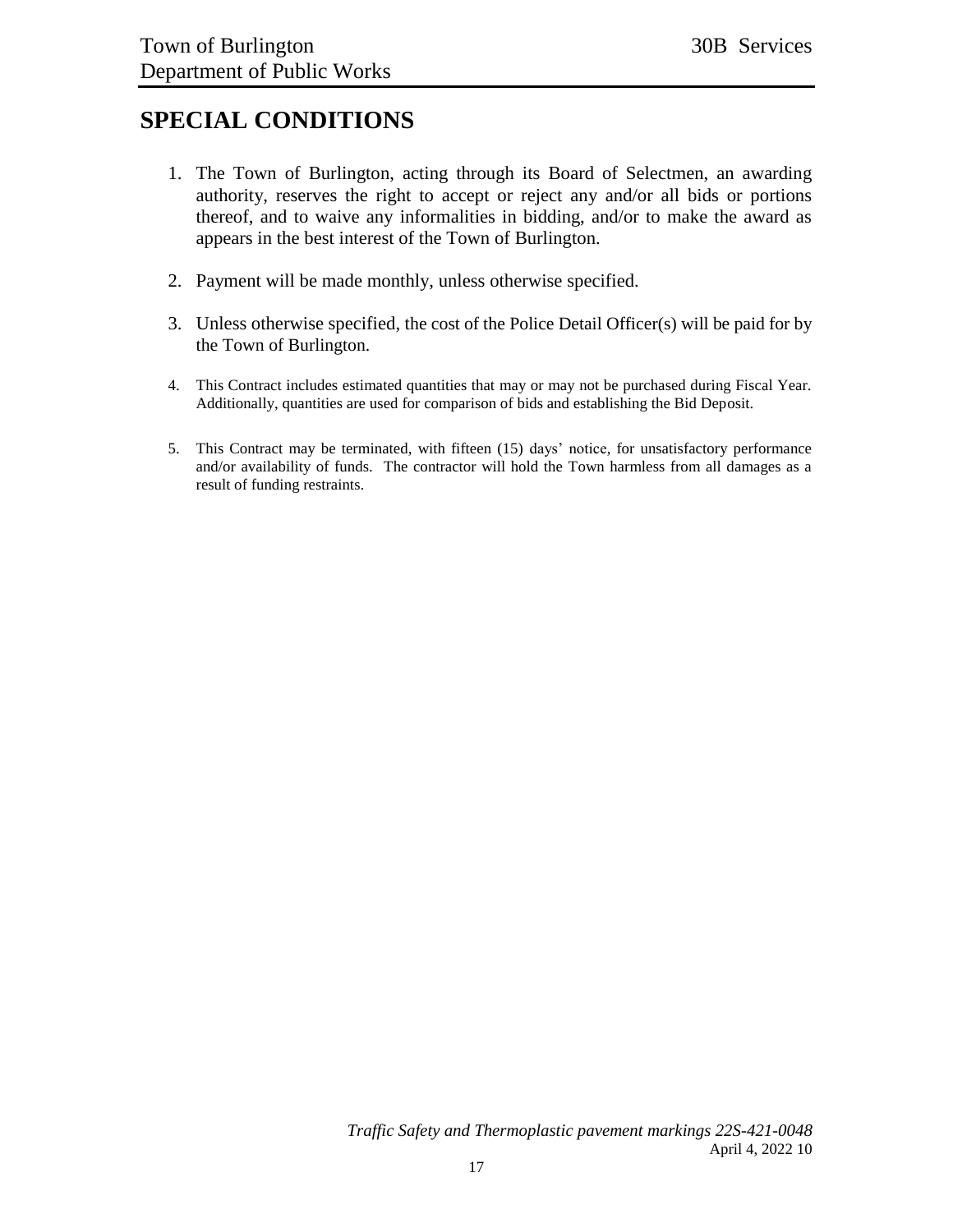Attention is directed to the following parts of the contract;

| <b>Description</b>                | <b>Location in Contract</b>              |
|-----------------------------------|------------------------------------------|
| Preparation of Bid                | Instructions to Bidders; Page 5          |
| <b>Experience of Bidders</b>      | Instructions to Bidders; Page 6          |
| <b>Bid Security</b>               | Instructions to Bidders; Page 7          |
| Execution, Correlation and Intent | General Conditions; Article 1            |
| <b>Contract Administration</b>    | <b>General Conditions; Article 2</b>     |
| Superintendent                    | <b>General Conditions</b> ; Article 4    |
| Project/Progress Schedule         | General Conditions; Article 4, Section 9 |
| <b>Liquidated Damages</b>         | General Conditions; Article 6            |
| Project Plans                     | N/A                                      |
| <b>Prevailing Wage Rates</b>      | Appendix A                               |

Summary Table of Important Contract Dates

| <b>Item</b>                             | Date                    | Amount                 |
|-----------------------------------------|-------------------------|------------------------|
| Bid Opening                             | April 4, 2022           | N/A                    |
| Commencement of Work will   May 1, 2022 |                         | N/A                    |
| be no later than                        |                         |                        |
| Completion of Work                      | October 30, 2022        | N/A                    |
| <b>Liquidated Damages</b>               | Starts November 1, 2022 | \$1000 per working day |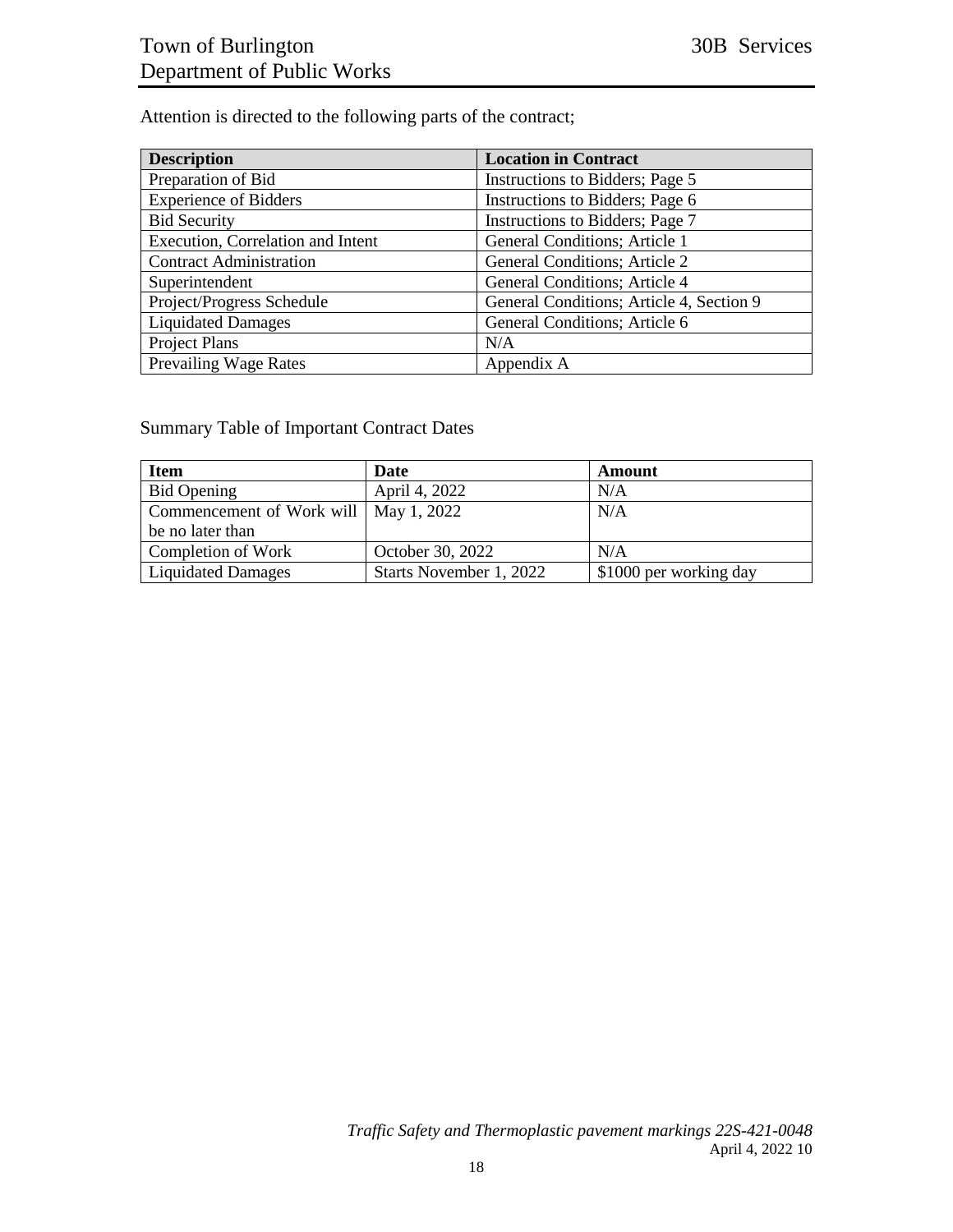### <span id="page-18-0"></span>**GENERAL CONDITIONS**

#### **ARTICLE 1**

#### **CONTRACT DOCUMENTS**

#### **1.1** DEFINITIONS

#### **1.1.1** THE CONTRACT DOCUMENTS

The Contract Documents consist of the Owner-Contractor Agreement, the Conditions of the Contract (General, and other Conditions), the Drawings, the Specifications, all Addenda issued prior to and all Change Orders issued after execution of the Contract, and all applicable laws, ordinances and regulations. The Contract Documents include Bidding Documents such as the Advertisement or Invitation to Bid, the Instructions to Bidders, sample forms, the Contractor's Bid or portions of Addenda relating to any of these, or any other documents, specifically enumerated in the Owner-Contractor Agreement.

#### **1.1.2** THE CONTRACT

The Contract Documents form the Contract for Construction. This Contract represents the entire and integrated agreement between the parties hereto and supersedes all prior negotiations, representations, or agreements, either written or oral. The Contract may be amended or modified only by a written Change Order.

#### **1.1.3** THE WORK

The Work comprises the completed construction required by the Contract Documents and includes all labor necessary to produce such construction, and all materials and equipment incorporated in such construction.

#### **1.1.4** THE PROJECT

The project is the total construction of which the Work performed under the Contract Documents may be the whole or a part.

#### **1.1.5** OR EQUAL

The use of the words "Or Equal" following the name of any manufacturer, vendor or proprietary product shall be understood to mean that articles or materials may be substituted which, in the opinion of the Owner, are equal in quality, durability, appearance, strength, design and performance to the articles or materials named or described and will perform adequately in providing a first-class facility.

When submitting shop drawing information on articles or materials which are being proposed as substitutes for specified items, the Contractor shall clearly identify them as such. If the articles or materials are accepted as equal to those on which dimensions on the drawings are based, any dimensional variance from those shown and/or specified shall be shown on the shop drawings prepared by the Contractor, illustrating the manner in which conformity to dimensions and design is to be obtained. All such drawings shall be subject to the approval of the Owner and the installation of the article shall not proceed without first obtaining said approval.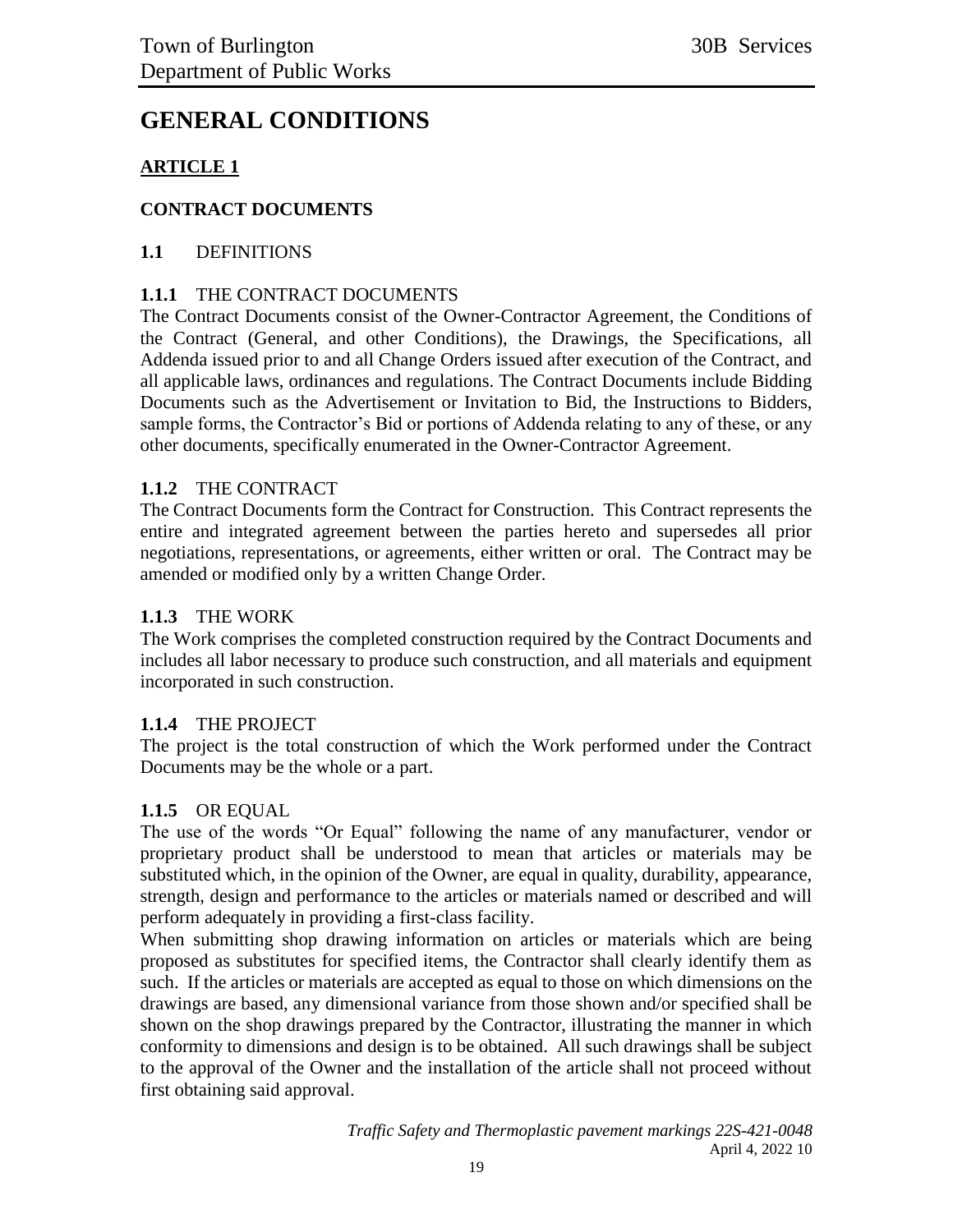#### **1.2** EXECUTION, CORRELATION AND INTENT

#### **1.2.1**

By executing the Contract, the Contractor represents that he has visited the site, familiarized himself with the local conditions under which the Work is to be performed, and correlated his observations with the requirements of the Contract Documents.

#### **1.2.2**

The intent of the Contract Documents is to include all items necessary for the proper execution and completion of the Work. The Contract Documents are complementary, and what is required by any one shall be as binding as if required by all. Work not covered in the Contract Documents will not be required unless it is consistent therewith and is reasonably inferable there from as being necessary to produce the intended results. Words and abbreviations which have well-known technical or trade meanings are used in the Contract Documents in accordance which such recognized meanings.

#### **1.2.3**

The Notice to Proceed will come in the form of a written letter to the Contractor. Once the written Notice to Proceed has been received by the Contractor, that date will be the legal start date for work under the Contract.

In the event of a failure to issue a Notice to Proceed written document specifying the commencement date, the pre-construction meeting date will serve as the Notice to Proceed date.

#### **1.3** OWNERSHIP AND USE OF DOCUMENTS

#### **1.3.1**

All Drawings, Specifications and copies thereof furnished by the Owner are and shall remain the Owner's property. They are to be used only with respect to this Project and are not to be used on any other project without prior written consent of the Owner. With the exception of one contract set for each party to the Contract, such documents are to be returned or suitably accounted for to the Owner at the completion of the Work. Submission or distribution to meet official regulatory requirements or for other purposes in connection with the Project is not to be construed as publication in derogation of any reserved rights.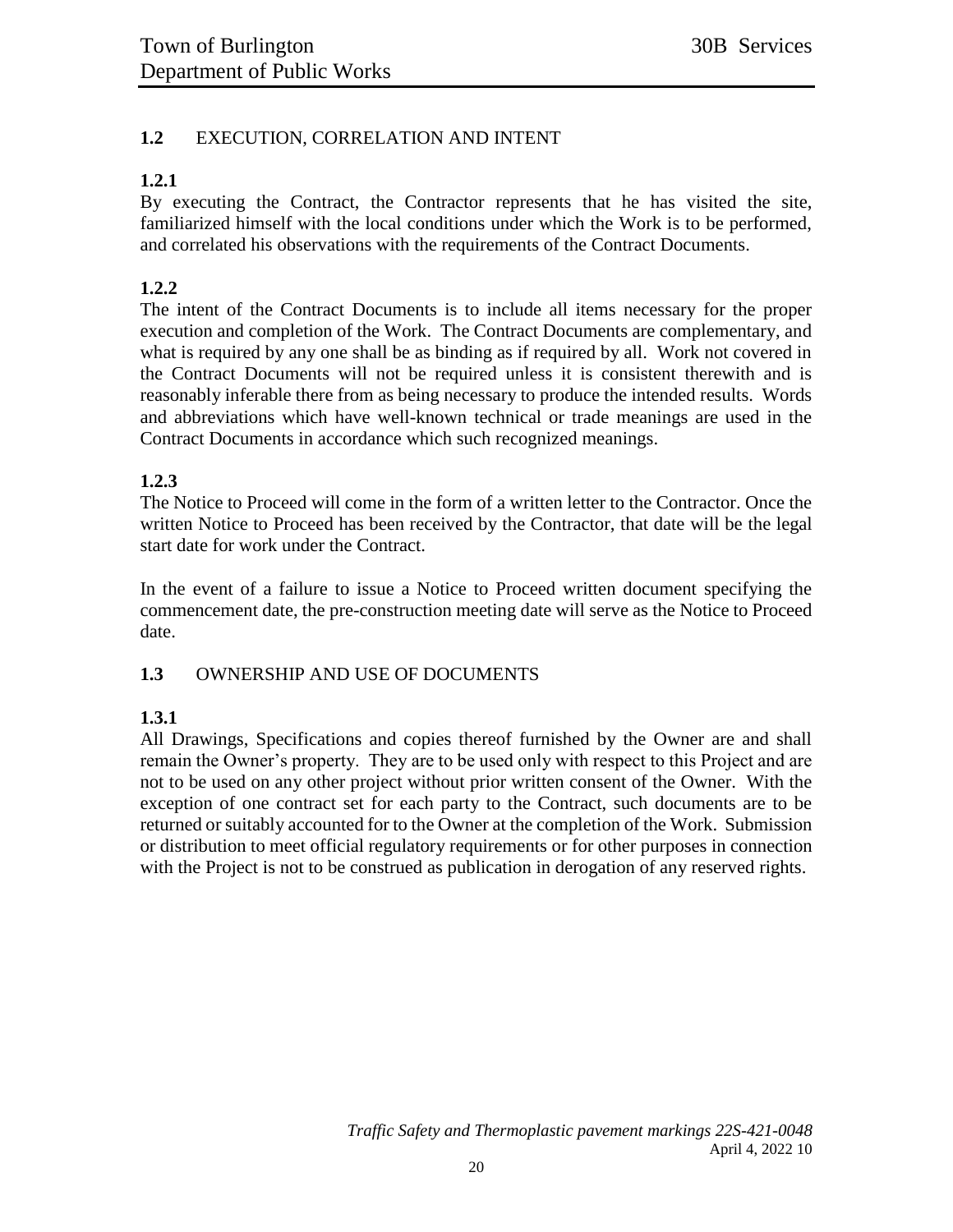#### **ARTICLE 2**

#### **ADMINISTRATION**

#### **2.1** ADMINISTRATION OF THE CONTRACT

#### **2.1.1**

The designated representative of the Owner or its Engineer will visit the site at intervals appropriate to the stage of construction to familiarize himself generally with the progress and quality of the Work and to determine in general if the Work is proceeding in accordance with the Contract Documents. However, the Owner's Representative or Engineer will not be required to make exhaustive or continuous on-site inspections to check the quality or quantity of the Work.

#### **2.1.2**

The Owner shall at all times have access to the Work whenever it is in preparation and progress. The Contractor shall provide facilities for such access so the Owner may perform its functions under the Contract Documents.

#### **2.1.3**

The Owner shall make payments for completed work, as approved by the Owner, in accordance with M.G.L. Ch. 30, Sec. 39G. A five percent retainage will be deducted from periodic payments to the Contractor.

#### **2.1.4**

The Owner will render information necessary for the proper execution or progress of the Work within twenty (20) days of any request by the contractor or in accordance with any time limit agreed upon.

#### **2.1.5**

The Owner will have authority to reject Work which does not conform to the Contract Documents. Whenever, in his opinion, he considers it necessary or advisable for the implementation of the intent of the Contract Documents, he will have authority to require special inspection or testing of the Work whether or not such Work is then fabricated, installed or completed. Any such rejection of work shall not relieve the Contractor of the responsibility for maintaining protection of the Work and the Owner's property.

#### **2.1.6**

The Owner or its Engineer will review and approve or take other appropriate action upon Contractor's submittals such as Shop Drawings, Product Data and Samples, but only for conformance with the design concept of the Work and with the information given in the Contract Documents. Such action shall be taken with reasonable promptness so as to cause no delay. The Owner's approval of a specific item shall not indicate approval of an assembly of which the item is a component.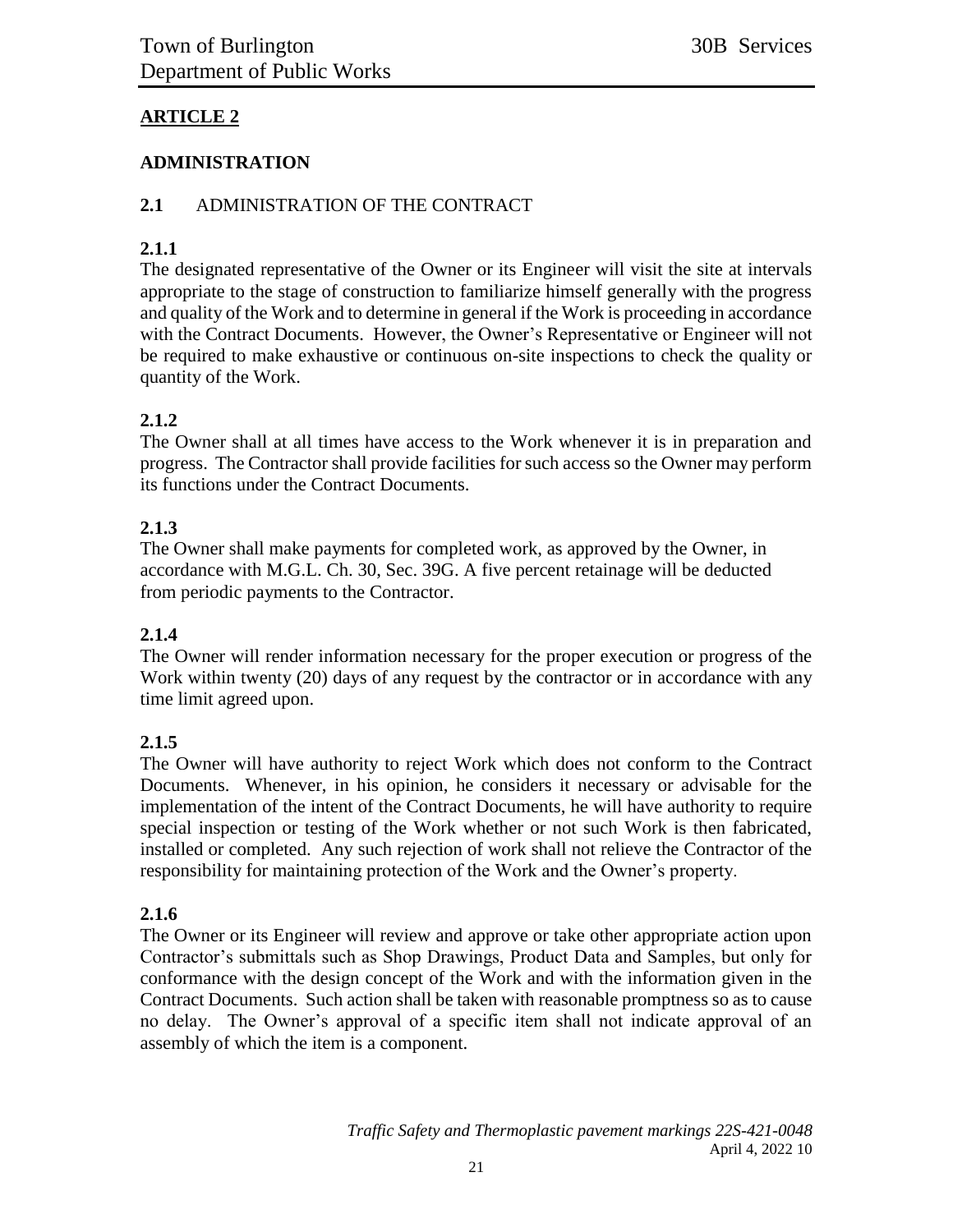#### **2.1.7**

The Owner will conduct inspections to determine the date of Substantial Completion and Final Completion, will review written warranties and related documents required by the Contract and assembled by the Contractor, and will issue a final Certificate for Payment.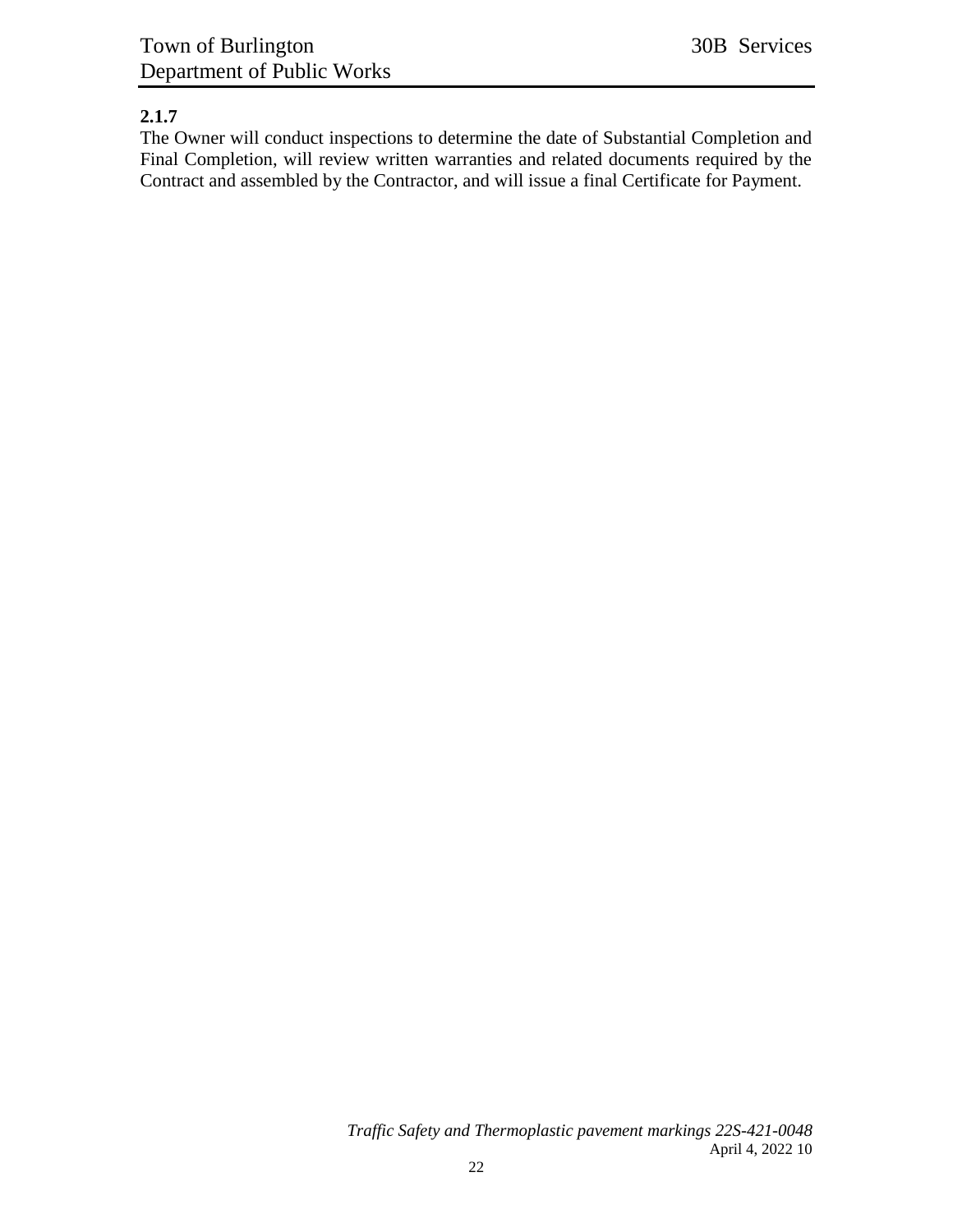### **ARTICLE 3**

#### **OWNER**

#### **3.1** DEFINITION

#### **3.1.1**

The Owner is the person or entity identified as such in the Owner-Contractor Agreement and is referred to throughout the Contract Documents as if singular in number and masculine in gender. The term Owner means the Town of Burlington or its designated representative.

#### **3.2** INFORMATION AND SERVICES REQUIRED OF THE OWNER

#### **3.2.1**

The Owner shall, at the time of execution of the Agreement and any subsequent Change Orders, certify for the Contractor that financial arrangements have been made to fulfill the Owner's obligations under the Contract.

#### **3.2.2**

The Owner shall furnish all documents describing the work.

#### **3.2.3**

Except as provided in Subparagraph 4.7.1. Owner shall secure and pay for necessary approvals, easements, assessments and charges required for the construction, use or occupancy of permanent structures or for permanent changes in existing facilities.

#### **3.2.4**

Information or services under the Owner's control shall be furnished by the Owner with reasonable promptness to avoid delay in the orderly progress of the Work.

#### **3.2.5**

The Owner will furnish the Contractor with three (3) copies of all Drawings and Specifications and revisions issued during the progress of the Work; all additional copies will be furnished upon request at the cost of reproduction.

#### **3.2.6**

The Owner, through its designated agent or Engineer, shall forward all instructions directly to the Contractor.

#### **3.3** OWNER'S RIGHT TO STOP THE WORK

#### **3.3.1**

*Traffic Safety and Thermoplastic pavement markings 22S-421-0048* If the Contractor fails to correct defective Work as required by the Owner or fails to carry out the Work in accordance with the Contract Documents or if the Owner shall for any other reason so require, the Owner, by a written order signed personally or by an agent specifically so empowered by the Owner in writing, may order the Contractor to stop the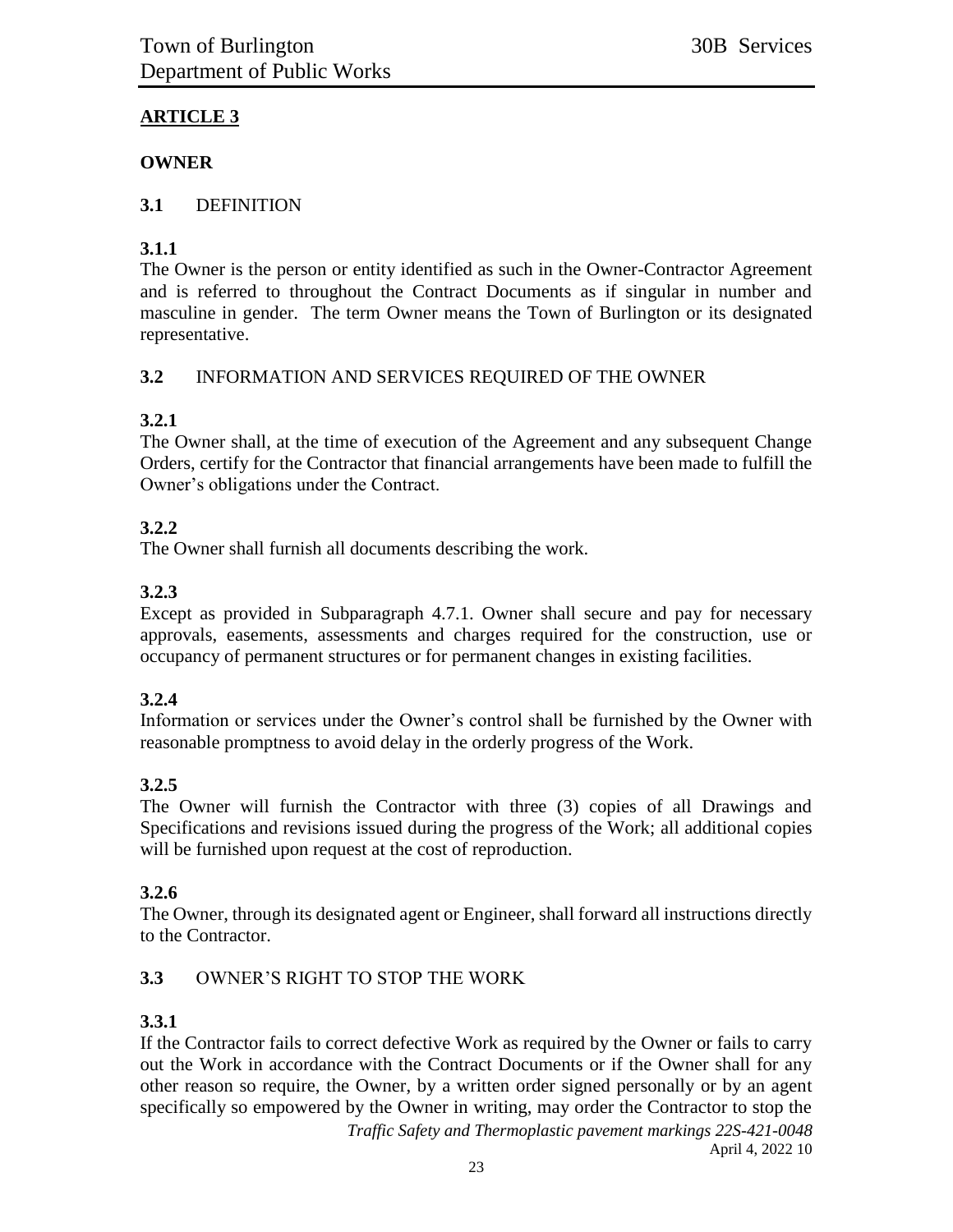Work, or any portion thereof, until the cause for such order has been eliminated or until further written notice from the Owner; however, this right of the Owner to stop the Work shall not give rise to any duty on the part of the Owner to exercise this right for the benefit of the Contractor or any other person or entity. The Contractor shall resume the Work after such stoppage promptly upon written notice to do so from the Owner. If such stoppage is required through no fault of the Contractor, the Contract Time (and the dates for achieving Substantial Completion and Final Completion) shall be extended by a period equal to the period of the stoppage, and the Contractor shall be compensated for its reasonable and justifiable cost incurred as a result of such stoppage.

#### **3.4** OWNER'S RIGHT TO CARRY OUT THE WORK

#### **3.4.1**

If the Contractor defaults or neglects to carry out the Work in accordance with the Contract Documents and fails within seven days after receipt of written notice from the Owner to commence and continue correction of such default or neglect with diligence and promptness, the Owner may, without prejudice to any other remedy he may have, perform such work or cause such work to be performed and/or make good such deficiencies. In such case an appropriate Change Order shall be issued deducting from the payments then or thereafter due the Contractor the cost of correcting such deficiencies, including compensation for additional services made necessary by such default, neglect or failure. If the payments then or thereafter due the Contractor are not sufficient to cover the amount, the Contractor shall pay the difference to the Owner.

#### **3.5** OWNER'S RIGHT TO TERMINATE CONTRACT

#### **3.5.1**

The Town reserves the right to terminate this Contract at their discretion with thirty (30) days written notice to the contractor. In the event of Contract termination, all finished or unfinished work, or un-used material, already paid for under Contract prices, shall become the property of the Town of Burlington.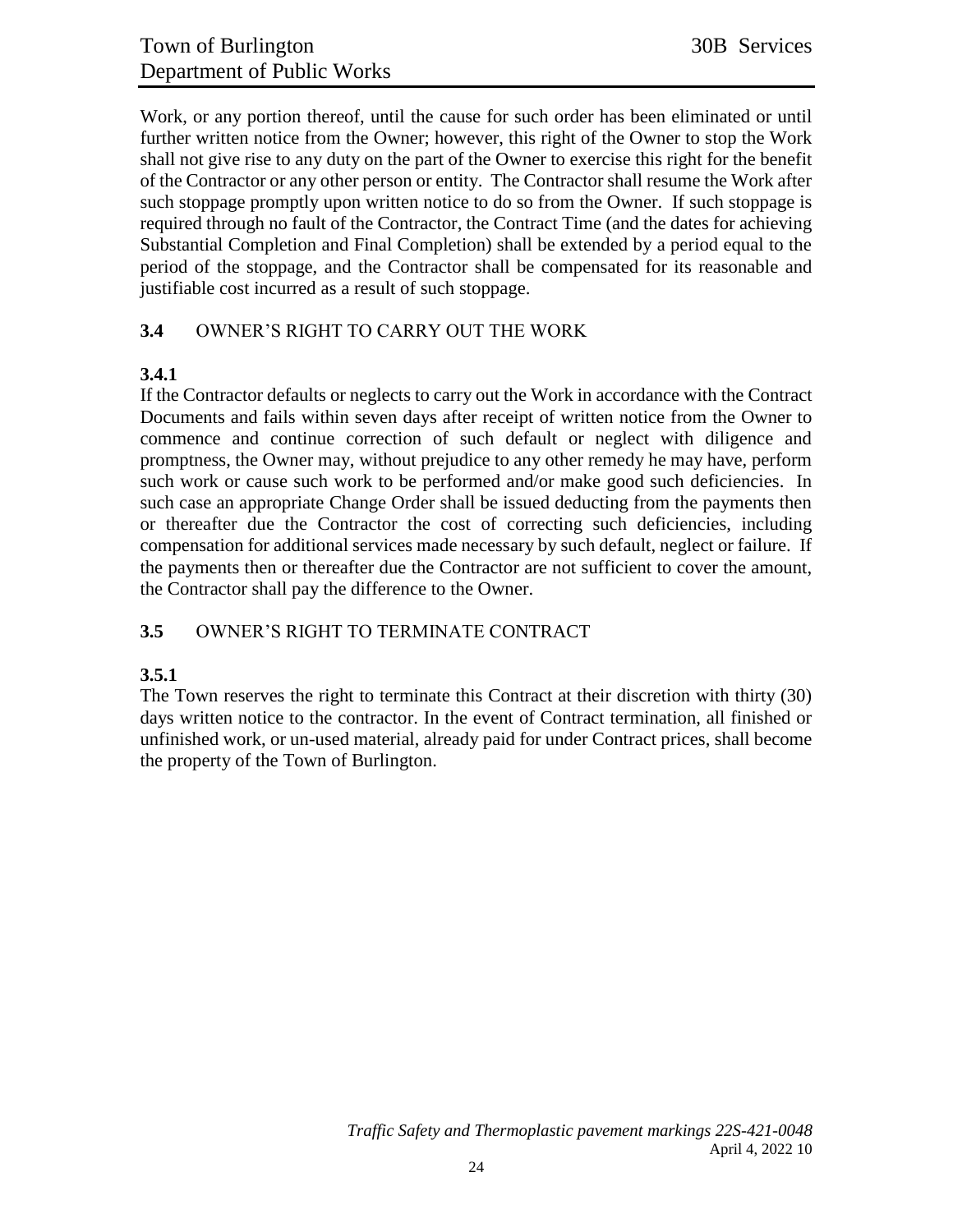#### **ARTICLE 4**

### **CONTRACTOR**

**4.1** DEFINITION

#### **4.1.1**

The Contractor is the person or entity identified as such in the Owner-Contractor Agreement and is referred to throughout the Contract Documents as if singular in number and masculine in gender. The term Contractor means the Contractor or his authorized representative.

#### **4.2** REVIEW OF CONTRACT DOCUMENTS

#### **4.2.1**

The Contractor shall carefully study and compare the Contract Documents and shall at once report to the Owner any error, inconsistency or omission he may discover. The Contractor shall not be liable to the Owner for any damage resulting from errors, inconsistencies or omissions in the Contract Documents which he discovers but shall be liable for damage to the extent he reasonably should have but failed to discover such errors, inconsistencies or omissions. The Contractor shall perform no portion of the Work at any time without Contract Documents or, where required, approved Shop Drawings, Product Data or Samples for such portion of the Work.

#### **4.3** SUPERVISION AND CONSTRUCTION PROCEDURES

#### **4.3.1**

The Contractor shall supervise and direct the Work, using his best skill and attention which shall not be less than such state of skill and attention generally rendered by the contracting profession for projects similar to the Project in scope, difficulty and location. The Contractor shall maintain adequate supervisory personnel at the Site during the performance of the Work. He shall be solely responsible for all construction means, methods, techniques, sequences and procedures and for coordinating all portions of the Work under the Contract.

#### **4.3.2**

The Contractor shall be responsible to the Owner for the acts and omissions of his employees, Subcontractors and their agents and employees, and other persons performing any of the Work under a contract with the Contractor. This obligation shall also extend to the presence on the Site of suppliers of materials or equipment, their employees, contractors, and agents engaged in the work.

#### **4.3.3**

The Contractor shall not be relieved from his obligations to perform the Work in accordance with the Contract Documents either by the activities or duties of the Owner in its administration of the Contract.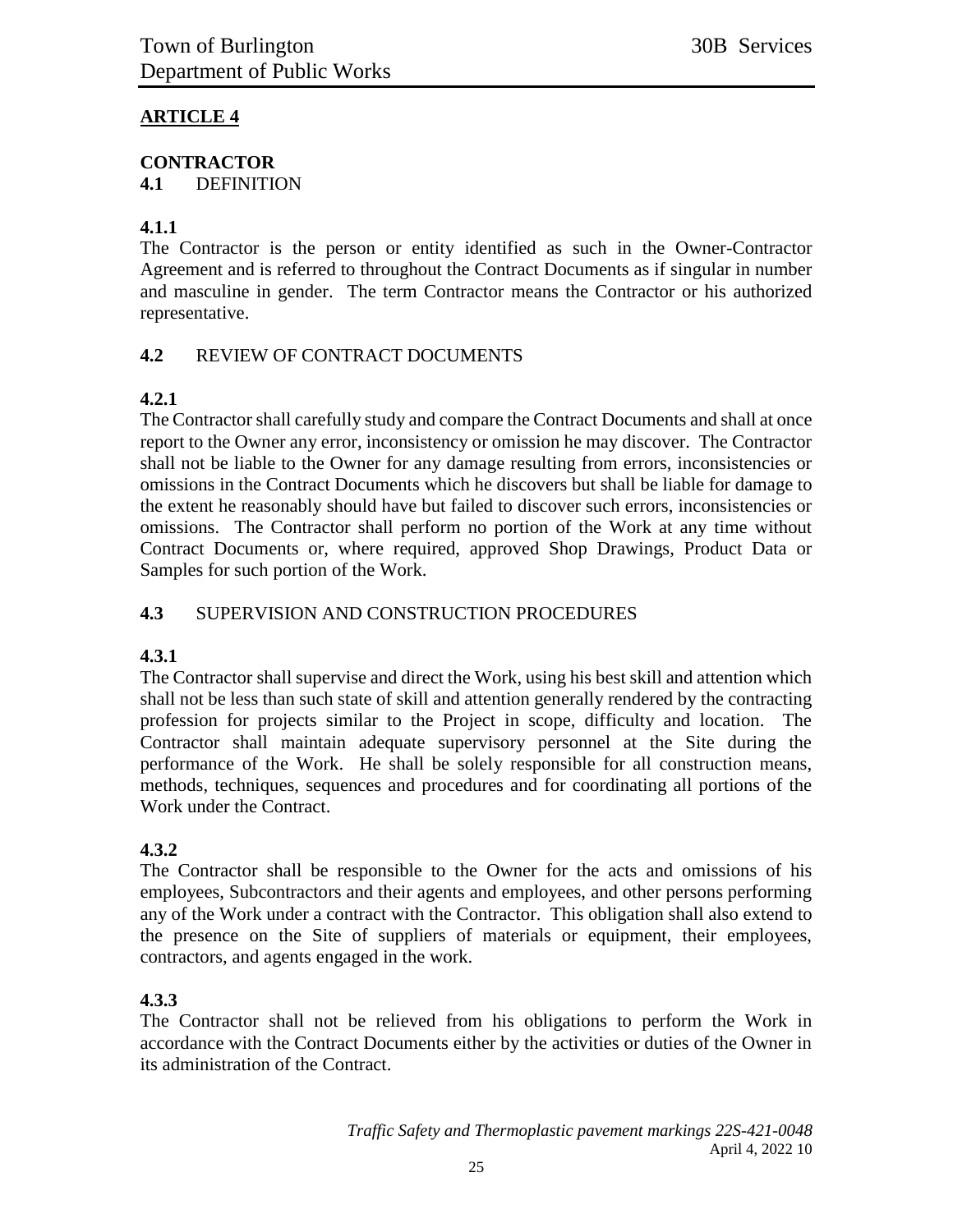#### **4.4** LABOR AND MATERIALS

#### **4.4.1**

Unless otherwise provided in the Contract Documents, the Contractor shall provide and pay for all labor, materials, equipment, tools, construction equipment and machinery, water, heat, utilities, transportation, and other facilities and service necessary for the proper execution and completion of the Work, whether temporary or permanent and whether or not incorporated or to be incorporated in the Work.

#### **4.4.2**

The Contractor shall at all times enforce strict discipline and good order among his employees and shall not employ on the Work any unfit person or anyone not skilled in the task assigned to him including all persons on the Site controlled directly or indirectly by the Contractor.

#### **4.5** WARRANTY

#### **4.5.1**

The Contractor warrants to the Owner that all materials and equipment furnished under this Contract will be new and of recent manufacture unless otherwise permitted in writing by the Owner and that all Work will be of good quality, free from faults and defects and in conformance with the Contract Documents. All Work not conforming to these requirements, including substitutions not properly approved and authorized, may be considered defective and, promptly after written notification of non-conformance, shall be repaired or replaced by the Contractor with Work conforming to such requirements. If required by the Owner, the Contractor shall furnish satisfactory evidence as to the kind and quality of materials and equipment.

#### **4.6** TAXES

#### **4.6.1**

The Contractor shall pay all applicable sales, consumer, use and other similar taxes for the Work or portion thereof provided by the Contractor which are legally enacted at the time bids are received, whether or not yet effective.

#### **4.7** PERMITS, FEES AND NOTICES

#### **4.7.1**

Unless otherwise expressly provided in the SPECIAL CONDITIONS, the Contractor shall secure and pay for all permits and fees, licenses and inspections necessary for the proper execution and completion of the Work which are customarily secured after execution of the Contract and which are legally required at the time the bids are received, and the same shall at all times be the property of the Owner and shall be delivered to the Owner upon completion of the Project.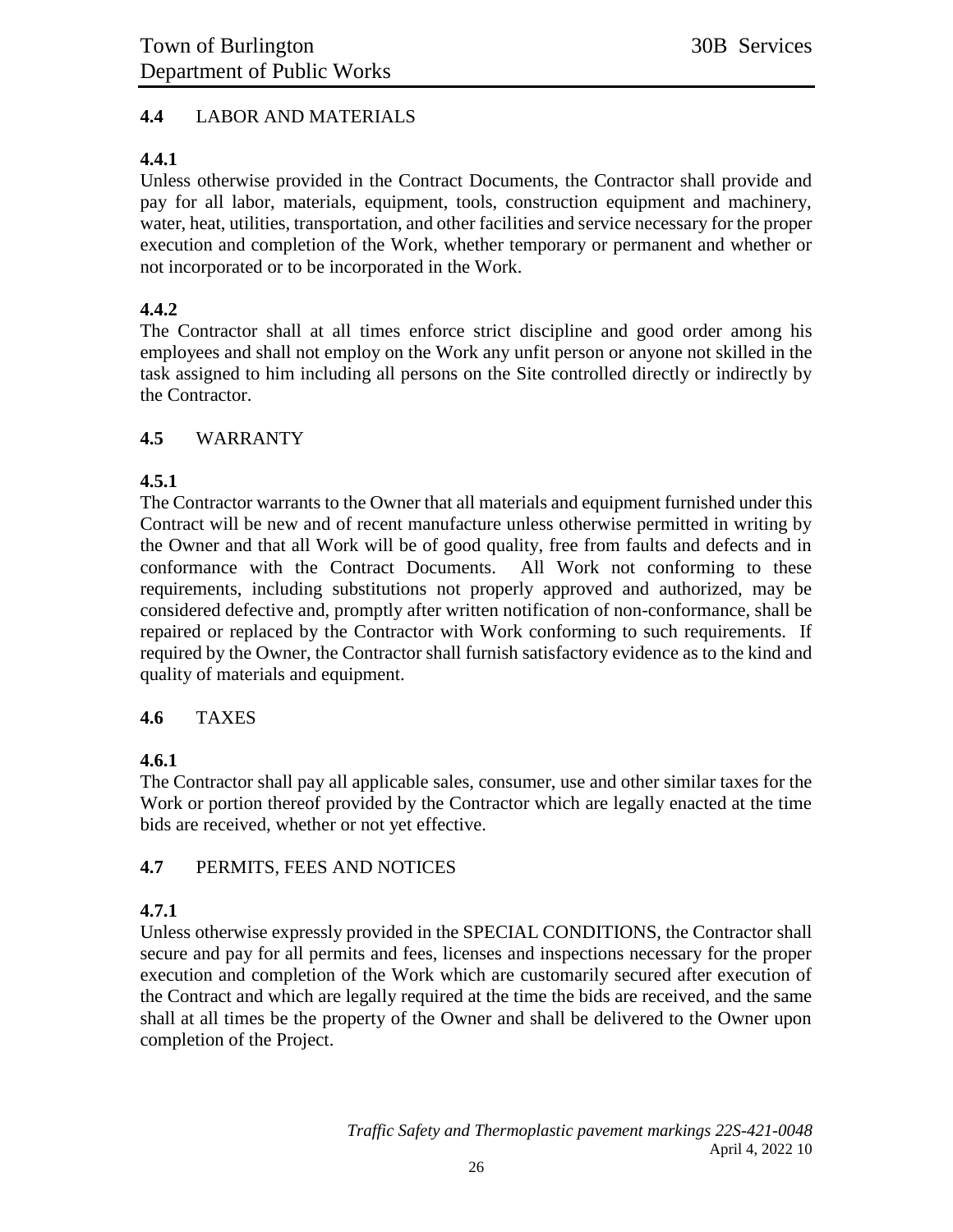#### **4.7.2**

The Contractor shall give all notices and comply with all federal, state and local laws, ordinances, rules, regulations and lawful orders of any public authority bearing on the performance of the Work. The Contractor shall provide the Owner with reproductions of all permits, licenses and receipts for any fees paid. The Owner represents that it has disclosed to the Contractor all orders and requirements known to the Owner of any public authority particular to this Contract.

#### **4.7.3**

If the Contractor observes that any of the Contract Documents are at variance with applicable laws, statutes, codes and regulations in any respect, he shall promptly notify the Owner in writing, and any necessary changes shall be accomplished by appropriate Modification.

#### **4.7.4**

If the Contractor performs any Work which he knows or should know is contrary to such laws, ordinances, rules and regulations, and without such notice to the Owner, he shall assume full responsibility therefore and shall bear all costs attributable thereto.

#### **4.8** SUPERINTENDENT

#### **4.8.1**

The Contractor shall employ a competent superintendent and necessary assistants who shall be in attendance at the Project site at all times during the progress of the Work. The superintendent shall represent the Contractor and all communications given to the superintendent shall be as binding as if given to the Contractor. Important communications shall be confirmed in writing. Other communications shall be so confirmed on written request in each case.

#### **4.9** PROGRESS SCHEDULE

#### **4.9.1**

The Contractor, immediately after being awarded the Contract, shall prepare and submit for the Owner's information an estimated progress schedule for the Work. The progress schedule shall be related to the entire Project to the extent required by the Contract Documents, and shall provide for expeditious and practicable execution of the Work. No work shall start without the Project schedule. The Contractor shall submit the project schedule five days prior to start the work.

#### **4.10** RESERVED

#### **4.11** SHOP DRAWINGS, PRODUCT DATA AND SAMPLES

#### **4.11.1**

Shop Drawings are drawings, diagrams, schedules and other data specially prepared for the Work by the Contractor or any Subcontractor, manufacturer, supplier or distributor to illustrate some portion of the Work.

> *Traffic Safety and Thermoplastic pavement markings 22S-421-0048* April 4, 2022 10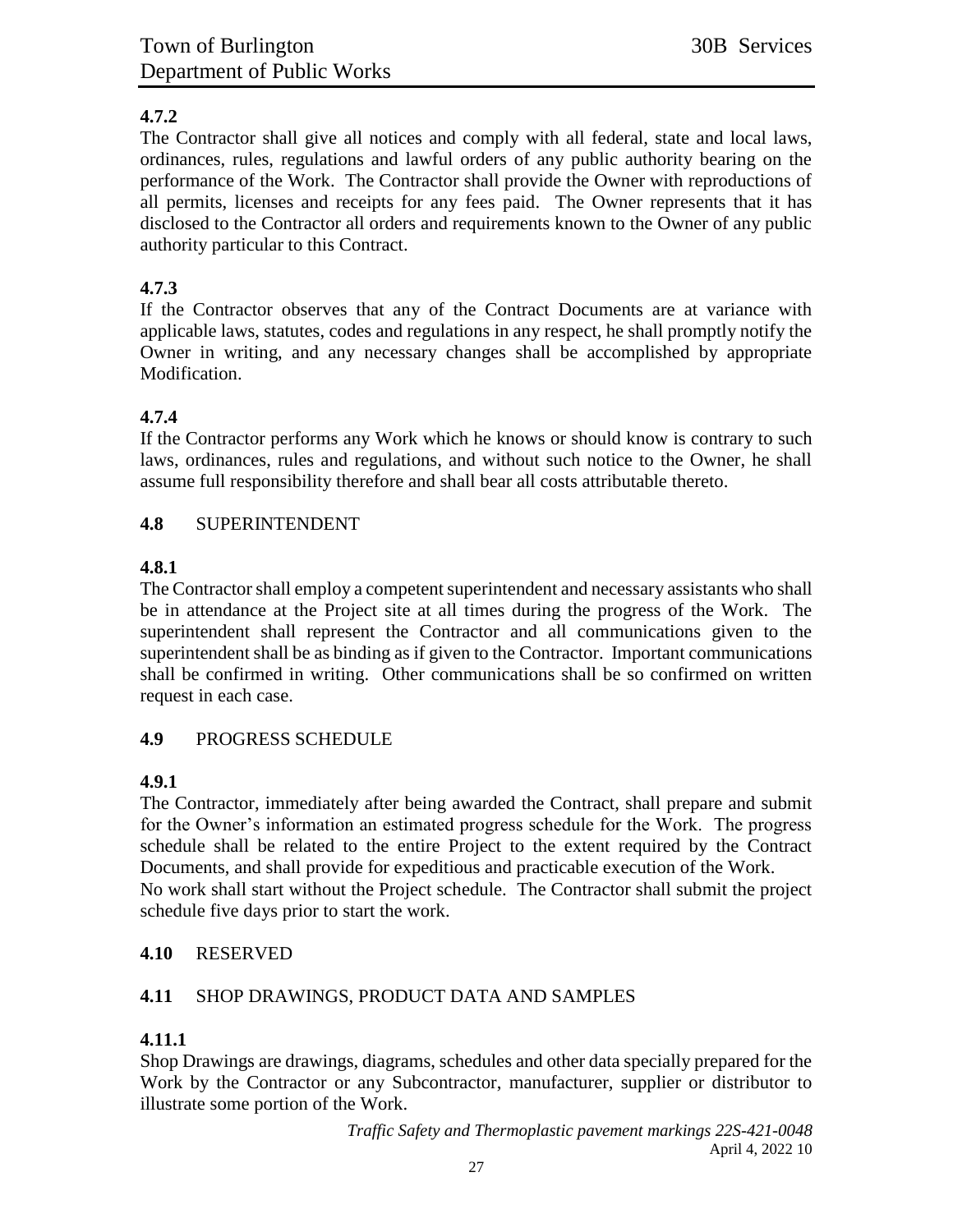#### **4.11.2**

Product Data are illustrations, standard schedules, performance charts, instructions, brochures, diagrams and other information furnished by the Contractor to illustrate a material, product or system for some portion of the Work.

#### **4.11.3**

Samples are physical examples which illustrate materials, equipment or workmanship and establish standards by which the Work will be judged.

#### **4.11.4**

The Contractor shall review, approve and submit, with reasonable promptness and in such sequence as to cause no delay in the Work or in the work of the Owner or any separate contractor, all Shop Drawings, Product Data and Samples required by the Contract Documents.

#### **4.11.5**

By approving and submitting Shop Drawings, Product Data and Samples, the Contractor represents that he has determined and verified all material, field measurements, and field construction criteria related thereto, or will do so, and that he has checked and coordinated the information contained within such submittals with the requirements of the Work and of the Contract Documents.

#### **4.11.6**

The Contractor shall not be relieved of responsibility for any deviation from the requirements or the Contract Documents by the Owner's approval of Shop Drawings, Product Data or Samples or the Superintendent's approval of the same unless the Contractor has specifically informed the Owner or Superintendent's in writing of such deviation at the time of submission and the Owner or Superintendent's has given written approval to the specific deviation. The Contractor shall not be relieved from responsibility from errors or omissions in the Shop Drawings, Product Data or Samples by the Owner's approval thereof.

#### **4.11.7**

The Contractor shall direct specific attention, in writing or on resubmitted Shop Drawings, Product Data or Samples, to revisions other than those requested by the Owner or its Engineer on previous submittals.

#### **4.11.8**

No portion of the Work requiring submission of a Shop Drawing, Product Data or Sample shall be commenced until the submittal has been approved by the Owner or Superintendent's. All such portions of the Work shall be in accordance with approved submittals.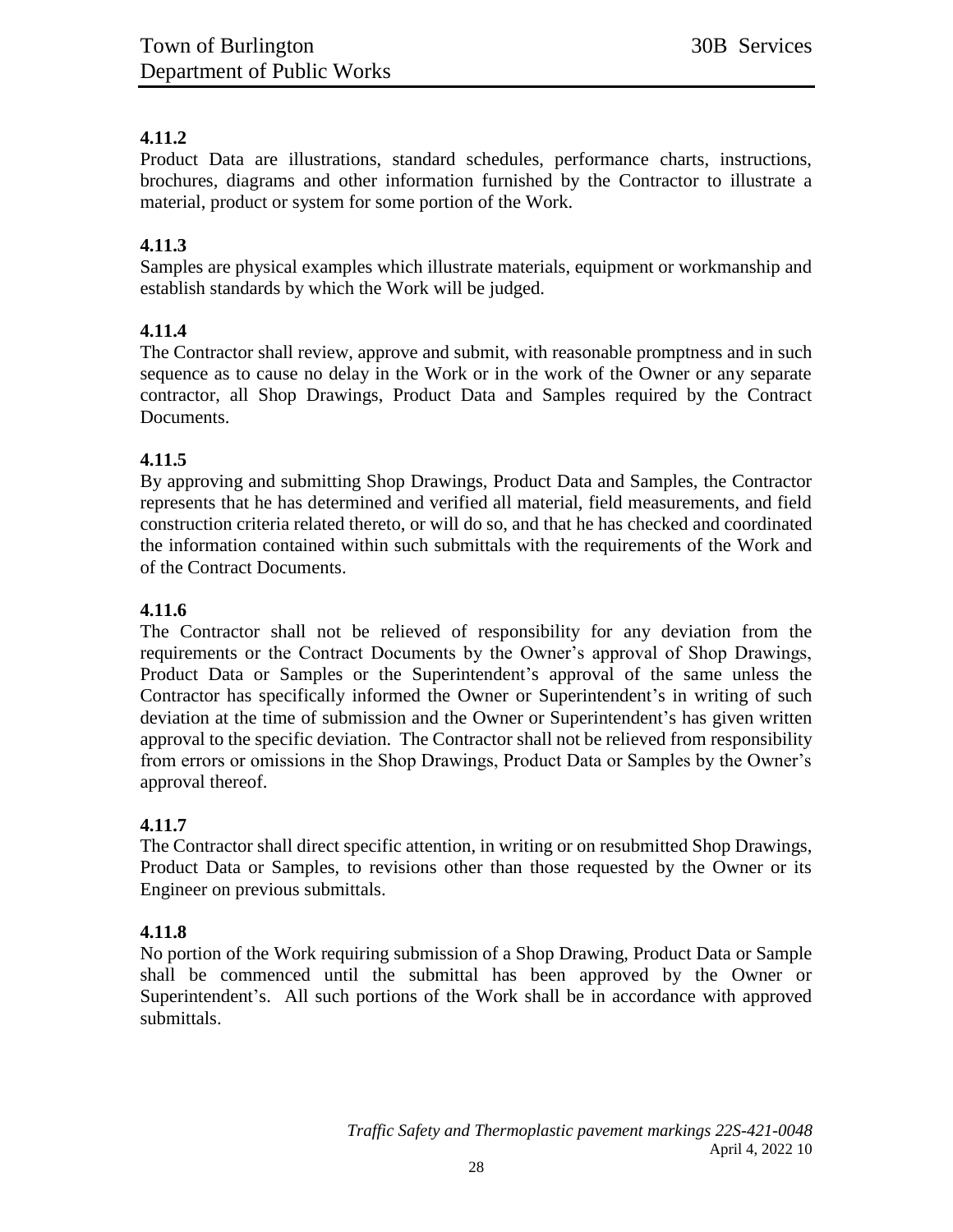#### **4.12** USE OF SITE

#### **4.12.1**

The Contractor shall confine operations at the site to areas permitted by law, ordinances, permits and the Contract Documents and shall not unreasonably encumber the site with any materials or equipment.

#### **4.13** RESERVED

#### **4.14** CLEANING UP

#### **4.14.1**

The Contractor at all times shall keep the premises free from accumulation of waste materials or rubbish caused by his operations. At the completion of the Work he shall remove all his waste materials and rubbish from and about the Project in full compliance with all applicable laws and regulations as well as all his tools, construction equipment, machinery and surplus materials and the Project shall be thoroughly cleaned and ready for immediate occupancy by the Owner.

#### **4.14.2**

If the Contractor fails to clean up at the completion of the Work, the Owner may do so as provided in Paragraph 3.4 and the cost thereof shall be charged to the Contractor.

#### **4.15** COMMUNICATIONS

#### **4.15.1**

The Contractor shall forward all communications to the Owner's designated representative.

#### **4.16.2**

The Contractor shall at all times have a designated representative in the field that is authorized to act on behalf and make decisions for the Contractor under this contract agreement.

#### **4.16** ROYALTIES AND PATENTS

#### **4.16.1**

The Contractor shall pay all royalties and license fees. He shall defend all suits or claims for infringement of any patent rights and shall save the Owner harmless from loss on account thereof, except that the Owner shall be responsible for all such loss when a particular design, process or the product of a particular manufacturer or manufacturers is specified, but if the Contractor believes or has reason to believe that the design, process or product specified is an infringement of a patent, he shall be responsible for such loss unless he promptly gives such information to the Owner, and thereafter the Owner insists on the use of the design, process or products specified.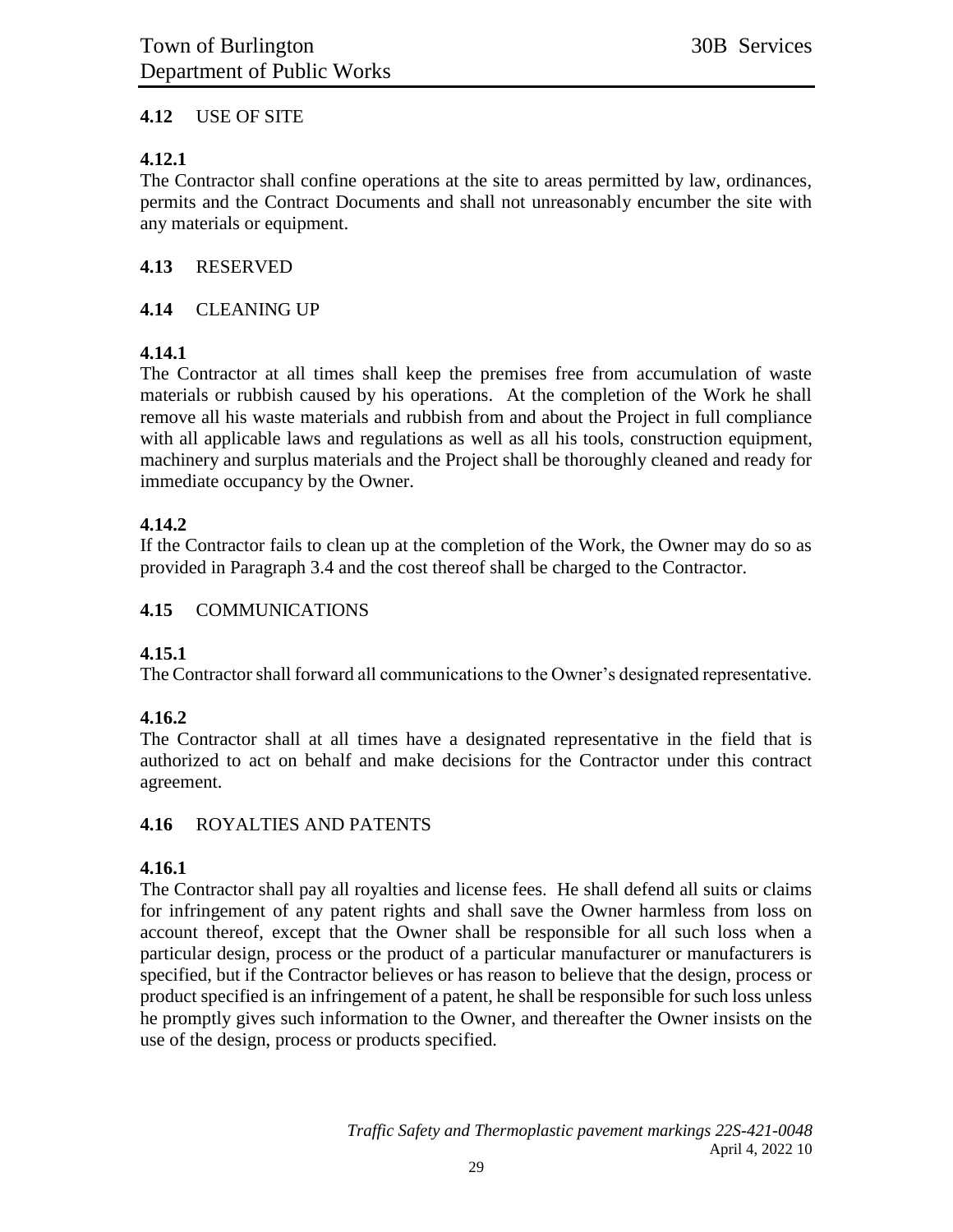#### **4.17** INDEMNIFICATION

#### **4.17.1**

To the fullest extent permitted by law, the Contractor shall indemnify and hold harmless the Owner, the Superintendent's and their agents and employees from and against all claims, damages, losses and expenses, including but not limited to attorney's fees, arising out of or resulting from the performance of the Work, provided that any such claim, damage, loss or expense (1) is attributable to bodily injury, sickness, disease or death, or to injury to or destruction of tangible property (other than the Work itself) including the loss of use resulting there from, and (2) is caused in whole or in part by any negligent act or omission of the Contractor, any Subcontractor, anyone directly or indirectly employed by any of them or anyone for whose acts any of them may be liable, regardless of whether or not it is caused in part by a party indemnified there under. Such obligation shall not be construed to negate, abridge, or otherwise reduce any other right or of indemnity which would otherwise exist as to any party or person described in this Paragraph 4.17.

#### **4.17.2**

In any and all claims against the Owner the Superintendent's or any of their agents or employees by any employee of the Contractor, any Subcontractor anyone directly or indirectly employed by any of them or anyone for whose acts any of them may be liable, the indemnification obligation under this Paragraph 4.17 shall not be limited in any way by any limitation on the amount or type of damages, compensation or benefits payable by or for the Contractor or any Subcontractor under workers' or workmen's compensation acts, disability benefit acts or other employee benefit acts.

#### **4.17.3**

The obligations of the Contractor under this paragraph 4.17 shall not extend to the liability of the Owner, the Superintendent's, their agents or employees, arising out of (1) the preparation or approval of maps, drawings, opinions, reports, surveys, change orders, designs or specifications, or (2) written directions or instructions given by the Owner, the Superintendent's, their agents or employees, provided they are the sole cause of the injury or damage.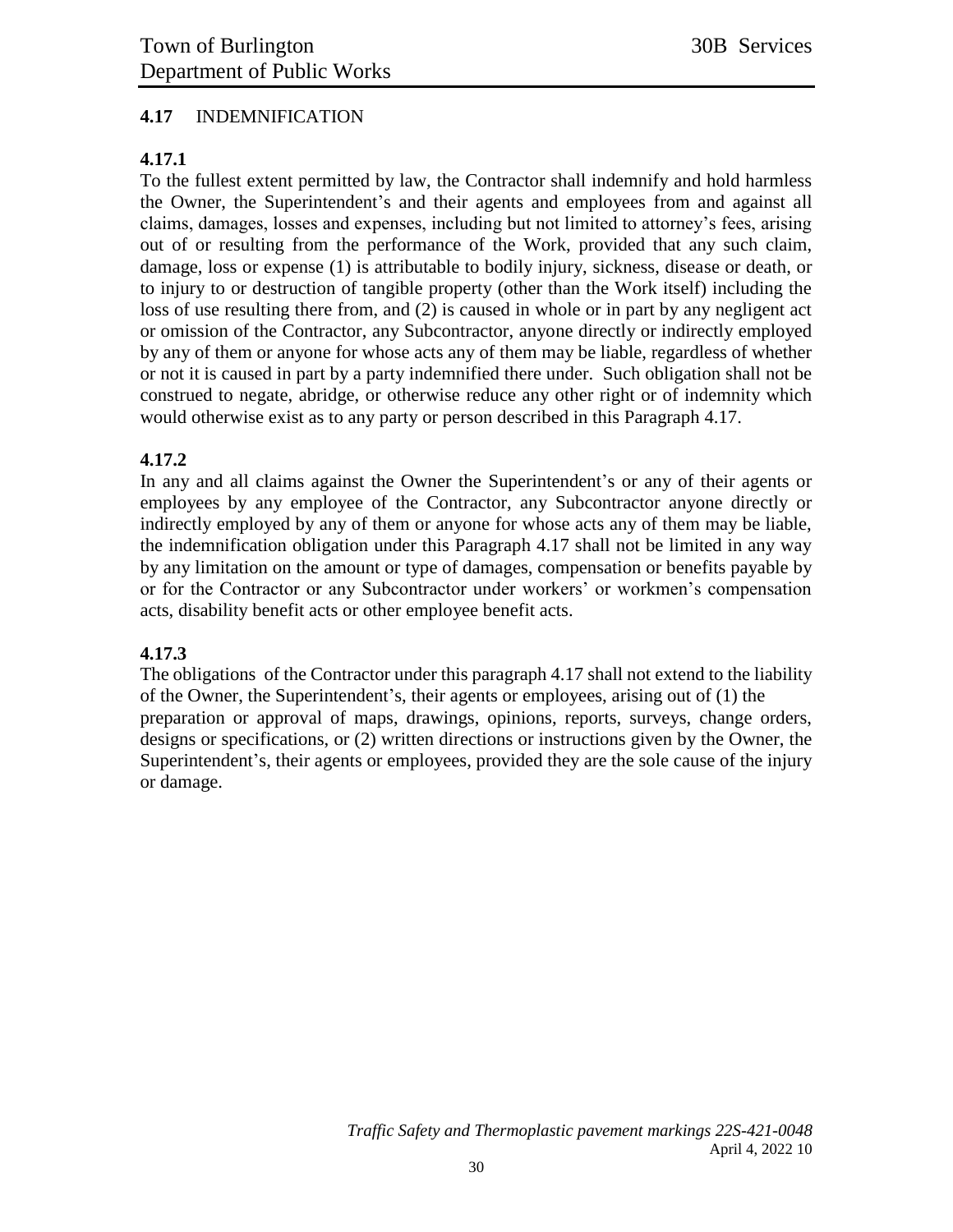#### **ARTICLE 5**

#### **INSURANCE**

Contractor shall provide insurance as specified below:

#### GENERAL LIABILITY

Includes:

- Comprehensive form
- Premises/Operations
- Underground Explosion & Collapse Hazard
- Products / Completed Operations
- Independent Contractors
- Broad From Property Damage
- Personal Injury

| <b>Each Occurrence</b> | \$1,000,000 |
|------------------------|-------------|
| ogregate               | \$2,000,000 |

#### **Automobile Liability**

Includes:

- All Owned Vehicles
- Hired Vehicles
- Non-owned Vehicles

| Bodily Injury & Property $\vert$ \$1,000,000 |  |
|----------------------------------------------|--|
| Damage Combined                              |  |

### **Workers Compensation & Employers Liability**

• As Required by State of Massachusetts

| Each Accident                        | \$100,000 |
|--------------------------------------|-----------|
| Bodily Injury by Disease   \$500,000 |           |
| (Policy Limit)                       |           |
| Bodily Injury by Disease   \$100,000 |           |
| (Each Employee)                      |           |

### **Additional Insurance / Requirements**

• The Town of Burlington Shall be named as Additional Insured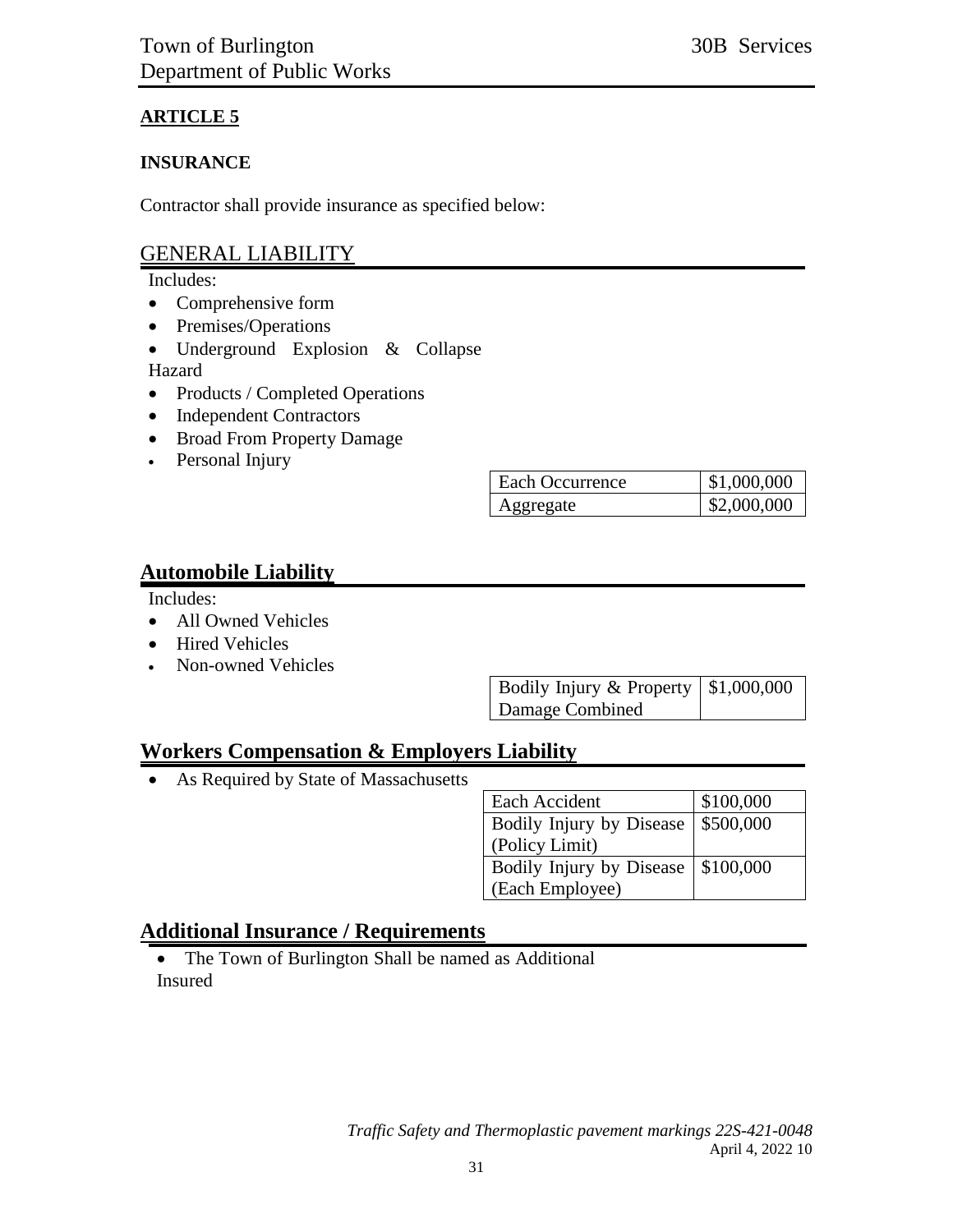#### **ARTICLE 6**

#### **LIQUDATED DAMAGES**

#### **6.1** LIQUDATED DAMAGES

If the Contractor shall neglect, fail or refuse to complete the work within the time herein specified, or any proper extension thereof granted by the Owner, then the Contractor does hereby agree, as a part consideration for the awarding of this Contract, to pay to Owner the amount of \$1000 per day, not as a penalty but as liquidated damages for such breach of Contract as hereinafter set forth, for each and every calendar day that the Contract shall be in default after the time stipulated in the Contract for completing the work.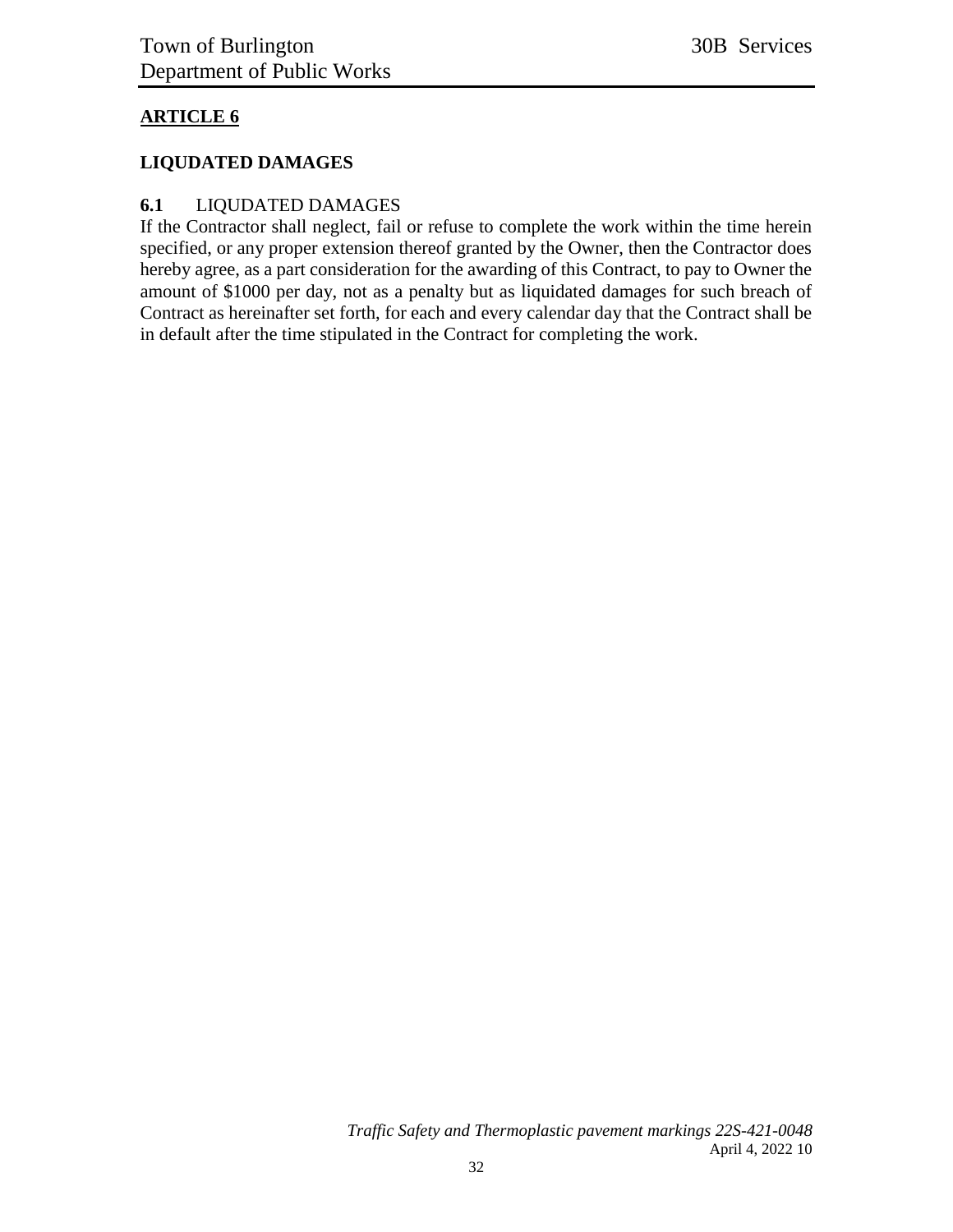<span id="page-32-0"></span>**APPENDIX A – Prevailing Wage**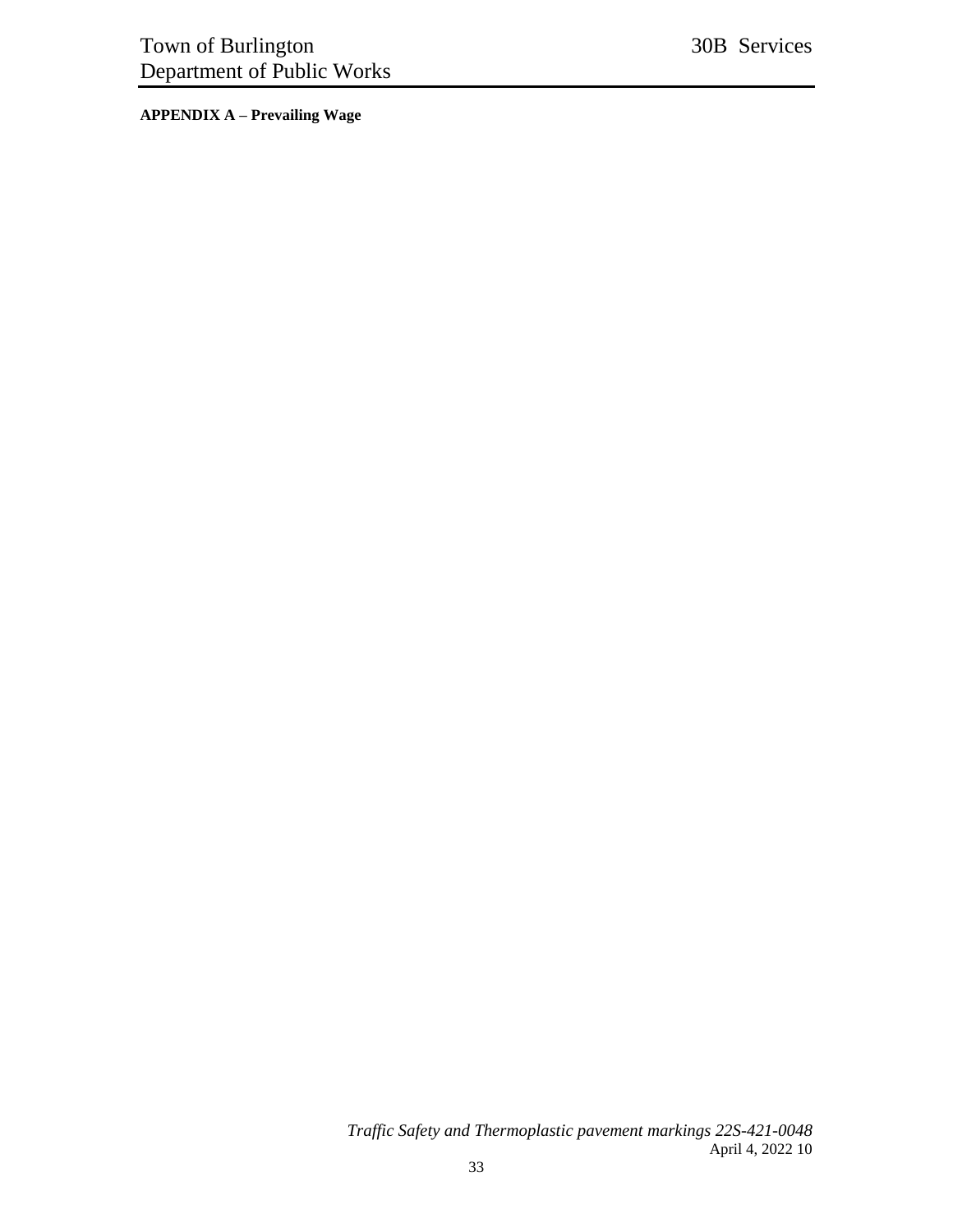

KARYN E. POLITO Lt. Governor

#### **THE COMMONWEALTH OF MASSACHUSETTS DEPARTMENT OF LABOR STANDARDS EXECUTIVE OFFICE OF LABOR AND WORKFORCE DEVELOPMENT**

#### **Prevailing Wage Rates**

**As determined by the Director under the provisions of the**  CHARLES D. BAKER ROSALIN ACOSTA Governor<br>**Massachusetts General Laws, Chapter 149, Sections 26 to 27H** 

MICHAEL FLANAGAN Director

| <b>Awarding Authority:</b>  | Town of Burlington                                  |                       |
|-----------------------------|-----------------------------------------------------|-----------------------|
| <b>Contract Number:</b>     | 22S-421-0048                                        | City/Town: BURLINGTON |
| <b>Description of Work:</b> | Traffic Safety and Thermo Plastic pavement markings |                       |

**Job Location:** Burlington MA

Information about Prevailing Wage Schedules for Awarding Authorities and Contractors

• This wage schedule applies only to the specific project referenced at the top of this page and uniquely identified by the "Wage Request Number" on all pages of this schedule.

• An Awarding Authority must request an updated wage schedule from the Department of Labor Standards ("DLS") if it has not opened bids or selected a contractor within 90 days of the date of issuance of the wage schedule. For CM AT RISK projects (bid pursuant to G.L. c.149A), the earlier of: (a) the execution date of the GMP Amendment, or (b) the bid for the first construction scope of work must be within 90-days of the wage schedule issuance date.

• The wage schedule shall be incorporated in any advertisement or call for bids for the project as required by M.G.L. c. 149, § 27. The wage schedule shall be made a part of the contract awarded for the project. The wage schedule must be posted in a conspicuous place at the work site for the life of the project in accordance with M.G.L. c. 149 § 27. The wages listed on the wage schedule must be paid to employees performing construction work on the project whether they are employed by the prime contractor, a filed sub-bidder, or any sub-contractor.

• All apprentices working on the project are required to be registered with the Massachusetts Department of Labor Standards, Division of Apprentice Standards (DLS/DAS). Apprentice must keep his/her apprentice identification card on his/her person during all work hours on the project. An apprentice registered with DAS may be paid the lower apprentice wage rate at the applicable step as provided on the prevailing wage schedule. **Any apprentice not registered with DLS/DAS regardless of whether or not they are registered with any other federal, state, local, or private agency must be paid the journeyworker's rate for the trade.**

• The wage rates will remain in effect for the duration of the project, except in the case of multi-year public construction projects. For construction projects lasting longer than one year, awarding authorities must request an updated wage schedule. Awarding authorities are required to request these updates no later than two weeks before the anniversary of the date the contract was executed by the awarding authority and the general contractor. For multi-year CM AT RISK projects, awarding authority must request an annual update no later than two weeks before the anniversary date, determined as the earlier of: (a) the execution date of the GMP Amendment, or (b) the execution date of the first amendment to permit procurement of construction services. Contractors are required to obtain the wage schedules from awarding authorities, and to pay no less than these rates to covered workers. The annual update requirement is not applicable to 27F "rental of equipment" contracts.

• Every contractor or subcontractor which performs construction work on the project is required to submit weekly payroll reports and a Statement of Compliance directly to the awarding authority by mail or email and keep them on file for three years. Each weekly payroll report must contain: the employee's name, address, occupational classification, hours worked, and wages paid. Do not submit weekly payroll reports to DLS. A sample of a payroll reporting form may be obtained at http://www.mass.gov/dols/pw.

• Contractors with questions about the wage rates or classifications included on the wage schedule have an affirmative obligation to inquire with DLS at (617) 626-6953.

• Employees not receiving the prevailing wage rate set forth on the wage schedule may report the violation to the Fair Labor Division of the office of the Attorney General at (617) 727-3465.

• Failure of a contractor or subcontractor to pay the prevailing wage rates listed on the wage schedule to all employees who perform construction work on the project is a violation of the law and subjects the contractor or subcontractor to civil and criminal penalties.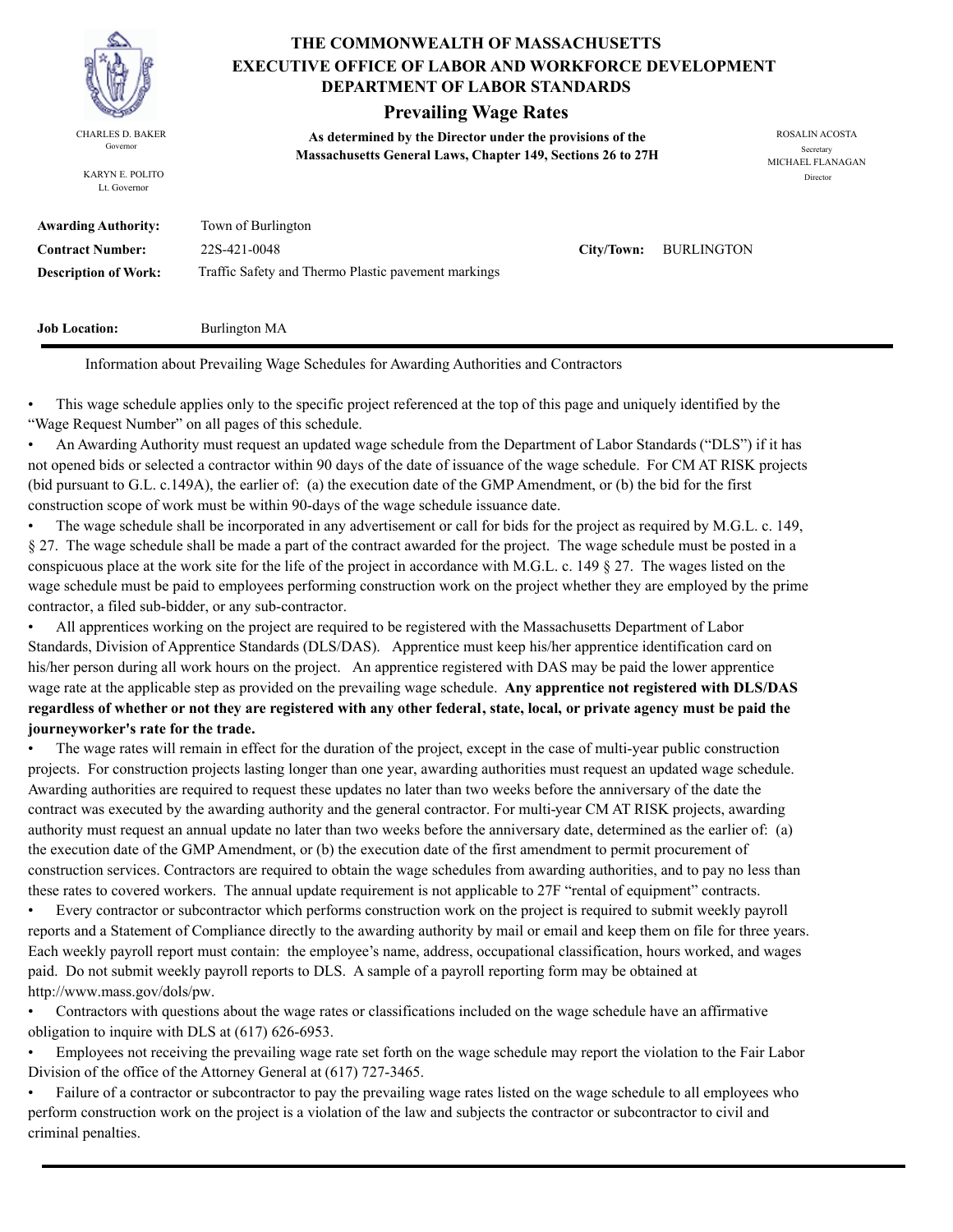| Classification                                                                      | <b>Effective Date</b> | <b>Base Wage</b> | Health  | <b>Pension</b> | Supplemental<br>Unemployment | <b>Total Rate</b> |
|-------------------------------------------------------------------------------------|-----------------------|------------------|---------|----------------|------------------------------|-------------------|
| <b>Construction</b>                                                                 |                       |                  |         |                |                              |                   |
| (2 AXLE) DRIVER - EQUIPMENT<br>TEAMSTERS JOINT COUNCIL NO. 10 ZONE A                | 12/01/2021            | \$37.05          | \$13.41 | \$16.01        | \$0.00                       | \$66.47           |
| (3 AXLE) DRIVER - EQUIPMENT<br>TEAMSTERS JOINT COUNCIL NO. 10 ZONE A                | 12/01/2021            | \$37.12          | \$13.41 | \$16.01        | \$0.00                       | \$66.54           |
| (4 & 5 AXLE) DRIVER - EQUIPMENT<br>TEAMSTERS JOINT COUNCIL NO. 10 ZONE A            | 12/01/2021            | \$37.24          | \$13.41 | \$16.01        | \$0.00                       | \$66.66           |
| ADS/SUBMERSIBLE PILOT<br>PILE DRIVER LOCAL 56 (ZONE 1)                              | 08/01/2020            | \$103.05         | \$9.40  | \$23.12        | \$0.00                       | \$135.57          |
| For apprentice rates see "Apprentice- PILE DRIVER"                                  |                       |                  |         |                |                              |                   |
| AIR TRACK OPERATOR<br><b>LABORERS - ZONE 1</b>                                      | 12/01/2021            | \$41.93          | \$9.10  | \$17.57        | \$0.00                       | \$68.60           |
|                                                                                     | 06/01/2022            | \$42.93          | \$9.10  | \$17.57        | \$0.00                       | \$69.60           |
|                                                                                     | 12/01/2022            | \$43.93          | \$9.10  | \$17.57        | \$0.00                       | \$70.60           |
|                                                                                     | 06/01/2023            | \$44.93          | \$9.10  | \$17.57        | \$0.00                       | \$71.60           |
|                                                                                     | 12/01/2023            | \$46.18          | \$9.10  | \$17.57        | \$0.00                       | \$72.85           |
| For apprentice rates see "Apprentice-LABORER"                                       |                       |                  |         |                |                              |                   |
| AIR TRACK OPERATOR (HEAVY & HIGHWAY)<br>LABORERS - ZONE 1 (HEAVY & HIGHWAY)         | 12/01/2021            | \$41.93          | \$9.10  | \$17.57        | \$0.00                       | \$68.60           |
| For apprentice rates see "Apprentice- LABORER (Heavy and Highway)                   |                       |                  |         |                |                              |                   |
| ASBESTOS REMOVER - PIPE / MECH. EQUIPT.<br>HEAT & FROST INSULATORS LOCAL 6 (BOSTON) | 12/01/2020            | \$38.10          | \$12.80 | \$9.45         | \$0.00                       | \$60.35           |
| <b>ASPHALT RAKER</b>                                                                | 12/01/2021            | \$41.43          | \$9.10  | \$17.57        | \$0.00                       | \$68.10           |
| <b>LABORERS - ZONE 1</b>                                                            | 06/01/2022            | \$42.43          | \$9.10  | \$17.57        | \$0.00                       | \$69.10           |
|                                                                                     | 12/01/2022            | \$43.43          | \$9.10  | \$17.57        | \$0.00                       | \$70.10           |
|                                                                                     | 06/01/2023            | \$44.43          | \$9.10  | \$17.57        | \$0.00                       | \$71.10           |
| For apprentice rates see "Apprentice- LABORER"                                      | 12/01/2023            | \$45.68          | \$9.10  | \$17.57        | \$0.00                       | \$72.35           |
| ASPHALT RAKER (HEAVY & HIGHWAY)                                                     | 12/01/2021            | \$41.43          | \$9.10  | \$17.57        | \$0.00                       | \$68.10           |
| LABORERS - ZONE 1 (HEAVY & HIGHWAY)                                                 |                       |                  |         |                |                              |                   |
| For apprentice rates see "Apprentice-LABORER (Heavy and Highway)                    |                       |                  |         |                |                              |                   |
| ASPHALT/CONCRETE/CRUSHER PLANT-ON SITE<br>OPERATING ENGINEERS LOCAL 4               | 12/01/2021            | \$51.38          | \$14.00 | \$16.05        | \$0.00                       | \$81.43           |
| For apprentice rates see "Apprentice- OPERATING ENGINEERS"                          |                       |                  |         |                |                              |                   |
| <b>BACKHOE/FRONT-END LOADER</b><br>OPERATING ENGINEERS LOCAL 4                      | 12/01/2021            | \$51.38          | \$14.00 | \$16.05        | \$0.00                       | \$81.43           |
| For apprentice rates see "Apprentice- OPERATING ENGINEERS"                          |                       |                  |         |                |                              |                   |
| <b>BARCO-TYPE JUMPING TAMPER</b><br>LABORERS - ZONE 1                               | 12/01/2021            | \$41.43          | \$9.10  | \$17.57        | \$0.00                       | \$68.10           |
|                                                                                     | 06/01/2022            | \$42.43          | \$9.10  | \$17.57        | \$0.00                       | \$69.10           |
|                                                                                     | 12/01/2022            | \$43.43          | \$9.10  | \$17.57        | \$0.00                       | \$70.10           |
|                                                                                     | 06/01/2023            | \$44.43          | \$9.10  | \$17.57        | \$0.00                       | \$71.10           |
|                                                                                     | 12/01/2023            | \$45.68          | \$9.10  | \$17.57        | \$0.00                       | \$72.35           |
| For apprentice rates see "Apprentice- LABORER"                                      |                       |                  |         |                |                              |                   |
| <b>BLOCK PAVER, RAMMER / CURB SETTER</b><br><b>LABORERS - ZONE 1</b>                | 12/01/2021            | \$41.93          | \$9.10  | \$17.57        | \$0.00                       | \$68.60           |
|                                                                                     | 06/01/2022            | \$42.93          | \$9.10  | \$17.57        | \$0.00                       | \$69.60           |
|                                                                                     | 12/01/2022            | \$43.93          | \$9.10  | \$17.57        | \$0.00                       | \$70.60           |
|                                                                                     | 06/01/2023            | \$44.93          | \$9.10  | \$17.57        | \$0.00                       | \$71.60           |
| For apprentice rates see "Apprentice- LABORER"                                      | 12/01/2023            | \$46.18          | \$9.10  | \$17.57        | \$0.00                       | \$72.85           |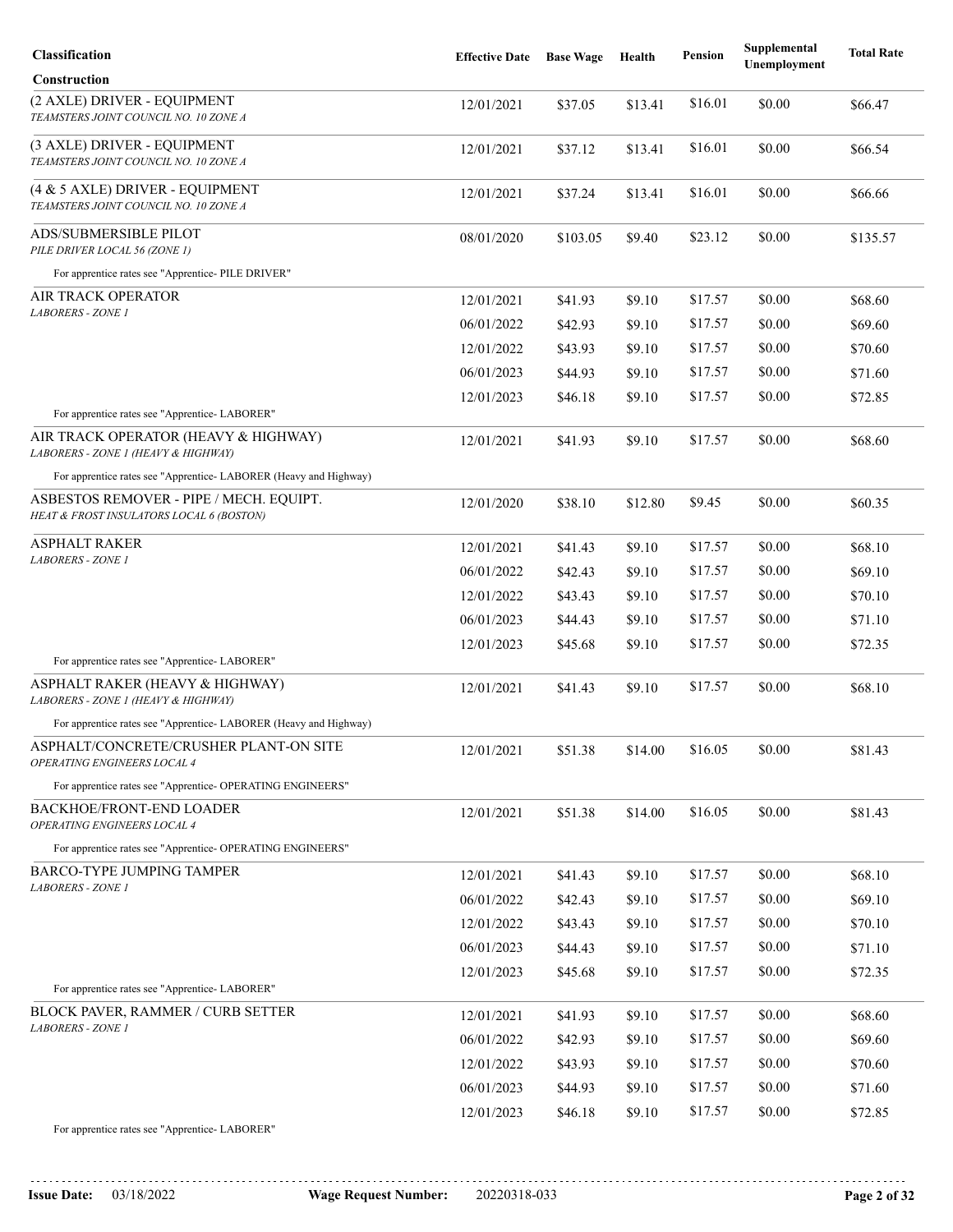| <b>Classification</b>                                                                                   | <b>Effective Date</b> | <b>Base Wage</b> | Health | Pension | Supplemental<br>Unemployment | <b>Total Rate</b> |
|---------------------------------------------------------------------------------------------------------|-----------------------|------------------|--------|---------|------------------------------|-------------------|
| BLOCK PAVER, RAMMER / CURB SETTER (HEAVY &<br>HIGHWAY)                                                  | 12/01/2021            | \$41.93          | \$9.10 | \$17.57 | \$0.00                       | \$68.60           |
| LABORERS - ZONE 1 (HEAVY & HIGHWAY)<br>For apprentice rates see "Apprentice-LABORER (Heavy and Highway) |                       |                  |        |         |                              |                   |
| <b>BOILER MAKER</b><br><i>BOILERMAKERS LOCAL 29</i>                                                     | 01/01/2020            | \$46.10          | \$7.07 | \$17.98 | \$0.00                       | \$71.15           |

| Step           | 01/01/2020<br><b>Effective Date -</b><br>percent | Apprentice Base Wage Health |         | Pension | Supplemental<br>Unemployment | <b>Total Rate</b> |
|----------------|--------------------------------------------------|-----------------------------|---------|---------|------------------------------|-------------------|
| 1              | 65                                               | \$29.97                     | \$7.07  | \$11.69 | \$0.00                       | \$48.73           |
| $\overline{c}$ | 65                                               | \$29.97                     | \$7.07  | \$11.69 | \$0.00                       | \$48.73           |
| 3              | 70                                               | \$32.27                     | \$7.07  | \$12.59 | \$0.00                       | \$51.93           |
| 4              | 75                                               | \$34.58                     | \$7.07  | \$13.49 | \$0.00                       | \$55.14           |
| 5              | 80                                               | \$36.88                     | \$7.07  | \$14.38 | \$0.00                       | \$58.33           |
| 6              | 85                                               | \$39.19                     | \$7.07  | \$15.29 | \$0.00                       | \$61.55           |
| 7              | 90                                               | \$41.49                     | \$7.07  | \$16.18 | \$0.00                       | \$64.74           |
| 8              | 95                                               | \$43.80                     | \$7.07  | \$17.09 | \$0.00                       | \$67.96           |
| Notes:         |                                                  |                             |         |         |                              |                   |
|                | <b>Apprentice to Journeyworker Ratio:1:4</b>     |                             |         |         |                              |                   |
| WATERPROOFING) | BRICK/STONE/ARTIFICIAL MASONRY (INCL. MASONRY    | 02/01/2022                  | \$57.15 | \$11.39 | \$22.34                      | \$0.00<br>\$90.88 |

| Apprentice - BRICK/PLASTER/CEMENT MASON - Local 3 Walthan. |  |
|------------------------------------------------------------|--|
|                                                            |  |

|                                                         |                | 02/01/2022<br><b>Effective Date -</b>                      |                             |                             |         |         | Supplemental |                   |              |
|---------------------------------------------------------|----------------|------------------------------------------------------------|-----------------------------|-----------------------------|---------|---------|--------------|-------------------|--------------|
|                                                         | Step           | percent                                                    |                             | Apprentice Base Wage Health |         | Pension | Unemployment | <b>Total Rate</b> |              |
|                                                         | $\mathbf{1}$   | 50                                                         |                             | \$28.58                     | \$11.39 | \$22.34 | \$0.00       | \$62.31           |              |
|                                                         | $\overline{2}$ | 60                                                         |                             | \$34.29                     | \$11.39 | \$22.34 | \$0.00       | \$68.02           |              |
|                                                         | 3              | 70                                                         |                             | \$40.01                     | \$11.39 | \$22.34 | \$0.00       | \$73.74           |              |
|                                                         | 4              | 80                                                         |                             | \$45.72                     | \$11.39 | \$22.34 | \$0.00       | \$79.45           |              |
|                                                         | 5              | 90                                                         |                             | \$51.44                     | \$11.39 | \$22.34 | \$0.00       | \$85.17           |              |
|                                                         | Notes:         |                                                            |                             |                             |         |         |              |                   |              |
|                                                         |                |                                                            |                             |                             |         |         |              |                   |              |
|                                                         |                | <b>Apprentice to Journeyworker Ratio:1:5</b>               |                             |                             |         |         |              |                   |              |
| BULLDOZER/GRADER/SCRAPER<br>OPERATING ENGINEERS LOCAL 4 |                |                                                            |                             | 12/01/2021                  | \$50.83 | \$14.00 | \$16.05      | \$0.00            | \$80.88      |
|                                                         |                | For apprentice rates see "Apprentice- OPERATING ENGINEERS" |                             |                             |         |         |              |                   |              |
| <b>LABORERS - FOUNDATION AND MARINE</b>                 |                | CAISSON & UNDERPINNING BOTTOM MAN                          |                             | 12/01/2021                  | \$42.33 | \$9.10  | \$17.72      | \$0.00            | \$69.15      |
|                                                         |                | For apprentice rates see "Apprentice- LABORER"             |                             |                             |         |         |              |                   |              |
| <b>LABORERS - FOUNDATION AND MARINE</b>                 |                | CAISSON & UNDERPINNING LABORER                             |                             | 12/01/2021                  | \$41.18 | \$9.10  | \$17.72      | \$0.00            | \$68.00      |
| <b>Issue Date:</b>                                      | 03/18/2022     |                                                            | <b>Wage Request Number:</b> | 20220318-033                |         |         |              |                   | Page 3 of 32 |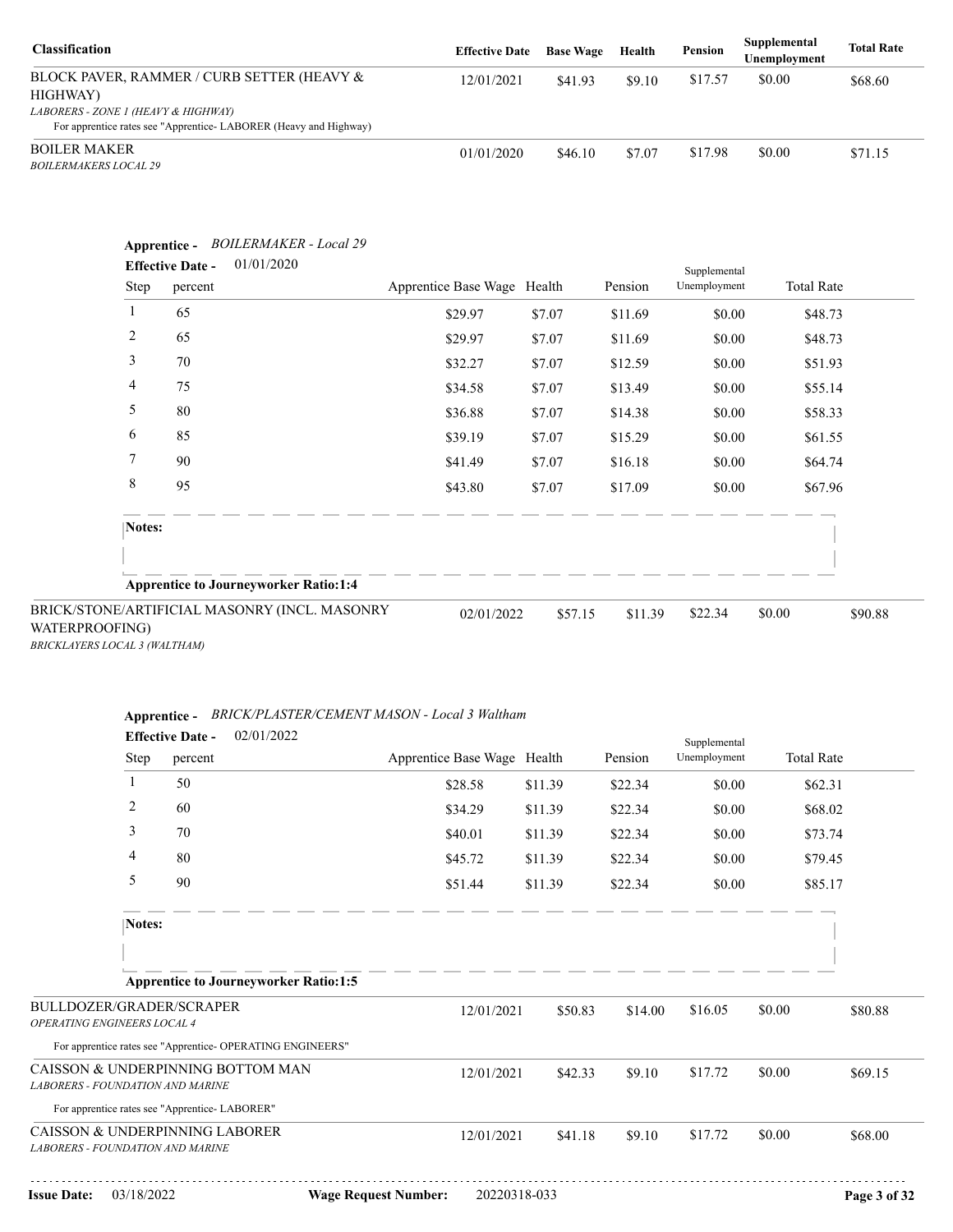| <b>Classification</b>                                              | <b>Effective Date</b> | <b>Base Wage</b> | Health | Pension | Supplemental<br>Unemployment | <b>Total Rate</b> |
|--------------------------------------------------------------------|-----------------------|------------------|--------|---------|------------------------------|-------------------|
| For apprentice rates see "Apprentice-LABORER"                      |                       |                  |        |         |                              |                   |
| CAISSON & UNDERPINNING TOP MAN<br>LABORERS - FOUNDATION AND MARINE | 12/01/2021            | \$41.18          | \$9.10 | \$17.72 | \$0.00                       | \$68.00           |
| For apprentice rates see "Apprentice-LABORER"                      |                       |                  |        |         |                              |                   |
| <b>CARBIDE CORE DRILL OPERATOR</b>                                 | 12/01/2021            | \$41.43          | \$9.10 | \$17.57 | \$0.00                       | \$68.10           |
| <b>LABORERS - ZONE 1</b>                                           | 06/01/2022            | \$42.43          | \$9.10 | \$17.57 | \$0.00                       | \$69.10           |
|                                                                    | 12/01/2022            | \$43.43          | \$9.10 | \$17.57 | \$0.00                       | \$70.10           |
|                                                                    | 06/01/2023            | \$44.43          | \$9.10 | \$17.57 | \$0.00                       | \$71.10           |
| For apprentice rates see "Apprentice-LABORER"                      | 12/01/2023            | \$45.68          | \$9.10 | \$17.57 | \$0.00                       | \$72.35           |
| <b>CARPENTER</b>                                                   | 03/01/2022            | \$44.53          | \$8.68 | \$19.97 | \$0.00                       | \$73.18           |
| <b>CARPENTERS</b> - ZONE 2 (Eastern Massachusetts)                 | 09/01/2022            | \$45.18          | \$8.68 | \$19.97 | \$0.00                       | \$73.83           |
|                                                                    | 03/01/2023            | \$45.78          | \$8.68 | \$19.97 | \$0.00                       | \$74.43           |

#### **Apprentice -** *CARPENTER - Zone 2 Eastern MA*

|                | 03/01/2022<br><b>Effective Date -</b> |                             |        |         | Supplemental |                   |
|----------------|---------------------------------------|-----------------------------|--------|---------|--------------|-------------------|
| Step           | percent                               | Apprentice Base Wage Health |        | Pension | Unemployment | <b>Total Rate</b> |
|                | 50                                    | \$22.27                     | \$8.68 | \$1.73  | \$0.00       | \$32.68           |
| 2              | 60                                    | \$26.72                     | \$8.68 | \$1.73  | \$0.00       | \$37.13           |
| 3              | 70                                    | \$31.17                     | \$8.68 | \$14.78 | \$0.00       | \$54.63           |
| $\overline{4}$ | 75                                    | \$33.40                     | \$8.68 | \$14.78 | \$0.00       | \$56.86           |
| 5              | 80                                    | \$35.62                     | \$8.68 | \$16.51 | \$0.00       | \$60.81           |
| 6              | 80                                    | \$35.62                     | \$8.68 | \$16.51 | \$0.00       | \$60.81           |
| $\tau$         | 90                                    | \$40.08                     | \$8.68 | \$18.24 | \$0.00       | \$67.00           |
| 8              | 90                                    | \$40.08                     | \$8.68 | \$18.24 | \$0.00       | \$67.00           |

|                                | <b>Effective Date -</b> |         | 09/01/2022                                                                                                  |                             |         |         |              | Supplemental |                   |         |
|--------------------------------|-------------------------|---------|-------------------------------------------------------------------------------------------------------------|-----------------------------|---------|---------|--------------|--------------|-------------------|---------|
|                                | Step                    | percent |                                                                                                             | Apprentice Base Wage Health |         | Pension | Unemployment |              | <b>Total Rate</b> |         |
| 1                              |                         | 50      |                                                                                                             | \$22.59                     | \$8.68  | \$1.73  | \$0.00       |              | \$33.00           |         |
| 2                              |                         | 60      |                                                                                                             | \$27.11                     | \$8.68  | \$1.73  | \$0.00       |              | \$37.52           |         |
| 3                              |                         | 70      |                                                                                                             | \$31.63                     | \$8.68  | \$14.78 | \$0.00       |              | \$55.09           |         |
| 4                              |                         | 75      |                                                                                                             | \$33.89                     | \$8.68  | \$14.78 | \$0.00       |              | \$57.35           |         |
| 5                              |                         | 80      |                                                                                                             | \$36.14                     | \$8.68  | \$16.51 | \$0.00       |              | \$61.33           |         |
| 6                              |                         | 80      |                                                                                                             | \$36.14                     | \$8.68  | \$16.51 | \$0.00       |              | \$61.33           |         |
| 7                              |                         | 90      |                                                                                                             | \$40.66                     | \$8.68  | \$18.24 | \$0.00       |              | \$67.58           |         |
| 8                              |                         | 90      |                                                                                                             | \$40.66                     | \$8.68  | \$18.24 | \$0.00       |              | \$67.58           |         |
|                                | Notes:                  |         |                                                                                                             |                             |         |         |              |              |                   |         |
|                                |                         |         | % Indentured After 10/1/17; 45/45/55/55/70/70/80/80<br>Step 1&2 \$30.45/3&4 \$36.57/5&6 \$56.36/7&8 \$62.54 |                             |         |         |              |              |                   |         |
|                                |                         |         | <b>Apprentice to Journeyworker Ratio:1:5</b>                                                                |                             |         |         |              |              |                   |         |
| <b>CARPENTER WOOD FRAME</b>    |                         |         |                                                                                                             | 04/01/2021                  | \$23.16 | \$7.21  | \$4.80       | \$0.00       |                   | \$35.17 |
| CARPENTERS-ZONE 3 (Wood Frame) |                         |         |                                                                                                             | 04/01/2022                  | \$23.66 | \$7.21  | \$4.80       | \$0.00       |                   | \$35.67 |
|                                |                         |         |                                                                                                             | 04/01/2023                  | \$24.16 | \$7.21  | \$4.80       | \$0.00       |                   | \$36.17 |

All Aspects of New Wood Frame Work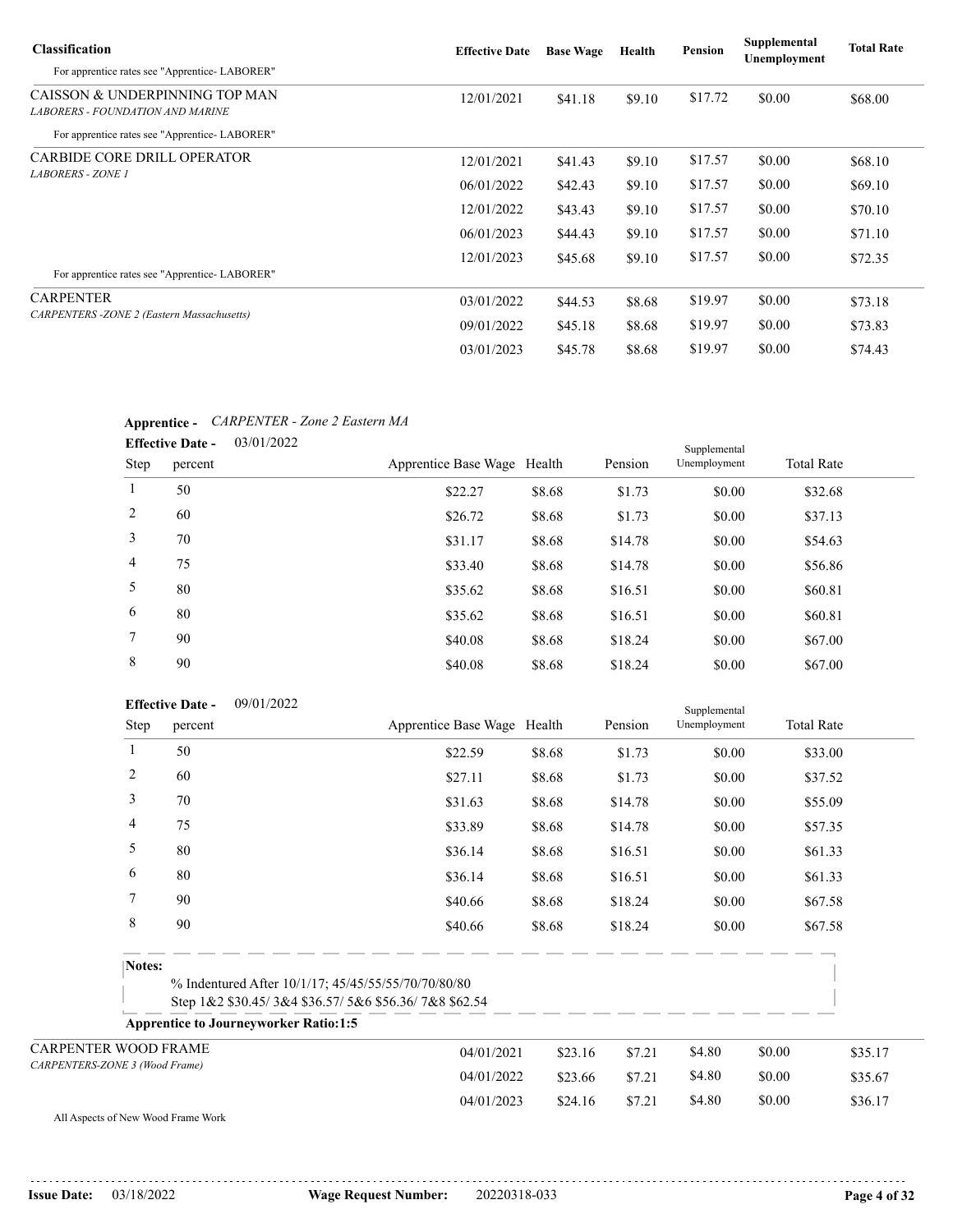|                | 04/01/2021<br><b>Effective Date -</b> |                             |        |         | Supplemental |                   |
|----------------|---------------------------------------|-----------------------------|--------|---------|--------------|-------------------|
| Step           | percent                               | Apprentice Base Wage Health |        | Pension | Unemployment | <b>Total Rate</b> |
| 1              | 60                                    | \$13.90                     | \$7.21 | \$0.00  | \$0.00       | \$21.11           |
| 2              | 60                                    | \$13.90                     | \$7.21 | \$0.00  | \$0.00       | \$21.11           |
| 3              | 65                                    | \$15.05                     | \$7.21 | \$0.00  | \$0.00       | \$22.26           |
| $\overline{4}$ | 70                                    | \$16.21                     | \$7.21 | \$0.00  | \$0.00       | \$23.42           |
| 5              | 75                                    | \$17.37                     | \$7.21 | \$3.80  | \$0.00       | \$28.38           |
| 6              | 80                                    | \$18.53                     | \$7.21 | \$3.80  | \$0.00       | \$29.54           |
| 7              | 85                                    | \$19.69                     | \$7.21 | \$3.80  | \$0.00       | \$30.70           |
| 8              | 90                                    | \$20.84                     | \$7.21 | \$3.80  | \$0.00       | \$31.85           |

### **Apprentice -** *CARPENTER (Wood Frame) - Zone 3*

#### 04/01/2022 **Effective Date -**

|                                                                   | <b>Effective Date -</b><br>04/01/2022        |                                                      |         | Supplemental |              |                   |         |
|-------------------------------------------------------------------|----------------------------------------------|------------------------------------------------------|---------|--------------|--------------|-------------------|---------|
| Step                                                              | percent                                      | Apprentice Base Wage Health                          |         | Pension      | Unemployment | <b>Total Rate</b> |         |
|                                                                   | 60                                           | \$14.20                                              | \$7.21  | \$0.00       | \$0.00       | \$21.41           |         |
| 2                                                                 | 60                                           | \$14.20                                              | \$7.21  | \$0.00       | \$0.00       | \$21.41           |         |
| 3                                                                 | 65                                           | \$15.38                                              | \$7.21  | \$0.00       | \$0.00       | \$22.59           |         |
| 4                                                                 | 70                                           | \$16.56                                              | \$7.21  | \$0.00       | \$0.00       | \$23.77           |         |
| 5                                                                 | 75                                           | \$17.75                                              | \$7.21  | \$3.80       | \$0.00       | \$28.76           |         |
| 6                                                                 | 80                                           | \$18.93                                              | \$7.21  | \$3.80       | \$0.00       | \$29.94           |         |
| 7                                                                 | 85                                           | \$20.11                                              | \$7.21  | \$3.80       | \$0.00       | \$31.12           |         |
| 8                                                                 | 90                                           | \$21.29                                              | \$7.21  | \$3.80       | \$0.00       | \$32.30           |         |
| Notes:                                                            |                                              |                                                      |         |              |              |                   |         |
|                                                                   |                                              | % Indentured After 10/1/17; 45/45/55/55/70/70/80/80  |         |              |              |                   |         |
|                                                                   |                                              | Step 1&2 \$17.63/3&4 \$19.95/5&6 \$27.22/7&8 \$29.54 |         |              |              |                   |         |
|                                                                   | <b>Apprentice to Journeyworker Ratio:1:5</b> |                                                      |         |              |              |                   |         |
| <b>CEMENT MASONRY/PLASTERING</b><br>BRICKLAYERS LOCAL 3 (WALTHAM) |                                              | 01/01/2020                                           | \$49.07 | \$12.75      | \$22.41      | \$0.62            | \$84.85 |

#### **Apprentice -** *CEMENT MASONRY/PLASTERING - Eastern Mass (Waltham)* 01/01/2020 **Effective Date -**

|                | Lifective Date -<br>01/01/2020 |                             |         |         | Supplemental |                   |  |
|----------------|--------------------------------|-----------------------------|---------|---------|--------------|-------------------|--|
| Step           | percent                        | Apprentice Base Wage Health |         | Pension | Unemployment | <b>Total Rate</b> |  |
|                | 50                             | \$24.54                     | \$12.75 | \$15.41 | \$0.00       | \$52.70           |  |
| 2              | 60                             | \$29.44                     | \$12.75 | \$17.41 | \$0.62       | \$60.22           |  |
| 3              | 65                             | \$31.90                     | \$12.75 | \$18.41 | \$0.62       | \$63.68           |  |
| $\overline{4}$ | 70                             | \$34.35                     | \$12.75 | \$19.41 | \$0.62       | \$67.13           |  |
| 5              | 75                             | \$36.80                     | \$12.75 | \$20.41 | \$0.62       | \$70.58           |  |
| 6              | 80                             | \$39.26                     | \$12.75 | \$21.41 | \$0.62       | \$74.04           |  |
|                | 90                             | \$44.16                     | \$12.75 | \$22.41 | \$0.62       | \$79.94           |  |
| T              |                                |                             |         |         |              |                   |  |

#### **Notes:**

Steps 3,4 are 500 hrs. All other steps are 1,000 hrs.

**Apprentice to Journeyworker Ratio:1:3**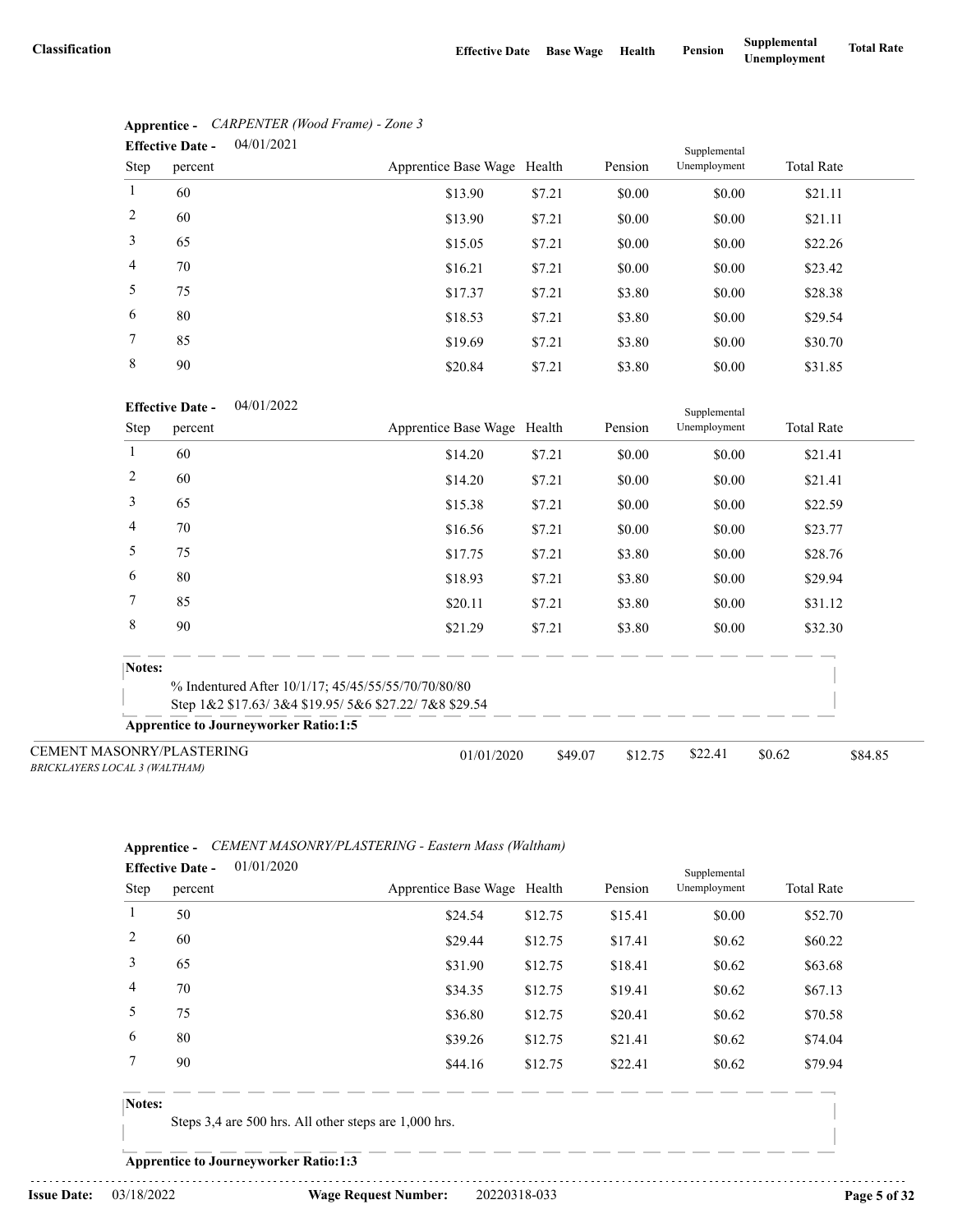| <b>Classification</b>                                                             | <b>Effective Date</b> | <b>Base Wage</b> | Health  | <b>Pension</b> | Supplemental<br>Unemployment | <b>Total Rate</b> |
|-----------------------------------------------------------------------------------|-----------------------|------------------|---------|----------------|------------------------------|-------------------|
| <b>CHAIN SAW OPERATOR</b>                                                         | 12/01/2021            | \$41.43          | \$9.10  | \$17.57        | \$0.00                       | \$68.10           |
| <b>LABORERS - ZONE 1</b>                                                          | 06/01/2022            | \$42.43          | \$9.10  | \$17.57        | \$0.00                       | \$69.10           |
|                                                                                   | 12/01/2022            | \$43.43          | \$9.10  | \$17.57        | \$0.00                       | \$70.10           |
|                                                                                   | 06/01/2023            | \$44.43          | \$9.10  | \$17.57        | \$0.00                       | \$71.10           |
|                                                                                   | 12/01/2023            | \$45.68          | \$9.10  | \$17.57        | \$0.00                       | \$72.35           |
| For apprentice rates see "Apprentice-LABORER"                                     |                       |                  |         |                |                              |                   |
| <b>CLAM SHELLS/SLURRY BUCKETS/HEADING MACHINES</b><br>OPERATING ENGINEERS LOCAL 4 | 12/01/2021            | \$52.38          | \$14.00 | \$16.05        | \$0.00                       | \$82.43           |
| For apprentice rates see "Apprentice- OPERATING ENGINEERS"                        |                       |                  |         |                |                              |                   |
| <b>COMPRESSOR OPERATOR</b>                                                        | 12/01/2021            | \$33.69          | \$14.00 | \$16.05        | \$0.00                       | \$63.74           |
| OPERATING ENGINEERS LOCAL 4                                                       |                       |                  |         |                |                              |                   |
| For apprentice rates see "Apprentice- OPERATING ENGINEERS"                        |                       |                  |         |                |                              |                   |
| DELEADER (BRIDGE)                                                                 | 01/01/2022            | \$53.66          | \$8.65  | \$23.05        | \$0.00                       | \$85.36           |
| PAINTERS LOCAL 35 - ZONE 2                                                        | 07/01/2022            | \$54.86          | \$8.65  | \$23.05        | \$0.00                       | \$86.56           |
|                                                                                   | 01/01/2023            | \$56.06          | \$8.65  | \$23.05        | \$0.00                       | \$87.76           |
|                                                                                   | 07/01/2023            | \$57.26          | \$8.65  | \$23.05        | \$0.00                       | \$88.96           |
|                                                                                   | 01/01/2024            | \$58.46          | \$8.65  | \$23.05        | \$0.00                       | \$90.16           |
|                                                                                   | 07/01/2024            | \$59.66          | \$8.65  | \$23.05        | \$0.00                       | \$91.36           |
|                                                                                   | 01/01/2025            | \$60.86          | \$8.65  | \$23.05        | \$0.00                       | \$92.56           |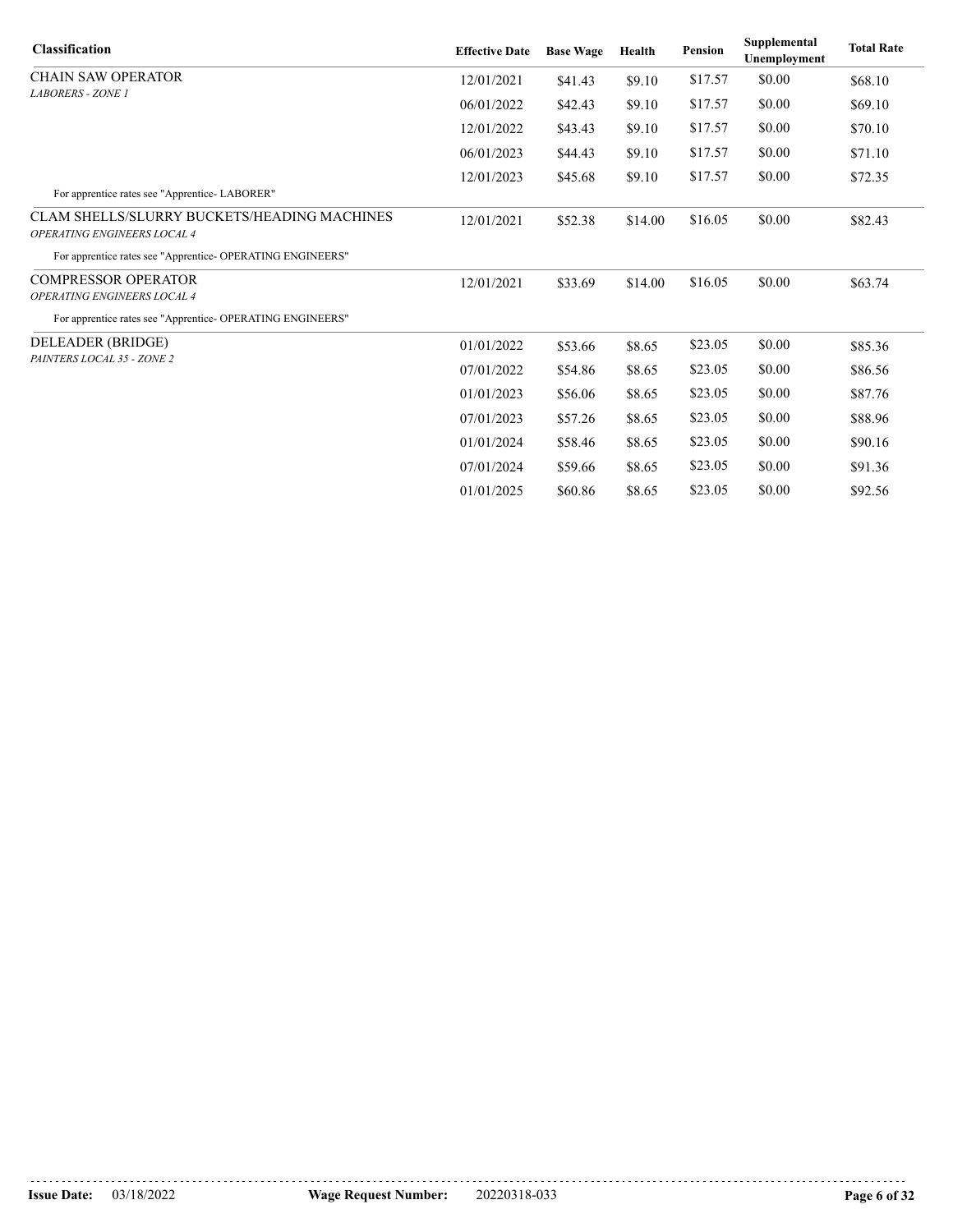|                | 01/01/2022<br><b>Effective Date -</b> |                             |        |         | Supplemental |                   |
|----------------|---------------------------------------|-----------------------------|--------|---------|--------------|-------------------|
| Step           | percent                               | Apprentice Base Wage Health |        | Pension | Unemployment | <b>Total Rate</b> |
| 1              | 50                                    | \$26.83                     | \$8.65 | \$0.00  | \$0.00       | \$35.48           |
| 2              | 55                                    | \$29.51                     | \$8.65 | \$6.27  | \$0.00       | \$44.43           |
| 3              | 60                                    | \$32.20                     | \$8.65 | \$6.84  | \$0.00       | \$47.69           |
| $\overline{4}$ | 65                                    | \$34.88                     | \$8.65 | \$7.41  | \$0.00       | \$50.94           |
| 5              | 70                                    | \$37.56                     | \$8.65 | \$19.63 | \$0.00       | \$65.84           |
| 6              | 75                                    | \$40.25                     | \$8.65 | \$20.20 | \$0.00       | \$69.10           |
| $\tau$         | 80                                    | \$42.93                     | \$8.65 | \$20.77 | \$0.00       | \$72.35           |
| 8              | 90                                    | \$48.29                     | \$8.65 | \$21.91 | \$0.00       | \$78.85           |

#### **Apprentice -** *PAINTER Local 35 - BRIDGES/TANKS*

#### 07/01/2022 **Effective Date -**

|      | <b>Effective Date -</b> | 0//01/2022 |                             |        |         | Supplemental |                   |
|------|-------------------------|------------|-----------------------------|--------|---------|--------------|-------------------|
| Step | percent                 |            | Apprentice Base Wage Health |        | Pension | Unemployment | <b>Total Rate</b> |
|      | 50                      |            | \$27.43                     | \$8.65 | \$0.00  | \$0.00       | \$36.08           |
| 2    | 55                      |            | \$30.17                     | \$8.65 | \$6.27  | \$0.00       | \$45.09           |
| 3    | 60                      |            | \$32.92                     | \$8.65 | \$6.84  | \$0.00       | \$48.41           |
| 4    | 65                      |            | \$35.66                     | \$8.65 | \$7.41  | \$0.00       | \$51.72           |
| 5    | 70                      |            | \$38.40                     | \$8.65 | \$19.63 | \$0.00       | \$66.68           |
| 6    | 75                      |            | \$41.15                     | \$8.65 | \$20.20 | \$0.00       | \$70.00           |
| 7    | 80                      |            | \$43.89                     | \$8.65 | \$20.77 | \$0.00       | \$73.31           |
| 8    | 90                      |            | \$49.37                     | \$8.65 | \$21.91 | \$0.00       | \$79.93           |

Steps are 750 hrs.

#### **Apprentice to Journeyworker Ratio:1:1**

| <b>DEMO: ADZEMAN</b>                          | 12/01/2021 | \$41.33 | \$9.10 | \$17.57 | \$0.00 | \$68.00 |
|-----------------------------------------------|------------|---------|--------|---------|--------|---------|
| <b>LABORERS - ZONE 1</b>                      | 06/01/2022 | \$42.33 | \$9.10 | \$17.57 | \$0.00 | \$69.00 |
|                                               | 12/01/2022 | \$43.33 | \$9.10 | \$17.57 | \$0.00 | \$70.00 |
|                                               | 06/01/2023 | \$44.33 | \$9.10 | \$17.57 | \$0.00 | \$71.00 |
|                                               | 12/01/2023 | \$45.58 | \$9.10 | \$17.57 | \$0.00 | \$72.25 |
| For apprentice rates see "Apprentice-LABORER" |            |         |        |         |        |         |
| DEMO: BACKHOE/LOADER/HAMMER OPERATOR          | 12/01/2021 | \$42.33 | \$9.10 | \$17.57 | \$0.00 | \$69.00 |
| <b>LABORERS - ZONE 1</b>                      | 06/01/2022 | \$43.33 | \$9.10 | \$17.57 | \$0.00 | \$70.00 |
|                                               | 12/01/2022 | \$44.33 | \$9.10 | \$17.57 | \$0.00 | \$71.00 |
|                                               | 06/01/2023 | \$45.33 | \$9.10 | \$17.57 | \$0.00 | \$72.00 |
|                                               | 12/01/2023 | \$46.58 | \$9.10 | \$17.57 | \$0.00 | \$73.25 |
| For apprentice rates see "Apprentice-LABORER" |            |         |        |         |        |         |
| <b>DEMO: BURNERS</b>                          | 12/01/2021 | \$42.08 | \$9.10 | \$17.57 | \$0.00 | \$68.75 |
| <b>LABORERS - ZONE I</b>                      | 06/01/2022 | \$43.08 | \$9.10 | \$17.57 | \$0.00 | \$69.75 |
|                                               | 12/01/2022 | \$44.08 | \$9.10 | \$17.57 | \$0.00 | \$70.75 |
|                                               | 06/01/2023 | \$45.08 | \$9.10 | \$17.57 | \$0.00 | \$71.75 |
|                                               | 12/01/2023 | \$46.33 | \$9.10 | \$17.57 | \$0.00 | \$73.00 |
| <b>P</b> C C C C C C C LABOREDIN              |            |         |        |         |        |         |

For apprentice rates see "Apprentice- LABORER"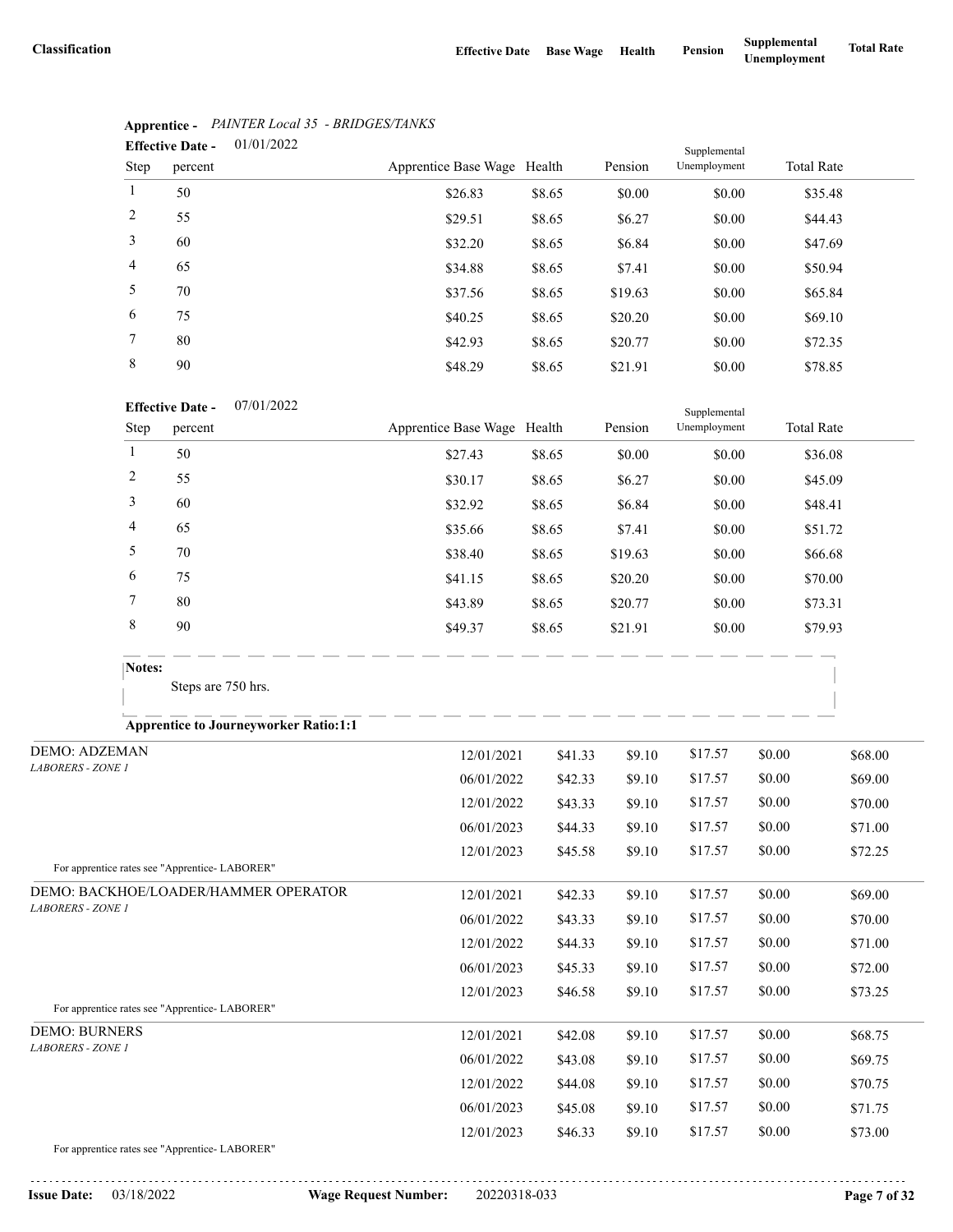| Classification                                                    | <b>Effective Date</b> | <b>Base Wage</b> | Health  | Pension | Supplemental<br>Unemployment | <b>Total Rate</b> |
|-------------------------------------------------------------------|-----------------------|------------------|---------|---------|------------------------------|-------------------|
| DEMO: CONCRETE CUTTER/SAWYER                                      | 12/01/2021            | \$42.33          | \$9.10  | \$17.57 | \$0.00                       | \$69.00           |
| LABORERS - ZONE 1                                                 | 06/01/2022            | \$43.33          | \$9.10  | \$17.57 | \$0.00                       | \$70.00           |
|                                                                   | 12/01/2022            | \$44.33          | \$9.10  | \$17.57 | \$0.00                       | \$71.00           |
|                                                                   | 06/01/2023            | \$45.33          | \$9.10  | \$17.57 | \$0.00                       | \$72.00           |
|                                                                   | 12/01/2023            | \$46.58          | \$9.10  | \$17.57 | \$0.00                       | \$73.25           |
| For apprentice rates see "Apprentice- LABORER"                    |                       |                  |         |         |                              |                   |
| DEMO: JACKHAMMER OPERATOR<br>LABORERS - ZONE 1                    | 12/01/2021            | \$42.08          | \$9.10  | \$17.57 | \$0.00                       | \$68.75           |
|                                                                   | 06/01/2022            | \$43.08          | \$9.10  | \$17.57 | \$0.00                       | \$69.75           |
|                                                                   | 12/01/2022            | \$44.08          | \$9.10  | \$17.57 | \$0.00                       | \$70.75           |
|                                                                   | 06/01/2023            | \$45.08          | \$9.10  | \$17.57 | \$0.00                       | \$71.75           |
|                                                                   | 12/01/2023            | \$46.33          | \$9.10  | \$17.57 | \$0.00                       | \$73.00           |
| For apprentice rates see "Apprentice- LABORER"                    |                       |                  |         |         |                              |                   |
| <b>DEMO: WRECKING LABORER</b><br>LABORERS - ZONE 1                | 12/01/2021            | \$41.33          | \$9.10  | \$17.57 | \$0.00                       | \$68.00           |
|                                                                   | 06/01/2022            | \$42.33          | \$9.10  | \$17.57 | \$0.00                       | \$69.00           |
|                                                                   | 12/01/2022            | \$43.33          | \$9.10  | \$17.57 | \$0.00                       | \$70.00           |
|                                                                   | 06/01/2023            | \$44.33          | \$9.10  | \$17.57 | \$0.00                       | \$71.00           |
|                                                                   | 12/01/2023            | \$45.58          | \$9.10  | \$17.57 | \$0.00                       | \$72.25           |
| For apprentice rates see "Apprentice-LABORER"                     |                       |                  |         |         |                              |                   |
| DIRECTIONAL DRILL MACHINE OPERATOR<br>OPERATING ENGINEERS LOCAL 4 | 12/01/2021            | \$50.83          | \$14.00 | \$16.05 | \$0.00                       | \$80.88           |
| For apprentice rates see "Apprentice- OPERATING ENGINEERS"        |                       |                  |         |         |                              |                   |
| DIVER<br>PILE DRIVER LOCAL 56 (ZONE 1)                            | 08/01/2020            | \$68.70          | \$9.40  | \$23.12 | \$0.00                       | \$101.22          |
| For apprentice rates see "Apprentice- PILE DRIVER"                |                       |                  |         |         |                              |                   |
| <b>DIVER TENDER</b><br>PILE DRIVER LOCAL 56 (ZONE 1)              | 08/01/2020            | \$49.07          | \$9.40  | \$23.12 | \$0.00                       | \$81.59           |
| For apprentice rates see "Apprentice- PILE DRIVER"                |                       |                  |         |         |                              |                   |
| DIVER TENDER (EFFLUENT)<br>PILE DRIVER LOCAL 56 (ZONE 1)          | 08/01/2020            | \$73.60          | \$9.40  | \$23.12 | \$0.00                       | \$106.12          |
| For apprentice rates see "Apprentice- PILE DRIVER"                |                       |                  |         |         |                              |                   |
| DIVER/SLURRY (EFFLUENT)<br>PILE DRIVER LOCAL 56 (ZONE 1)          | 08/01/2020            | \$103.05         | \$9.40  | \$23.12 | \$0.00                       | \$135.57          |
| For apprentice rates see "Apprentice- PILE DRIVER"                |                       |                  |         |         |                              |                   |
| DRAWBRIDGE OPERATOR (Construction)<br>DRAWBRIDGE - SEIU LOCAL 888 | 07/01/2020            | \$26.77          | \$6.67  | \$3.93  | \$0.16                       | \$37.53           |
| <b>ELECTRICIAN</b>                                                | 03/01/2022            | \$57.32          | \$13.00 | \$20.82 | \$0.00                       | \$91.14           |
| ELECTRICIANS LOCAL 103                                            | 09/01/2022            | \$58.76          | \$13.00 | \$20.86 | \$0.00                       | \$92.62           |
|                                                                   | 03/01/2023            | \$60.43          | \$13.00 | \$20.91 | \$0.00                       | \$94.34           |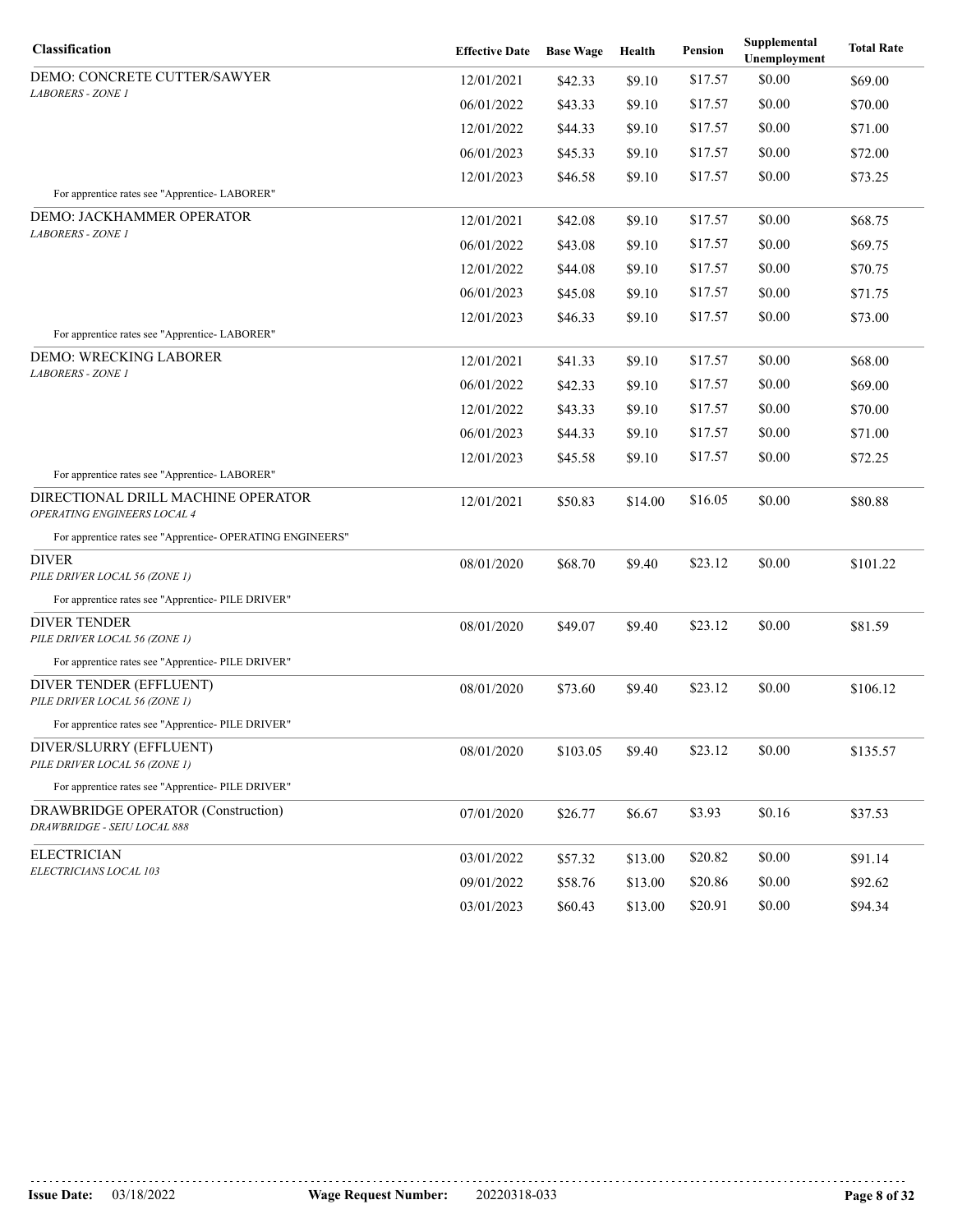|                 | <b>Effective Date -</b> | 03/01/2022 |                             |         |         | Supplemental |                   |  |
|-----------------|-------------------------|------------|-----------------------------|---------|---------|--------------|-------------------|--|
| Step            | percent                 |            | Apprentice Base Wage Health |         | Pension | Unemployment | <b>Total Rate</b> |  |
| $\mathbf{1}$    | 40                      |            | \$22.93                     | \$13.00 | \$0.69  | \$0.00       | \$36.62           |  |
| 2               | 40                      |            | \$22.93                     | \$13.00 | \$0.69  | \$0.00       | \$36.62           |  |
| 3               | 45                      |            | \$25.79                     | \$13.00 | \$15.62 | \$0.00       | \$54.41           |  |
| $\overline{4}$  | 45                      |            | \$25.79                     | \$13.00 | \$15.62 | \$0.00       | \$54.41           |  |
| 5               | 50                      |            | \$28.66                     | \$13.00 | \$16.10 | \$0.00       | \$57.76           |  |
| 6               | 55                      |            | \$31.53                     | \$13.00 | \$16.58 | \$0.00       | \$61.11           |  |
| $7\phantom{.0}$ | 60                      |            | \$34.39                     | \$13.00 | \$17.04 | \$0.00       | \$64.43           |  |
| 8               | 65                      |            | \$37.26                     | \$13.00 | \$17.52 | \$0.00       | \$67.78           |  |
| 9               | 70                      |            | \$40.12                     | \$13.00 | \$17.98 | \$0.00       | \$71.10           |  |
| 10              | 75                      |            | \$42.99                     | \$13.00 | \$18.46 | \$0.00       | \$74.45           |  |

## **Apprentice -** *ELECTRICIAN - Local 103*

|                                                       | <b>Effective Date -</b><br>09/01/2022           |                                                 |         |         | Supplemental |                    |
|-------------------------------------------------------|-------------------------------------------------|-------------------------------------------------|---------|---------|--------------|--------------------|
| Step                                                  | percent                                         | Apprentice Base Wage Health                     |         | Pension | Unemployment | <b>Total Rate</b>  |
| 1                                                     | 40                                              | \$23.50                                         | \$13.00 | \$0.71  | \$0.00       | \$37.21            |
| $\overline{c}$                                        | 40                                              | \$23.50                                         | \$13.00 | \$0.71  | \$0.00       | \$37.21            |
| 3                                                     | 45                                              | \$26.44                                         | \$13.00 | \$15.64 | \$0.00       | \$55.08            |
| 4                                                     | 45                                              | \$26.44                                         | \$13.00 | \$15.64 | \$0.00       | \$55.08            |
| 5                                                     | 50                                              | \$29.38                                         | \$13.00 | \$16.12 | \$0.00       | \$58.50            |
| 6                                                     | 55                                              | \$32.32                                         | \$13.00 | \$16.60 | \$0.00       | \$61.92            |
| 7                                                     | 60                                              | \$35.26                                         | \$13.00 | \$17.07 | \$0.00       | \$65.33            |
| 8                                                     | 65                                              | \$38.19                                         | \$13.00 | \$17.55 | \$0.00       | \$68.74            |
| 9                                                     | 70                                              | \$41.13                                         | \$13.00 | \$18.01 | \$0.00       | \$72.14            |
| 10                                                    | 75                                              | \$44.07                                         | \$13.00 | \$18.49 | \$0.00       | \$75.56            |
| Notes: :                                              |                                                 |                                                 |         |         |              |                    |
|                                                       |                                                 | App Prior 1/1/03; 30/35/40/45/50/55/65/70/75/80 |         |         |              |                    |
|                                                       | <b>Apprentice to Journeyworker Ratio:2:3***</b> |                                                 |         |         |              |                    |
| ELEVATOR CONSTRUCTOR<br>ELEVATOR CONSTRUCTORS LOCAL 4 |                                                 | 01/01/2022                                      | \$65.62 | \$16.03 | \$20.21      | \$0.00<br>\$101.86 |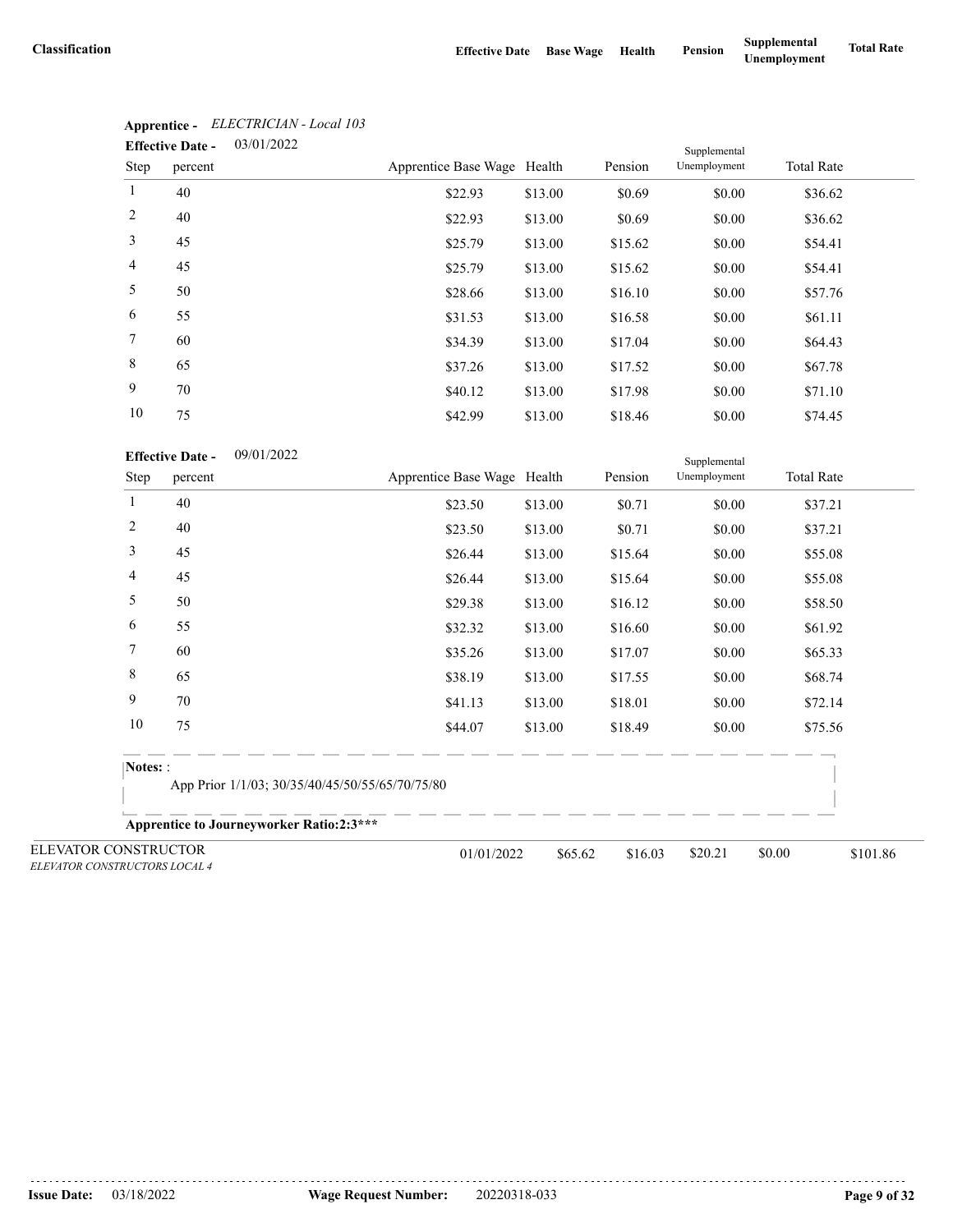|                                                                          |              | 01/01/2022<br><b>Effective Date -</b>                            |                                                                      |                             |         |         | Supplemental |         |                   |  |
|--------------------------------------------------------------------------|--------------|------------------------------------------------------------------|----------------------------------------------------------------------|-----------------------------|---------|---------|--------------|---------|-------------------|--|
|                                                                          | Step         | percent                                                          |                                                                      | Apprentice Base Wage Health |         | Pension | Unemployment |         | <b>Total Rate</b> |  |
|                                                                          | $\mathbf{1}$ | 50                                                               |                                                                      | \$32.81                     | \$16.03 | \$0.00  | \$0.00       |         | \$48.84           |  |
|                                                                          | 2            | 55                                                               |                                                                      | \$36.09                     | \$16.03 | \$20.21 | \$0.00       |         | \$72.33           |  |
|                                                                          | 3            | 65                                                               |                                                                      | \$42.65                     | \$16.03 | \$20.21 | \$0.00       |         | \$78.89           |  |
|                                                                          | 4            | 70                                                               |                                                                      | \$45.93                     | \$16.03 | \$20.21 | \$0.00       |         | \$82.17           |  |
|                                                                          | 5            | 80                                                               |                                                                      | \$52.50                     | \$16.03 | \$20.21 | \$0.00       |         | \$88.74           |  |
|                                                                          | Notes:       |                                                                  | Steps 1-2 are 6 mos.; Steps 3-5 are 1 year                           |                             |         |         |              |         |                   |  |
|                                                                          |              | <b>Apprentice to Journeyworker Ratio:1:1</b>                     |                                                                      |                             |         |         |              |         |                   |  |
| ELEVATOR CONSTRUCTOR HELPER<br>ELEVATOR CONSTRUCTORS LOCAL 4             |              |                                                                  |                                                                      | 01/01/2022                  | \$45.93 | \$16.03 | \$20.21      | \$0.00  | \$82.17           |  |
|                                                                          |              | For apprentice rates see "Apprentice - ELEVATOR CONSTRUCTOR"     |                                                                      |                             |         |         |              |         |                   |  |
| LABORERS - ZONE 1 (HEAVY & HIGHWAY)                                      |              |                                                                  | FENCE & GUARD RAIL ERECTOR (HEAVY & HIGHWAY)                         | 12/01/2021                  | \$41.43 | \$9.10  | \$17.57      | \$0.00  | \$68.10           |  |
|                                                                          |              | For apprentice rates see "Apprentice-LABORER (Heavy and Highway) |                                                                      |                             |         |         |              |         |                   |  |
| FIELD ENG.INST.PERSON-BLDG,SITE,HVY/HWY<br>OPERATING ENGINEERS LOCAL 4   |              |                                                                  | 11/01/2021                                                           | \$46.53                     | \$13.75 | \$15.80 | \$0.00       | \$76.08 |                   |  |
|                                                                          |              |                                                                  |                                                                      | 05/01/2022                  | \$47.86 | \$13.75 | \$15.80      | \$0.00  | \$77.41           |  |
|                                                                          |              | For apprentice rates see "Apprentice- OPERATING ENGINEERS"       |                                                                      |                             |         |         |              |         |                   |  |
| FIELD ENG.PARTY CHIEF-BLDG, SITE, HVY/HWY<br>OPERATING ENGINEERS LOCAL 4 |              | 11/01/2021                                                       | \$48.06                                                              | \$13.75                     | \$15.80 | \$0.00  | \$77.61      |         |                   |  |
|                                                                          |              | For apprentice rates see "Apprentice- OPERATING ENGINEERS"       |                                                                      | 05/01/2022                  | \$49.22 | \$13.75 | \$15.80      | \$0.00  | \$78.77           |  |
|                                                                          |              | FIELD ENG.ROD PERSON-BLDG, SITE, HVY/HWY                         |                                                                      | 11/01/2021                  | \$23.16 | \$13.75 | \$15.80      | \$0.00  | \$52.71           |  |
| OPERATING ENGINEERS LOCAL 4                                              |              |                                                                  |                                                                      | 05/01/2022                  | \$23.83 | \$13.75 | \$15.80      | \$0.00  | \$53.38           |  |
|                                                                          |              | For apprentice rates see "Apprentice- OPERATING ENGINEERS"       |                                                                      |                             |         |         |              |         |                   |  |
| FIRE ALARM INSTALLER                                                     |              |                                                                  |                                                                      | 03/01/2022                  | \$57.32 | \$13.00 | \$20.82      | \$0.00  | \$91.14           |  |
| ELECTRICIANS LOCAL 103                                                   |              |                                                                  |                                                                      | 09/01/2022                  | \$58.76 | \$13.00 | \$20.86      | \$0.00  | \$92.62           |  |
|                                                                          |              |                                                                  |                                                                      | 03/01/2023                  | \$60.43 | \$13.00 | \$20.91      | \$0.00  | \$94.34           |  |
|                                                                          |              | For apprentice rates see "Apprentice- ELECTRICIAN"               |                                                                      |                             |         |         |              |         |                   |  |
|                                                                          |              | FIRE ALARM REPAIR / MAINTENANCE                                  |                                                                      | 03/01/2022                  | \$44.71 | \$13.00 | \$18.74      | \$0.00  | \$76.45           |  |
| LOCAL 103                                                                |              | / COMMISSIONINGELECTRICIANS                                      |                                                                      | 09/01/2022                  | \$46.42 | \$13.00 | \$18.87      | \$0.00  | \$78.29           |  |
|                                                                          |              |                                                                  | For apprentice rates see "Apprentice- TELECOMMUNICATIONS TECHNICIAN" | 03/01/2023                  | \$48.34 | \$13.00 | \$19.01      | \$0.00  | \$80.35           |  |
| FIREMAN (ASST. ENGINEER)                                                 |              |                                                                  |                                                                      | 12/01/2021                  | \$41.76 | \$14.00 | \$16.05      | \$0.00  | \$71.81           |  |
| OPERATING ENGINEERS LOCAL 4                                              |              |                                                                  |                                                                      |                             |         |         |              |         |                   |  |
|                                                                          |              | For apprentice rates see "Apprentice- OPERATING ENGINEERS"       |                                                                      |                             |         |         |              |         |                   |  |
| LABORERS - ZONE 1 (HEAVY & HIGHWAY)                                      |              | FLAGGER & SIGNALER (HEAVY & HIGHWAY)                             |                                                                      | 12/01/2021                  | \$24.50 | \$9.10  | \$17.57      | \$0.00  | \$51.17           |  |
|                                                                          |              | For apprentice rates see "Apprentice-LABORER (Heavy and Highway) |                                                                      |                             |         |         |              |         |                   |  |
| <b>FLOORCOVERER</b><br>FLOORCOVERERS LOCAL 2168 ZONE I                   |              |                                                                  |                                                                      | 03/01/2022                  | \$49.93 | \$8.68  | \$20.27      | \$0.00  | \$78.88           |  |

### **Apprentice -** *ELEVATOR CONSTRUCTOR - Local 4*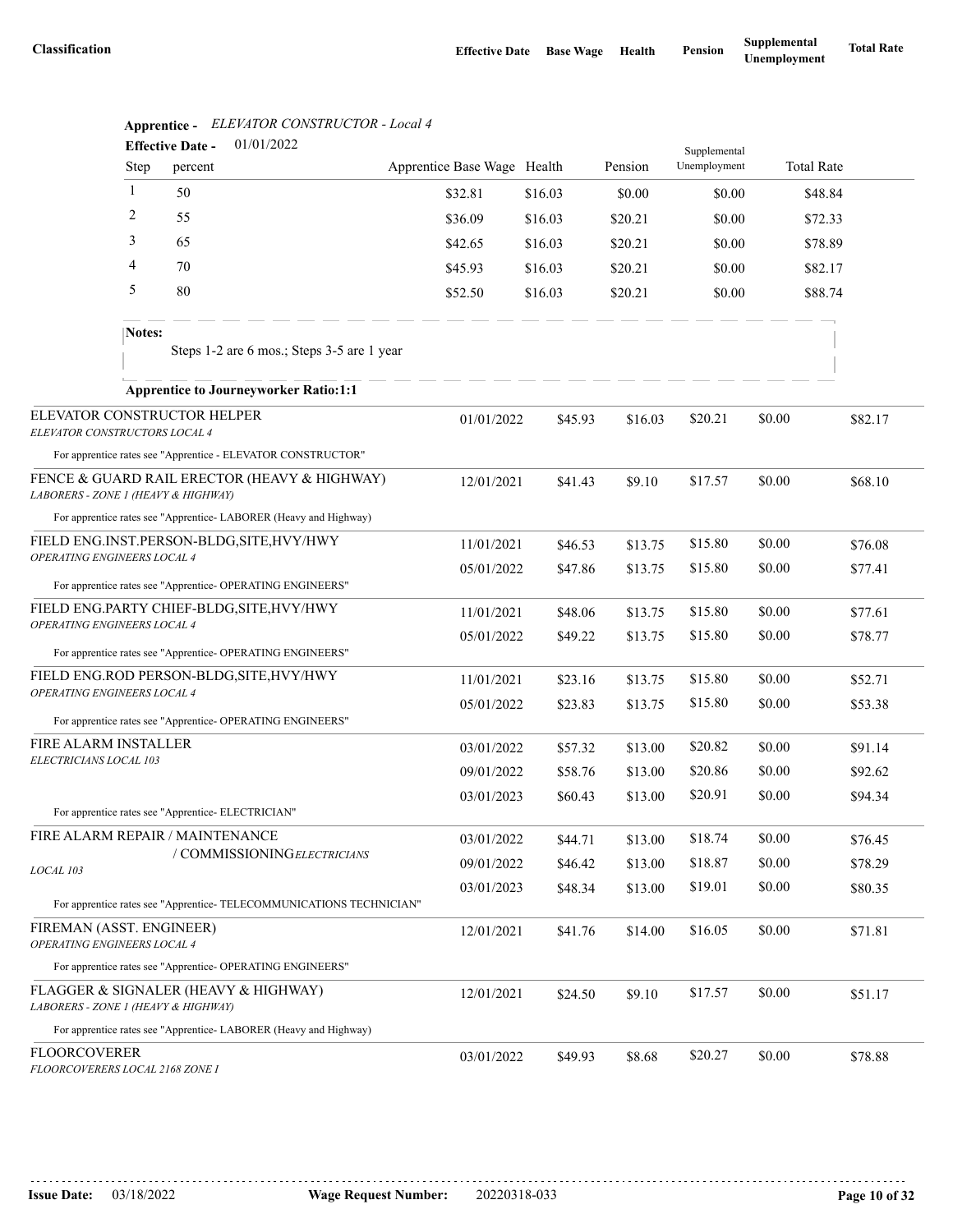|                                                        |         | 03/01/2022<br><b>Effective Date -</b>                                     |                                                                                                                 |        |         |         | Supplemental |        |                   |         |
|--------------------------------------------------------|---------|---------------------------------------------------------------------------|-----------------------------------------------------------------------------------------------------------------|--------|---------|---------|--------------|--------|-------------------|---------|
|                                                        | Step    | percent                                                                   | Apprentice Base Wage Health                                                                                     |        |         | Pension | Unemployment |        | <b>Total Rate</b> |         |
|                                                        | 1       | 50                                                                        | \$24.97                                                                                                         | \$8.68 |         | \$1.79  | \$0.00       |        | \$35.44           |         |
|                                                        | 2       | 55                                                                        | \$27.46                                                                                                         | \$8.68 |         | \$1.79  | \$0.00       |        | \$37.93           |         |
|                                                        | 3       | 60                                                                        | \$29.96                                                                                                         | \$8.68 |         | \$14.90 | \$0.00       |        | \$53.54           |         |
|                                                        | 4       | 65                                                                        | \$32.45                                                                                                         | \$8.68 |         | \$14.90 | \$0.00       |        | \$56.03           |         |
|                                                        | 5       | 70                                                                        | \$34.95                                                                                                         | \$8.68 |         | \$16.69 | \$0.00       |        | \$60.32           |         |
|                                                        | 6       | 75                                                                        | \$37.45                                                                                                         | \$8.68 |         | \$16.69 | \$0.00       |        | \$62.82           |         |
|                                                        | 7       | 80                                                                        | \$39.94                                                                                                         | \$8.68 |         | \$18.48 | \$0.00       |        | \$67.10           |         |
|                                                        | $\,8\,$ | 85                                                                        | \$42.44                                                                                                         | \$8.68 |         | \$18.48 | \$0.00       |        | \$69.60           |         |
|                                                        |         | Notes: Steps are 750 hrs.<br><b>Apprentice to Journeyworker Ratio:1:1</b> | % After 10/1/17; 45/45/55/55/70/70/80/80 (1500hr Steps)<br>Step 1&2 \$32.94/3&4 \$39.66/5&6 \$60.32/7&8 \$67.10 |        |         |         |              |        |                   |         |
|                                                        |         |                                                                           |                                                                                                                 |        |         |         |              |        |                   |         |
| FORK LIFT/CHERRY PICKER<br>OPERATING ENGINEERS LOCAL 4 |         |                                                                           | 12/01/2021                                                                                                      |        | \$51.38 | \$14.00 | \$16.05      | \$0.00 |                   | \$81.43 |
|                                                        |         | For apprentice rates see "Apprentice- OPERATING ENGINEERS"                |                                                                                                                 |        |         |         |              |        |                   |         |
| OPERATING ENGINEERS LOCAL 4                            |         | GENERATOR/LIGHTING PLANT/HEATERS                                          | 12/01/2021                                                                                                      |        | \$33.69 | \$14.00 | \$16.05      | \$0.00 |                   | \$63.74 |
|                                                        |         | For apprentice rates see "Apprentice- OPERATING ENGINEERS"                |                                                                                                                 |        |         |         |              |        |                   |         |
|                                                        |         | GLAZIER (GLASS PLANK/AIR BARRIER/INTERIOR                                 | 01/01/2022                                                                                                      |        | \$43.16 | \$8.65  | \$23.05      | \$0.00 |                   | \$74.86 |
| SYSTEMS)<br>GLAZIERS LOCAL 35 (ZONE 2)                 |         |                                                                           | 07/01/2022                                                                                                      |        | \$44.36 | \$8.65  | \$23.05      | \$0.00 |                   | \$76.06 |
|                                                        |         |                                                                           | 01/01/2023                                                                                                      |        | \$45.56 | \$8.65  | \$23.05      | \$0.00 |                   | \$77.26 |
|                                                        |         |                                                                           | 07/01/2023                                                                                                      |        | \$46.76 | \$8.65  | \$23.05      | \$0.00 |                   | \$78.46 |
|                                                        |         |                                                                           | 01/01/2024                                                                                                      |        | \$47.96 | \$8.65  | \$23.05      | \$0.00 |                   | \$79.66 |
|                                                        |         |                                                                           | 07/01/2024                                                                                                      |        | \$49.16 | \$8.65  | \$23.05      | \$0.00 |                   | \$80.86 |
|                                                        |         |                                                                           | 01/01/2025                                                                                                      |        | \$50.36 | \$8.65  | \$23.05      | \$0.00 |                   | \$82.06 |

### **Apprentice -** *FLOORCOVERER - Local 2168 Zone I*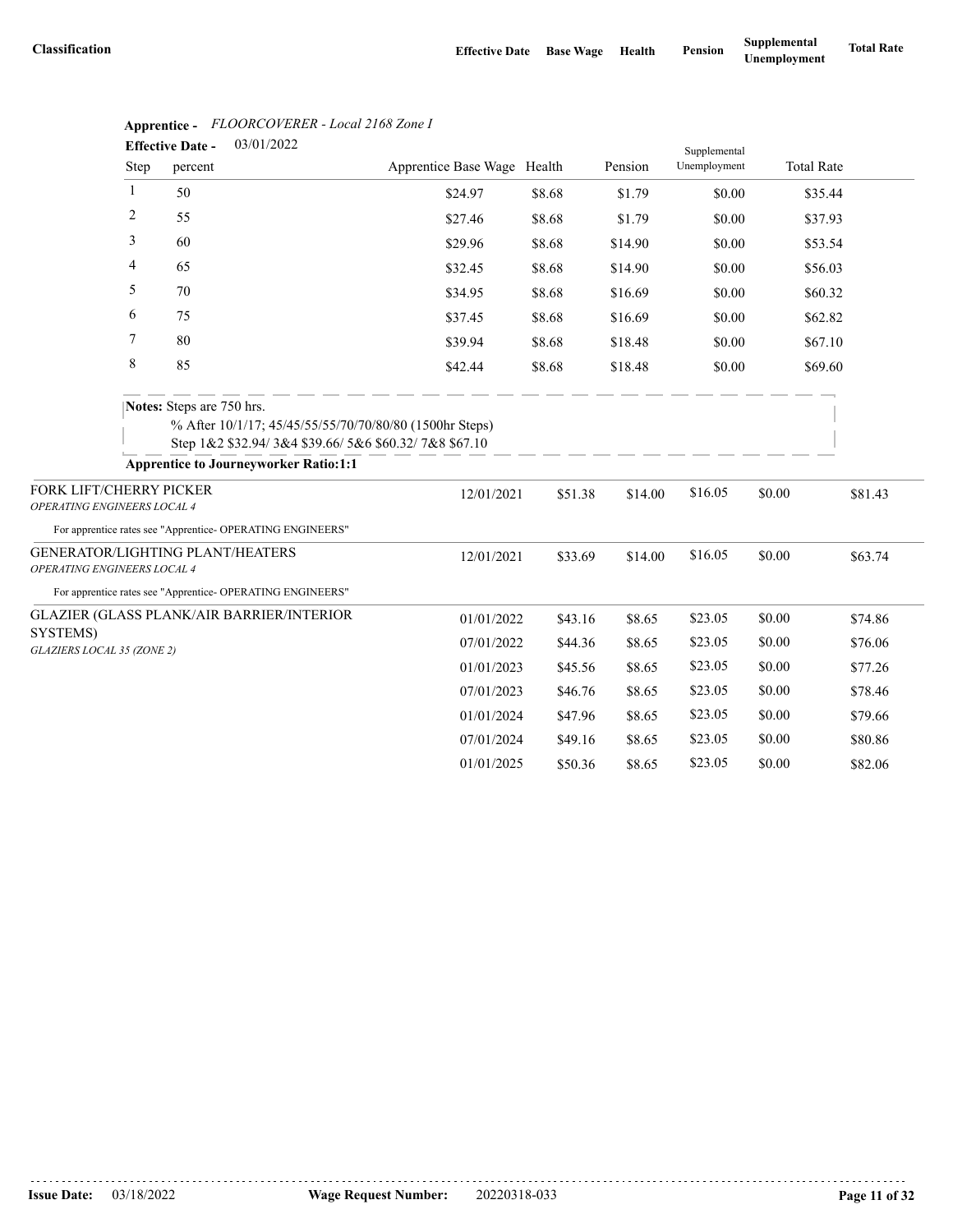|                 | 01/01/2022<br><b>Effective Date -</b> |                             |        |         | Supplemental |                   |
|-----------------|---------------------------------------|-----------------------------|--------|---------|--------------|-------------------|
| Step            | percent                               | Apprentice Base Wage Health |        | Pension | Unemployment | <b>Total Rate</b> |
| 1               | 50                                    | \$21.58                     | \$8.65 | \$0.00  | \$0.00       | \$30.23           |
| 2               | 55                                    | \$23.74                     | \$8.65 | \$6.27  | \$0.00       | \$38.66           |
| 3               | 60                                    | \$25.90                     | \$8.65 | \$6.84  | \$0.00       | \$41.39           |
| $\overline{4}$  | 65                                    | \$28.05                     | \$8.65 | \$7.41  | \$0.00       | \$44.11           |
| 5               | 70                                    | \$30.21                     | \$8.65 | \$19.63 | \$0.00       | \$58.49           |
| 6               | 75                                    | \$32.37                     | \$8.65 | \$20.20 | \$0.00       | \$61.22           |
| $7\phantom{.0}$ | 80                                    | \$34.53                     | \$8.65 | \$20.77 | \$0.00       | \$63.95           |
| 8               | 90                                    | \$38.84                     | \$8.65 | \$21.91 | \$0.00       | \$69.40           |

| Apprentice -            | GLAZIER - Local 35 Zone 2 |
|-------------------------|---------------------------|
| <b>Effective Date -</b> | 01/01/2022                |

| <b>Effective Date -</b> | 07/01/2022 |
|-------------------------|------------|
|                         |            |

|                                                                         | <b>Effective Date -</b>      | 0//01/2022                                   |                             |         |         |              |                   |         |  |
|-------------------------------------------------------------------------|------------------------------|----------------------------------------------|-----------------------------|---------|---------|--------------|-------------------|---------|--|
| Step                                                                    | percent                      |                                              | Apprentice Base Wage Health |         | Pension | Unemployment | <b>Total Rate</b> |         |  |
| 1                                                                       | 50                           |                                              | \$22.18                     | \$8.65  | \$0.00  | \$0.00       | \$30.83           |         |  |
| 2                                                                       | 55                           |                                              | \$24.40                     | \$8.65  | \$6.27  | \$0.00       | \$39.32           |         |  |
| 3                                                                       | 60                           |                                              | \$26.62                     | \$8.65  | \$6.84  | \$0.00       | \$42.11           |         |  |
| 4                                                                       | 65                           |                                              | \$28.83                     | \$8.65  | \$7.41  | \$0.00       | \$44.89           |         |  |
| 5                                                                       | 70                           |                                              | \$31.05                     | \$8.65  | \$19.63 | \$0.00       | \$59.33           |         |  |
| 6                                                                       | 75                           |                                              | \$33.27                     | \$8.65  | \$20.20 | \$0.00       | \$62.12           |         |  |
| 7                                                                       | 80                           |                                              | \$35.49                     | \$8.65  | \$20.77 | \$0.00       | \$64.91           |         |  |
| 8                                                                       | 90                           |                                              | \$39.92                     | \$8.65  | \$21.91 | \$0.00       | \$70.48           |         |  |
|                                                                         | Notes:<br>Steps are 750 hrs. |                                              |                             |         |         |              |                   |         |  |
|                                                                         |                              | <b>Apprentice to Journeyworker Ratio:1:1</b> |                             |         |         |              |                   |         |  |
| HOISTING ENGINEER/CRANES/GRADALLS<br><b>OPERATING ENGINEERS LOCAL 4</b> |                              |                                              | 12/01/2021                  | \$51.38 | \$14.00 | \$16.05      | \$0.00            | \$81.43 |  |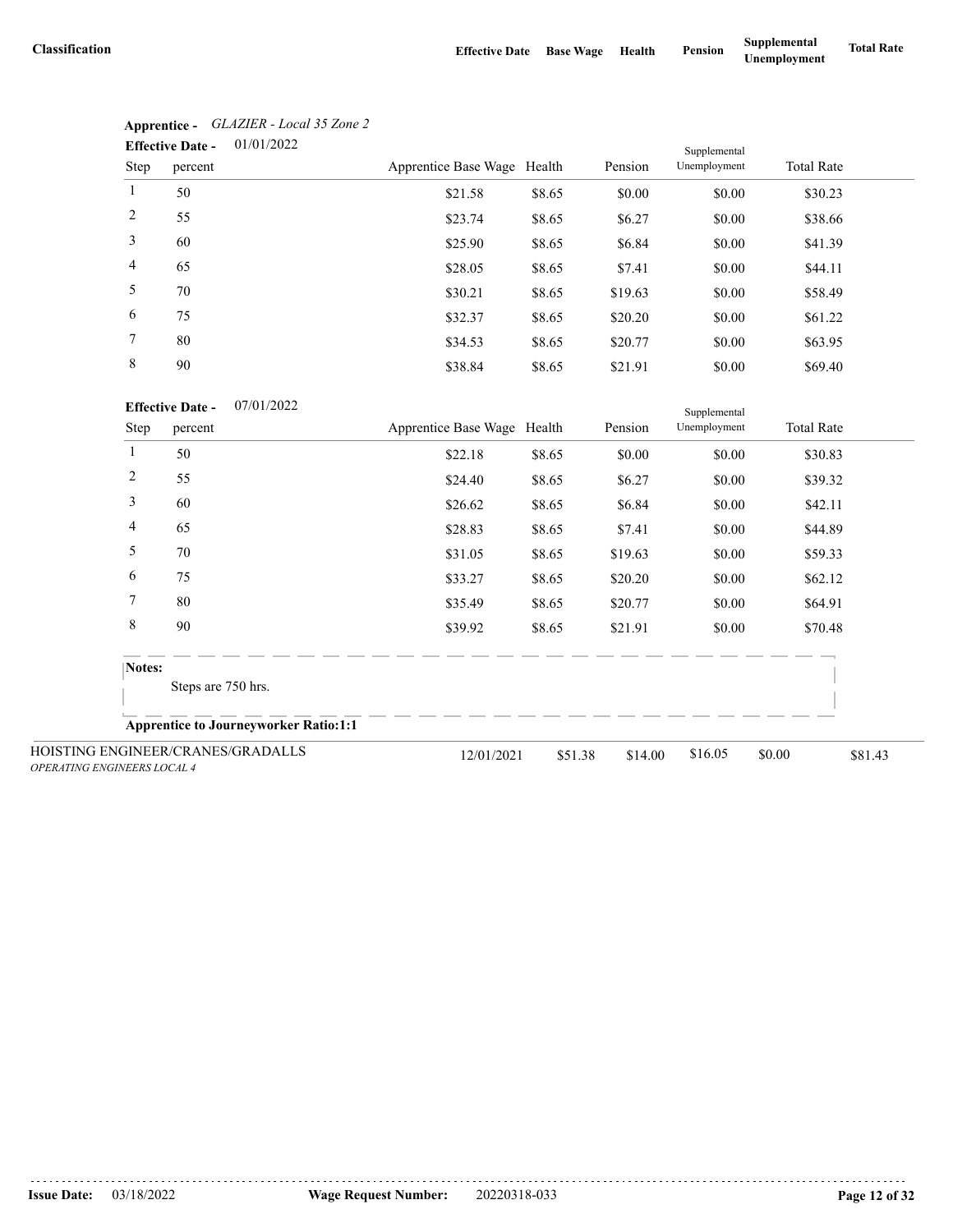|                                                    | Apprenuce -    | Of ERATHYO ENGINEERS - Local 7<br>12/01/2021<br><b>Effective Date -</b>  |                             |         |         |                              |         |                   |
|----------------------------------------------------|----------------|--------------------------------------------------------------------------|-----------------------------|---------|---------|------------------------------|---------|-------------------|
|                                                    | Step           | percent                                                                  | Apprentice Base Wage Health |         | Pension | Supplemental<br>Unemployment |         | <b>Total Rate</b> |
|                                                    | $\mathbf{1}$   | 55                                                                       | \$28.26                     | \$14.00 | \$0.00  | \$0.00                       |         | \$42.26           |
|                                                    | $\overline{c}$ | 60                                                                       | \$30.83                     | \$14.00 | \$16.05 | \$0.00                       |         | \$60.88           |
|                                                    | 3              | 65                                                                       | \$33.40                     | \$14.00 | \$16.05 | \$0.00                       |         | \$63.45           |
|                                                    | 4              | 70                                                                       | \$35.97                     | \$14.00 | \$16.05 | \$0.00                       |         | \$66.02           |
|                                                    | 5              | 75                                                                       | \$38.54                     | \$14.00 | \$16.05 | \$0.00                       |         | \$68.59           |
|                                                    | 6              | 80                                                                       | \$41.10                     | \$14.00 | \$16.05 | \$0.00                       |         | \$71.15           |
|                                                    | 7              | 85                                                                       | \$43.67                     | \$14.00 | \$16.05 | \$0.00                       |         | \$73.72           |
|                                                    | 8              | 90                                                                       | \$46.24                     | \$14.00 | \$16.05 | \$0.00                       |         | \$76.29           |
|                                                    | Notes:         |                                                                          |                             |         |         |                              |         |                   |
|                                                    |                |                                                                          |                             |         |         |                              |         |                   |
|                                                    |                | <b>Apprentice to Journeyworker Ratio:1:6</b>                             |                             |         |         |                              |         |                   |
| HVAC (DUCTWORK)<br>SHEETMETAL WORKERS LOCAL 17 - A |                |                                                                          | 02/01/2022                  | \$53.70 | \$13.80 | \$25.60                      | \$2.79  | \$95.89           |
|                                                    |                | For apprentice rates see "Apprentice- SHEET METAL WORKER"                |                             |         |         |                              |         |                   |
| HVAC (ELECTRICAL CONTROLS)                         |                | 03/01/2022                                                               | \$57.32                     | \$13.00 | \$20.82 | \$0.00                       | \$91.14 |                   |
| ELECTRICIANS LOCAL 103                             |                |                                                                          | 09/01/2022                  | \$58.76 | \$13.00 | \$20.86                      | \$0.00  | \$92.62           |
|                                                    |                |                                                                          | 03/01/2023                  | \$60.43 | \$13.00 | \$20.91                      | \$0.00  | \$94.34           |
|                                                    |                | For apprentice rates see "Apprentice- ELECTRICIAN"                       |                             |         |         |                              |         |                   |
| SHEETMETAL WORKERS LOCAL 17 - A                    |                | HVAC (TESTING AND BALANCING - AIR)                                       | 02/01/2022                  | \$53.70 | \$13.80 | \$25.60                      | \$2.79  | \$95.89           |
|                                                    |                | For apprentice rates see "Apprentice- SHEET METAL WORKER"                |                             |         |         |                              |         |                   |
| PIPEFITTERS LOCAL 537                              |                | HVAC (TESTING AND BALANCING -WATER)                                      | 03/01/2021                  | \$57.94 | \$11.70 | \$20.24                      | \$0.00  | \$89.88           |
|                                                    |                | For apprentice rates see "Apprentice-PIPEFITTER" or "PLUMBER/PIPEFITTER" |                             |         |         |                              |         |                   |
| HVAC MECHANIC<br>PIPEFITTERS LOCAL 537             |                |                                                                          | 03/01/2021                  | \$57.94 | \$11.70 | \$20.24                      | \$0.00  | \$89.88           |
|                                                    |                | For apprentice rates see "Apprentice-PIPEFITTER" or "PLUMBER/PIPEFITTER" |                             |         |         |                              |         |                   |
| HYDRAULIC DRILLS                                   |                |                                                                          | 12/01/2021                  | \$41.93 | \$9.10  | \$17.57                      | \$0.00  | \$68.60           |
| LABORERS - ZONE 1                                  |                |                                                                          | 06/01/2022                  | \$42.93 | \$9.10  | \$17.57                      | \$0.00  | \$69.60           |
|                                                    |                |                                                                          | 12/01/2022                  | \$43.93 | \$9.10  | \$17.57                      | \$0.00  | \$70.60           |
|                                                    |                |                                                                          | 06/01/2023                  | \$44.93 | \$9.10  | \$17.57                      | \$0.00  | \$71.60           |
|                                                    |                |                                                                          | 12/01/2023                  | \$46.18 | \$9.10  | \$17.57                      | \$0.00  | \$72.85           |
|                                                    |                | For apprentice rates see "Apprentice-LABORER"                            |                             |         |         |                              |         |                   |
| LABORERS - ZONE 1 (HEAVY & HIGHWAY)                |                | HYDRAULIC DRILLS (HEAVY & HIGHWAY)                                       | 12/01/2021                  | \$41.93 | \$9.10  | \$17.57                      | \$0.00  | \$68.60           |
|                                                    |                | For apprentice rates see "Apprentice-LABORER (Heavy and Highway)         |                             |         |         |                              |         |                   |
| <b>INSULATOR (PIPES &amp; TANKS)</b>               |                |                                                                          | 09/01/2021                  | \$51.40 | \$13.80 | \$17.14                      | \$0.00  | \$82.34           |
|                                                    |                | HEAT & FROST INSULATORS LOCAL 6 (BOSTON)                                 | 09/01/2022                  | \$53.85 | \$13.80 | \$17.14                      | \$0.00  | \$84.79           |

**Apprentice -** *OPERATING ENGINEERS - Local 4*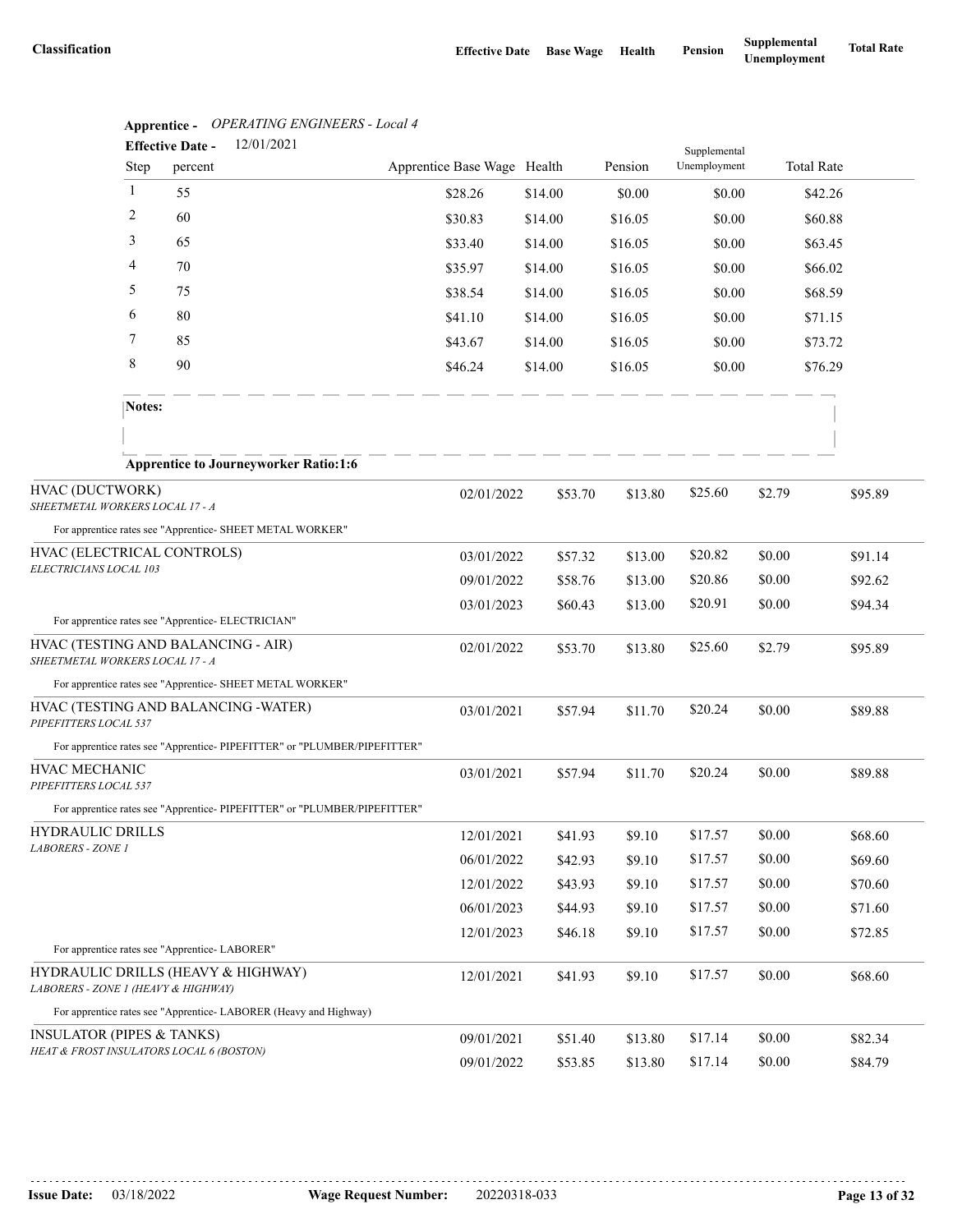|      | <b>Effective Date -</b> | 09/01/2021 |                             |         |         | Supplemental |                   |  |
|------|-------------------------|------------|-----------------------------|---------|---------|--------------|-------------------|--|
| Step | percent                 |            | Apprentice Base Wage Health |         | Pension | Unemployment | <b>Total Rate</b> |  |
|      | 50                      |            | \$25.70                     | \$13.80 | \$12.42 | \$0.00       | \$51.92           |  |
| 2    | 60                      |            | \$30.84                     | \$13.80 | \$13.36 | \$0.00       | \$58.00           |  |
|      | 70                      |            | \$35.98                     | \$13.80 | \$14.31 | \$0.00       | \$64.09           |  |
| 4    | 80                      |            | \$41.12                     | \$13.80 | \$15.25 | \$0.00       | \$70.17           |  |

|      | Apprentice - ASBESTOS INSULATOR (Pipes & Tanks) - Local 6 Boston |
|------|------------------------------------------------------------------|
| $ -$ | 0.010110001                                                      |

|                                                               | 09/01/2022<br><b>Effective Date -</b>        |                             |         |         | Supplemental |                   |         |
|---------------------------------------------------------------|----------------------------------------------|-----------------------------|---------|---------|--------------|-------------------|---------|
| Step                                                          | percent                                      | Apprentice Base Wage Health |         | Pension | Unemployment | <b>Total Rate</b> |         |
|                                                               | 50                                           | \$26.93                     | \$13.80 | \$12.42 | \$0.00       | \$53.15           |         |
| 2                                                             | 60                                           | \$32.31                     | \$13.80 | \$13.36 | \$0.00       | \$59.47           |         |
| 3                                                             | 70                                           | \$37.70                     | \$13.80 | \$14.31 | \$0.00       | \$65.81           |         |
| 4                                                             | 80                                           | \$43.08                     | \$13.80 | \$15.25 | \$0.00       | \$72.13           |         |
| Notes:                                                        |                                              |                             |         |         |              |                   |         |
|                                                               | Steps are 1 year                             |                             |         |         |              |                   |         |
|                                                               | <b>Apprentice to Journeyworker Ratio:1:4</b> |                             |         |         |              |                   |         |
| <b>IRONWORKER/WELDER</b><br>IRONWORKERS LOCAL 7 (BOSTON AREA) |                                              | 03/16/2022                  | \$50.60 | \$8.20  | \$26.50      | \$0.00            | \$85.30 |

#### **Apprentice -** *IRONWORKER - Local 7 Boston*

|                          | <b>Effective Date -</b> | 03/16/2022                                      |                             |         |         | Supplemental |                   |         |
|--------------------------|-------------------------|-------------------------------------------------|-----------------------------|---------|---------|--------------|-------------------|---------|
| Step                     | percent                 |                                                 | Apprentice Base Wage Health |         | Pension | Unemployment | <b>Total Rate</b> |         |
|                          | 60                      |                                                 | \$30.36                     | \$8.20  | \$26.50 | \$0.00       | \$65.06           |         |
| 2                        | 70                      |                                                 | \$35.42                     | \$8.20  | \$26.50 | \$0.00       | \$70.12           |         |
| 3                        | 75                      |                                                 | \$37.95                     | \$8.20  | \$26.50 | \$0.00       | \$72.65           |         |
| 4                        | 80                      |                                                 | \$40.48                     | \$8.20  | \$26.50 | \$0.00       | \$75.18           |         |
| 5                        | 85                      |                                                 | \$43.01                     | \$8.20  | \$26.50 | \$0.00       | \$77.71           |         |
| 6                        | 90                      |                                                 | \$45.54                     | \$8.20  | \$26.50 | \$0.00       | \$80.24           |         |
|                          | Notes:                  | ** Structural 1:6; Ornamental 1:4               |                             |         |         |              |                   |         |
|                          |                         | <b>Apprentice to Journeyworker Ratio:**</b>     |                             |         |         |              |                   |         |
|                          |                         | <b>JACKHAMMER &amp; PAVING BREAKER OPERATOR</b> | 12/01/2021                  | \$41.43 | \$9.10  | \$17.57      | \$0.00            | \$68.10 |
| <b>LABORERS - ZONE 1</b> |                         |                                                 | 06/01/2022                  | \$42.43 | \$9.10  | \$17.57      | \$0.00            | \$69.10 |
|                          |                         |                                                 | 12/01/2022                  | \$43.43 | \$9.10  | \$17.57      | \$0.00            | \$70.10 |
|                          |                         |                                                 | 06/01/2023                  | \$44.43 | \$9.10  | \$17.57      | \$0.00            | \$71.10 |
|                          |                         |                                                 | 12/01/2023                  | \$45.68 | \$9.10  | \$17.57      | \$0.00            | \$72.35 |

For apprentice rates see "Apprentice- LABORER"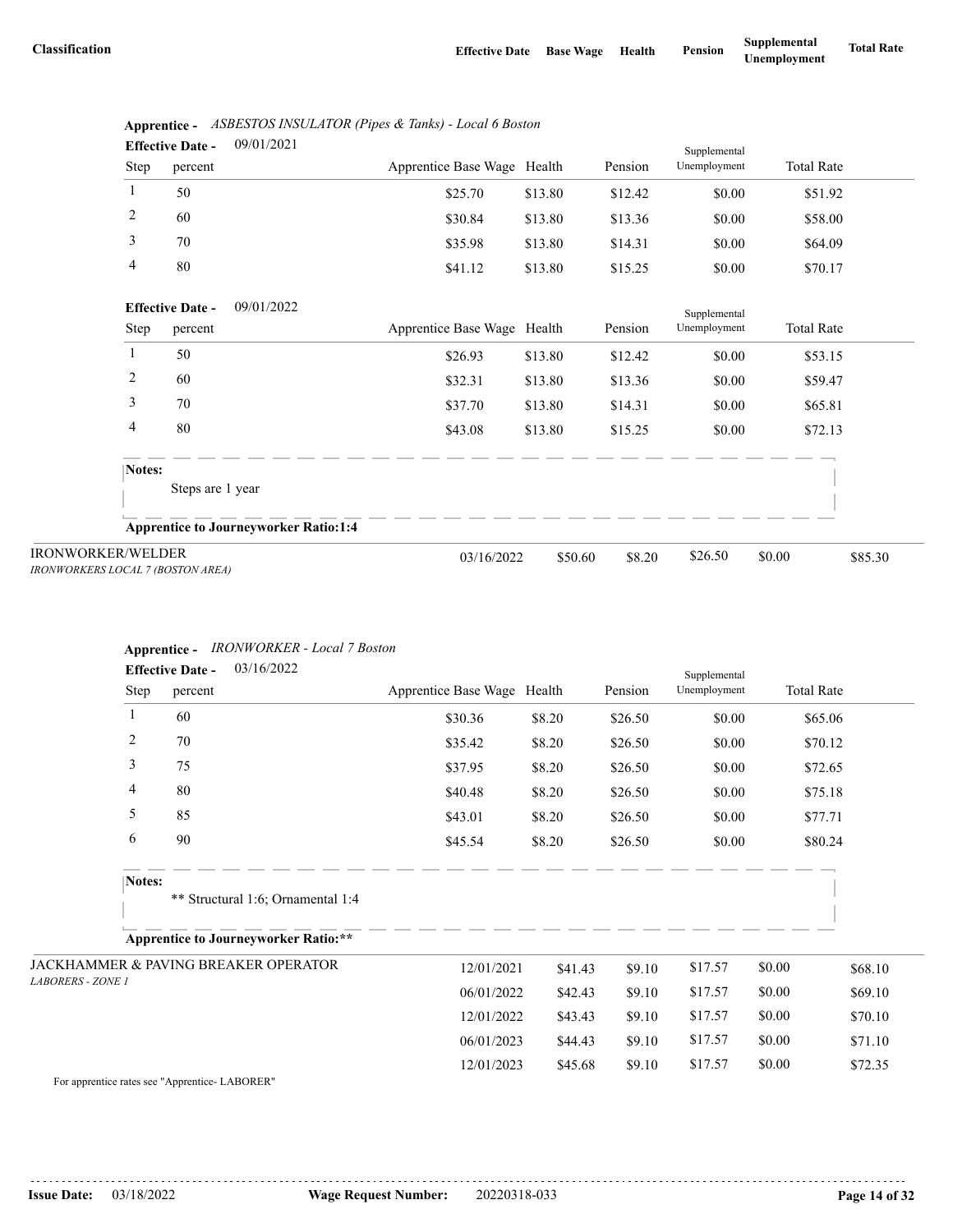LABORER *LABORERS - ZONE 1*

| <b>Classification</b>    | <b>Effective Date</b> | <b>Base Wage</b> | Health | Pension | Supplemental<br>Unemployment | <b>Total Rate</b> |
|--------------------------|-----------------------|------------------|--------|---------|------------------------------|-------------------|
| LABORER                  | 12/01/2021            | \$41.18          | \$9.10 | \$17.57 | \$0.00                       | \$67.85           |
| <i>LABORERS - ZONE 1</i> | 06/01/2022            | \$42.18          | \$9.10 | \$17.57 | \$0.00                       | \$68.85           |
|                          | 12/01/2022            | \$43.18          | \$9.10 | \$17.57 | \$0.00                       | \$69.85           |
|                          | 06/01/2023            | \$44.18          | \$9.10 | \$17.57 | \$0.00                       | \$70.85           |
|                          | 12/01/2023            | \$45.43          | \$9.10 | \$17.57 | \$0.00                       | \$72.10           |

|                | <b>Effective Date -</b>                  | Apprentice - LABORER - Zone 1<br>12/01/2021  |                             |         |         | Supplemental |                   |
|----------------|------------------------------------------|----------------------------------------------|-----------------------------|---------|---------|--------------|-------------------|
| Step           | percent                                  |                                              | Apprentice Base Wage Health |         | Pension | Unemployment | <b>Total Rate</b> |
| 1              | 60                                       |                                              | \$24.71                     | \$9.10  | \$17.57 | \$0.00       | \$51.38           |
| 2              | 70                                       |                                              | \$28.83                     | \$9.10  | \$17.57 | \$0.00       | \$55.50           |
| 3              | 80                                       |                                              | \$32.94                     | \$9.10  | \$17.57 | \$0.00       | \$59.61           |
| $\overline{4}$ | 90                                       |                                              | \$37.06                     | \$9.10  | \$17.57 | \$0.00       | \$63.73           |
|                | <b>Effective Date -</b>                  | 06/01/2022                                   |                             |         |         | Supplemental |                   |
| Step           | percent                                  |                                              | Apprentice Base Wage Health |         | Pension | Unemployment | <b>Total Rate</b> |
| 1              | 60                                       |                                              | \$25.31                     | \$9.10  | \$17.57 | \$0.00       | \$51.98           |
| 2              | 70                                       |                                              | \$29.53                     | \$9.10  | \$17.57 | \$0.00       | \$56.20           |
| 3              | 80                                       |                                              | \$33.74                     | \$9.10  | \$17.57 | \$0.00       | \$60.41           |
| 4              | 90                                       |                                              | \$37.96                     | \$9.10  | \$17.57 | \$0.00       | \$64.63           |
| Notes:         |                                          |                                              |                             |         |         |              |                   |
|                |                                          |                                              |                             |         |         |              |                   |
|                |                                          | <b>Apprentice to Journeyworker Ratio:1:5</b> |                             |         |         |              |                   |
|                | EAVY & HIGHWAY)<br>E 1 (HEAVY & HIGHWAY) |                                              | 12/01/2021                  | \$41.18 | \$9.10  | \$17.57      | \$0.00<br>\$67.85 |

| LABORER (HEAVY & HIGHWAY)           |
|-------------------------------------|
| LABORERS - ZONE 1 (HEAVY & HIGHWAY) |

|                                               |                         | Apprentice - LABORER (Heavy & Highway) - Zone 1 |                             |         |         |              |                   |         |
|-----------------------------------------------|-------------------------|-------------------------------------------------|-----------------------------|---------|---------|--------------|-------------------|---------|
|                                               | <b>Effective Date -</b> | 12/01/2021                                      |                             |         |         | Supplemental |                   |         |
| Step                                          | percent                 |                                                 | Apprentice Base Wage Health |         | Pension | Unemployment | <b>Total Rate</b> |         |
| 1                                             | 60                      |                                                 | \$24.71                     | \$9.10  | \$17.57 | \$0.00       | \$51.38           |         |
| 2                                             | 70                      |                                                 | \$28.83                     | \$9.10  | \$17.57 | \$0.00       | \$55.50           |         |
| 3                                             | 80                      |                                                 | \$32.94                     | \$9.10  | \$17.57 | \$0.00       | \$59.61           |         |
| 4                                             | 90                      |                                                 | \$37.06                     | \$9.10  | \$17.57 | \$0.00       | \$63.73           |         |
| Notes:                                        |                         |                                                 |                             |         |         |              |                   |         |
|                                               |                         |                                                 |                             |         |         |              |                   |         |
|                                               |                         | <b>Apprentice to Journeyworker Ratio:1:5</b>    |                             |         |         |              |                   |         |
| <b>LABORER: CARPENTER TENDER</b>              |                         |                                                 | 12/01/2021                  | \$41.18 | \$9.10  | \$17.57      | \$0.00            | \$67.85 |
| LABORERS - ZONE 1                             |                         |                                                 | 06/01/2022                  | \$42.18 | \$9.10  | \$17.57      | \$0.00            | \$68.85 |
|                                               |                         |                                                 | 12/01/2022                  | \$43.18 | \$9.10  | \$17.57      | \$0.00            | \$69.85 |
|                                               |                         |                                                 | 06/01/2023                  | \$44.18 | \$9.10  | \$17.57      | \$0.00            | \$70.85 |
|                                               |                         |                                                 | 12/01/2023                  | \$45.43 | \$9.10  | \$17.57      | \$0.00            | \$72.10 |
| For apprentice rates see "Apprentice-LABORER" |                         |                                                 |                             |         |         |              |                   |         |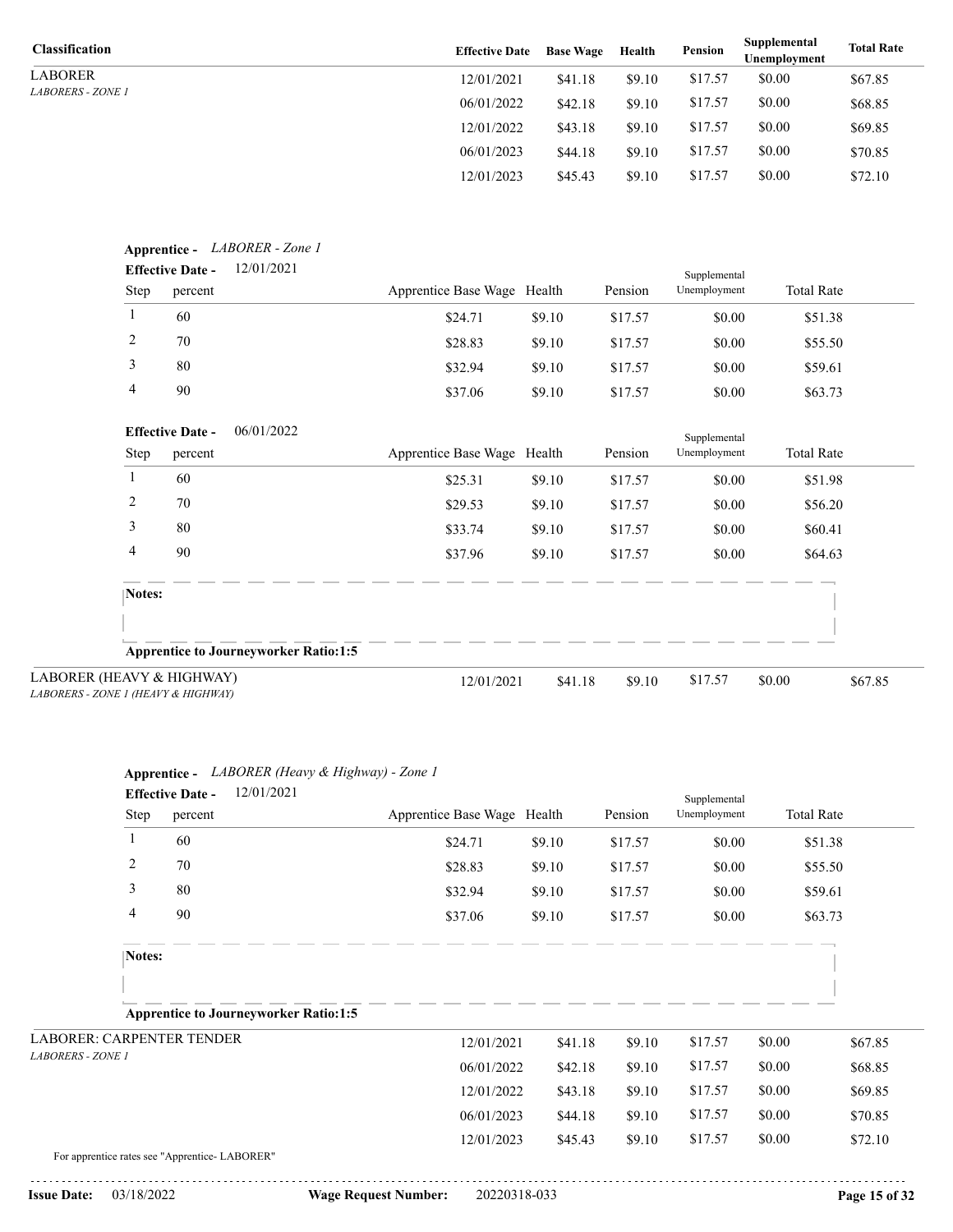| Classification                                                                                                                                                                                                                                             | <b>Effective Date</b> | <b>Base Wage</b> | Health  | Pension | Supplemental<br>Unemployment | <b>Total Rate</b> |
|------------------------------------------------------------------------------------------------------------------------------------------------------------------------------------------------------------------------------------------------------------|-----------------------|------------------|---------|---------|------------------------------|-------------------|
| LABORER: CEMENT FINISHER TENDER                                                                                                                                                                                                                            | 12/01/2021            | \$41.18          | \$9.10  | \$17.57 | \$0.00                       | \$67.85           |
| LABORERS - ZONE 1                                                                                                                                                                                                                                          | 06/01/2022            | \$42.18          | \$9.10  | \$17.57 | \$0.00                       | \$68.85           |
|                                                                                                                                                                                                                                                            | 12/01/2022            | \$43.18          | \$9.10  | \$17.57 | \$0.00                       | \$69.85           |
|                                                                                                                                                                                                                                                            | 06/01/2023            | \$44.18          | \$9.10  | \$17.57 | \$0.00                       | \$70.85           |
|                                                                                                                                                                                                                                                            | 12/01/2023            | \$45.43          | \$9.10  | \$17.57 | \$0.00                       | \$72.10           |
| For apprentice rates see "Apprentice-LABORER"                                                                                                                                                                                                              |                       |                  |         |         |                              |                   |
| LABORER: HAZARDOUS WASTE/ASBESTOS REMOVER<br>LABORERS - ZONE 1                                                                                                                                                                                             | 12/01/2021            | \$41.33          | \$9.10  | \$17.57 | \$0.00                       | \$68.00           |
|                                                                                                                                                                                                                                                            | 06/01/2022            | \$42.33          | \$9.10  | \$17.57 | \$0.00                       | \$69.00           |
|                                                                                                                                                                                                                                                            | 12/01/2022            | \$43.33          | \$9.10  | \$17.57 | \$0.00                       | \$70.00           |
|                                                                                                                                                                                                                                                            | 06/01/2023            | \$44.33          | \$9.10  | \$17.57 | \$0.00                       | \$71.00           |
|                                                                                                                                                                                                                                                            | 12/01/2023            | \$45.58          | \$9.10  | \$17.57 | \$0.00                       | \$72.25           |
| For apprentice rates see "Apprentice-LABORER"                                                                                                                                                                                                              |                       |                  |         |         |                              |                   |
| <b>LABORER: MASON TENDER</b><br>LABORERS - ZONE 1                                                                                                                                                                                                          | 12/01/2021            | \$41.43          | \$9.10  | \$17.57 | \$0.00                       | \$68.10           |
|                                                                                                                                                                                                                                                            | 06/01/2022            | \$42.43          | \$9.10  | \$17.57 | \$0.00                       | \$69.10           |
|                                                                                                                                                                                                                                                            | 12/01/2022            | \$43.43          | \$9.10  | \$17.57 | \$0.00                       | \$70.10           |
|                                                                                                                                                                                                                                                            | 06/01/2023            | \$44.43          | \$9.10  | \$17.57 | \$0.00                       | \$71.10           |
|                                                                                                                                                                                                                                                            | 06/01/2024            | \$45.68          | \$9.10  | \$17.57 | \$0.00                       | \$72.35           |
| For apprentice rates see "Apprentice-LABORER"<br>LABORER: MASON TENDER (HEAVY & HIGHWAY)<br>LABORERS - ZONE 1 (HEAVY & HIGHWAY)                                                                                                                            | 12/01/2021            | \$41.43          | \$9.10  | \$17.57 | \$0.00                       | \$68.10           |
| For apprentice rates see "Apprentice- LABORER (Heavy and Highway)                                                                                                                                                                                          |                       |                  |         |         |                              |                   |
| LABORER: MULTI-TRADE TENDER                                                                                                                                                                                                                                | 12/01/2021            | \$41.18          | \$9.10  | \$17.57 | \$0.00                       | \$67.85           |
| LABORERS - ZONE 1                                                                                                                                                                                                                                          | 06/01/2022            | \$42.18          | \$9.10  | \$17.57 | \$0.00                       | \$68.85           |
|                                                                                                                                                                                                                                                            | 12/01/2022            | \$43.18          | \$9.10  | \$17.57 | \$0.00                       | \$69.85           |
|                                                                                                                                                                                                                                                            | 06/01/2023            | \$44.18          | \$9.10  | \$17.57 | \$0.00                       | \$70.85           |
|                                                                                                                                                                                                                                                            | 12/01/2023            | \$45.43          | \$9.10  | \$17.57 | \$0.00                       | \$72.10           |
| For apprentice rates see "Apprentice-LABORER"                                                                                                                                                                                                              |                       |                  |         |         |                              |                   |
| <b>LABORER: TREE REMOVER</b>                                                                                                                                                                                                                               | 12/01/2021            | \$41.18          | \$9.10  | \$17.57 | \$0.00                       | \$67.85           |
| <b>LABORERS - ZONE 1</b>                                                                                                                                                                                                                                   | 06/01/2022            | \$42.18          | \$9.10  | \$17.57 | \$0.00                       | \$68.85           |
|                                                                                                                                                                                                                                                            | 12/01/2022            | \$43.18          | \$9.10  | \$17.57 | \$0.00                       | \$69.85           |
|                                                                                                                                                                                                                                                            | 06/01/2023            | \$44.18          | \$9.10  | \$17.57 | \$0.00                       | \$70.85           |
|                                                                                                                                                                                                                                                            | 12/01/2023            | \$45.43          | \$9.10  | \$17.57 | \$0.00                       | \$72.10           |
| This classification applies to the removal of standing trees, and the trimming and removal of branches and limbs when related to public works construction or site<br>clearance incidental to construction . For apprentice rates see "Apprentice-LABORER" |                       |                  |         |         |                              |                   |
| <b>LASER BEAM OPERATOR</b>                                                                                                                                                                                                                                 | 12/01/2021            | \$41.43          | \$9.10  | \$17.57 | \$0.00                       | \$68.10           |
| LABORERS - ZONE 1                                                                                                                                                                                                                                          | 06/01/2022            | \$42.43          | \$9.10  | \$17.57 | \$0.00                       | \$69.10           |
|                                                                                                                                                                                                                                                            | 12/01/2022            | \$43.43          | \$9.10  | \$17.57 | \$0.00                       | \$70.10           |
|                                                                                                                                                                                                                                                            | 06/01/2023            | \$44.43          | \$9.10  | \$17.57 | \$0.00                       | \$71.10           |
|                                                                                                                                                                                                                                                            | 12/01/2023            | \$45.68          | \$9.10  | \$17.57 | \$0.00                       | \$72.35           |
| For apprentice rates see "Apprentice-LABORER"                                                                                                                                                                                                              |                       |                  |         |         |                              |                   |
| LASER BEAM OPERATOR (HEAVY & HIGHWAY)<br>LABORERS - ZONE 1 (HEAVY & HIGHWAY)                                                                                                                                                                               | 12/01/2021            | \$41.43          | \$9.10  | \$17.57 | \$0.00                       | \$68.10           |
| For apprentice rates see "Apprentice-LABORER (Heavy and Highway)                                                                                                                                                                                           |                       |                  |         |         |                              |                   |
| <b>MARBLE &amp; TILE FINISHERS</b><br>BRICKLAYERS LOCAL 3 - MARBLE & TILE                                                                                                                                                                                  | 02/01/2022            | \$43.69          | \$11.39 | \$20.37 | \$0.00                       | \$75.45           |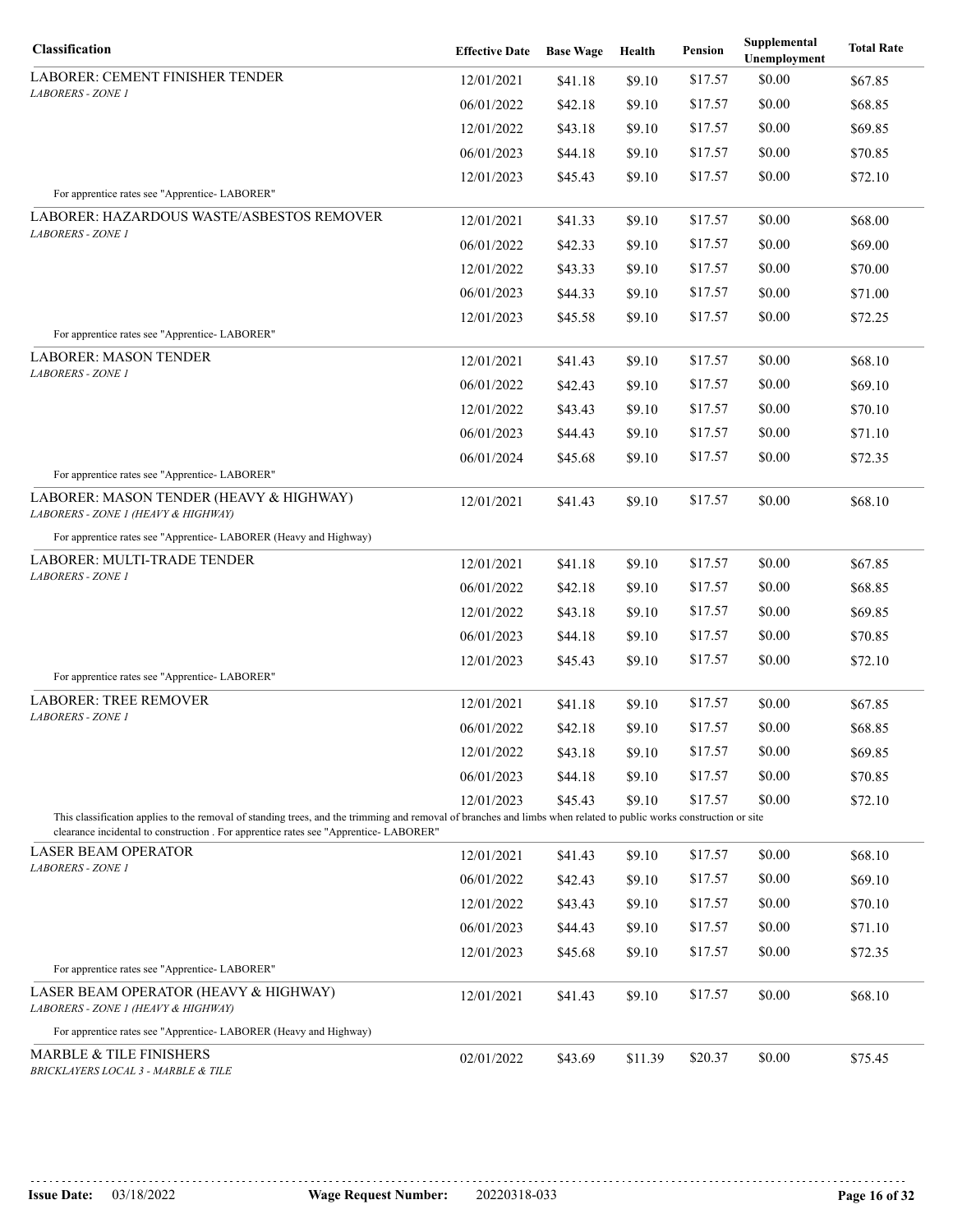|                                     | 02/01/2022<br><b>Effective Date -</b> |         |                                              |                             | Supplemental |         |              |                   |         |
|-------------------------------------|---------------------------------------|---------|----------------------------------------------|-----------------------------|--------------|---------|--------------|-------------------|---------|
|                                     | Step                                  | percent |                                              | Apprentice Base Wage Health |              | Pension | Unemployment | <b>Total Rate</b> |         |
|                                     |                                       | 50      |                                              | \$21.85                     | \$11.39      | \$20.37 | \$0.00       | \$53.61           |         |
|                                     | 2                                     | 60      |                                              | \$26.21                     | \$11.39      | \$20.37 | \$0.00       | \$57.97           |         |
|                                     | 3                                     | 70      |                                              | \$30.58                     | \$11.39      | \$20.37 | \$0.00       | \$62.34           |         |
|                                     | 4                                     | 80      |                                              | \$34.95                     | \$11.39      | \$20.37 | \$0.00       | \$66.71           |         |
|                                     | 5                                     | 90      |                                              | \$39.32                     | \$11.39      | \$20.37 | \$0.00       | \$71.08           |         |
|                                     | Notes:                                |         |                                              |                             |              |         |              |                   |         |
|                                     |                                       |         |                                              |                             |              |         |              |                   |         |
|                                     |                                       |         | <b>Apprentice to Journeyworker Ratio:1:3</b> |                             |              |         |              |                   |         |
| BRICKLAYERS LOCAL 3 - MARBLE & TILE |                                       |         | MARBLE MASONS, TILELAYERS & TERRAZZO MECH    | 02/01/2022                  | \$57.17      | \$11.39 | \$22.31      | \$0.00            | \$90.87 |

|  | Apprentice - MARBLE & TILE FINISHER - Local 3 Marble & Tile |
|--|-------------------------------------------------------------|
|--|-------------------------------------------------------------|

|                              | Apprentice - MARBLE-TILE-TERRAZZO MECHANIC - Local 3 Marble & Tile |
|------------------------------|--------------------------------------------------------------------|
| $\mathbf{r}$ as $\mathbf{r}$ | 0.2101/2022                                                        |

|                                    | 02/01/2022<br><b>Effective Date -</b>                     |                             |         |         | Supplemental |                   |         |
|------------------------------------|-----------------------------------------------------------|-----------------------------|---------|---------|--------------|-------------------|---------|
| Step                               | percent                                                   | Apprentice Base Wage Health |         | Pension | Unemployment | <b>Total Rate</b> |         |
| 1                                  | 50                                                        | \$28.59                     | \$11.39 | \$22.31 | \$0.00       | \$62.29           |         |
| 2                                  | 60                                                        | \$34.30                     | \$11.39 | \$22.31 | \$0.00       | \$68.00           |         |
| 3                                  | 70                                                        | \$40.02                     | \$11.39 | \$22.31 | \$0.00       | \$73.72           |         |
| 4                                  | 80                                                        | \$45.74                     | \$11.39 | \$22.31 | \$0.00       | \$79.44           |         |
| 5                                  | 90                                                        | \$51.45                     | \$11.39 | \$22.31 | \$0.00       | \$85.15           |         |
| Notes:                             |                                                           |                             |         |         |              |                   |         |
|                                    |                                                           |                             |         |         |              |                   |         |
|                                    | <b>Apprentice to Journeyworker Ratio:1:5</b>              |                             |         |         |              |                   |         |
| <b>OPERATING ENGINEERS LOCAL 4</b> | MECH. SWEEPER OPERATOR (ON CONST. SITES)                  | 12/01/2021                  | \$50.83 | \$14.00 | \$16.05      | \$0.00            | \$80.88 |
|                                    | For apprentice rates see "Apprentice-OPERATING ENGINEERS" |                             |         |         |              |                   |         |
| MECHANICS MAINTENANCE              |                                                           | 12/01/2021                  | \$50.83 | \$14.00 | \$16.05      | \$0.00            | \$80.88 |
| OPERATING ENGINEERS LOCAL 4        |                                                           |                             |         |         |              |                   |         |
|                                    | For apprentice rates see "Apprentice-OPERATING ENGINEERS" |                             |         |         |              |                   |         |
| MILLWRIGHT (Zone 1)                |                                                           | 01/03/2022                  | \$45.52 | \$8.58  | \$21.57      | \$0.00            | \$75.67 |
| MILLWRIGHTS LOCAL 1121 - Zone 1    |                                                           | 01/02/2023                  | \$47.27 | \$8.58  | \$21.57      | \$0.00            | \$77.42 |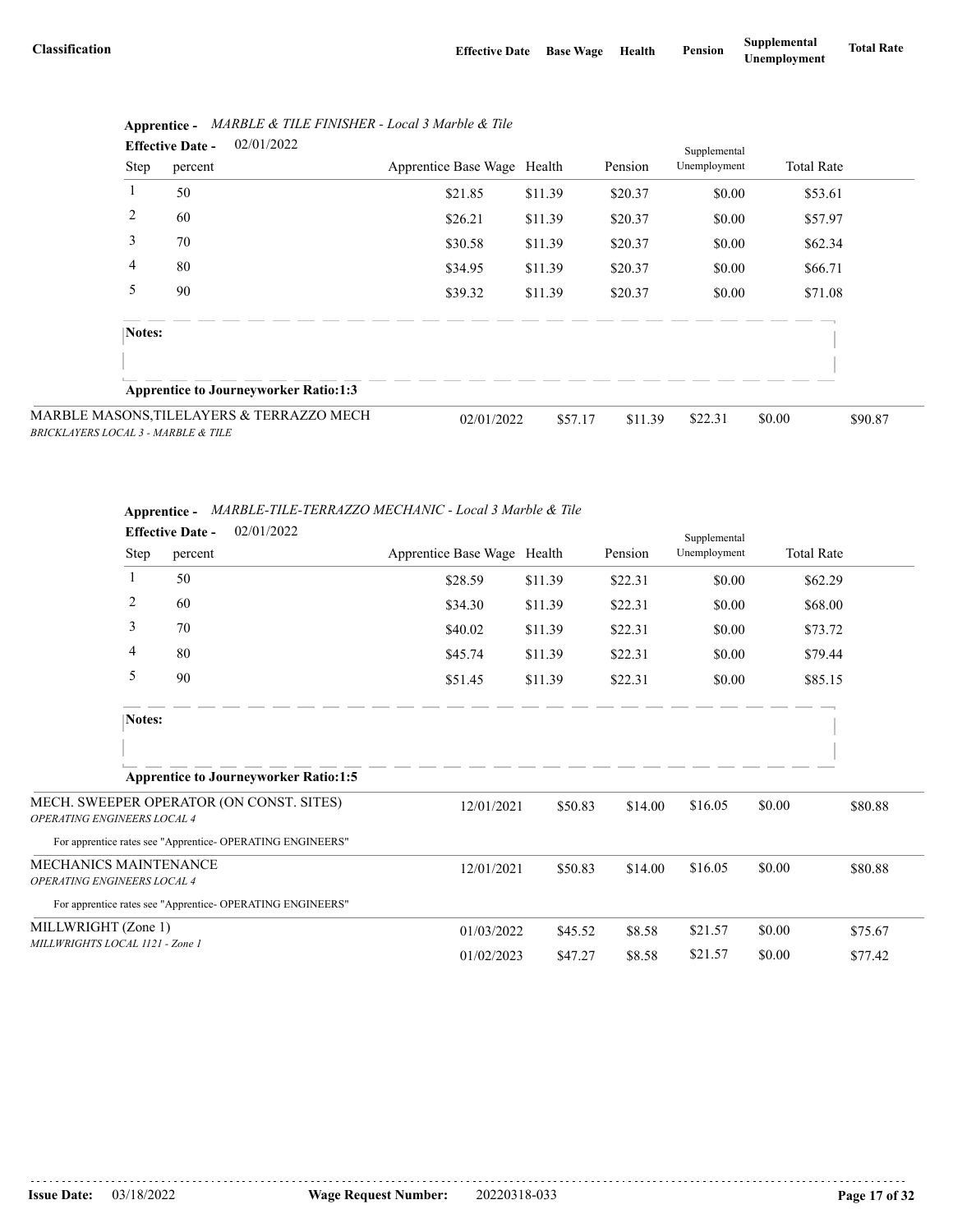|                                                               |              | <b>Effective Date -</b> | 01/03/2022                                                                                                                                             |                             |         |         | Supplemental |                   |         |
|---------------------------------------------------------------|--------------|-------------------------|--------------------------------------------------------------------------------------------------------------------------------------------------------|-----------------------------|---------|---------|--------------|-------------------|---------|
|                                                               | Step         | percent                 |                                                                                                                                                        | Apprentice Base Wage Health |         | Pension | Unemployment | <b>Total Rate</b> |         |
|                                                               | 1            | 55                      |                                                                                                                                                        | \$25.04                     | \$8.58  | \$5.72  | \$0.00       | \$39.34           |         |
|                                                               | 2            | 65                      |                                                                                                                                                        | \$29.59                     | \$8.58  | \$17.93 | \$0.00       | \$56.10           |         |
|                                                               | 3            | 75                      |                                                                                                                                                        | \$34.14                     | \$8.58  | \$18.98 | \$0.00       | \$61.70           |         |
|                                                               | 4            | 85                      |                                                                                                                                                        | \$38.69                     | \$8.58  | \$20.01 | \$0.00       | \$67.28           |         |
|                                                               |              | <b>Effective Date -</b> | 01/02/2023                                                                                                                                             |                             |         |         | Supplemental |                   |         |
|                                                               | Step         | percent                 |                                                                                                                                                        | Apprentice Base Wage Health |         | Pension | Unemployment | <b>Total Rate</b> |         |
|                                                               | $\mathbf{1}$ | 55                      |                                                                                                                                                        | \$26.00                     | \$8.58  | \$5.72  | \$0.00       | \$40.30           |         |
|                                                               | 2            | 65                      |                                                                                                                                                        | \$30.73                     | \$8.58  | \$17.93 | \$0.00       | \$57.24           |         |
|                                                               | 3            | 75                      |                                                                                                                                                        | \$35.45                     | \$8.58  | \$18.98 | \$0.00       | \$63.01           |         |
|                                                               | 4            | 85                      |                                                                                                                                                        | \$40.18                     | \$8.58  | \$20.01 | \$0.00       | \$68.77           |         |
|                                                               |              |                         | Notes: Step 1&2 Appr. indentured after 1/6/2020 receive no pension,<br>but do receive annuity. (Step 1 \$5.72, Step 2 \$6.66)<br>Steps are 2,000 hours |                             |         |         |              |                   |         |
|                                                               |              |                         | <b>Apprentice to Journeyworker Ratio:1:4</b>                                                                                                           |                             |         |         |              |                   |         |
| <b>MORTAR MIXER</b><br><b>LABORERS - ZONE 1</b>               |              |                         |                                                                                                                                                        | 12/01/2021                  | \$41.43 | \$9.10  | \$17.57      | \$0.00            | \$68.10 |
|                                                               |              |                         |                                                                                                                                                        | 06/01/2022                  | \$42.43 | \$9.10  | \$17.57      | \$0.00            | \$69.10 |
|                                                               |              |                         |                                                                                                                                                        | 12/01/2022                  | \$43.43 | \$9.10  | \$17.57      | \$0.00            | \$70.10 |
|                                                               |              |                         |                                                                                                                                                        | 06/01/2023                  | \$44.43 | \$9.10  | \$17.57      | \$0.00            | \$71.10 |
| For apprentice rates see "Apprentice- LABORER"                |              |                         |                                                                                                                                                        | 12/01/2023                  | \$45.68 | \$9.10  | \$17.57      | \$0.00            | \$72.35 |
| OPERATING ENGINEERS LOCAL 4                                   |              |                         | OILER (OTHER THAN TRUCK CRANES, GRADALLS)                                                                                                              | 12/01/2021                  | \$23.48 | \$14.00 | \$16.05      | \$0.00            | \$53.53 |
|                                                               |              |                         | For apprentice rates see "Apprentice- OPERATING ENGINEERS"                                                                                             |                             |         |         |              |                   |         |
| OILER (TRUCK CRANES, GRADALLS)<br>OPERATING ENGINEERS LOCAL 4 |              |                         |                                                                                                                                                        | 12/01/2021                  | \$28.44 | \$14.00 | \$16.05      | \$0.00            | \$58.49 |
|                                                               |              |                         | For apprentice rates see "Apprentice- OPERATING ENGINEERS"                                                                                             |                             |         |         |              |                   |         |
| <i><b>OPERATING ENGINEERS LOCAL 4</b></i>                     |              |                         | OTHER POWER DRIVEN EQUIPMENT - CLASS II                                                                                                                | 12/01/2021                  | \$50.83 | \$14.00 | \$16.05      | \$0.00            | \$80.88 |
|                                                               |              |                         | For apprentice rates see "Apprentice- OPERATING ENGINEERS"                                                                                             |                             |         |         |              |                   |         |
| PAINTER (BRIDGES/TANKS)                                       |              |                         |                                                                                                                                                        | 01/01/2022                  | \$53.66 | \$8.65  | \$23.05      | \$0.00            | \$85.36 |
| PAINTERS LOCAL 35 - ZONE 2                                    |              |                         |                                                                                                                                                        | 07/01/2022                  | \$54.86 | \$8.65  | \$23.05      | \$0.00            | \$86.56 |
|                                                               |              |                         |                                                                                                                                                        | 01/01/2023                  | \$56.06 | \$8.65  | \$23.05      | \$0.00            | \$87.76 |
|                                                               |              |                         |                                                                                                                                                        | 07/01/2023                  | \$57.26 | \$8.65  | \$23.05      | \$0.00            | \$88.96 |
|                                                               |              |                         |                                                                                                                                                        | 01/01/2024                  | \$58.46 | \$8.65  | \$23.05      | \$0.00            | \$90.16 |
|                                                               |              |                         |                                                                                                                                                        | 07/01/2024                  | \$59.66 | \$8.65  | \$23.05      | \$0.00            | \$91.36 |
|                                                               |              |                         |                                                                                                                                                        | 01/01/2025                  | \$60.86 | \$8.65  | \$23.05      | \$0.00            | \$92.56 |

#### **Apprentice -** *MILLWRIGHT - Local 1121 Zone 1*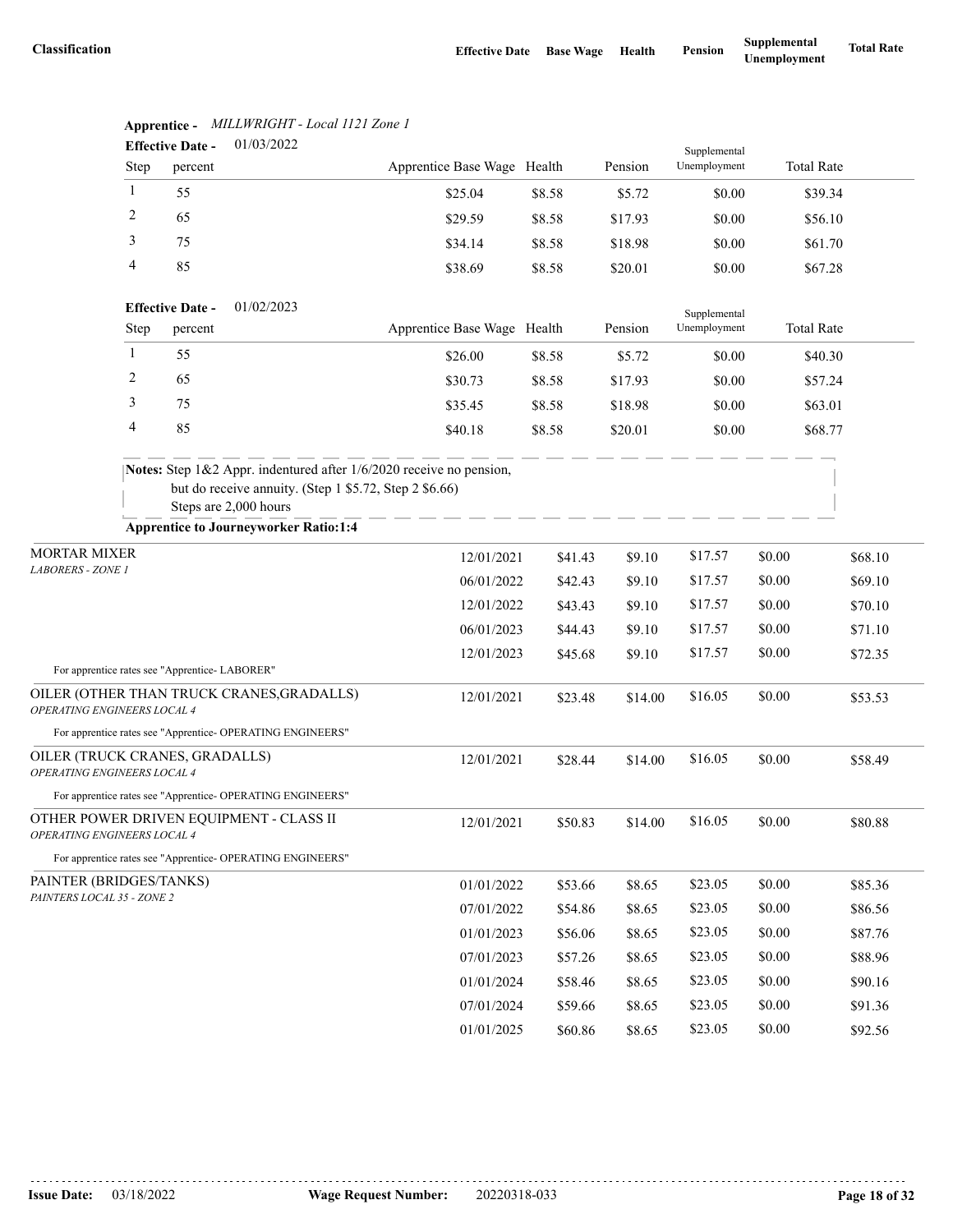|                | <b>Effective Date -</b> | 01/01/2022 |                             |        |         | Supplemental |                   |
|----------------|-------------------------|------------|-----------------------------|--------|---------|--------------|-------------------|
| Step           | percent                 |            | Apprentice Base Wage Health |        | Pension | Unemployment | <b>Total Rate</b> |
| $\mathbf{1}$   | 50                      |            | \$26.83                     | \$8.65 | \$0.00  | \$0.00       | \$35.48           |
| 2              | 55                      |            | \$29.51                     | \$8.65 | \$6.27  | \$0.00       | \$44.43           |
| 3              | 60                      |            | \$32.20                     | \$8.65 | \$6.84  | \$0.00       | \$47.69           |
| $\overline{4}$ | 65                      |            | \$34.88                     | \$8.65 | \$7.41  | \$0.00       | \$50.94           |
| 5              | 70                      |            | \$37.56                     | \$8.65 | \$19.63 | \$0.00       | \$65.84           |
| 6              | 75                      |            | \$40.25                     | \$8.65 | \$20.20 | \$0.00       | \$69.10           |
| 7              | 80                      |            | \$42.93                     | \$8.65 | \$20.77 | \$0.00       | \$72.35           |
| 8              | 90                      |            | \$48.29                     | \$8.65 | \$21.91 | \$0.00       | \$78.85           |

#### **Apprentice -** *PAINTER Local 35 - BRIDGES/TANKS*

|                | <b>Effective Date -</b><br>07/01/2022                                                                                        |                             |         |         | Supplemental |        |                   |
|----------------|------------------------------------------------------------------------------------------------------------------------------|-----------------------------|---------|---------|--------------|--------|-------------------|
| Step           | percent                                                                                                                      | Apprentice Base Wage Health |         | Pension | Unemployment |        | <b>Total Rate</b> |
| $\mathbf{1}$   | 50                                                                                                                           | \$27.43                     | \$8.65  | \$0.00  | \$0.00       |        | \$36.08           |
| $\overline{c}$ | 55                                                                                                                           | \$30.17                     | \$8.65  | \$6.27  | \$0.00       |        | \$45.09           |
| 3              | 60                                                                                                                           | \$32.92                     | \$8.65  | \$6.84  | \$0.00       |        | \$48.41           |
| 4              | 65                                                                                                                           | \$35.66                     | \$8.65  | \$7.41  | \$0.00       |        | \$51.72           |
| 5              | 70                                                                                                                           | \$38.40                     | \$8.65  | \$19.63 | \$0.00       |        | \$66.68           |
| 6              | 75                                                                                                                           | \$41.15                     | \$8.65  | \$20.20 | \$0.00       |        | \$70.00           |
| 7              | 80                                                                                                                           | \$43.89                     | \$8.65  | \$20.77 | \$0.00       |        | \$73.31           |
| 8              | 90                                                                                                                           | \$49.37                     | \$8.65  | \$21.91 | \$0.00       |        | \$79.93           |
| Notes:         |                                                                                                                              |                             |         |         |              |        |                   |
|                | Steps are 750 hrs.                                                                                                           |                             |         |         |              |        |                   |
|                | <b>Apprentice to Journeyworker Ratio:1:1</b>                                                                                 |                             |         |         |              |        |                   |
|                | PAINTER (SPRAY OR SANDBLAST, NEW) *                                                                                          | 01/01/2022                  | \$44.56 | \$8.65  | \$23.05      | \$0.00 | \$76.26           |
|                | * If 30% or more of surfaces to be painted are new construction,<br>NEW paint rate shall be used. PAINTERS LOCAL 35 - ZONE 2 | 07/01/2022                  | \$45.76 | \$8.65  | \$23.05      | \$0.00 | \$77.46           |
|                |                                                                                                                              | 01/01/2023                  | \$46.96 | \$8.65  | \$23.05      | \$0.00 | \$78.66           |
|                |                                                                                                                              | 07/01/2023                  | \$48.16 | \$8.65  | \$23.05      | \$0.00 | \$79.86           |
|                |                                                                                                                              | 01/01/2024                  | \$49.36 | \$8.65  | \$23.05      | \$0.00 | \$81.06           |
|                |                                                                                                                              | 07/01/2024                  | \$50.56 | \$8.65  | \$23.05      | \$0.00 | \$82.26           |
|                |                                                                                                                              | 01/01/2025                  | \$51.76 | \$8.65  | \$23.05      | \$0.00 | \$83.46           |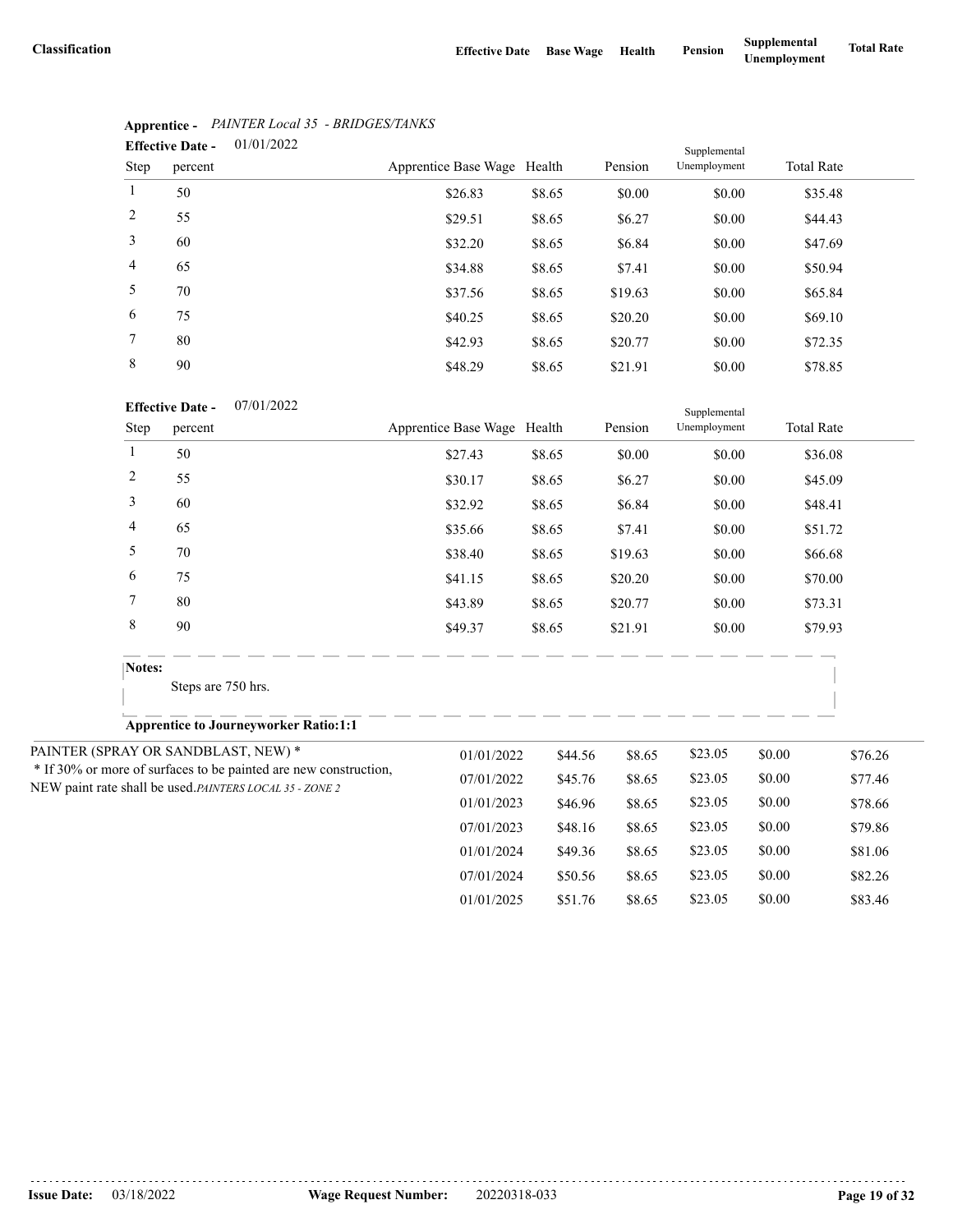07/01/2024 \$48.62 \$8.65 \$23.05 \$0.00 \$80.32 01/01/2025 \$49.82 \$8.65 \$23.05 \$0.00 \$81.52

|                | 01/01/2022<br><b>Effective Date -</b> |                             |        |         | Supplemental |                   |  |
|----------------|---------------------------------------|-----------------------------|--------|---------|--------------|-------------------|--|
| Step           | percent                               | Apprentice Base Wage Health |        | Pension | Unemployment | <b>Total Rate</b> |  |
| 1              | 50                                    | \$22.28                     | \$8.65 | \$0.00  | \$0.00       | \$30.93           |  |
| 2              | 55                                    | \$24.51                     | \$8.65 | \$6.27  | \$0.00       | \$39.43           |  |
| 3              | 60                                    | \$26.74                     | \$8.65 | \$6.84  | \$0.00       | \$42.23           |  |
| $\overline{4}$ | 65                                    | \$28.96                     | \$8.65 | \$7.41  | \$0.00       | \$45.02           |  |
| 5              | 70                                    | \$31.19                     | \$8.65 | \$19.63 | \$0.00       | \$59.47           |  |
| 6              | 75                                    | \$33.42                     | \$8.65 | \$20.20 | \$0.00       | \$62.27           |  |
| 7              | 80                                    | \$35.65                     | \$8.65 | \$20.77 | \$0.00       | \$65.07           |  |
| 8              | 90                                    | \$40.10                     | \$8.65 | \$21.91 | \$0.00       | \$70.66           |  |

| Apprentice - PAINTER Local 35 Zone 2 - Spray/Sandblast - New |
|--------------------------------------------------------------|
| $\mathbf{Fff}_{\text{active}}$ Data $01/01/2022$             |

#### 07/01/2022 **Effective Date -**

| <b>Effective Date -</b>    | 07/01/2022                                   |  |                             |         | Supplemental |              |        |                   |
|----------------------------|----------------------------------------------|--|-----------------------------|---------|--------------|--------------|--------|-------------------|
| Step                       | percent                                      |  | Apprentice Base Wage Health |         | Pension      | Unemployment |        | <b>Total Rate</b> |
| 1                          | 50                                           |  | \$22.88                     | \$8.65  | \$0.00       | \$0.00       |        | \$31.53           |
| 2                          | 55                                           |  | \$25.17                     | \$8.65  | \$6.27       | \$0.00       |        | \$40.09           |
| 3                          | 60                                           |  | \$27.46                     | \$8.65  | \$6.84       | \$0.00       |        | \$42.95           |
| 4                          | 65                                           |  | \$29.74                     | \$8.65  | \$7.41       | \$0.00       |        | \$45.80           |
| 5                          | 70                                           |  | \$32.03                     | \$8.65  | \$19.63      | \$0.00       |        | \$60.31           |
| 6                          | 75                                           |  | \$34.32                     | \$8.65  | \$20.20      | \$0.00       |        | \$63.17           |
| 7                          | 80                                           |  | \$36.61                     | \$8.65  | \$20.77      | \$0.00       |        | \$66.03           |
| $\,$ 8 $\,$                | 90                                           |  | \$41.18                     | \$8.65  | \$21.91      | \$0.00       |        | \$71.74           |
|                            | Notes:                                       |  |                             |         |              |              |        |                   |
|                            | Steps are 750 hrs.                           |  |                             |         |              |              |        |                   |
|                            | <b>Apprentice to Journeyworker Ratio:1:1</b> |  |                             |         |              |              |        |                   |
|                            | PAINTER (SPRAY OR SANDBLAST, REPAINT)        |  | 01/01/2022                  | \$42.62 | \$8.65       | \$23.05      | \$0.00 | \$74.32           |
| PAINTERS LOCAL 35 - ZONE 2 |                                              |  | 07/01/2022                  | \$43.82 | \$8.65       | \$23.05      | \$0.00 | \$75.52           |
|                            |                                              |  | 01/01/2023                  | \$45.02 | \$8.65       | \$23.05      | \$0.00 | \$76.72           |
|                            |                                              |  | 07/01/2023                  | \$46.22 | \$8.65       | \$23.05      | \$0.00 | \$77.92           |
|                            |                                              |  | 01/01/2024                  | \$47.42 | \$8.65       | \$23.05      | \$0.00 | \$79.12           |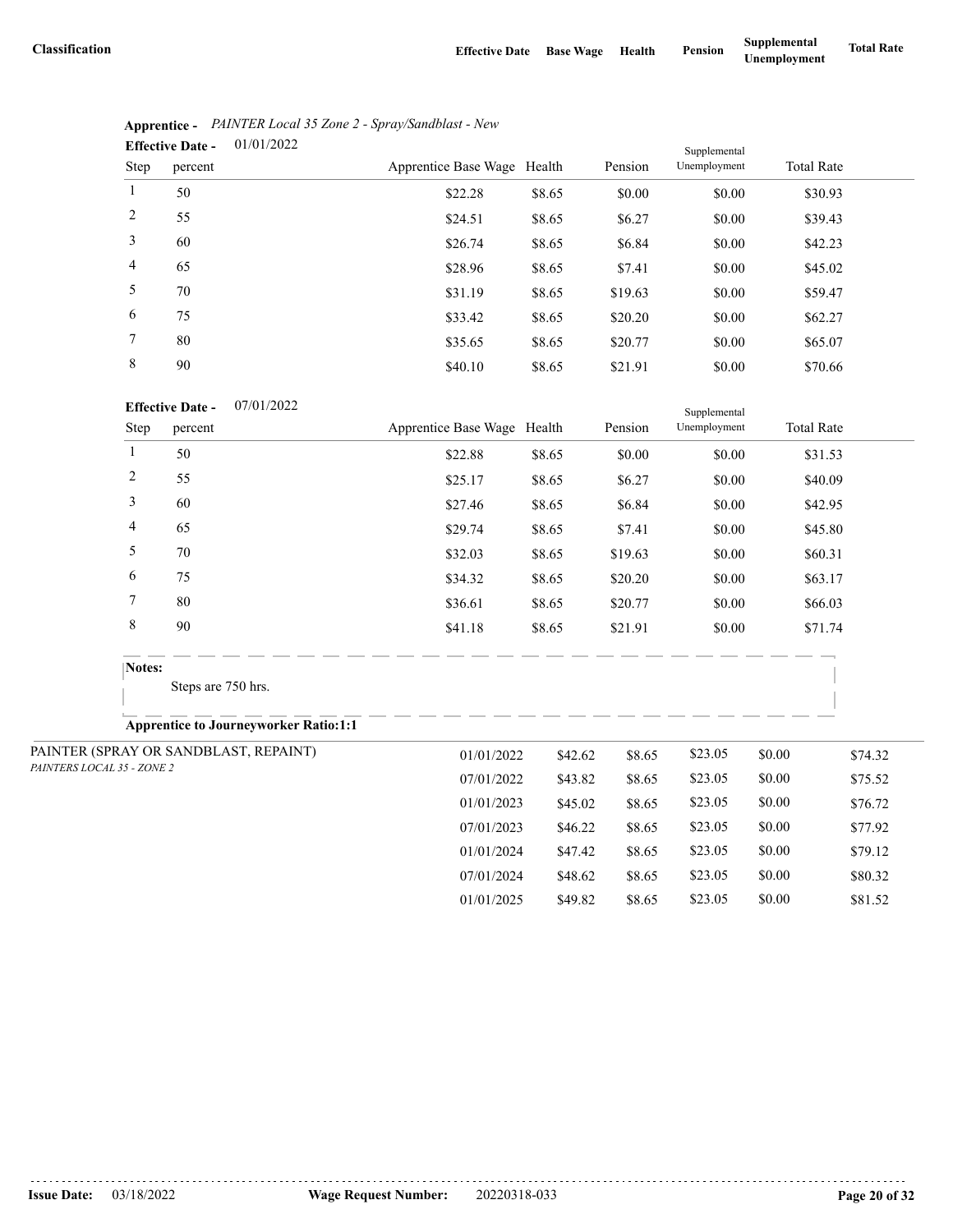|                | 01/01/2022<br><b>Effective Date -</b> |                             |        |         | Supplemental |                   |
|----------------|---------------------------------------|-----------------------------|--------|---------|--------------|-------------------|
| Step           | percent                               | Apprentice Base Wage Health |        | Pension | Unemployment | <b>Total Rate</b> |
| 1              | 50                                    | \$21.31                     | \$8.65 | \$0.00  | \$0.00       | \$29.96           |
| 2              | 55                                    | \$23.44                     | \$8.65 | \$6.27  | \$0.00       | \$38.36           |
| 3              | 60                                    | \$25.57                     | \$8.65 | \$6.84  | \$0.00       | \$41.06           |
| $\overline{4}$ | 65                                    | \$27.70                     | \$8.65 | \$7.41  | \$0.00       | \$43.76           |
| 5              | 70                                    | \$29.83                     | \$8.65 | \$19.63 | \$0.00       | \$58.11           |
| 6              | 75                                    | \$31.97                     | \$8.65 | \$20.20 | \$0.00       | \$60.82           |
| 7              | 80                                    | \$34.10                     | \$8.65 | \$20.77 | \$0.00       | \$63.52           |
| 8              | 90                                    | \$38.36                     | \$8.65 | \$21.91 | \$0.00       | \$68.92           |

|                               | Apprentice - PAINTER Local 35 Zone 2 - Spray/Sandblast - Repaint |
|-------------------------------|------------------------------------------------------------------|
| Effective Date $-$ 01/01/2022 |                                                                  |

| 07/01/2022 |
|------------|
|            |

|                | <b>Effective Date -</b><br>07/01/2022                            |                             |         |         |              |        |                   |  |
|----------------|------------------------------------------------------------------|-----------------------------|---------|---------|--------------|--------|-------------------|--|
| Step           | percent                                                          | Apprentice Base Wage Health |         | Pension | Unemployment |        | <b>Total Rate</b> |  |
| $\mathbf{1}$   | 50                                                               | \$21.91                     | \$8.65  | \$0.00  | \$0.00       |        | \$30.56           |  |
| $\overline{c}$ | 55                                                               | \$24.10                     | \$8.65  | \$6.27  | \$0.00       |        | \$39.02           |  |
| 3              | 60                                                               | \$26.29                     | \$8.65  | \$6.84  | \$0.00       |        | \$41.78           |  |
| 4              | 65                                                               | \$28.48                     | \$8.65  | \$7.41  | \$0.00       |        | \$44.54           |  |
| 5              | 70                                                               | \$30.67                     | \$8.65  | \$19.63 | \$0.00       |        | \$58.95           |  |
| 6              | 75                                                               | \$32.87                     | \$8.65  | \$20.20 | \$0.00       |        | \$61.72           |  |
| 7              | 80                                                               | \$35.06                     | \$8.65  | \$20.77 | \$0.00       |        | \$64.48           |  |
| $\,$ 8 $\,$    | 90                                                               | \$39.44                     | \$8.65  | \$21.91 | \$0.00       |        | \$70.00           |  |
| Notes:         |                                                                  |                             |         |         |              |        |                   |  |
|                | Steps are 750 hrs.                                               |                             |         |         |              |        |                   |  |
|                | <b>Apprentice to Journeyworker Ratio:1:1</b>                     |                             |         |         |              |        |                   |  |
|                | PAINTER / TAPER (BRUSH, NEW) *                                   | 01/01/2022                  | \$43.16 | \$8.65  | \$23.05      | \$0.00 | \$74.86           |  |
|                | * If 30% or more of surfaces to be painted are new construction, | 07/01/2022                  | \$44.36 | \$8.65  | \$23.05      | \$0.00 | \$76.06           |  |
|                | NEW paint rate shall be used.PAINTERS LOCAL 35 - ZONE 2          | 01/01/2023                  | \$45.56 | \$8.65  | \$23.05      | \$0.00 | \$77.26           |  |
|                |                                                                  | 07/01/2023                  | \$46.76 | \$8.65  | \$23.05      | \$0.00 | \$78.46           |  |
|                |                                                                  | 01/01/2024                  | \$47.96 | \$8.65  | \$23.05      | \$0.00 | \$79.66           |  |
|                |                                                                  | 07/01/2024                  | \$49.16 | \$8.65  | \$23.05      | \$0.00 | \$80.86           |  |
|                |                                                                  | 01/01/2025                  | \$50.36 | \$8.65  | \$23.05      | \$0.00 | \$82.06           |  |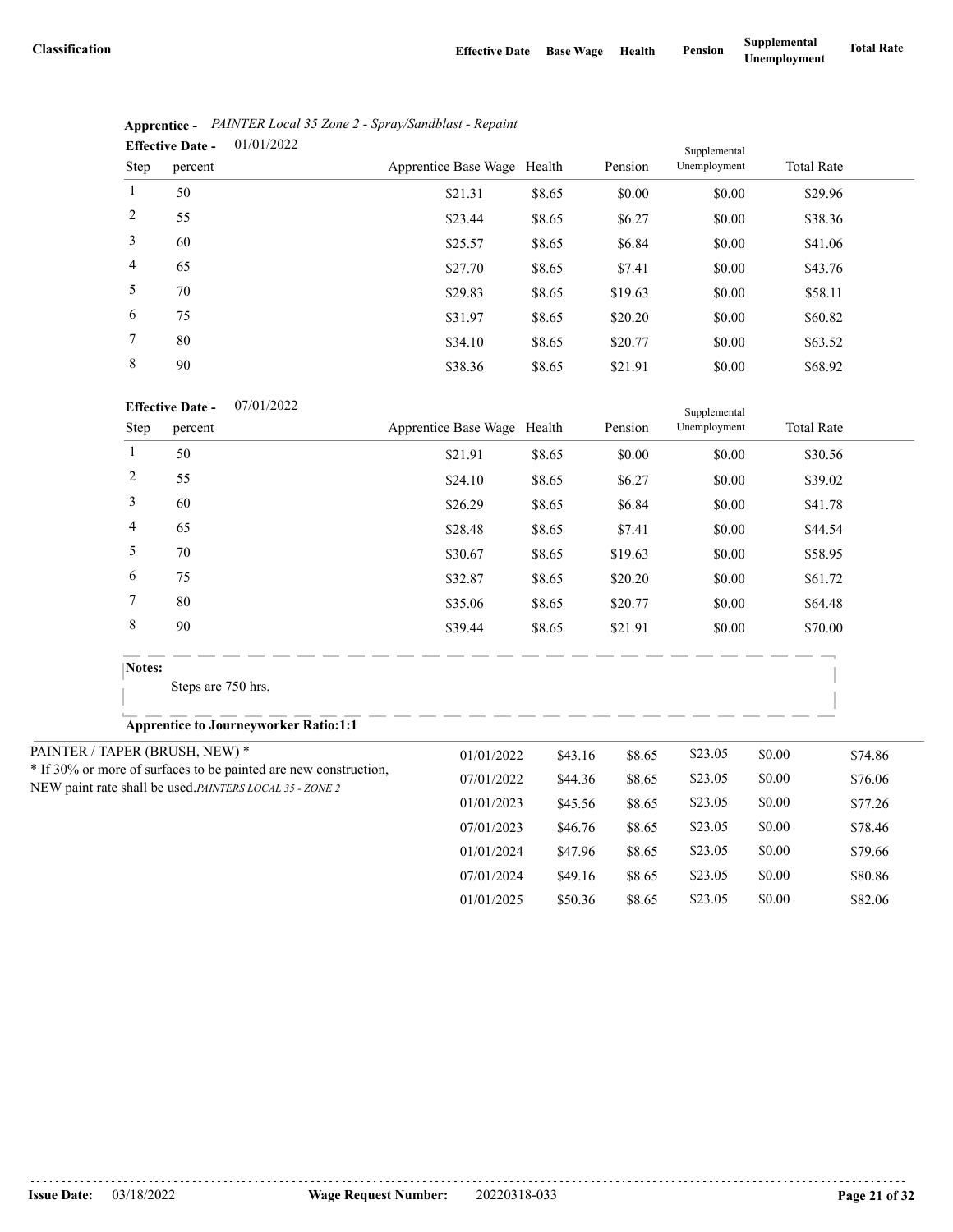07/01/2024 \$47.22 \$8.65 \$23.05 \$0.00 \$78.92 01/01/2025 \$48.42 \$8.65 \$23.05 \$0.00 \$80.12

|                | 01/01/2022<br><b>Effective Date -</b> |                             |        |         |              |                   |  |
|----------------|---------------------------------------|-----------------------------|--------|---------|--------------|-------------------|--|
| Step           | percent                               | Apprentice Base Wage Health |        | Pension | Unemployment | <b>Total Rate</b> |  |
| 1              | 50                                    | \$21.58                     | \$8.65 | \$0.00  | \$0.00       | \$30.23           |  |
| 2              | 55                                    | \$23.74                     | \$8.65 | \$6.27  | \$0.00       | \$38.66           |  |
| 3              | 60                                    | \$25.90                     | \$8.65 | \$6.84  | \$0.00       | \$41.39           |  |
| $\overline{4}$ | 65                                    | \$28.05                     | \$8.65 | \$7.41  | \$0.00       | \$44.11           |  |
| 5              | 70                                    | \$30.21                     | \$8.65 | \$19.63 | \$0.00       | \$58.49           |  |
| 6              | 75                                    | \$32.37                     | \$8.65 | \$20.20 | \$0.00       | \$61.22           |  |
| 7              | 80                                    | \$34.53                     | \$8.65 | \$20.77 | \$0.00       | \$63.95           |  |
| 8              | 90                                    | \$38.84                     | \$8.65 | \$21.91 | \$0.00       | \$69.40           |  |

### **Apprentice -** *PAINTER - Local 35 Zone 2 - BRUSH NEW*

#### 07/01/2022 **Effective Date -**

|                            |                | <b>Effective Date -</b><br>07/01/2022        |                             |         |         |              |        |                   |
|----------------------------|----------------|----------------------------------------------|-----------------------------|---------|---------|--------------|--------|-------------------|
|                            | Step           | percent                                      | Apprentice Base Wage Health |         | Pension | Unemployment |        | <b>Total Rate</b> |
|                            | $\mathbf{1}$   | 50                                           | \$22.18                     | \$8.65  | \$0.00  | \$0.00       |        | \$30.83           |
|                            | $\overline{c}$ | 55                                           | \$24.40                     | \$8.65  | \$6.27  | \$0.00       |        | \$39.32           |
|                            | 3              | 60                                           | \$26.62                     | \$8.65  | \$6.84  | \$0.00       |        | \$42.11           |
|                            | 4              | 65                                           | \$28.83                     | \$8.65  | \$7.41  | \$0.00       |        | \$44.89           |
|                            | 5              | 70                                           | \$31.05                     | \$8.65  | \$19.63 | \$0.00       |        | \$59.33           |
|                            | 6              | 75                                           | \$33.27                     | \$8.65  | \$20.20 | \$0.00       |        | \$62.12           |
|                            | 7              | 80                                           | \$35.49                     | \$8.65  | \$20.77 | \$0.00       |        | \$64.91           |
|                            | 8              | 90                                           | \$39.92                     | \$8.65  | \$21.91 | \$0.00       |        | \$70.48           |
|                            | Notes:         |                                              |                             |         |         |              |        |                   |
|                            |                | Steps are 750 hrs.                           |                             |         |         |              |        |                   |
|                            |                | <b>Apprentice to Journeyworker Ratio:1:1</b> |                             |         |         |              |        |                   |
|                            |                | PAINTER / TAPER (BRUSH, REPAINT)             | 01/01/2022                  | \$41.22 | \$8.65  | \$23.05      | \$0.00 | \$72.92           |
| PAINTERS LOCAL 35 - ZONE 2 |                |                                              | 07/01/2022                  | \$42.42 | \$8.65  | \$23.05      | \$0.00 | \$74.12           |
|                            |                |                                              | 01/01/2023                  | \$43.62 | \$8.65  | \$23.05      | \$0.00 | \$75.32           |
|                            |                |                                              | 07/01/2023                  | \$44.82 | \$8.65  | \$23.05      | \$0.00 | \$76.52           |
|                            |                |                                              | 01/01/2024                  | \$46.02 | \$8.65  | \$23.05      | \$0.00 | \$77.72           |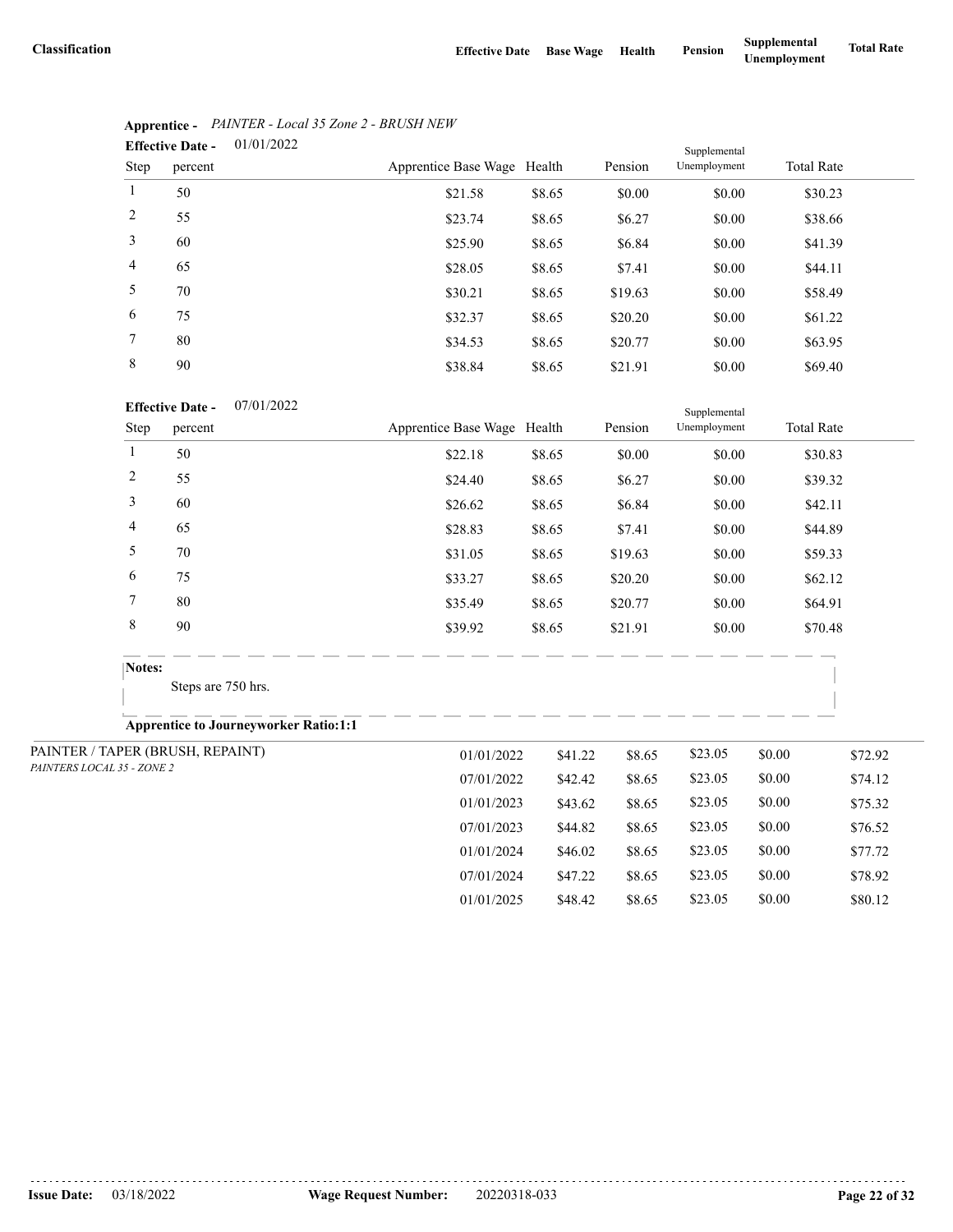Supplemental

|                | 01/01/2022<br><b>Effective Date -</b> |                             |        |         | Supplemental |                   |
|----------------|---------------------------------------|-----------------------------|--------|---------|--------------|-------------------|
| Step           | percent                               | Apprentice Base Wage Health |        | Pension | Unemployment | <b>Total Rate</b> |
| $\mathbf{1}$   | 50                                    | \$20.61                     | \$8.65 | \$0.00  | \$0.00       | \$29.26           |
| 2              | 55                                    | \$22.67                     | \$8.65 | \$6.27  | \$0.00       | \$37.59           |
| 3              | 60                                    | \$24.73                     | \$8.65 | \$6.84  | \$0.00       | \$40.22           |
| $\overline{4}$ | 65                                    | \$26.79                     | \$8.65 | \$7.41  | \$0.00       | \$42.85           |
| 5              | 70                                    | \$28.85                     | \$8.65 | \$19.63 | \$0.00       | \$57.13           |
| 6              | 75                                    | \$30.92                     | \$8.65 | \$20.20 | \$0.00       | \$59.77           |
| 7              | 80                                    | \$32.98                     | \$8.65 | \$20.77 | \$0.00       | \$62.40           |
| 8              | 90                                    | \$37.10                     | \$8.65 | \$21.91 | \$0.00       | \$67.66           |

### **Apprentice -** *PAINTER Local 35 Zone 2 - BRUSH REPAINT*

| <b>Effective Date -</b> | 07/01/2022 |
|-------------------------|------------|
|                         |            |

|                                                                       | Step<br>percent |                                                                                                   | Apprentice Base Wage Health |         | Pension | Unemployment |        | <b>Total Rate</b> |  |
|-----------------------------------------------------------------------|-----------------|---------------------------------------------------------------------------------------------------|-----------------------------|---------|---------|--------------|--------|-------------------|--|
|                                                                       | 1               | 50                                                                                                | \$21.21                     | \$8.65  | \$0.00  | \$0.00       |        | \$29.86           |  |
|                                                                       | 2               | 55                                                                                                | \$23.33                     | \$8.65  | \$6.27  | \$0.00       |        | \$38.25           |  |
|                                                                       | 3               | 60                                                                                                | \$25.45                     | \$8.65  | \$6.84  | \$0.00       |        | \$40.94           |  |
|                                                                       | 4               | 65                                                                                                | \$27.57                     | \$8.65  | \$7.41  | \$0.00       |        | \$43.63           |  |
|                                                                       | 5               | 70                                                                                                | \$29.69                     | \$8.65  | \$19.63 | \$0.00       |        | \$57.97           |  |
|                                                                       | 6               | 75                                                                                                | \$31.82                     | \$8.65  | \$20.20 | \$0.00       |        | \$60.67           |  |
|                                                                       | 7               | 80                                                                                                | \$33.94                     | \$8.65  | \$20.77 | \$0.00       |        | \$63.36           |  |
|                                                                       | 8               | 90                                                                                                | \$38.18                     | \$8.65  | \$21.91 | \$0.00       |        | \$68.74           |  |
|                                                                       | Notes:          | Steps are 750 hrs.                                                                                |                             |         |         |              |        |                   |  |
|                                                                       |                 | <b>Apprentice to Journeyworker Ratio:1:1</b>                                                      |                             |         |         |              |        |                   |  |
| LABORERS - ZONE 1 (HEAVY & HIGHWAY)                                   |                 | PAINTER TRAFFIC MARKINGS (HEAVY/HIGHWAY)                                                          | 12/01/2021                  | \$41.18 | \$9.10  | \$17.57      | \$0.00 | \$67.85           |  |
|                                                                       |                 | For apprentice rates see "Apprentice-LABORER (Heavy and Highway)                                  |                             |         |         |              |        |                   |  |
| PANEL & PICKUP TRUCKS DRIVER<br>TEAMSTERS JOINT COUNCIL NO. 10 ZONE A |                 |                                                                                                   | 12/01/2021                  | \$36.88 | \$13.41 | \$16.01      | \$0.00 | \$66.30           |  |
| DECK)<br>PILE DRIVER LOCAL 56 (ZONE 1)                                |                 | PIER AND DOCK CONSTRUCTOR (UNDERPINNING AND<br>For apprentice rates see "Apprentice- PILE DRIVER" | 08/01/2020                  | \$49.07 | \$9.40  | \$23.12      | \$0.00 | \$81.59           |  |
| PILE DRIVER<br>PILE DRIVER LOCAL 56 (ZONE 1)                          |                 |                                                                                                   | 08/01/2020                  | \$49.07 | \$9.40  | \$23.12      | \$0.00 | \$81.59           |  |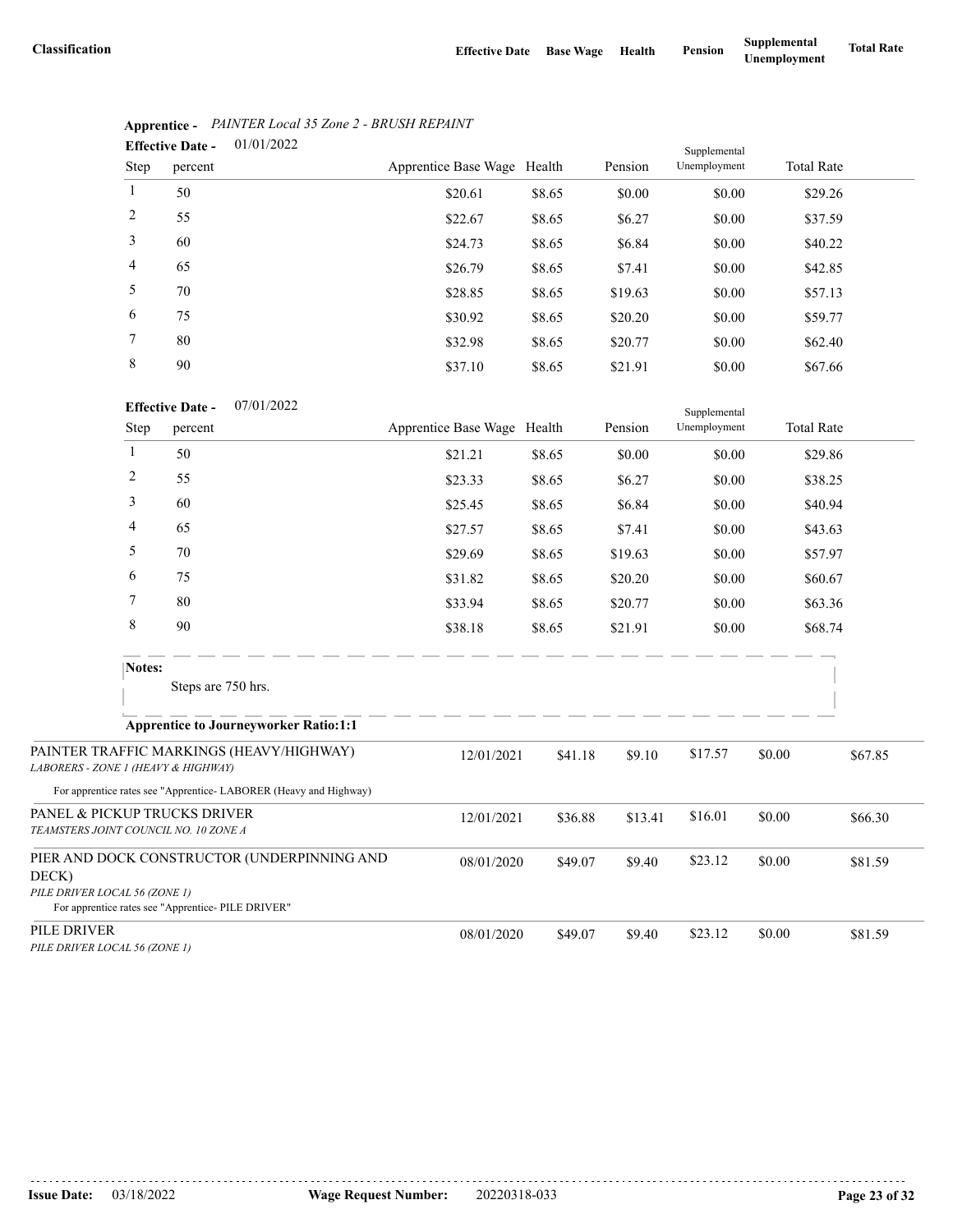|                                                   | <b>Effective Date -</b> | 08/01/2020                                           |                             |         |         | Supplemental |                   |         |  |
|---------------------------------------------------|-------------------------|------------------------------------------------------|-----------------------------|---------|---------|--------------|-------------------|---------|--|
|                                                   | Step<br>percent         |                                                      | Apprentice Base Wage Health |         | Pension | Unemployment | <b>Total Rate</b> |         |  |
| 1                                                 | 50                      |                                                      | \$24.54                     | \$9.40  | \$23.12 | \$0.00       | \$57.06           |         |  |
| $\overline{c}$                                    | 60                      |                                                      | \$29.44                     | \$9.40  | \$23.12 | \$0.00       | \$61.96           |         |  |
| 3                                                 | 70                      |                                                      | \$34.35                     | \$9.40  | \$23.12 | \$0.00       | \$66.87           |         |  |
| 4                                                 | 75                      |                                                      | \$36.80                     | \$9.40  | \$23.12 | \$0.00       | \$69.32           |         |  |
| 5                                                 | 80                      |                                                      | \$39.26                     | \$9.40  | \$23.12 | \$0.00       | \$71.78           |         |  |
| 6                                                 | 80                      |                                                      | \$39.26                     | \$9.40  | \$23.12 | \$0.00       | \$71.78           |         |  |
| 7                                                 | 90                      |                                                      | \$44.16                     | \$9.40  | \$23.12 | \$0.00       | \$76.68           |         |  |
| 8                                                 | 90                      |                                                      | \$44.16                     | \$9.40  | \$23.12 | \$0.00       | \$76.68           |         |  |
|                                                   | Notes:                  |                                                      |                             |         |         |              |                   |         |  |
|                                                   |                         | % Indentured After 10/1/17; 45/45/55/55/70/70/80/80  |                             |         |         |              |                   |         |  |
|                                                   |                         | Step 1&2 \$34.01/3&4 \$41.46/5&6 \$62.80/7&8 \$69.25 |                             |         |         |              |                   |         |  |
|                                                   |                         | <b>Apprentice to Journeyworker Ratio:1:5</b>         |                             |         |         |              |                   |         |  |
| PIPEFITTER & STEAMFITTER<br>PIPEFITTERS LOCAL 537 |                         |                                                      | 03/01/2021                  | \$57.94 | \$11.70 | \$20.24      | \$0.00            | \$89.88 |  |

## **Apprentice -** *PILE DRIVER - Local 56 Zone 1*

#### **Apprentice -** *PIPEFITTER - Local 537*

|                                                                    | 03/01/2021<br><b>Effective Date -</b> |                                               |                                                                                                                                 |                             |         |         | Supplemental |                   |         |
|--------------------------------------------------------------------|---------------------------------------|-----------------------------------------------|---------------------------------------------------------------------------------------------------------------------------------|-----------------------------|---------|---------|--------------|-------------------|---------|
|                                                                    | Step                                  | percent                                       |                                                                                                                                 | Apprentice Base Wage Health |         | Pension | Unemployment | <b>Total Rate</b> |         |
|                                                                    | 1                                     | 40                                            |                                                                                                                                 | \$23.18                     | \$11.70 | \$8.25  | \$0.00       | \$43.13           |         |
|                                                                    | $\overline{c}$                        | 45                                            |                                                                                                                                 | \$26.07                     | \$11.70 | \$20.24 | \$0.00       | \$58.01           |         |
|                                                                    | 3                                     | 60                                            |                                                                                                                                 | \$34.76                     | \$11.70 | \$20.24 | \$0.00       | \$66.70           |         |
|                                                                    | 4                                     | 70                                            |                                                                                                                                 | \$40.56                     | \$11.70 | \$20.24 | \$0.00       | \$72.50           |         |
|                                                                    | 5                                     | 80                                            |                                                                                                                                 | \$46.35                     | \$11.70 | \$20.24 | \$0.00       | \$78.29           |         |
|                                                                    | Notes:                                |                                               | ** 1:3; 3:15; 1:10 thereafter / Steps are 1 yr.<br>Refrig/AC Mechanic **1:1;1:2;2:4;3:6;4:8;5:10;6:12;7:14;8:17;9:20;10:23(Max) |                             |         |         |              |                   |         |
|                                                                    |                                       |                                               | <b>Apprentice to Journeyworker Ratio:**</b>                                                                                     |                             |         |         |              |                   |         |
| PIPELAYER                                                          |                                       |                                               |                                                                                                                                 | 12/01/2021                  | \$41.43 | \$9.10  | \$17.57      | \$0.00            | \$68.10 |
| <b>LABORERS - ZONE 1</b>                                           |                                       |                                               |                                                                                                                                 | 06/01/2022                  | \$42.43 | \$9.10  | \$17.57      | \$0.00            | \$69.10 |
|                                                                    |                                       |                                               |                                                                                                                                 | 12/01/2022                  | \$43.43 | \$9.10  | \$17.57      | \$0.00            | \$70.10 |
|                                                                    |                                       |                                               |                                                                                                                                 | 06/01/2023                  | \$44.43 | \$9.10  | \$17.57      | \$0.00            | \$71.10 |
|                                                                    |                                       |                                               |                                                                                                                                 | 12/01/2023                  | \$45.68 | \$9.10  | \$17.57      | \$0.00            | \$72.35 |
|                                                                    |                                       | For apprentice rates see "Apprentice-LABORER" |                                                                                                                                 |                             |         |         |              |                   |         |
| PIPELAYER (HEAVY & HIGHWAY)<br>LABORERS - ZONE 1 (HEAVY & HIGHWAY) |                                       |                                               |                                                                                                                                 | 12/01/2021                  | \$41.43 | \$9.10  | \$17.57      | \$0.00            | \$68.10 |

For apprentice rates see "Apprentice- LABORER (Heavy and Highway)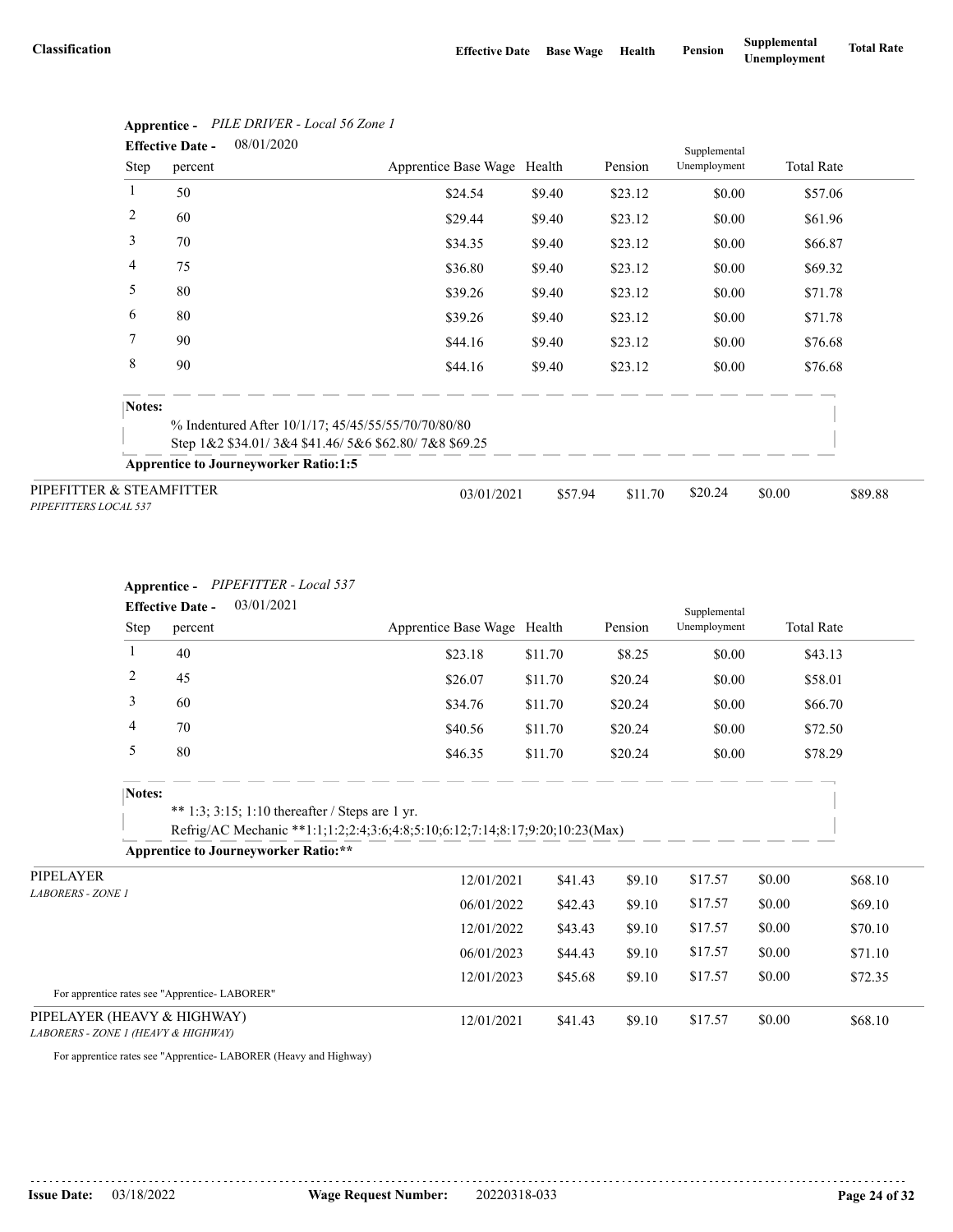| <b>Classification</b>          | <b>Effective Date</b> | <b>Base Wage</b> | Health  | Pension | Supplemental<br>Unemployment | <b>Total Rate</b> |
|--------------------------------|-----------------------|------------------|---------|---------|------------------------------|-------------------|
| PLUMBERS & GASFITTERS          | 03/01/2022            | \$61.79          | \$14.07 | \$18.36 | \$0.00                       | \$94.22           |
| PLUMBERS & GASFITTERS LOCAL 12 | 09/04/2022            | \$63.49          | \$14.07 | \$18.36 | \$0.00                       | \$95.92           |
|                                | 02/26/2023            | \$65.19          | \$14.07 | \$18.36 | \$0.00                       | \$97.62           |
|                                | 09/03/2023            | \$66.94          | \$14.07 | \$18.36 | \$0.00                       | \$99.37           |
|                                | 03/03/2024            | \$68.74          | \$14.07 | \$18.36 | \$0.00                       | \$101.17          |
|                                | 09/01/2024            | \$70.54          | \$14.07 | \$18.36 | \$0.00                       | \$102.97          |
|                                | 03/02/2025            | \$72.34          | \$14.07 | \$18.36 | \$0.00                       | \$104.77          |

#### **Apprentice -** *PLUMBER/GASFITTER - Local 12*

| . .<br><b>Effective Date -</b> |         | 03/01/2022 |                             |         |         |              |                   |  |  |
|--------------------------------|---------|------------|-----------------------------|---------|---------|--------------|-------------------|--|--|
| <b>Step</b>                    | percent |            | Apprentice Base Wage Health |         | Pension | Unemployment | <b>Total Rate</b> |  |  |
|                                | 35      |            | \$21.63                     | \$14.07 | \$6.63  | \$0.00       | \$42.33           |  |  |
|                                | 40      |            | \$24.72                     | \$14.07 | \$7.52  | \$0.00       | \$46.31           |  |  |
|                                | 55      |            | \$33.98                     | \$14.07 | \$10.24 | \$0.00       | \$58.29           |  |  |
| 4                              | 65      |            | \$40.16                     | \$14.07 | \$12.04 | \$0.00       | \$66.27           |  |  |
|                                | 75      |            | \$46.34                     | \$14.07 | \$13.85 | \$0.00       | \$74.26           |  |  |

|                                                     |              | 09/04/2022<br><b>Effective Date -</b><br>Supplemental                                                       |            |                             |         |         |         |              |        |                   |         |
|-----------------------------------------------------|--------------|-------------------------------------------------------------------------------------------------------------|------------|-----------------------------|---------|---------|---------|--------------|--------|-------------------|---------|
|                                                     | Step         | percent                                                                                                     |            | Apprentice Base Wage Health |         |         | Pension | Unemployment |        | <b>Total Rate</b> |         |
|                                                     | $\mathbf{1}$ | 35                                                                                                          |            | \$22.22                     | \$14.07 |         | \$6.63  | \$0.00       |        | \$42.92           |         |
|                                                     | 2            | 40                                                                                                          |            | \$25.40                     | \$14.07 |         | \$7.52  | \$0.00       |        | \$46.99           |         |
|                                                     | 3            | 55                                                                                                          |            | \$34.92                     | \$14.07 |         | \$10.24 | \$0.00       |        | \$59.23           |         |
|                                                     | 4            | 65                                                                                                          |            | \$41.27                     | \$14.07 |         | \$12.04 | \$0.00       |        | \$67.38           |         |
|                                                     | 5            | 75                                                                                                          |            | \$47.62                     | \$14.07 |         | \$13.85 | \$0.00       |        | \$75.54           |         |
|                                                     | Notes:       |                                                                                                             |            |                             |         |         |         |              |        |                   |         |
|                                                     |              | ** 1:2; 2:6; 3:10; 4:14; 5:19/Steps are 1 yr<br>Step4 with lic\$69.00, Step5 with lic\$76.87                |            |                             |         |         |         |              |        |                   |         |
|                                                     |              | <b>Apprentice to Journeyworker Ratio:**</b>                                                                 |            |                             |         |         |         |              |        |                   |         |
| PNEUMATIC CONTROLS (TEMP.)<br>PIPEFITTERS LOCAL 537 |              |                                                                                                             | 03/01/2021 |                             | \$57.94 | \$11.70 | \$20.24 | \$0.00       |        | \$89.88           |         |
|                                                     |              | For apprentice rates see "Apprentice- PIPEFITTER" or "PLUMBER/PIPEFITTER"                                   |            |                             |         |         |         |              |        |                   |         |
|                                                     |              | PNEUMATIC DRILL/TOOL OPERATOR                                                                               |            | 12/01/2021                  |         | \$41.43 | \$9.10  | \$17.57      | \$0.00 |                   | \$68.10 |
| LABORERS - ZONE 1                                   |              |                                                                                                             |            | 06/01/2022                  |         | \$42.43 | \$9.10  | \$17.57      | \$0.00 |                   | \$69.10 |
|                                                     |              |                                                                                                             |            | 12/01/2022                  |         | \$43.43 | \$9.10  | \$17.57      | \$0.00 |                   | \$70.10 |
|                                                     |              |                                                                                                             |            | 06/01/2023                  |         | \$44.43 | \$9.10  | \$17.57      | \$0.00 |                   | \$71.10 |
|                                                     |              | For apprentice rates see "Apprentice-LABORER"                                                               |            | 12/01/2023                  |         | \$45.68 | \$9.10  | \$17.57      | \$0.00 |                   | \$72.35 |
| HIGHWAY)<br>LABORERS - ZONE 1 (HEAVY & HIGHWAY)     |              | PNEUMATIC DRILL/TOOL OPERATOR (HEAVY &<br>For apprentice rates see "Apprentice- LABORER (Heavy and Highway) |            | 12/01/2021                  |         | \$41.43 | \$9.10  | \$17.57      | \$0.00 |                   | \$68.10 |
| POWDERMAN & BLASTER                                 |              |                                                                                                             |            | 12/01/2021                  |         | \$42.18 | \$9.10  | \$17.57      | \$0.00 |                   | \$68.85 |
| <b>LABORERS - ZONE 1</b>                            |              |                                                                                                             |            | 06/01/2022                  |         | \$43.18 | \$9.10  | \$17.57      | \$0.00 |                   | \$69.85 |
|                                                     |              |                                                                                                             |            | 12/01/2022                  |         | \$44.18 | \$9.10  | \$17.57      | \$0.00 |                   | \$70.85 |
|                                                     |              |                                                                                                             |            | 06/01/2023                  |         | \$45.18 | \$9.10  | \$17.57      | \$0.00 |                   | \$71.85 |
|                                                     |              |                                                                                                             |            | 12/01/2023                  |         | \$46.43 | \$9.10  | \$17.57      | \$0.00 |                   | \$73.10 |
|                                                     |              |                                                                                                             |            |                             |         |         |         |              |        |                   |         |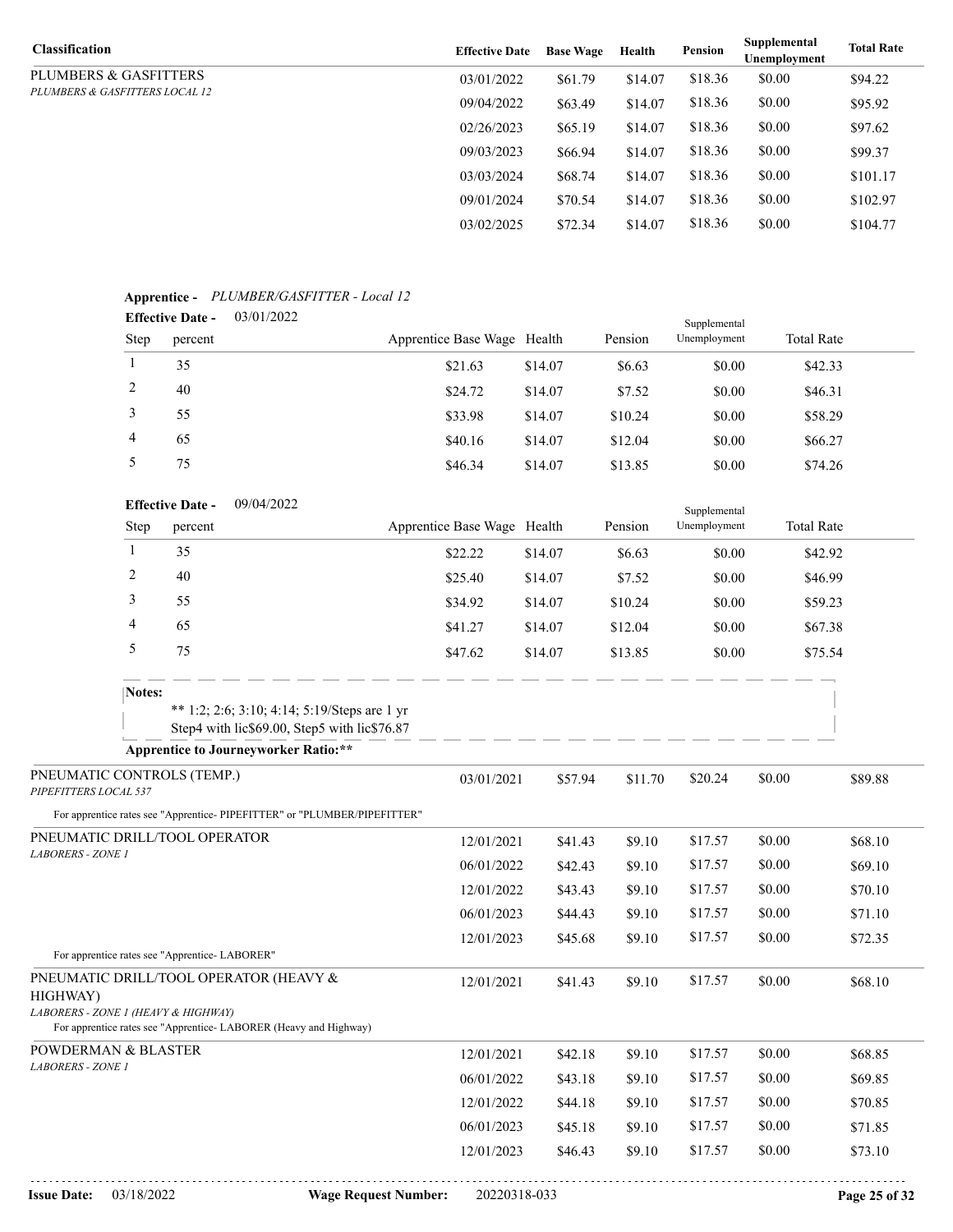| <b>Classification</b>                                                        | <b>Effective Date</b> | <b>Base Wage</b> | Health  | Pension | Supplemental<br>Unemployment | <b>Total Rate</b> |
|------------------------------------------------------------------------------|-----------------------|------------------|---------|---------|------------------------------|-------------------|
| For apprentice rates see "Apprentice-LABORER"                                |                       |                  |         |         |                              |                   |
| POWDERMAN & BLASTER (HEAVY & HIGHWAY)<br>LABORERS - ZONE 1 (HEAVY & HIGHWAY) | 12/01/2021            | \$42.18          | \$9.10  | \$17.57 | \$0.00                       | \$68.85           |
| For apprentice rates see "Apprentice-LABORER (Heavy and Highway)             |                       |                  |         |         |                              |                   |
| POWER SHOVEL/DERRICK/TRENCHING MACHINE<br>OPERATING ENGINEERS LOCAL 4        | 12/01/2021            | \$51.38          | \$14.00 | \$16.05 | \$0.00                       | \$81.43           |
| For apprentice rates see "Apprentice- OPERATING ENGINEERS"                   |                       |                  |         |         |                              |                   |
| PUMP OPERATOR (CONCRETE)<br>OPERATING ENGINEERS LOCAL 4                      | 12/01/2021            | \$51.38          | \$14.00 | \$16.05 | \$0.00                       | \$81.43           |
| For apprentice rates see "Apprentice- OPERATING ENGINEERS"                   |                       |                  |         |         |                              |                   |
| PUMP OPERATOR (DEWATERING, OTHER)<br>OPERATING ENGINEERS LOCAL 4             | 12/01/2021            | \$33.69          | \$14.00 | \$16.05 | \$0.00                       | \$63.74           |
| For apprentice rates see "Apprentice- OPERATING ENGINEERS"                   |                       |                  |         |         |                              |                   |
| READY-MIX CONCRETE DRIVER<br>TEAMSTERS 42 - J.G. MacLeallan (Wakefield)      | 05/01/2021            | \$27.00          | \$7.99  | \$7.00  | \$0.00                       | \$41.99           |
| <b>RECLAIMERS</b><br>OPERATING ENGINEERS LOCAL 4                             | 12/01/2021            | \$50.83          | \$14.00 | \$16.05 | \$0.00                       | \$80.88           |
| For apprentice rates see "Apprentice- OPERATING ENGINEERS"                   |                       |                  |         |         |                              |                   |
| RIDE-ON MOTORIZED BUGGY OPERATOR                                             | 12/01/2021            | \$41.43          | \$9.10  | \$17.57 | \$0.00                       | \$68.10           |
| <b>LABORERS - ZONE 1</b>                                                     | 06/01/2022            | \$42.43          | \$9.10  | \$17.57 | \$0.00                       | \$69.10           |
|                                                                              | 12/01/2022            | \$43.43          | \$9.10  | \$17.57 | \$0.00                       | \$70.10           |
|                                                                              | 06/01/2023            | \$44.43          | \$9.10  | \$17.57 | \$0.00                       | \$71.10           |
|                                                                              | 12/01/2023            | \$45.68          | \$9.10  | \$17.57 | \$0.00                       | \$72.35           |
| For apprentice rates see "Apprentice-LABORER"                                |                       |                  |         |         |                              |                   |
| ROLLER/SPREADER/MULCHING MACHINE<br>OPERATING ENGINEERS LOCAL 4              | 12/01/2021            | \$50.83          | \$14.00 | \$16.05 | \$0.00                       | \$80.88           |
| For apprentice rates see "Apprentice- OPERATING ENGINEERS"                   |                       |                  |         |         |                              |                   |
| ROOFER (Inc.Roofer Waterproofng & Roofer Damproofg)<br>ROOFERS LOCAL 33      | 02/01/2022            | \$47.03          | \$12.28 | \$19.45 | \$0.00                       | \$78.76           |

| Apprentice -                                           | ROOFER - Local 33 |
|--------------------------------------------------------|-------------------|
| $\mathbf{E}$ of $\mathbf{E}$ $\mathbf{E}$ $\mathbf{E}$ | 02/01/2022        |

|                                                             | 02/01/2022<br><b>Effective Date -</b>                                                                     |                                                        |                   |         |              | Supplemental      |         |  |
|-------------------------------------------------------------|-----------------------------------------------------------------------------------------------------------|--------------------------------------------------------|-------------------|---------|--------------|-------------------|---------|--|
| Step                                                        | percent                                                                                                   | Apprentice Base Wage Health                            |                   | Pension | Unemployment | <b>Total Rate</b> |         |  |
|                                                             | 50                                                                                                        | \$23.52                                                | \$12.28<br>\$5.21 |         | \$0.00       | \$41.01           |         |  |
| 2                                                           | 60                                                                                                        | \$28.22                                                | \$12.28           | \$19.45 | \$0.00       | \$59.95           |         |  |
| 3                                                           | 65                                                                                                        | \$30.57                                                | \$12.28           | \$19.45 | \$0.00       | \$62.30           |         |  |
| 4                                                           | 75                                                                                                        | \$35.27                                                | \$12.28           | \$19.45 | \$0.00       | \$67.00           |         |  |
| 5                                                           | 85                                                                                                        | \$39.98                                                | \$12.28           | \$19.45 | \$0.00       | \$71.71           |         |  |
|                                                             | Notes: ** 1:5, 2:6-10, the 1:10; Reroofing: 1:4, then 1:1<br>Step 1 is 2000 hrs.; Steps 2-5 are 1000 hrs. | (Hot Pitch Mechanics' receive \$1.00 hr. above ROOFER) |                   |         |              |                   |         |  |
|                                                             | <b>Apprentice to Journeyworker Ratio:**</b>                                                               |                                                        |                   |         |              |                   |         |  |
| ROOFER SLATE / TILE / PRECAST CONCRETE<br>ROOFERS LOCAL 33  |                                                                                                           | 02/01/2022                                             | \$47.28           | \$12.28 | \$19.45      | \$0.00            | \$79.01 |  |
| For apprentice rates see "Apprentice-ROOFER"                |                                                                                                           |                                                        |                   |         |              |                   |         |  |
| <b>SHEETMETAL WORKER</b><br>SHEETMETAL WORKERS LOCAL 17 - A |                                                                                                           | 02/01/2022                                             | \$53.70           | \$13.80 | \$25.60      | \$2.79            | \$95.89 |  |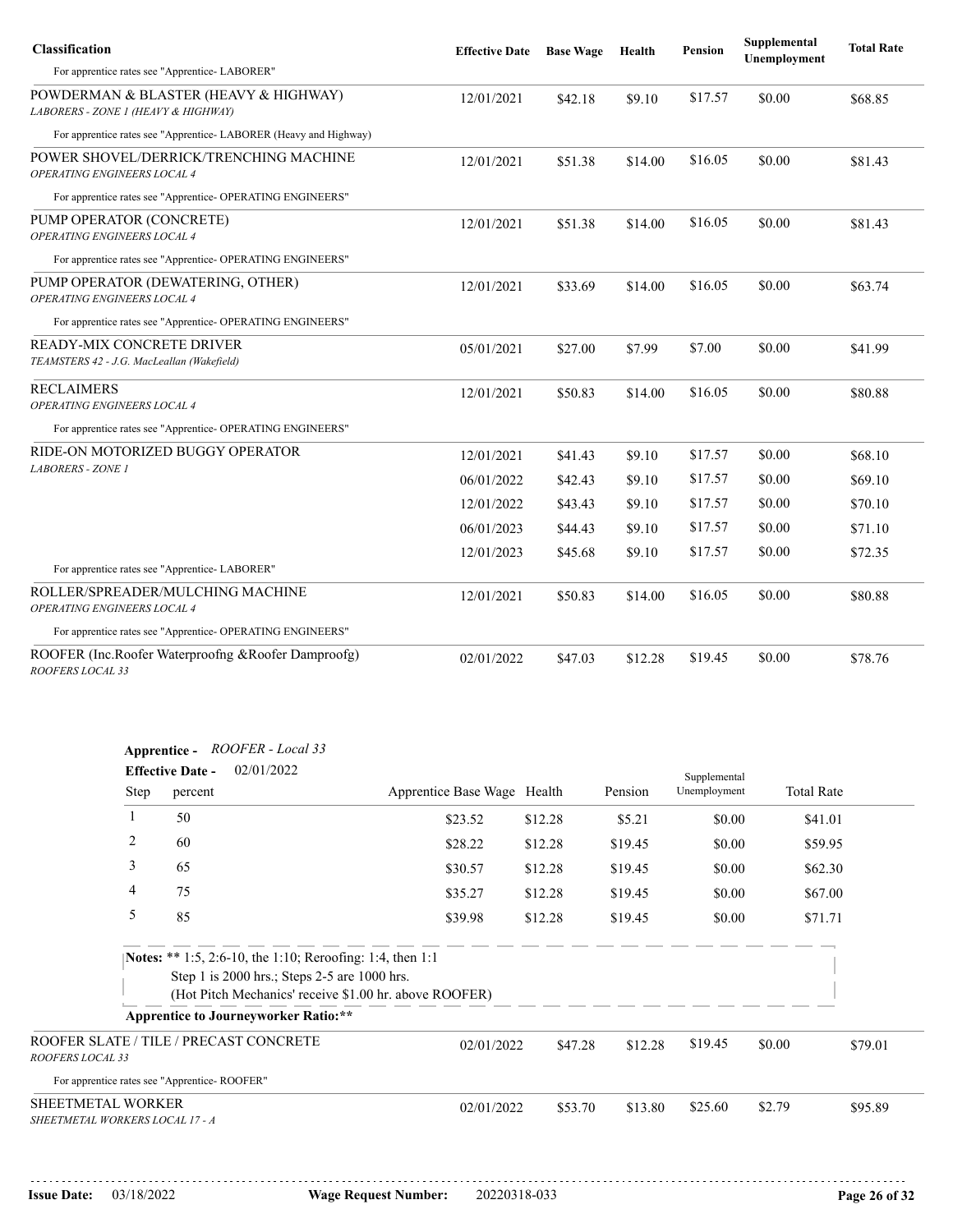|                                       |              | 02/01/2022<br><b>Effective Date -</b>            |                             |         |         | Supplemental |                   |          |
|---------------------------------------|--------------|--------------------------------------------------|-----------------------------|---------|---------|--------------|-------------------|----------|
|                                       | Step         | percent                                          | Apprentice Base Wage Health |         | Pension | Unemployment | <b>Total Rate</b> |          |
|                                       | $\mathbf{1}$ | 42                                               | \$22.55                     | \$13.80 | \$6.01  | \$0.00       | \$42.36           |          |
|                                       | 2            | 42                                               | \$22.55                     | \$13.80 | \$6.01  | \$0.00       | \$42.36           |          |
|                                       | 3            | 47                                               | \$25.24                     | \$13.80 | \$11.26 | \$1.51       | \$51.81           |          |
|                                       | 4            | 47                                               | \$25.24                     | \$13.80 | \$11.26 | \$1.51       | \$51.81           |          |
|                                       | 5            | 52                                               | \$27.92                     | \$13.80 | \$12.23 | \$1.62       | \$55.57           |          |
|                                       | 6            | 52                                               | \$27.92                     | \$13.80 | \$12.48 | \$1.63       | \$55.83           |          |
|                                       | 7            | 60                                               | \$32.22                     | \$13.80 | \$13.87 | \$1.80       | \$61.69           |          |
|                                       | 8            | 65                                               | \$34.91                     | \$13.80 | \$14.84 | \$1.91       | \$65.46           |          |
|                                       | 9            | 75                                               | \$40.28                     | \$13.80 | \$16.77 | \$2.13       | \$72.98           |          |
|                                       | 10           | 85                                               | \$45.65                     | \$13.80 | \$18.20 | \$2.33       | \$79.98           |          |
|                                       | Notes:       |                                                  |                             |         |         |              |                   |          |
|                                       |              | Steps are 6 mos.                                 |                             |         |         |              |                   |          |
|                                       |              | <b>Apprentice to Journeyworker Ratio:1:4</b>     |                             |         |         |              |                   |          |
| TEAMSTERS JOINT COUNCIL NO. 10 ZONE A |              | SPECIALIZED EARTH MOVING EQUIP < 35 TONS         | 12/01/2021                  | \$37.34 | \$13.41 | \$16.01      | \$0.00            | \$66.76  |
| TEAMSTERS JOINT COUNCIL NO. 10 ZONE A |              | SPECIALIZED EARTH MOVING EQUIP > 35 TONS         | 12/01/2021                  | \$37.63 | \$13.41 | \$16.01      | \$0.00            | \$67.05  |
| SPRINKLER FITTER                      |              |                                                  | 03/01/2022                  | \$64.36 | \$10.44 | \$22.10      | \$0.00            | \$96.90  |
|                                       |              | SPRINKLER FITTERS LOCAL 550 - (Section A) Zone 1 | 10/01/2022                  | \$66.06 | \$10.44 | \$22.10      | \$0.00            | \$98.60  |
|                                       |              |                                                  | 03/01/2023                  | \$67.76 | \$10.44 | \$22.10      | \$0.00            | \$100.30 |
|                                       |              |                                                  | 10/01/2023                  | \$69.51 | \$10.44 | \$22.10      | \$0.00            | \$102.05 |
|                                       |              |                                                  | 03/01/2024                  | \$71.31 | \$10.44 | \$22.10      | \$0.00            | \$103.85 |
|                                       |              |                                                  | 10/01/2024                  | \$73.11 | \$10.44 | \$22.10      | \$0.00            | \$105.65 |
|                                       |              |                                                  | 03/01/2025                  | \$74.91 | \$10.44 | \$22.10      | \$0.00            | \$107.45 |

| Apprentice - SHEET METAL WORKER - Local 17-A |
|----------------------------------------------|
|                                              |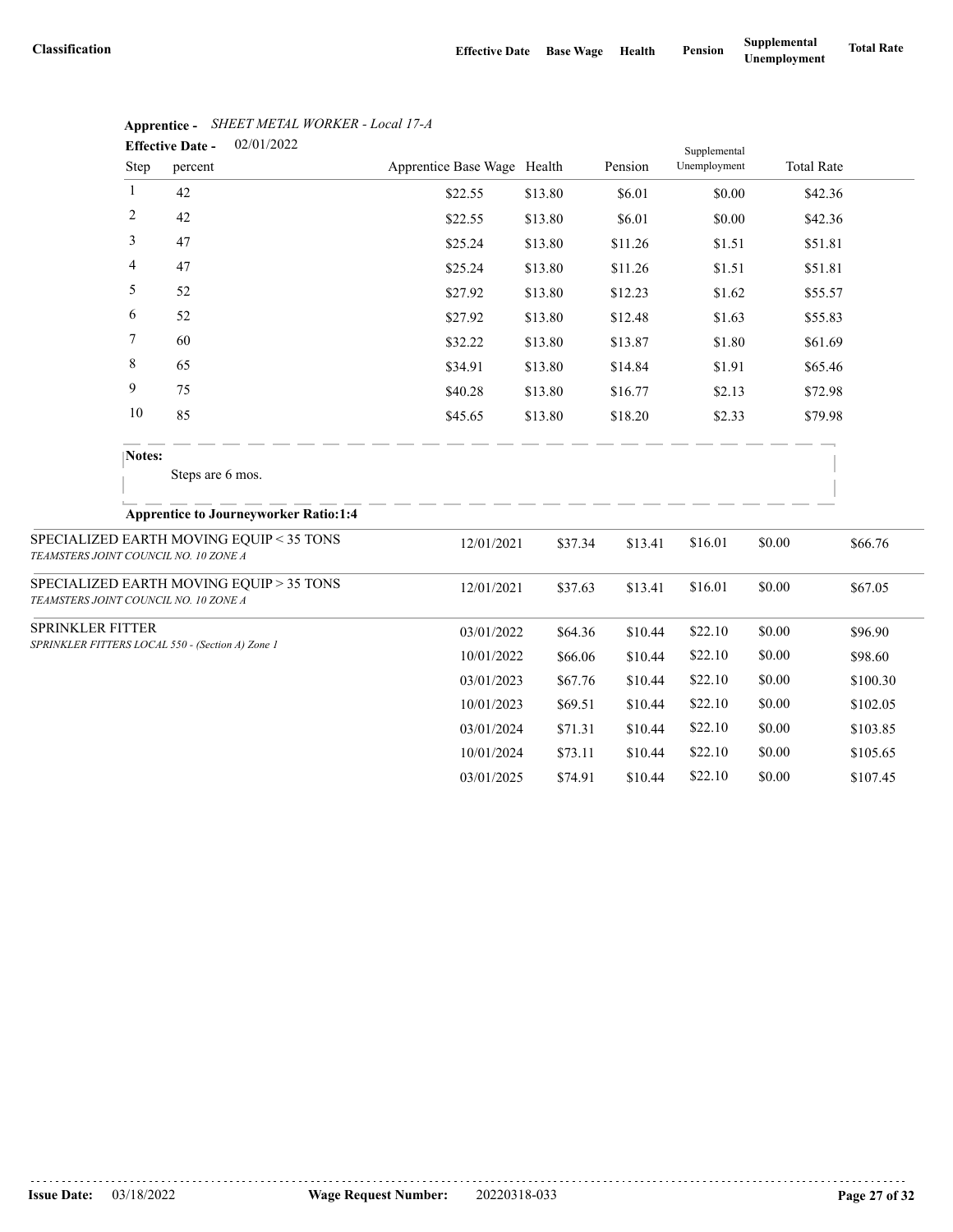|                 | <b>Effective Date -</b> | 03/01/2022 |                             |         |         |              |                   |  |  |
|-----------------|-------------------------|------------|-----------------------------|---------|---------|--------------|-------------------|--|--|
| <b>Step</b>     | percent                 |            | Apprentice Base Wage Health |         | Pension | Unemployment | <b>Total Rate</b> |  |  |
| $\mathbf{1}$    | 35                      |            | \$22.53                     | \$10.44 | \$12.35 | \$0.00       | \$45.32           |  |  |
| $\overline{2}$  | 40                      |            | \$25.74                     | \$10.44 | \$13.10 | \$0.00       | \$49.28           |  |  |
| 3               | 45                      |            | \$28.96                     | \$10.44 | \$13.85 | \$0.00       | \$53.25           |  |  |
| $\overline{4}$  | 50                      |            | \$32.18                     | \$10.44 | \$14.60 | \$0.00       | \$57.22           |  |  |
| 5               | 55                      |            | \$35.40                     | \$10.44 | \$15.35 | \$0.00       | \$61.19           |  |  |
| 6               | 60                      |            | \$38.62                     | \$10.44 | \$16.10 | \$0.00       | \$65.16           |  |  |
| $7\phantom{.0}$ | 65                      |            | \$41.83                     | \$10.44 | \$16.85 | \$0.00       | \$69.12           |  |  |
| 8               | 70                      |            | \$45.05                     | \$10.44 | \$17.60 | \$0.00       | \$73.09           |  |  |
| 9               | 75                      |            | \$48.27                     | \$10.44 | \$18.35 | \$0.00       | \$77.06           |  |  |
| 10              | 80                      |            | \$51.49                     | \$10.44 | \$19.10 | \$0.00       | \$81.03           |  |  |

|                                                            | Apprentice - SPRINKLER FITTER - Local 550 (Section A) Zone 1 |
|------------------------------------------------------------|--------------------------------------------------------------|
| $\Gamma_{\rm ff}$ of $\Gamma_{\rm eff}$ $\Gamma_{\rm eff}$ | - <u>03/01/2022</u>                                          |

|                                                                         | 10             | 80                      |                                                                           | \$51.49                     | \$10.44 | \$19.10 | \$0.00       |                   | \$81.03 |
|-------------------------------------------------------------------------|----------------|-------------------------|---------------------------------------------------------------------------|-----------------------------|---------|---------|--------------|-------------------|---------|
|                                                                         |                | <b>Effective Date -</b> | 10/01/2022                                                                |                             |         |         | Supplemental |                   |         |
|                                                                         | Step           | percent                 |                                                                           | Apprentice Base Wage Health |         | Pension | Unemployment | <b>Total Rate</b> |         |
|                                                                         | 1              | 35                      |                                                                           | \$23.12                     | \$10.44 | \$12.35 | \$0.00       |                   | \$45.91 |
|                                                                         | $\overline{2}$ | 40                      |                                                                           | \$26.42                     | \$10.44 | \$13.10 | \$0.00       |                   | \$49.96 |
|                                                                         | 3              | 45                      |                                                                           | \$29.73                     | \$10.44 | \$13.85 | \$0.00       |                   | \$54.02 |
|                                                                         | 4              | 50                      |                                                                           | \$33.03                     | \$10.44 | \$14.60 | \$0.00       |                   | \$58.07 |
|                                                                         | 5              | 55                      |                                                                           | \$36.33                     | \$10.44 | \$15.35 | \$0.00       |                   | \$62.12 |
|                                                                         | 6              | 60                      |                                                                           | \$39.64                     | \$10.44 | \$16.10 | \$0.00       |                   | \$66.18 |
|                                                                         | 7              | 65                      |                                                                           | \$42.94                     | \$10.44 | \$16.85 | \$0.00       |                   | \$70.23 |
|                                                                         | 8              | 70                      |                                                                           | \$46.24                     | \$10.44 | \$17.60 | \$0.00       |                   | \$74.28 |
|                                                                         | 9              | 75                      |                                                                           | \$49.55                     | \$10.44 | \$18.35 | \$0.00       |                   | \$78.34 |
|                                                                         | 10             | 80                      |                                                                           | \$52.85                     | \$10.44 | \$19.10 | \$0.00       |                   | \$82.39 |
|                                                                         |                | Steps are 850 hours     | Notes: Apprentice entered prior 9/30/10:<br>40/45/50/55/60/65/70/75/80/85 | - - - - - - - - -           |         |         |              |                   |         |
|                                                                         |                |                         | <b>Apprentice to Journeyworker Ratio:1:3</b>                              |                             |         |         |              |                   |         |
| STEAM BOILER OPERATOR<br>OPERATING ENGINEERS LOCAL 4                    |                |                         | For apprentice rates see "Apprentice- OPERATING ENGINEERS"                | 12/01/2021                  | \$50.83 | \$14.00 | \$16.05      | \$0.00            | \$80.88 |
| TAMPERS, SELF-PROPELLED OR TRACTOR DRAWN<br>OPERATING ENGINEERS LOCAL 4 |                | 12/01/2021              | \$50.83                                                                   | \$14.00                     | \$16.05 | \$0.00  | \$80.88      |                   |         |
|                                                                         |                |                         | For apprentice rates see "Apprentice- OPERATING ENGINEERS"                |                             |         |         |              |                   |         |
| TELECOMMUNICATION TECHNICIAN                                            |                |                         |                                                                           | 03/01/2022                  | \$44.71 | \$13.00 | \$18.74      | \$0.00            | \$76.45 |
| ELECTRICIANS LOCAL 103                                                  |                |                         |                                                                           | 09/01/2022                  | \$46.42 | \$13.00 | \$18.87      | \$0.00            | \$78.29 |
|                                                                         |                |                         |                                                                           | 03/01/2023                  | \$48.34 | \$13.00 | \$19.01      | \$0.00            | \$80.35 |
|                                                                         |                |                         |                                                                           |                             |         |         |              |                   |         |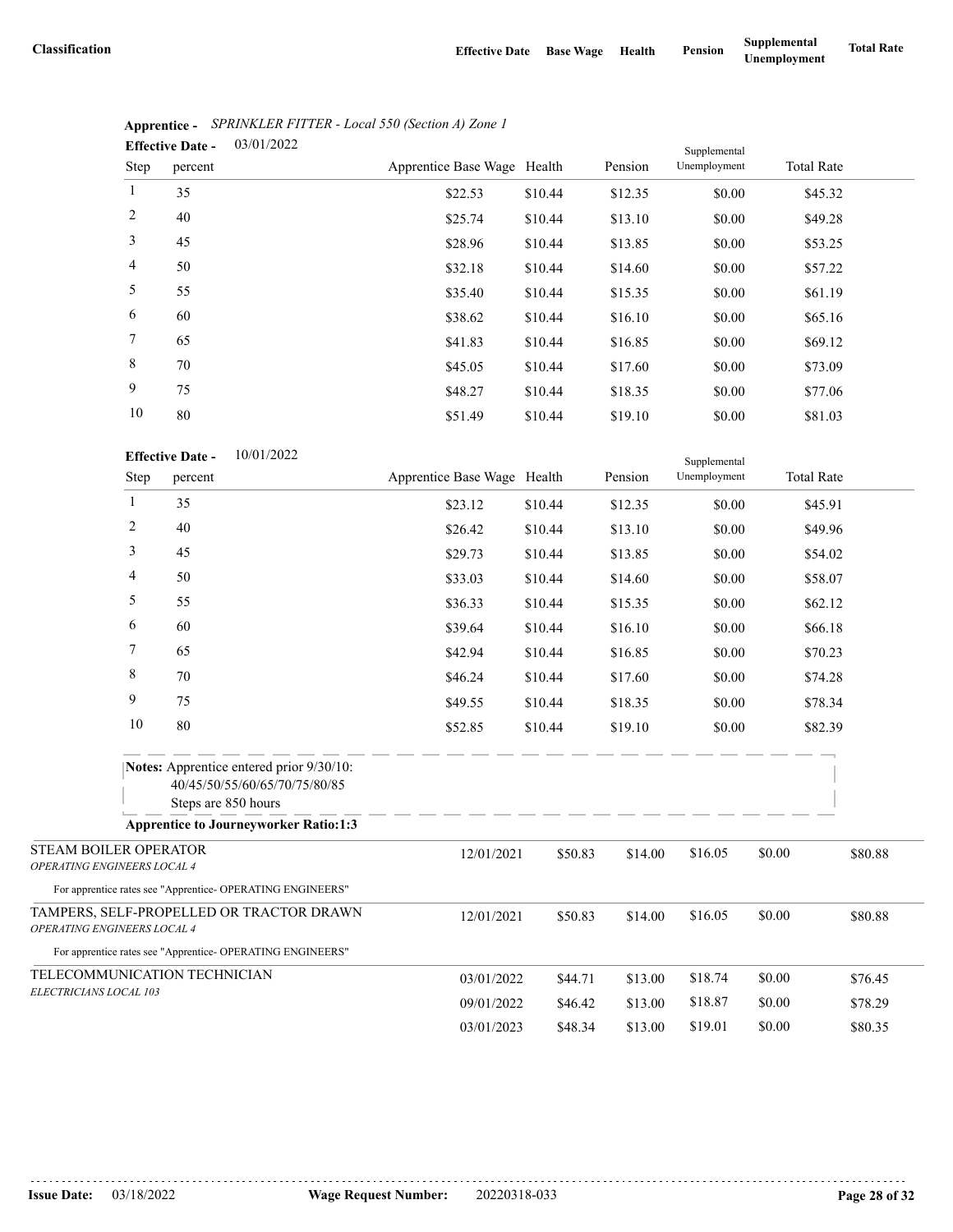|      | <b>Effective Date -</b> | 03/01/2022 |                             |         |         | Supplemental |                   |  |
|------|-------------------------|------------|-----------------------------|---------|---------|--------------|-------------------|--|
| Step | percent                 |            | Apprentice Base Wage Health |         | Pension | Unemployment | <b>Total Rate</b> |  |
| 1    | 45                      |            | \$20.12                     | \$13.00 | \$0.60  | \$0.00       | \$33.72           |  |
| 2    | 45                      |            | \$20.12                     | \$13.00 | \$0.60  | \$0.00       | \$33.72           |  |
| 3    | 50                      |            | \$22.36                     | \$13.00 | \$15.06 | \$0.00       | \$50.42           |  |
| 4    | 50                      |            | \$22.36                     | \$13.00 | \$15.06 | \$0.00       | \$50.42           |  |
| 5    | 55                      |            | \$24.59                     | \$13.00 | \$15.43 | \$0.00       | \$53.02           |  |
| 6    | 60                      |            | \$26.83                     | \$13.00 | \$15.79 | \$0.00       | \$55.62           |  |
| 7    | 65                      |            | \$29.06                     | \$13.00 | \$16.16 | \$0.00       | \$58.22           |  |
| 8    | 70                      |            | \$31.30                     | \$13.00 | \$16.53 | \$0.00       | \$60.83           |  |
| 9    | 75                      |            | \$33.53                     | \$13.00 | \$16.91 | \$0.00       | \$63.44           |  |
| 10   | 80                      |            | \$3577                      | \$13,00 | \$17.27 | \$0.00       | \$6604            |  |

#### **Apprentice -** *TELECOMMUNICATION TECHNICIAN - Local 103*

| 10               | 80                                 |                                              | \$35.77                     | \$13.00 | \$17.27 | \$0.00                       | \$66.04           |         |
|------------------|------------------------------------|----------------------------------------------|-----------------------------|---------|---------|------------------------------|-------------------|---------|
| Step             | <b>Effective Date -</b><br>percent | 09/01/2022                                   | Apprentice Base Wage Health |         | Pension | Supplemental<br>Unemployment | <b>Total Rate</b> |         |
| 1                | 45                                 |                                              | \$20.89                     | \$13.00 | \$0.63  | \$0.00                       | \$34.52           |         |
| 2                | 45                                 |                                              | \$20.89                     | \$13.00 | \$0.63  | \$0.00                       | \$34.52           |         |
| 3                | 50                                 |                                              | \$23.21                     | \$13.00 | \$15.13 | \$0.00                       | \$51.34           |         |
| 4                | 50                                 |                                              | \$23.21                     | \$13.00 | \$15.13 | \$0.00                       | \$51.34           |         |
| 5                | 55                                 |                                              | \$25.53                     | \$13.00 | \$15.51 | \$0.00                       | \$54.04           |         |
| 6                | 60                                 |                                              | \$27.85                     | \$13.00 | \$15.88 | \$0.00                       | \$56.73           |         |
| 7                | 65                                 |                                              | \$30.17                     | \$13.00 | \$16.26 | \$0.00                       | \$59.43           |         |
| $\,$ 8 $\,$      | 70                                 |                                              | \$32.49                     | \$13.00 | \$16.62 | \$0.00                       | \$62.11           |         |
| $\mathbf{9}$     | 75                                 |                                              | \$34.82                     | \$13.00 | \$17.00 | \$0.00                       | \$64.82           |         |
| 10               | 80                                 |                                              | \$37.14                     | \$13.00 | \$17.37 | \$0.00                       | \$67.51           |         |
| Notes:           |                                    |                                              |                             |         |         |                              |                   |         |
|                  |                                    |                                              |                             |         |         |                              |                   |         |
|                  |                                    | <b>Apprentice to Journeyworker Ratio:1:1</b> |                             |         |         |                              |                   |         |
| <b>FINISHERS</b> | $0.011A - 111B1B B$ $0.011B$       |                                              | 02/01/2022                  | \$56.09 | \$11.39 | \$22.34                      | \$0.00            | \$89.82 |

TERRAZZO *BRICKLAYERS LOCAL 3 - MARBLE & TILE*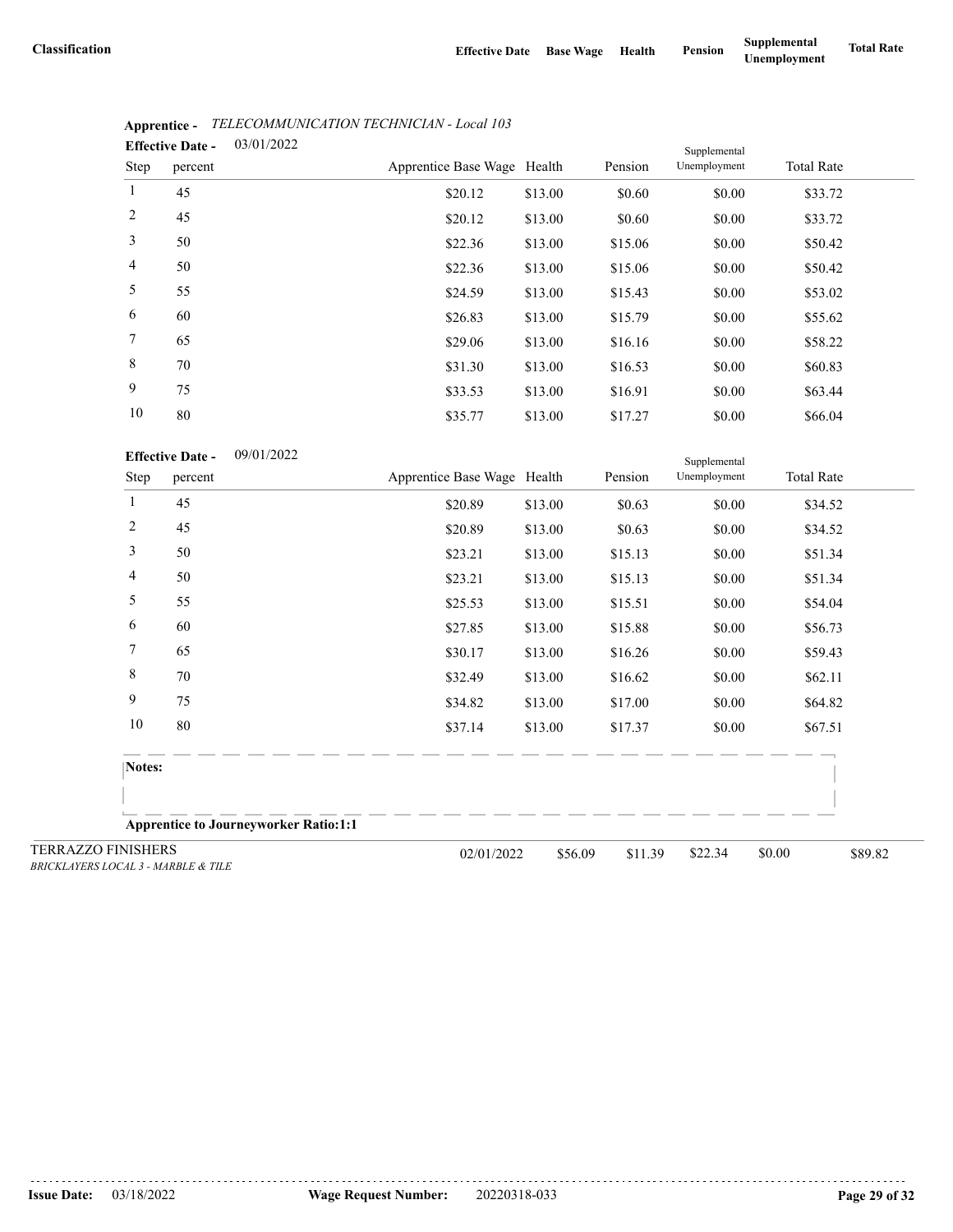|                                                                       | <b>Effective Date -</b> | 02/01/2022                                                 |                             |         |         |                              |        |                   |
|-----------------------------------------------------------------------|-------------------------|------------------------------------------------------------|-----------------------------|---------|---------|------------------------------|--------|-------------------|
|                                                                       | Step                    | percent                                                    | Apprentice Base Wage Health |         | Pension | Supplemental<br>Unemployment |        | <b>Total Rate</b> |
|                                                                       | 1                       | 50                                                         | \$28.05                     | \$11.39 | \$22.34 | \$0.00                       |        | \$61.78           |
|                                                                       | $\overline{c}$          | 60                                                         | \$33.65                     | \$11.39 | \$22.34 | \$0.00                       |        | \$67.38           |
|                                                                       | 3                       | 70                                                         | \$39.26                     | \$11.39 | \$22.34 | \$0.00                       |        | \$72.99           |
|                                                                       | 4                       | 80                                                         | \$44.87                     | \$11.39 | \$22.34 | \$0.00                       |        | \$78.60           |
|                                                                       | 5                       | 90                                                         | \$50.48                     | \$11.39 | \$22.34 | \$0.00                       |        | \$84.21           |
|                                                                       | Notes:                  |                                                            |                             |         |         |                              |        |                   |
|                                                                       |                         |                                                            |                             |         |         |                              |        |                   |
|                                                                       |                         | <b>Apprentice to Journeyworker Ratio:1:3</b>               |                             |         |         |                              |        |                   |
| <b>TEST BORING DRILLER</b><br><b>LABORERS - FOUNDATION AND MARINE</b> |                         |                                                            | 12/01/2021                  | \$42.58 | \$9.10  | \$17.72                      | \$0.00 | \$69.40           |
|                                                                       |                         | For apprentice rates see "Apprentice-LABORER"              |                             |         |         |                              |        |                   |
| TEST BORING DRILLER HELPER<br><b>LABORERS - FOUNDATION AND MARINE</b> |                         |                                                            | 12/01/2021                  | \$41.30 | \$9.10  | \$17.72                      | \$0.00 | \$68.12           |
|                                                                       |                         | For apprentice rates see "Apprentice-LABORER"              |                             |         |         |                              |        |                   |
| <b>TEST BORING LABORER</b><br><b>LABORERS - FOUNDATION AND MARINE</b> |                         |                                                            | 12/01/2021                  | \$41.18 | \$9.10  | \$17.72                      | \$0.00 | \$68.00           |
|                                                                       |                         | For apprentice rates see "Apprentice- LABORER"             |                             |         |         |                              |        |                   |
| OPERATING ENGINEERS LOCAL 4                                           |                         | TRACTORS/PORTABLE STEAM GENERATORS                         | 12/01/2021                  | \$50.83 | \$14.00 | \$16.05                      | \$0.00 | \$80.88           |
|                                                                       |                         | For apprentice rates see "Apprentice- OPERATING ENGINEERS" |                             |         |         |                              |        |                   |
| TEAMSTERS JOINT COUNCIL NO. 10 ZONE A                                 |                         | TRAILERS FOR EARTH MOVING EQUIPMENT                        | 12/01/2021                  | \$37.92 | \$13.41 | \$16.01                      | \$0.00 | \$67.34           |
| TUNNEL WORK - COMPRESSED AIR<br>LABORERS (COMPRESSED AIR)             |                         |                                                            | 12/01/2021                  | \$53.41 | \$9.10  | \$18.17                      | \$0.00 | \$80.68           |
|                                                                       |                         | For apprentice rates see "Apprentice- LABORER"             |                             |         |         |                              |        |                   |
| LABORERS (COMPRESSED AIR)                                             |                         | TUNNEL WORK - COMPRESSED AIR (HAZ. WASTE)                  | 12/01/2021                  | \$55.41 | \$9.10  | \$18.17                      | \$0.00 | \$82.68           |
|                                                                       |                         | For apprentice rates see "Apprentice- LABORER"             |                             |         |         |                              |        |                   |
| TUNNEL WORK - FREE AIR<br><b>LABORERS (FREE AIR TUNNEL)</b>           |                         |                                                            | 12/01/2021                  | \$45.48 | \$9.10  | \$18.17                      | \$0.00 | \$72.75           |
|                                                                       |                         | For apprentice rates see "Apprentice-LABORER"              |                             |         |         |                              |        |                   |
| LABORERS (FREE AIR TUNNEL)                                            |                         | TUNNEL WORK - FREE AIR (HAZ. WASTE)                        | 12/01/2021                  | \$47.48 | \$9.10  | \$18.17                      | \$0.00 | \$74.75           |
|                                                                       |                         | For apprentice rates see "Apprentice-LABORER"              |                             |         |         |                              |        |                   |
| VAC-HAUL<br>TEAMSTERS JOINT COUNCIL NO. 10 ZONE A                     |                         |                                                            | 12/01/2021                  | \$37.34 | \$13.41 | \$16.01                      | \$0.00 | \$66.76           |
| WAGON DRILL OPERATOR<br>LABORERS - ZONE 1                             |                         |                                                            | 12/01/2021                  | \$41.43 | \$9.10  | \$17.57                      | \$0.00 | \$68.10           |
|                                                                       |                         |                                                            | 06/01/2022                  | \$42.43 | \$9.10  | \$17.57                      | \$0.00 | \$69.10           |
|                                                                       |                         |                                                            | 12/01/2022                  | \$43.43 | \$9.10  | \$17.57                      | \$0.00 | \$70.10           |
|                                                                       |                         |                                                            | 06/01/2023                  | \$44.43 | \$9.10  | \$17.57                      | \$0.00 | \$71.10           |
|                                                                       |                         |                                                            | 12/01/2023                  | \$45.68 | \$9.10  | \$17.57                      | \$0.00 | \$72.35           |
|                                                                       |                         | For apprentice rates see "Apprentice-LABORER"              |                             |         |         |                              |        |                   |

|      |  | Apprentice - TERRAZZO FINISHER - Local 3 Marble & Tile |  |
|------|--|--------------------------------------------------------|--|
| $ -$ |  | $0.2101$ 10000                                         |  |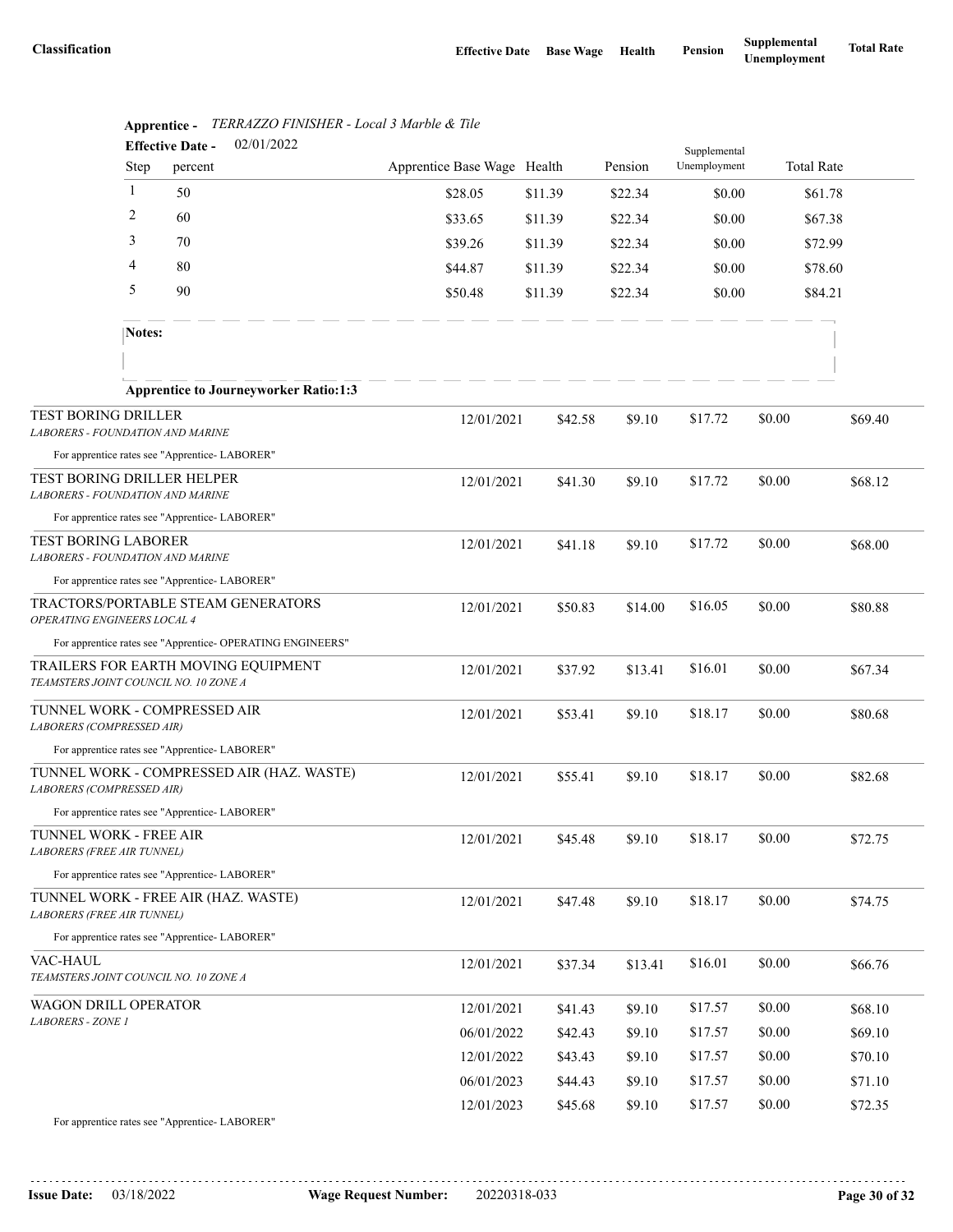| Classification                                                                               | <b>Effective Date</b> | <b>Base Wage</b> | Health  | Pension | Supplemental<br>Unemployment | <b>Total Rate</b> |
|----------------------------------------------------------------------------------------------|-----------------------|------------------|---------|---------|------------------------------|-------------------|
| WAGON DRILL OPERATOR (HEAVY & HIGHWAY)<br>LABORERS - ZONE 1 (HEAVY & HIGHWAY)                | 12/01/2021            | \$41.43          | \$9.10  | \$17.57 | \$0.00                       | \$68.10           |
| For apprentice rates see "Apprentice-LABORER (Heavy and Highway)                             |                       |                  |         |         |                              |                   |
| WASTE WATER PUMP OPERATOR<br>OPERATING ENGINEERS LOCAL 4                                     | 12/01/2021            | \$51.38          | \$14.00 | \$16.05 | \$0.00                       | \$81.43           |
| For apprentice rates see "Apprentice- OPERATING ENGINEERS"                                   |                       |                  |         |         |                              |                   |
| WATER METER INSTALLER                                                                        | 03/01/2022            | \$63.39          | \$13.57 | \$17.26 | \$0.00                       | \$94.22           |
| PLUMBERS & GASFITTERS LOCAL 12                                                               | 09/04/2022            | \$63.49          | \$14.07 | \$18.36 | \$0.00                       | \$95.92           |
|                                                                                              | 02/26/2023            | \$65.19          | \$14.07 | \$18.36 | \$0.00                       | \$97.62           |
|                                                                                              | 09/03/2023            | \$66.94          | \$14.07 | \$18.36 | \$0.00                       | \$99.37           |
|                                                                                              | 03/03/2024            | \$68.74          | \$14.07 | \$18.36 | \$0.00                       | \$101.17          |
|                                                                                              | 09/01/2024            | \$70.54          | \$14.07 | \$18.36 | \$0.00                       | \$102.97          |
|                                                                                              | 03/02/2025            | \$72.34          | \$14.07 | \$18.36 | \$0.00                       | \$104.77          |
| For apprentice rates see "Apprentice- PLUMBER/PIPEFITTER" or "PLUMBER/GASFITTER"             |                       |                  |         |         |                              |                   |
| <b>Outside Electrical - East</b><br>CABLE TECHNICIAN (Power Zone)                            |                       |                  |         |         |                              |                   |
| OUTSIDE ELECTRICAL WORKERS - EAST LOCAL 104                                                  | 08/30/2020            | \$29.67          | \$9.25  | \$1.89  | \$0.00                       | \$40.81           |
| For apprentice rates see "Apprentice- LINEMAN"                                               |                       |                  |         |         |                              |                   |
| CABLEMAN (Underground Ducts & Cables)<br>OUTSIDE ELECTRICAL WORKERS - EAST LOCAL 104         | 08/30/2020            | \$42.03          | \$9.25  | \$10.27 | \$0.00                       | \$61.55           |
| For apprentice rates see "Apprentice- LINEMAN"                                               |                       |                  |         |         |                              |                   |
| DRIVER / GROUNDMAN CDL<br>OUTSIDE ELECTRICAL WORKERS - EAST LOCAL 104                        | 08/30/2020            | \$34.62          | \$9.25  | \$10.07 | \$0.00                       | \$53.94           |
| For apprentice rates see "Apprentice- LINEMAN"                                               |                       |                  |         |         |                              |                   |
| DRIVER / GROUNDMAN -Inexperienced (<2000 Hrs)<br>OUTSIDE ELECTRICAL WORKERS - EAST LOCAL 104 | 08/30/2020            | \$27.20          | \$9.25  | \$1.82  | \$0.00                       | \$38.27           |
| For apprentice rates see "Apprentice- LINEMAN"                                               |                       |                  |         |         |                              |                   |
| EQUIPMENT OPERATOR (Class A CDL)<br>OUTSIDE ELECTRICAL WORKERS - EAST LOCAL 104              | 08/30/2020            | \$42.03          | \$9.25  | \$14.35 | \$0.00                       | \$65.63           |
| For apprentice rates see "Apprentice- LINEMAN"                                               |                       |                  |         |         |                              |                   |
| EQUIPMENT OPERATOR (Class B CDL)<br>OUTSIDE ELECTRICAL WORKERS - EAST LOCAL 104              | 08/30/2020            | \$37.09          | \$9.25  | \$10.87 | \$0.00                       | \$57.21           |
| For apprentice rates see "Apprentice- LINEMAN"                                               |                       |                  |         |         |                              |                   |
| GROUNDMAN<br>OUTSIDE ELECTRICAL WORKERS - EAST LOCAL 104                                     | 08/30/2020            | \$27.20          | \$9.25  | \$1.82  | \$0.00                       | \$38.27           |
| For apprentice rates see "Apprentice- LINEMAN"                                               |                       |                  |         |         |                              |                   |
| GROUNDMAN - Inexperienced (<2000 Hrs.)<br>OUTSIDE ELECTRICAL WORKERS - EAST LOCAL 104        | 08/30/2020            | \$22.25          | \$9.25  | \$1.82  | \$0.00                       | \$33.32           |
| For apprentice rates see "Apprentice- LINEMAN"                                               |                       |                  |         |         |                              |                   |
| JOURNEYMAN LINEMAN<br>OUTSIDE ELECTRICAL WORKERS - EAST LOCAL 104                            | 08/30/2020            | \$49.45          | \$9.25  | \$17.48 | \$0.00                       | \$76.18           |